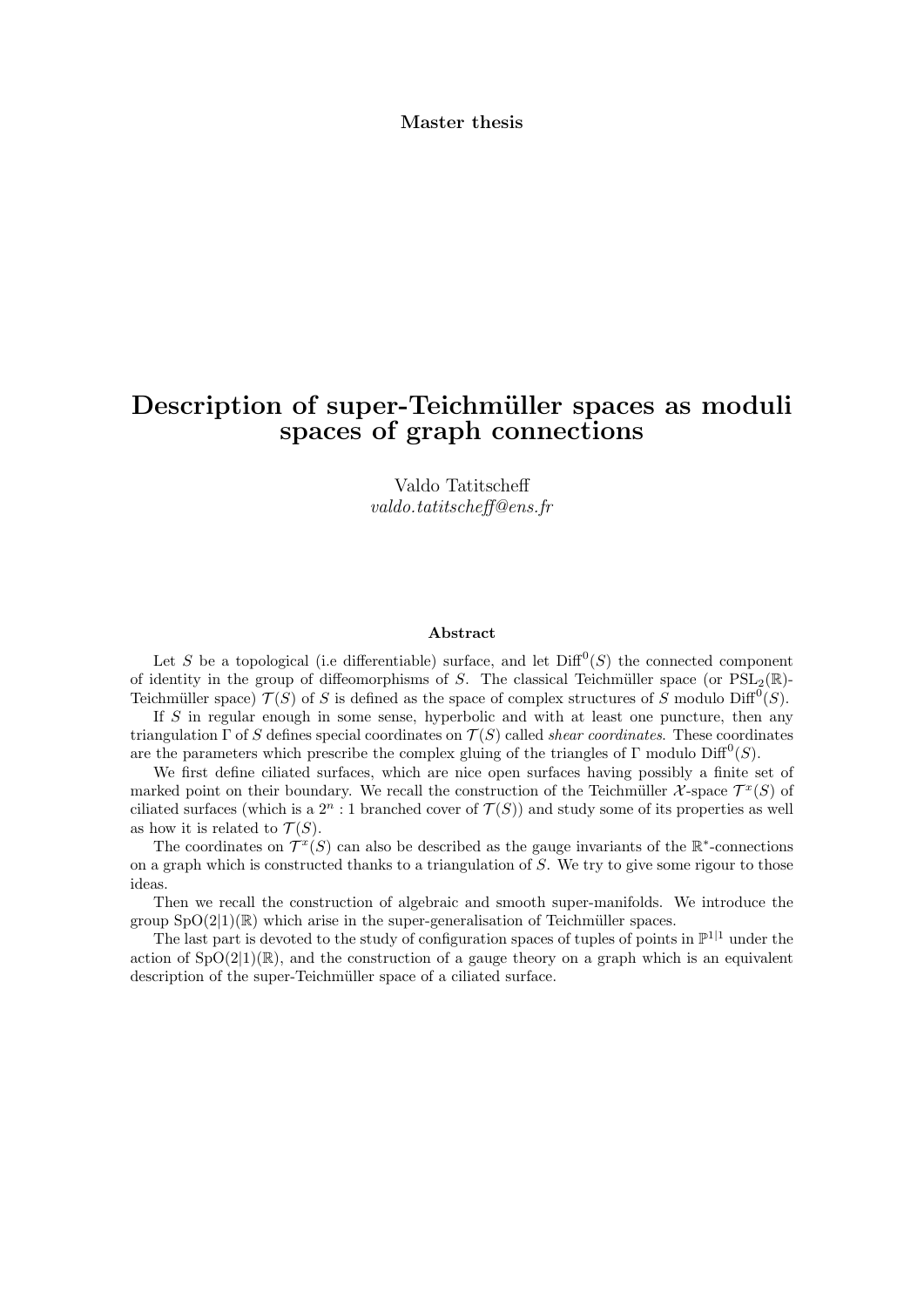## Introduction

Given a hyperbolic ciliated surface S with at least one boundary component, there are a priori more than one inequivalent complex structures on S. The Teichmüller spaces  $\mathcal{T}(S)$  and  $\mathcal{T}^x(S)$  are geometrical classification spaces of those complex structures. These spaces have an intrinsic theoretical interest, but also a lot of interesting properties. For example, they can be endowed with a structure of real Poisson manifold (with of without corners). They are also topologically trivial.

After the choice of a triangulation  $\Gamma$  of S, one can construct special coordinates called *shear co*ordinates on them. Shear coordinates are invariants of tuples of points in  $\mathbb{RP}^1$  under the action of  $PSL_2(\mathbb{R})$ . This action is induced by the standard action of  $SL_2(\mathbb{R})$  on  $\mathbb{R}^2$ , hence these invariants can be described as a gauge theory in which the orbits of tuples of points in  $\mathbb{R}^2$  under the action of  $PSL_2(\mathbb{R})$ correspond bijectively to the R ∗ -connections on a graph, and with the gauge freedom corresponding the rescaling of every vector in  $\mathbb{R}^2$  by some invertible real number. Hence the gauge invariants are projective invariants under the action  $PSL_2(\mathbb{R})$ .

The construction of the Teichmüller spaces can be generalised to a super-geometrical framework, giving the super-Teichmüller spaces of a hyperbolic ciliated surface with at least one puncture. One can again define shear coordinates on those generalised Teichmüller spaces. We study a possible construction of a gauge theory giving these coordinates as gauge invariants, as in the classical case.

The first part of this work is a recollection of the construction of shear coordinates on the Teichmüller spaces  $\mathcal{T}(S)$  and  $\mathcal{T}^x(S)$ , and of some of their properties. The second part is devoted to the construction of the gauge theory on surface graphs in which shear coordinates appear as gauge invariants. Meanwhile we will study different definitions of the classical cross-ratio of four points in  $\mathbb{RP}^1$  and the links between them. Then we recall the grounds of super-geometry in order to define the space  $\mathbb{P}^{1|1}$  which is a super-generalisation of the projective line  $\mathbb{RP}^1$ , and the group  $SpO(2|1)(\mathbb{R})$  which is a super-generalisation of  $PSL_2(\mathbb{R})$  acting on  $\mathbb{P}^{1|1}$ . Whereas any two positively oriented triples of points in  $\mathbb{RP}^1$  can be mapped one to another by some element of  $PSL_2(\mathbb{R})$ , orbits of positively oriented triples of points in  $\mathbb{P}^{1|1}$  are parametrised by  $G(\mathbb{R})_1/\{\pm 1\}$ . We compute the odd invariant of a triple of point in  $\mathbb{P}^{1|1}$  explicitly and study its interesting properties. Eventually, we construct an enhanced gauge theory on surface graphs giving the invariants of tuples of points in  $\mathbb{P}^{1|1}$  as its gauge invariants.

I am very thankful to Vladimir Fock for the energy and time he spent on introducing me to this very elegant and rich theory of Teichmüller spaces, his cheerful explanations and his kindly comprehension of my backgrounds in mathematics as well as my interests.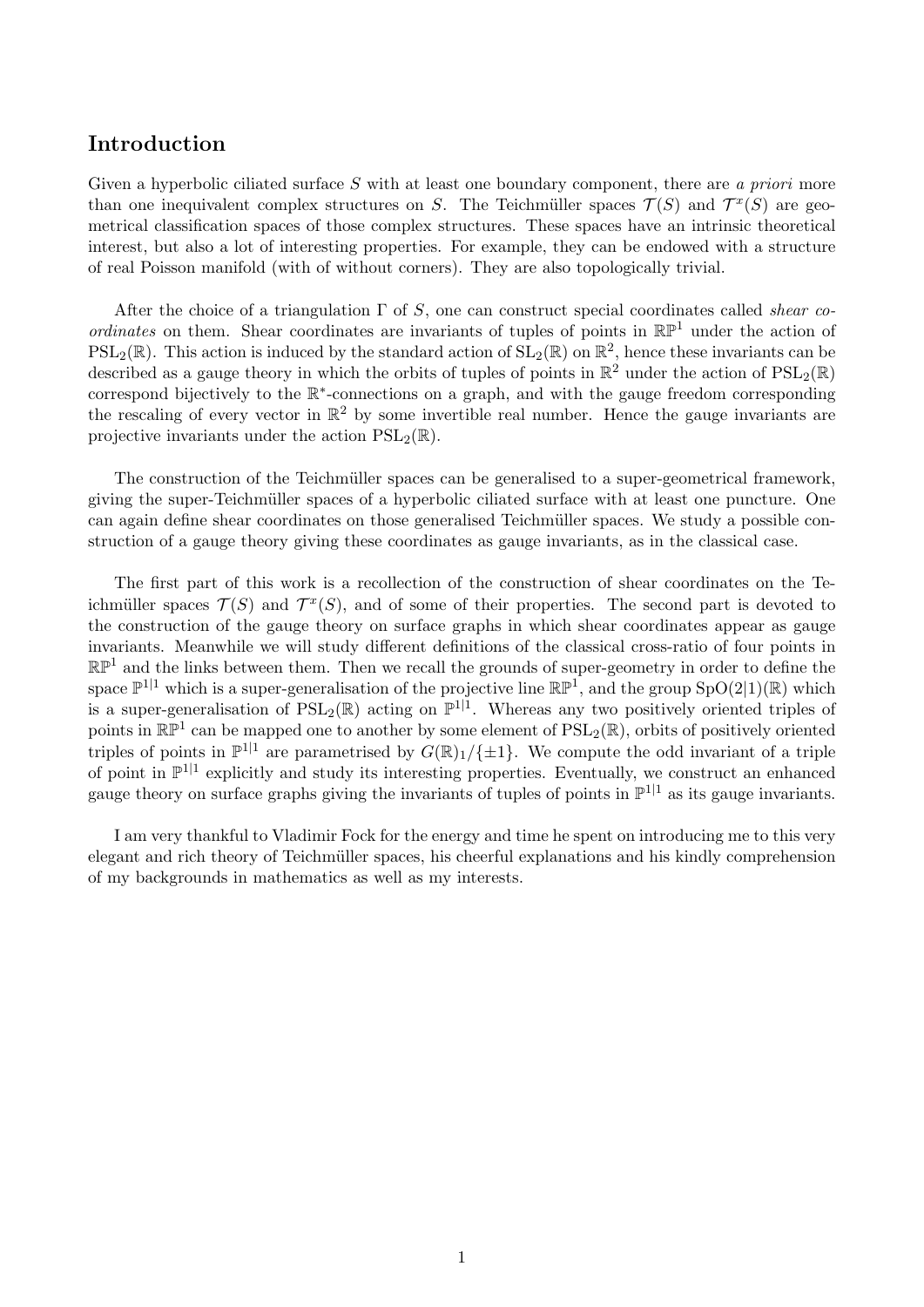# Contents

| $\mathbf{1}$            |                                                                   | Definitions and properties of $\mathcal{T}(S)$                                                                   |                |  |  |  |
|-------------------------|-------------------------------------------------------------------|------------------------------------------------------------------------------------------------------------------|----------------|--|--|--|
|                         | 1.1                                                               |                                                                                                                  | $\sqrt{3}$     |  |  |  |
|                         | 1.2                                                               | A combinatorial description of the mapping class group                                                           | $\overline{5}$ |  |  |  |
|                         | 1.3                                                               |                                                                                                                  | $\overline{7}$ |  |  |  |
|                         | 1.4                                                               | Construction of the shear coordinates on $\mathcal{T}^x(S_{(g,P)})$                                              | 10             |  |  |  |
|                         | 1.5                                                               |                                                                                                                  | 13             |  |  |  |
| $\bf{2}$                | Cross-ratio as moduli spaces of graph $\mathbb{R}^*$ -connections |                                                                                                                  |                |  |  |  |
|                         | 2.1                                                               |                                                                                                                  | 16             |  |  |  |
|                         | 2.2                                                               | The cross ratio as a gauge theory on a graph $\dots \dots \dots \dots \dots \dots \dots \dots \dots$             | 21             |  |  |  |
|                         | 2.3                                                               |                                                                                                                  | 27             |  |  |  |
|                         | 2.4                                                               |                                                                                                                  | 28             |  |  |  |
| 3                       |                                                                   | 33<br>Grassmann algebras, supermanifolds and the group $SpO(2 1)(\mathbb{R})$                                    |                |  |  |  |
|                         | 3.1                                                               | Superalgebras, supermodules and Grassmann algebras $\ldots \ldots \ldots \ldots \ldots \ldots$                   | 33             |  |  |  |
|                         | 3.2                                                               | The algebro-geometric approach to supermanifolds $\dots \dots \dots \dots \dots \dots \dots \dots$               | 37             |  |  |  |
|                         | 3.3                                                               | The concrete approach to supermanifolds $\dots \dots \dots \dots \dots \dots \dots \dots \dots \dots$            | 39             |  |  |  |
|                         | 3.4                                                               |                                                                                                                  | 40             |  |  |  |
|                         | 3.5                                                               |                                                                                                                  | 41             |  |  |  |
|                         | 3.6                                                               |                                                                                                                  | 42             |  |  |  |
|                         | 3.7                                                               |                                                                                                                  | 43             |  |  |  |
| $\overline{\mathbf{4}}$ |                                                                   | <b>Description of</b> $ST^x(S_{(g,(P))})$ as $\mathcal{M}^{G(\mathbb{R})}(T_{S_{(g,(P))}})$                      | 44             |  |  |  |
|                         | 4.1                                                               | Configurations of triples of points in $\mathbb{P}^{1 1}$ under the action of $SpO(2 1)(\mathbb{R}) \dots \dots$ | 44             |  |  |  |
|                         | 4.2                                                               | Properties of the odd invariant of a triple of points in $\mathbb{P}^{1 1}$                                      | 47             |  |  |  |
|                         | 4.3                                                               |                                                                                                                  | 49             |  |  |  |
|                         | 4.4                                                               | A geometric description of the odd invariant of a triple of points in $\mathbb{P}^{1 1}$                         | 52             |  |  |  |
|                         | 4.5                                                               |                                                                                                                  | 56             |  |  |  |
|                         | 4.6                                                               | The super Teichmüller space $\mathcal{ST}^x(S_{(g,(P))})$ of a ciliated surface                                  | 60             |  |  |  |
|                         | 4.7                                                               |                                                                                                                  | 63             |  |  |  |
|                         |                                                                   |                                                                                                                  |                |  |  |  |
|                         | 4.8                                                               |                                                                                                                  | 64             |  |  |  |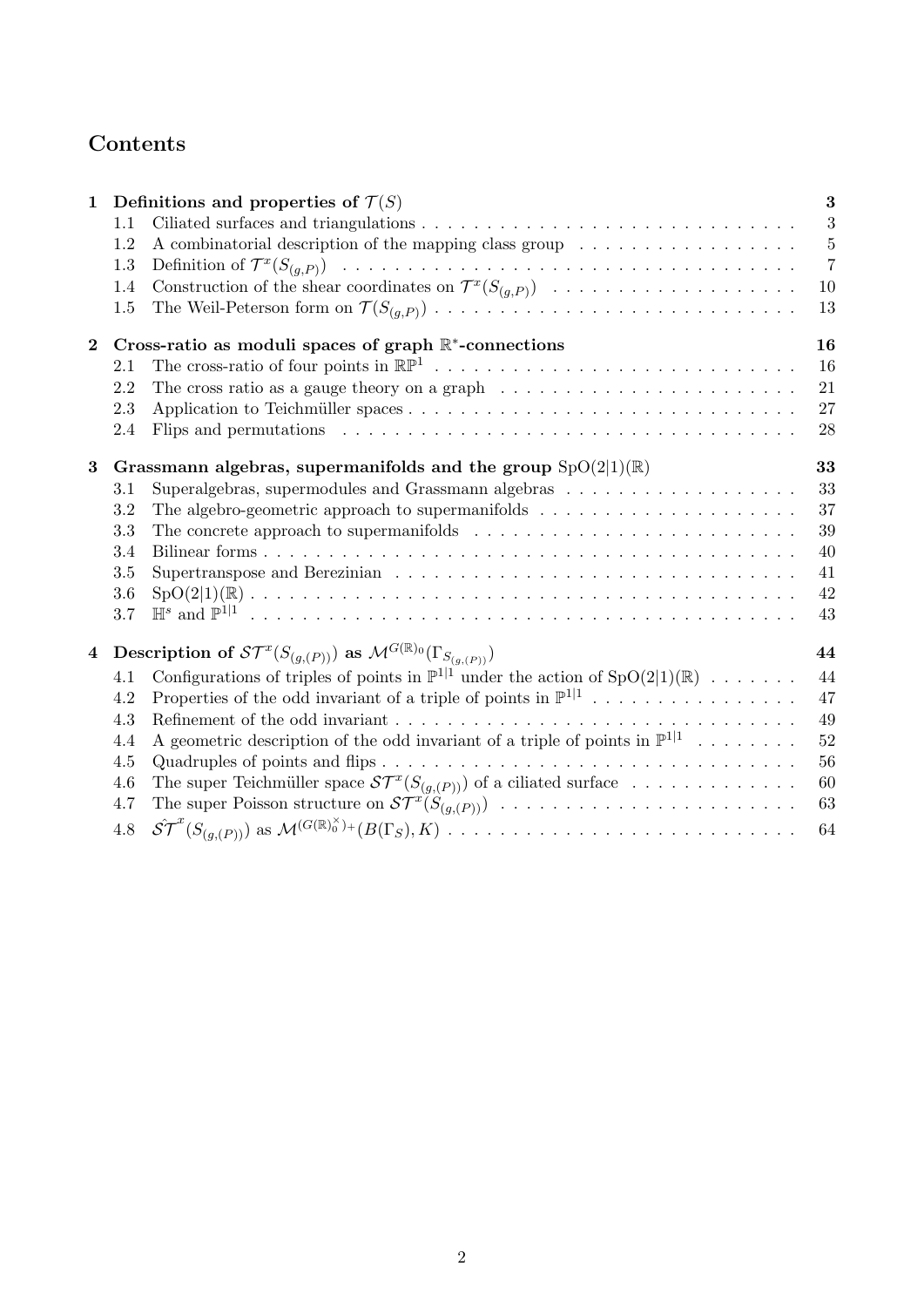# 1 Definitions and properties of  $\mathcal{T}(S)$

The aim of this section is to introduce the definition of the classical Teichmüller spaces (or  $PSL_2(\mathbb{R})$ -Teichmüller space) of a ciliated surface. First, we define ciliated surfaces and study their possible triangulations. The presentation will follow those given in [FG05] and [FG06]. Then, we define the mapping class group of a differentiable surface and give a combinatorial description as a definition of the modular groupoid in terms of generators and relations. This part mainly follows [FG06] and [CF99]. The equivalence of the three definitions of the Teichmüller space  $\mathcal{T}(S)$  of a surface S is given just as in [FG06]. Then, shear coordinates on the Teichmüller  $\mathcal{X}$ -space corresponding to a triangulation are constructed according to [FG05]. Eventually, the canonical Poisson structure on the Teichmüller spaces given by the Weil-Peterson form is investigated as well as the links between the two Teichmüller spaces  $\mathcal{T}(S)$  and  $\mathcal{T}^x(S)$ .

## 1.1 Ciliated surfaces and triangulations

Ciliated surfaces are defined in a way such that they have sufficiently good properties in order to define their Teichmüller spaces. After defining them properly, we study their triangulations, how their topology constraints their triangulations, and recall an important theorem of triangulations of such surfaces.

## Ciliated surfaces

**Definition 1.** A topological surface S is a topological space such that each point of S has a neighbourhood which is homeomorphic to some open subset of the real plane  $\mathbb{R}^2$ .

Compact topological surfaces are classified by their genus. This classification has been initiated by Möbius and Jordan in the middle of the 19th century, but not proven rigorously until Brahana's proof [Bra21] published in 1926. In the sequel, we will consider the following generalisation of topological surfaces:

Definition 2. A ciliated surface of genus g is an open oriented topological surface with boundary and with a finite set of marked points on the boundary called cilia, constructed from the compact topological surface of the same genus by removing a finite number of disjoint disks and then marking the cilia. Let's denote by  $S_{(a,P)}$  (where  $P = (p_1,...,p_s)$ ) the surface of genus g with s boundary components and  $p_i$  cilia on the *i*-th boundary component. We say that  $S_{(g,P)}$  is hyperbolic if one of the following proposition holds:

- $g = 0$  and  $s \geq 3$
- $g = 1$  and  $s \geq 1$
- $g \geq 2$

In the following we will always assume that  $S_{(g,P)}$  is hyperbolic, and that  $s \geq 1$ .

**Remark 1.** The fondamental group of  $S_{(g,P)}$  is independent of the cilia. The classification of topo*logical surfaces shows that*  $\pi_1(S_{(g,P)})$  *admits* 2g *canonical generators denoted*  $a_1, b_1, ..., a_g, b_g$  *plus s* generators denoted by  $c_1, ..., c_s$  (the latter corresponding to loops surrounding the boundary components), together with the relation:

$$
[a_1, b_1] \dots [a_g, b_g] = c_1 \dots c_s
$$

Hence:

$$
\pi_1(S_{(g,P)})=
$$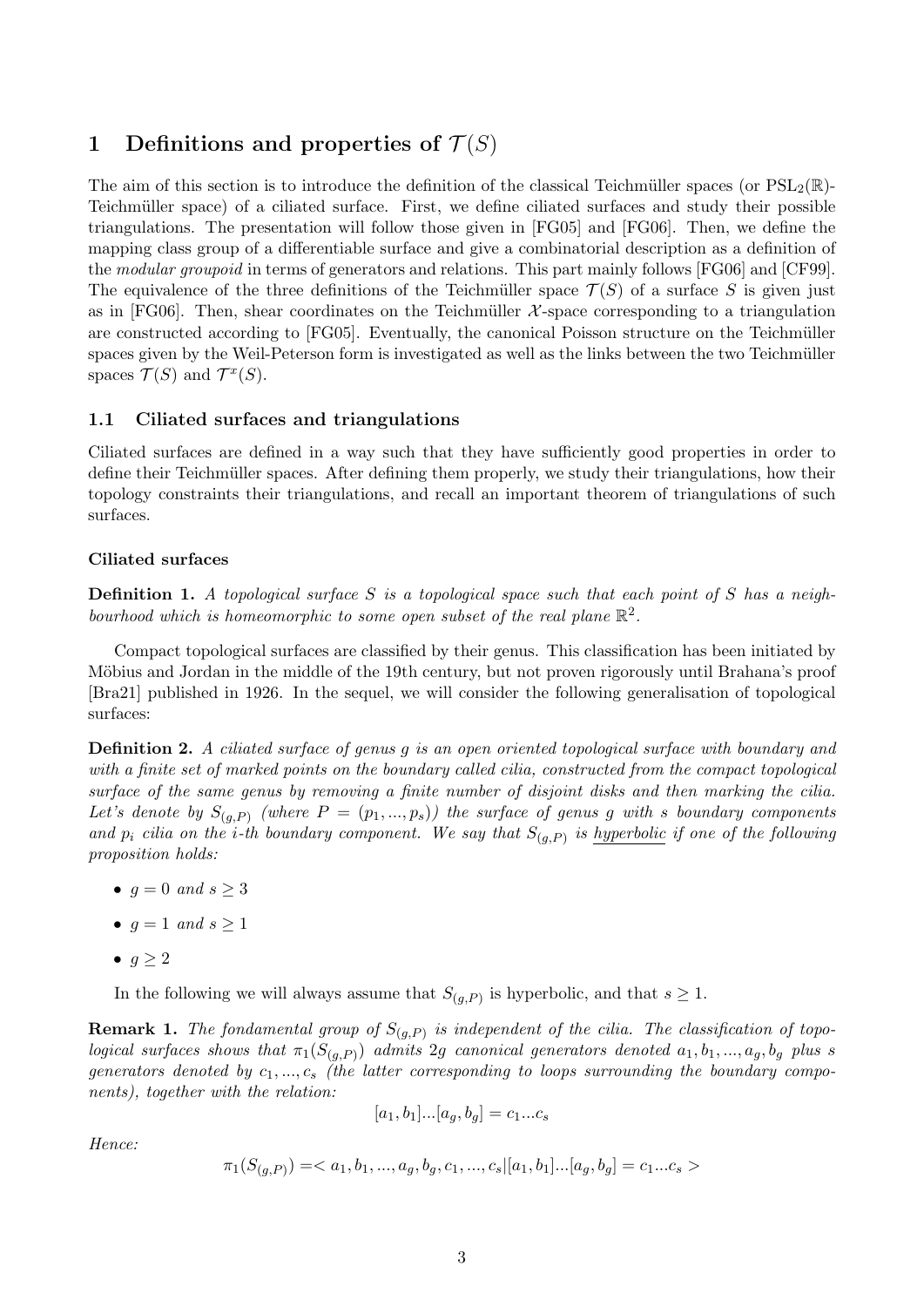Triangulations of ciliated surfaces and topological constraints A boundary component without cilia is called a *hole*. A *triangulation*  $\Gamma$  of  $S_{(g,P)}$  is a decomposition of  $S_{(g,P)}$  into triangles such that any vertex is either a shrunked hole or a cilium.  $\Gamma$  defines a cellular decomposition of  $S_{(g,P)}$ . An edge of Γ which belongs to two triangles is called an internal edge. Otherwise, it's an external edge. Let:

- $F(\Gamma)$  be the set of triangles of  $\Gamma$
- $E(\Gamma)$  be the set of edges of  $\Gamma$
- $E_0(\Gamma)$  be the set of external edges of  $\Gamma$
- $V(\Gamma)$  be the set of vertices of  $\Gamma$

The topology of  $S_{(q,P)}$  constraints the cardinality of these sets. Let h be the total number of holes and  $c = \sum_{i \in [1,s]} p_i$  the total number of cilia in  $S_{(g,P)}$ . First:

$$
\#V(\Gamma) = h + c
$$

and as each boundary component of  $S$  is homeomorphic to a circle:

$$
\#E_0(\Gamma)=c
$$

Then, since the Euler characteristic of  $S_{(g,P)}$  is given by the two following expressions:

$$
\chi(S_{(g,P)}) = \#F(\Gamma) - \#E(\Gamma) + \#V(\Gamma) = 2 - 2g + h - s
$$

and since  $\Gamma$  is a triangulation:

$$
\#F(\Gamma) = 2 \#E(\Gamma) - \#E_0(\Gamma)
$$

we have:

$$
\#E(\Gamma) = 6g - 6 + 3s + 2c
$$

hence the number of internal edges of  $\Gamma$  is completely specified by the topology:

$$
\#E(\Gamma) - \#E_0(\Gamma) = 6g - 6 + 3s + c
$$

as well as the number of faces:

 $\boxed{\#F(\Gamma) = 4g - 4 + 2s + c}$ 

**Topologies of triangulations** The topology of a triangulation  $\Gamma$  of  $S_{(g,P)}$  can be encoded in a  $(\#E(\Gamma) \times \#E(\Gamma))$ -skew-symmetric matrix  $\epsilon$ . Let  $\alpha, \beta \in E(\Gamma)$  and define the  $\alpha, \beta$ -coefficient of  $\epsilon$  to be:

$$
\epsilon^{\alpha\beta} = \sum_{i \in F(\Gamma)} \langle \alpha, i, \beta \rangle
$$

where  $\langle \alpha, i, \beta \rangle$  equals:

- 1 if  $\alpha$  and  $\beta$  are sides of the triangle i and if  $\beta$  is in the clockwise direction from  $\alpha$  with respect to their common vertex
- (−1) if  $\alpha$  and  $\beta$  are sides of the triangle i and if  $\beta$  is in the couterclockwise direction from  $\alpha$ with respect to their common vertex
- 0 otherwise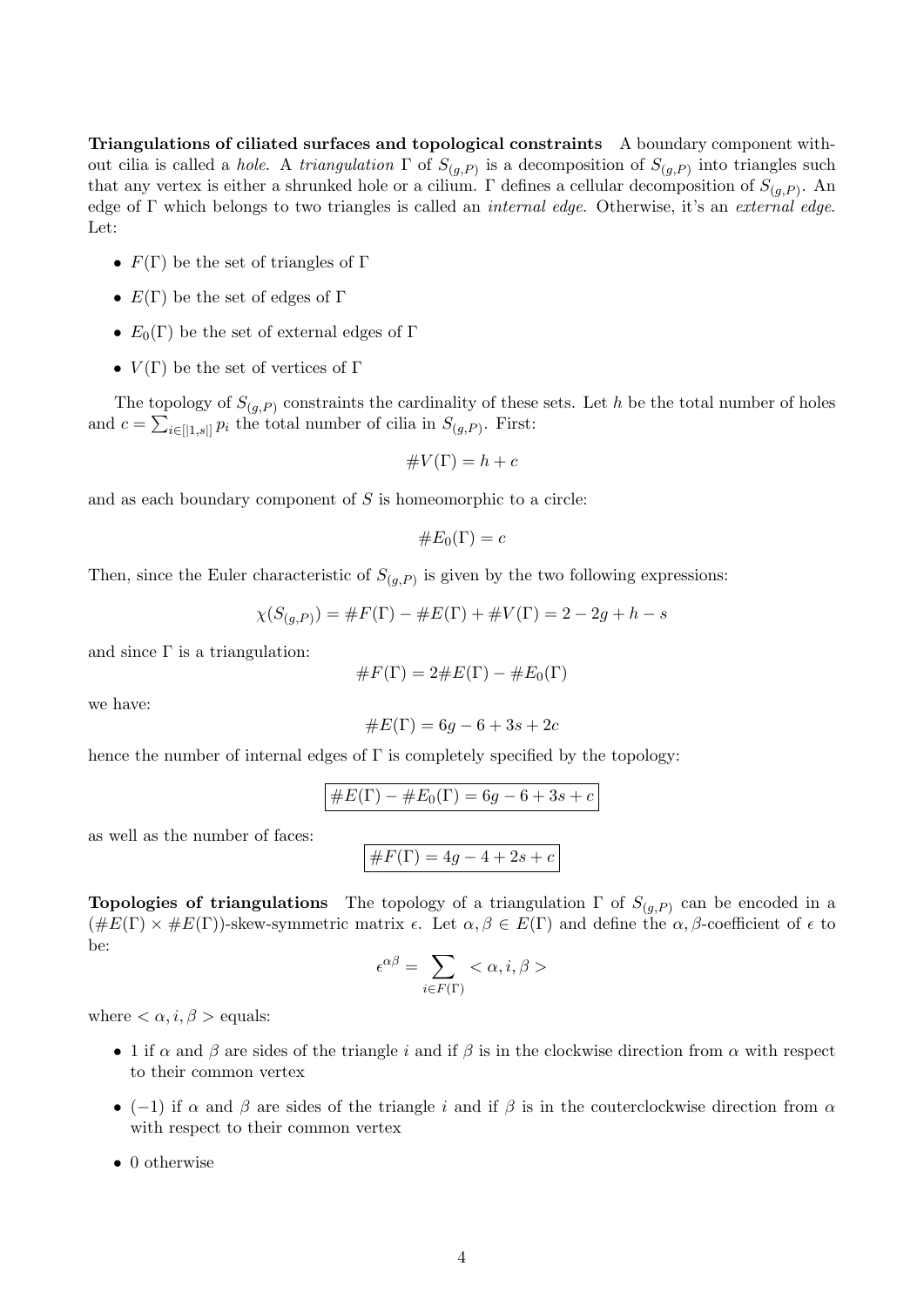**Remark 2.** Each coefficient in the  $\epsilon$ -matrix belongs to the set  $\{0, \pm 1, \pm 2\}$ .

As we will see later, the choice of a triangulation of a ciliated surface defines a set of coordinates on its Teichmüller space  $\mathcal{T}(S_{(g,P)})$ . These coordinates a priori depend of course on the chosen triangulation. Moreover, one has the following result (see [FG05]):

 ${\bf Remark~3.}$  The number of triangulations of  $S_{(g,P)}$  is infinite unless one of the two following hypotheses holds:

- $g = 0$  and  $P = (k)$
- $q = 0$  and  $P = (k, 0)$

Hence, if  $\Gamma$  and  $\Gamma'$  are two different triangulations of the same ciliated surface  $S_{(g,P)}$ , one wants to be able to relate the coordinates corresponding to  $\Gamma$  to the ones corresponding to  $\Gamma'$ . The next result tells that two different triangulations of ciliated surfaces are always finitely related. It has been proven by Penner in [Pen87], as well as by Harer in [Har86].

**Definition 3.** Let  $\Gamma$  be a triangulation of a ciliated surface, and  $\alpha$  an internal edge of  $\Gamma$ . The flip of the edge  $\alpha$  corresponds to the modification of  $\Gamma$  depicted in the figure 1.



Figure 1: Flip of the internal edge  $\alpha$ .

**Theorem 1.1.** Let  $S_{(g,P)}$  be a ciliated surface and  $\Gamma$ ,  $\Gamma'$  two triangulations of  $S_{(g,P)}$ . Then there exists a finite sequence of flips linking  $\Gamma$  to  $\Gamma'$ .

**Remark 4.** Given two distinct triangulations  $\Gamma$  and  $\Gamma'$  of the same ciliated surface, there is no canonical way to pair the edges of  $\Gamma$  with the edges of  $\Gamma'$ . However, any sequence of flips transforming  $\Gamma$  into  $\Gamma'$  induces such an identification. Indeed, a flip identifies bijectively the set of edges of the original triangulation with the set of edges of the flipped one.

The next proposition describes the modification of the  $\epsilon$ -matrix under a flip:

**Proposition 1.2.** Let  $S_{(g,P)}$  be a ciliated surface and  $\Gamma$  a triangulation of  $S_{(g,P)}$ . Let  $\gamma$  be an internal edge of  $\Gamma$ . Let  $\Gamma_{\gamma}$  be the triangulation obtained by the flip of  $\gamma$ , and for all edge  $\alpha \in E(\Gamma)$ , let  $\alpha'$  be the corresponding edge in  $E(\Gamma_{\gamma})$ . Then:

- $\epsilon^{\alpha'\beta'} = -\epsilon^{\alpha\beta}$  if  $\alpha = \gamma$  or  $\beta = \gamma$
- $\epsilon^{\alpha'\beta'}=\epsilon^{\alpha\beta}+\frac{1}{2}$  $\frac{1}{2}(\epsilon^{\alpha\gamma}|\epsilon^{\gamma\beta}|+|\epsilon^{\alpha\gamma}|\epsilon^{\gamma\beta})$  otherwise.

## 1.2 A combinatorial description of the mapping class group

Let's recall that two differentiable surfaces  $S$  and  $S'$  are diffeomorphic if and only if they are homeomorphic. The mapping class group (or modular group) of a surface is the group of homotopy classes of diffeomorphisms of S which preserves the orientation and the cilia. Whereas a naive description seems rather difficult, it is possible to describe a category called the modular groupoid in terms of generators and relations. The modular groupoid of a surface is of course very related to the mapping class group of this surface.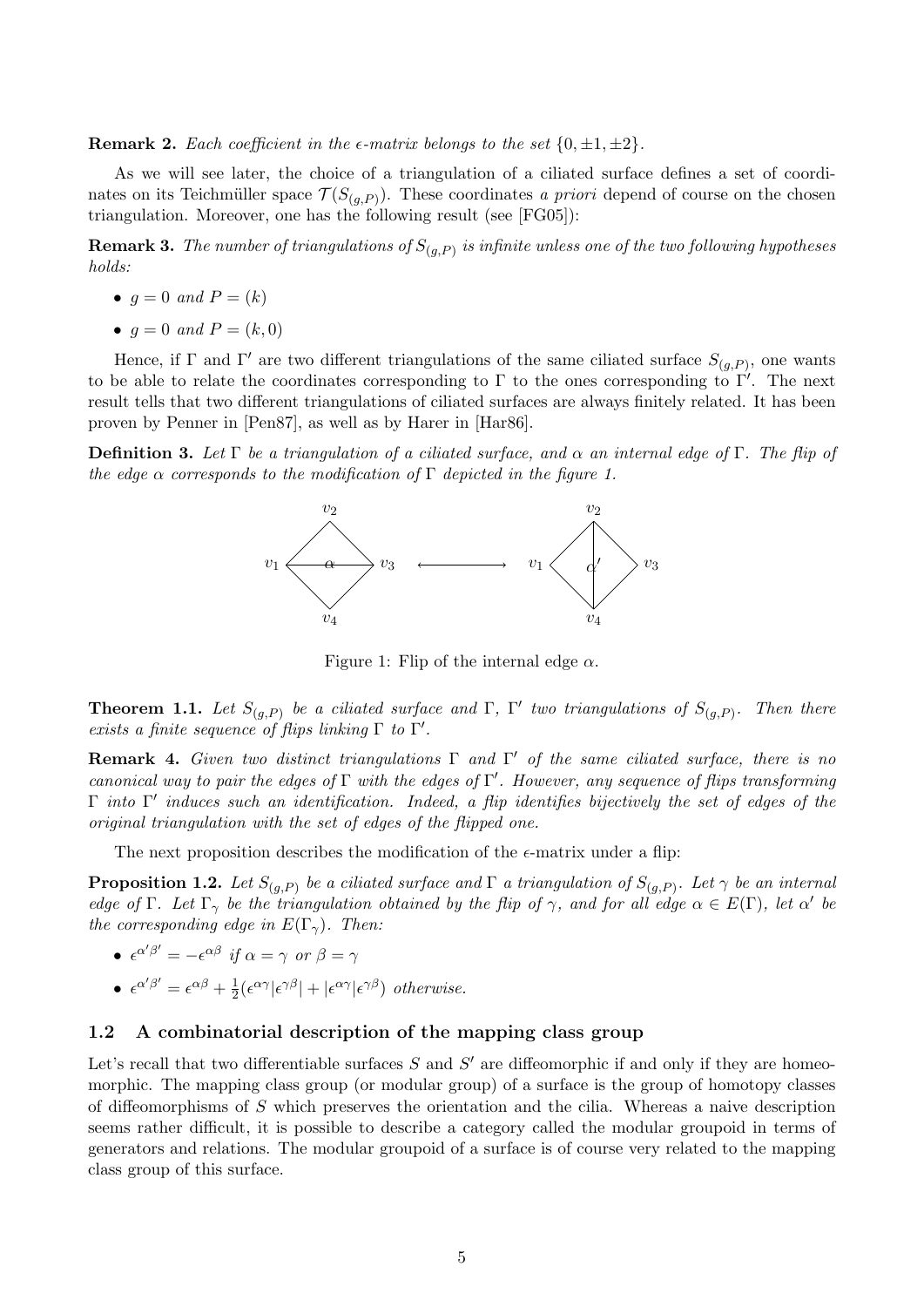**Definition 4.** Let S be a ciliated surface. The mapping class group (or modular group) of S is denoted by  $\mathcal{D}(S)$  and is defined by:

$$
\mathcal{D}(S) = \text{Diff}(S)/\text{Diff}_0(S)
$$

where  $\text{Diff}(S)$  is the group of orientation-preserving diffeomorphisms of S preserving the set of cilia, and  $\text{Diff}_0(S)$  is the connected component of identity in  $\text{Diff}(S)$ .. Equivalently,  $\mathcal{D}(S)$  is the group of homotopy classes of diffeomorphisms of S preserving the orientation and the set of cilia.

The description of the mapping group itself is rather difficult, but it's possible to give a combinatorial description of the a groupoid constructed in a way that every automorphism group is isomorphic to  $\mathcal{D}(S)$ .

**Definition 5.** A groupoid is a category  $C$  in which every morphism is invertible, and such that there exists a morphism between any two objects of C. It implies that for any  $A \in Ob(\mathcal{C})$ , Hom $_{\mathcal{C}}(A, A)$  is a group, and that  $\forall A, B \in Ob(C)$ , the groups  $Hom_{\mathcal{C}}(A, A)$  and  $Hom_{\mathcal{C}}(B, B)$  are isomorphic.

Now we define of the modular groupoid of a ciliated surface. We follow the description given in the appendix A of [FG05]. A slightly but equivalent different introduction using ribbon graphs is given in 3. of [FG06], and in [CF99].

**Definition 6.** Let S be some ciliated surface and let  $\Gamma(S)$  be the set of isotopy classes of marked triangulations of S. By "marking" of  $\Gamma \in \Gamma(S)$  we mean a numeration its edges. The marking prevents the coincidences which can arise from the potentially non-trivial symmetry of the graphs. The mapping class group  $\mathcal{D}(S)$  of S acts obviously freely on  $\Gamma(S)$ . Let:

$$
|\Gamma|(S) = \Gamma(S)/\mathcal{D}(S)
$$

be the set of combinatorial types of marked triangulations of S.

**Definition 7.** The modular groupoid of  $S$  is the groupoid such that:

- Ob =  $|\Gamma|(S)$
- Hom( $|\Gamma|, |\Gamma_1|$ ) is the set of equivalence classes of couples  $(\Gamma, \Gamma_1)$  where  $\Gamma$  and  $\Gamma_1$  are triangulations of S with respective combinatorial type  $|\Gamma|$  and  $|\Gamma_1|$ .  $(\Gamma, \Gamma_1)$  and  $(\Gamma', \Gamma'_1)$  are equivalent if there exists  $g \in \mathcal{D}(S)$  such that  $(\Gamma, \Gamma_1) = (g \cdot \Gamma', g \cdot \Gamma'_1)$ . Let  $|\Gamma, \Gamma_1|$  be the element of Hom $(|\Gamma|, |\Gamma_1|)$ corresponding to the equivalence class of the couple  $(\Gamma, \Gamma_1)$ .

**Remark 5.** The composition is well-defined,  $|\Gamma,\Gamma|$  is the identity morphism from  $|\Gamma|$  to itself, and for any  $|\Gamma| \in |\Gamma|(S)$ , Hom $(|\Gamma|, |\Gamma|) = \mathcal{D}(S)$ 

Let Γ be a triangulation of S, and  $\alpha$  an internal edge of Γ. Let Γ<sub>α</sub> be the triangulation obtained from Γ by the flip of  $\alpha$ . If one considers the couple  $(\Gamma, \Gamma_{\alpha})$ , its equivalence class is a morphism in Hom(|Γ|,  $|\Gamma_{\alpha}|$ ). We still call this morphism a *flip*. The modular groupoid is generated by the flips only, and the flips satisfy three different relations, given in the following proposition (see [FG05]).

**Proposition 1.3.** • (The square of a flip is identity) Let  $\alpha$  be an edge of  $\Gamma$ . Then:

$$
|\Gamma_{\alpha}, \Gamma| \circ |\Gamma, \Gamma_{\alpha}| = id_{\Gamma, \Gamma}
$$

• (Flips in disjoint edges commute) Let  $\alpha$  and  $\beta$  be two edges of  $\Gamma$  sharing no vertex. Then:

$$
|\Gamma_{\alpha}, \Gamma_{\alpha\beta}| \circ |\Gamma, \Gamma_{\alpha}| = |\Gamma_{\beta}, \Gamma_{\alpha\beta}| \circ |\Gamma, \Gamma_{\beta}|
$$

• (Flips satisfy the pentagon relation) Let  $\alpha$  and  $\beta$  be two edges of  $\Gamma$  having a vertex in common. Then:

 $|\Gamma_{\alpha}, \Gamma| \circ |\Gamma_{\beta\alpha}, \Gamma_{\alpha}| \circ |\Gamma_{\alpha\beta}, \Gamma_{\beta\alpha}| \circ |\Gamma_{\beta}, \Gamma_{\alpha\beta}| \circ |\Gamma, \Gamma_{\beta}| = id_{\Gamma,\Gamma}$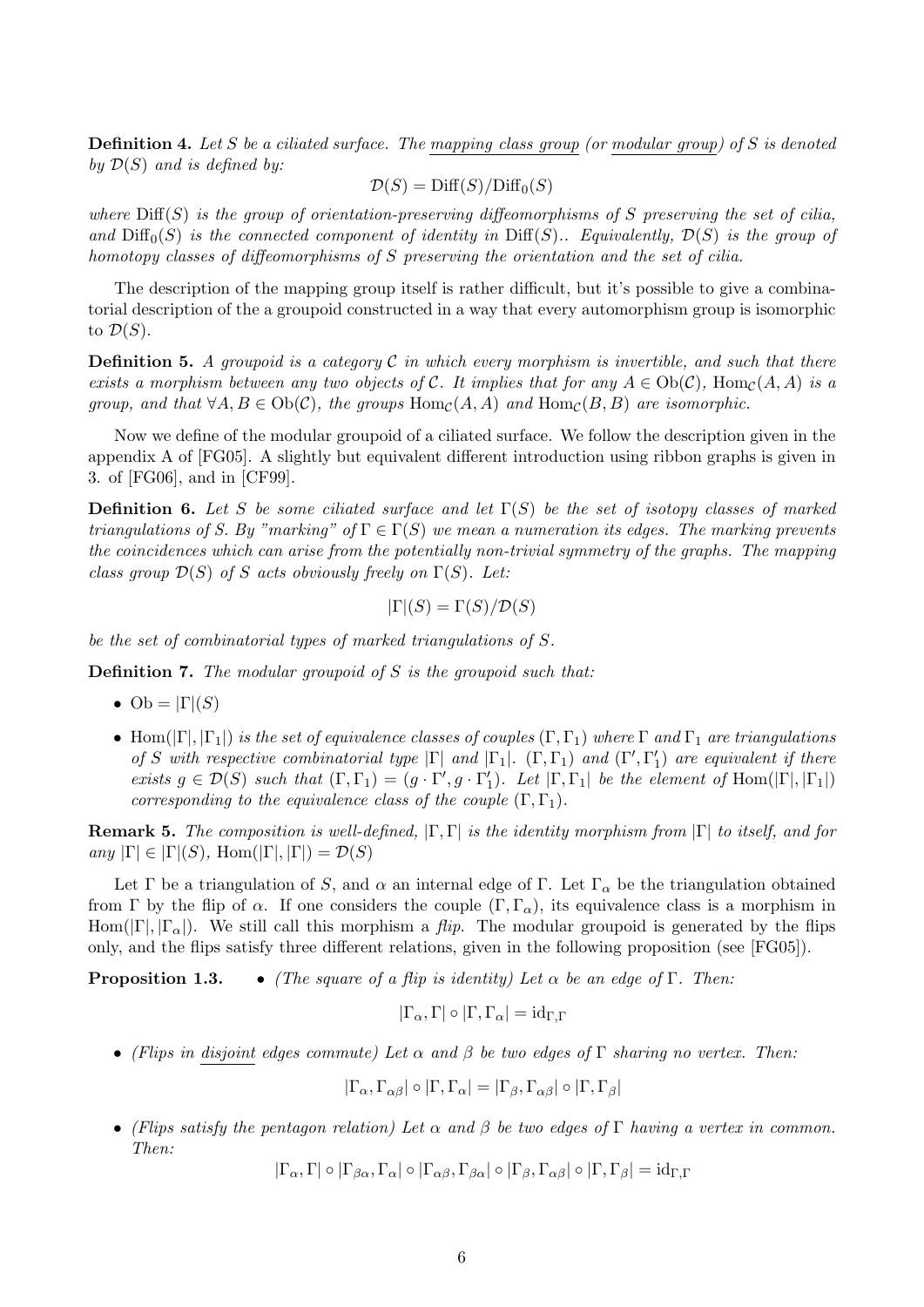## 1.3 Definition of  $\mathcal{T}^x(S_{(g,P)})$

The goal of this part is the definition of the Teichmüller space

Teichmüller space of hyperbolic ciliated surface without cilium Let  $S_{(q,P)}$  be a hyperbolic ciliated surface. We recall the equivalence between three different possible definitions of the Teichmüller space of  $S_{(g,P)}$ , following 3.7 of [FG06]. Recall that a riemannian metric of constant curvature  $-1$  is said to be *hyperbolic*.

Proposition 1.4. There is a one-to-one correspondence between:

- 1. The space of complex structures on  $S_{(g,P)}$  modulo  $\text{Diff}^0(S_{(g,P)})$
- 2. The space of faithful discrete representations  $\pi_1(S_{(g,P)}) \to \text{PSL}_2(\mathbb{R})$  modulo  $\text{PSL}_2(\mathbb{R})$ -conjugation
- 3. The space of hyperbolic metrics on  $\text{int}(S_{(g,P)})$  modulo  $\text{Diff}^0(S_{(g,P_0)})$  such that this hyperbolic structure degenerates at each cilia and with geodesic boundary.

Proof. The Riemann uniformisation theorem states that any simply connected Riemann surface is conformally equivalent to the Riemann sphere, the complex plane or the Poincaré half-plane  $\mathbb{H}$ .  $S_{(a,B_0)}$ being hyperbolic, it can be constructed as the quotient of  $\mathbb H$  by a discrete subgroup  $\Delta$  of its automorphisms group  $PSL_2(\mathbb{R})$ . As  $\mathbb H$  is the universal cover of  $S_{(g,P_0)}$ ,  $\Delta$  is canonically isomorphic to  $\pi_1(S_{(g,P_0)})$ . Hence the equivalence 1)  $\Leftrightarrow$  2). The canonical hyperbolic metric on H induces an hyperbolic metric on  $S_{(g,P_0)}$ , thus we have  $2) \Rightarrow 3$ . Taking the universal cover of  $S_{(g,P_0)}$  endowed with a complete hyperbolic metric yields the Poincaré half plane, hence  $3 \Rightarrow 2$ .  $\Box$ 

**Definition 8.** A discrete and finitely-generated subgroup of  $PSL_2(\mathbb{R})$  is called a Fuchsian group. The isomorphism:

$$
S_{(g,P_0)} \to \mathbb{H}/\Delta
$$

is called a Fuchsian model for  $S_{(g,P_0)}$ .

Let's recall an important property of hyperbolic closed riemannian manifolds.

Proposition 1.5. Let M be a riemannian closed manifold with constant negative curvature. Then every non-trivial free homotopy class of closed curves on M contains exactly one geodesic.

Its proof of which can be found in [Thu97] (proposition 5.3.1). It implies that there is a unique geodesic surrounding each hole of  $S_{(g, P_0)}$ , except in the case where a hole degenerates to a puncture.

**Classification of**  $PSL_2(\mathbb{R})$ **-elements**  $PSL_2(\mathbb{R})$  is isomorphic to the group of automorphisms of H. Let  $M \in \mathrm{PSL}_2(\mathbb{R})$  given by:

$$
M = \left(\begin{array}{cc} a & b \\ c & d \end{array}\right)
$$

It describes the automorphism of H acting as:

$$
M \cdot z = \frac{az + b}{cz + d}
$$

The condition for  $z_0 \in \mathbb{H}$  to be a stable point under the action of M is:

$$
cz_0^2 + (d - a)z_0 - b = 0
$$

hence:

$$
\lambda_{1,2} = \frac{(a-d) \pm \sqrt{(d-a)^2 - 4bc}}{2c}
$$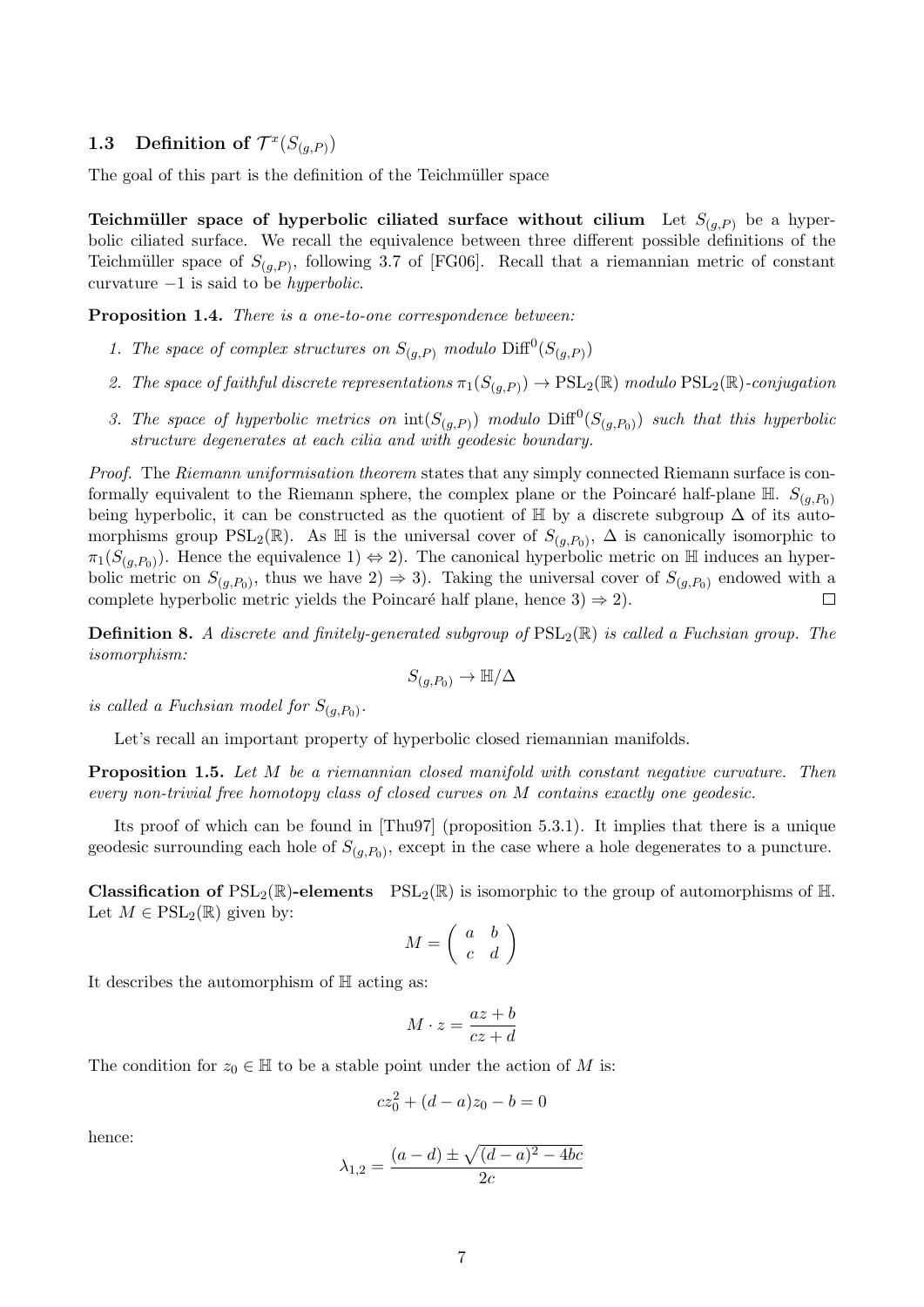$$
\lambda_{1,2} = \frac{(a-d) \pm \sqrt{(a+d)^2 - 4}}{2c}
$$

with a slight abuse of notation if  $|\text{Tr}\{M\}| < 2$ . However, one can note that:

- if  $|\text{Tr}(M)| < 2$ , M has two conjugate stable points in  $\mathbb{C}$ , hence one stable point in  $\mathbb{H}$ . M is said to be elliptic.
- if  $|\text{Tr}(M)| = 2$ , M has a single real stable point lying on  $\partial \mathbb{H} = \mathbb{RP}^1$ . M is said to be parabolic.
- if  $|\text{Tr}(M)| > 2$ , M has a two real stable points on  $\mathbb{RP}^1$ . M is said to be hyperbolic.

Hence parabolic and hyperbolic elements of  $PSL_2(\mathbb{R})$  act freely on  $\mathbb{H}$ , while the action of an elliptic element has a stable point. Thus  $\Delta$  must only contain parabolic and hyperbolic elements. Let's study the dynamics of parabolic and hyperbolic elements of  $PSL_2(\mathbb{R})$  on  $\mathbb{H}$ . For simplicity, we will consider the action of the following parabolic element:

$$
M_P = \left(\begin{array}{cc} 1 & 0 \\ 1 & 1 \end{array}\right)
$$

and the action of the following hyperbolic one:

$$
M_H=\left(\begin{array}{cc} 2 & 0 \\ 0 & \frac{1}{2} \end{array}\right)
$$

The next two figures show some of the features of the action on  $\mathbb H$  of two such matrices.



Figure 2: The action of  $M_P$  on  $\mathbb H$  is given by  $z \mapsto \frac{z}{z+1}$ . Its fixed point is 0. This automorphism of  $\mathbb H$ sends any geodesics ending at 0 to another geodesic ending at 0. For example, the image of the line  $i\mathbb{R}$  is the circle centered at  $(0, \frac{1}{2})$  $\frac{1}{2}$  and of radius  $\frac{1}{2}$ . The stable sets of interest of this action are the horocycles centered at 0, shown in red on the picture. The quotient of  $\mathbb{H}$  by this action is conformally equivalent to a punctured disk.

Eventually, let's recall that while an annulus and a punctured disk are homeomorphic, they are not conformally equivalent. Hence one has to distinguish two different conformal types of boundaries without cilium:

- the *holes*, which neighbourhood is conformally equivalent to an annulus
- the punctures, which neighbourhood is conformally equivalent to a punctured disk.

Let  $S_{(a,P)}$  be a ciliated surface endowed with a hyperbolic riemannian metric. Since homotopy classes of closed curves on  $S_{(g,P)}$  are in one-to-one correspondence with the conjugacy classes of the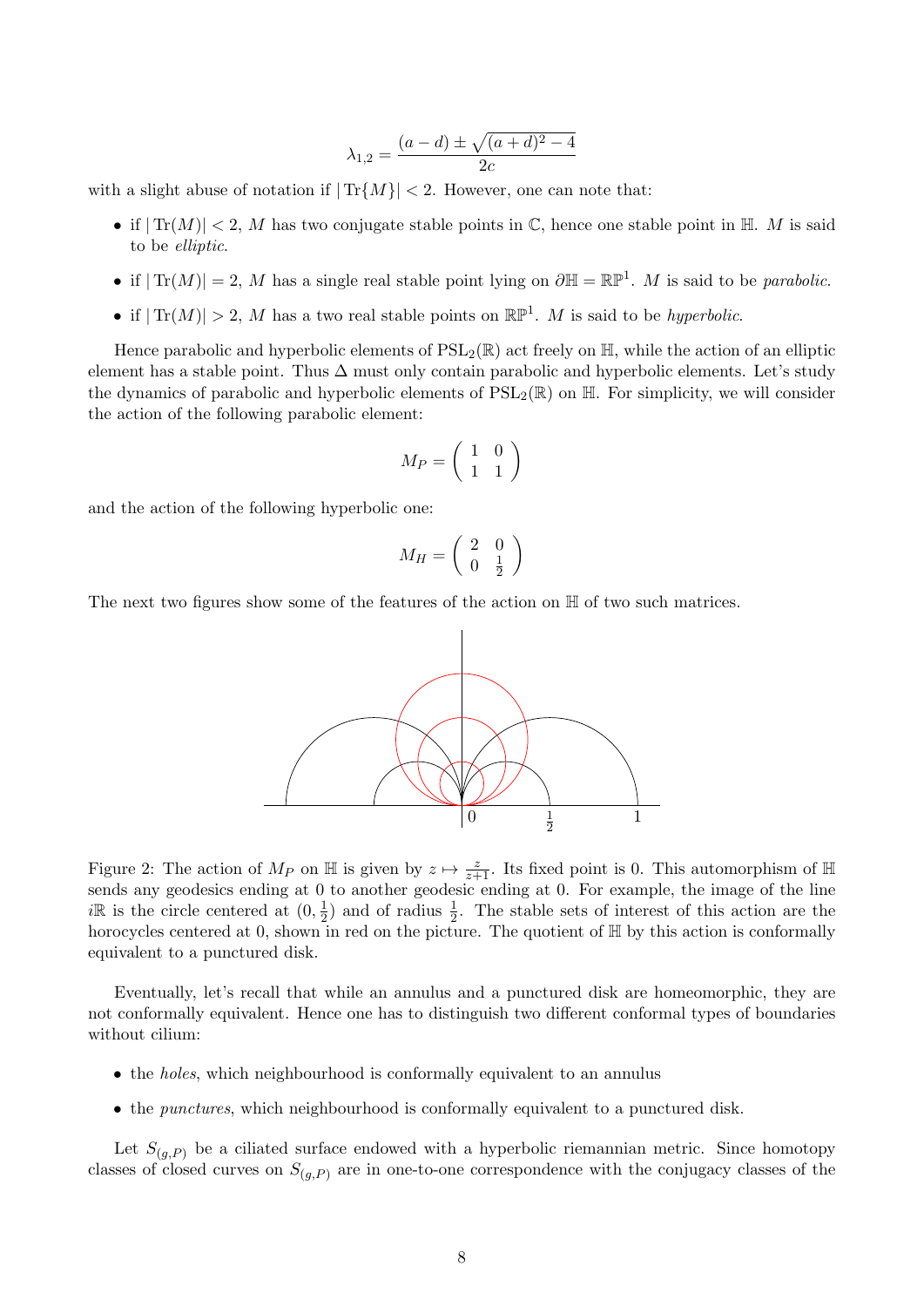

Figure 3: The action of  $M_H$  on H is given by  $z \mapsto 4z$ . Its fixed points are 0 and  $\infty$ . This automorphism sends any half-circle centered at 0 to another half-circle centered at 0. For example, the image of the geodesic with endpoints  $\{\pm 1\} \in \mathbb{RP}^1$  is the geodesic with endpoints  $\{\pm 4\} \in \mathbb{RP}^1$ . The stable sets of interest of this action are the half-lines ending at 0 and lying in H. The quotient of the hyperbolic half-plane by this action is conformally equivalent to an annulus. This annulus can for example be described by choosing the fundamental domain bounded by the circles of radii 1 and 4. The two circles are identified by the action of  $M_H$ . The homotopy class of loops surrounding the hole once contains a unique closed geodesic, which is  $\{i\lambda | \lambda \in [1, 4]\}$  if we keep the same fundamental domain.

fundamental group, a hyperbolic element  $\gamma \in \Delta \subset \mathrm{PSL}_2(\mathbb{R})$  corresponds to a unique geodesic on  $S_{(g,P)}$ . Perhaps after the conjugation by some  $PSL_2(\mathbb{R})$ -element, one can suppose that the fixed points of  $\gamma$ are 0 and  $\infty$ . According to the discussion below the picture showing the dynamic of a hyperbolic elements in  $PSL_2(\mathbb{R})$ , and if  $\lambda_1$  and  $\lambda_2$  are the two eigenvalues of  $\gamma$ , then the length of the geodesic is given by the simple formula:

$$
l(\gamma) = |\ln\left(\frac{\lambda_1}{\lambda_2}\right)|
$$

which is invariant by conjugation, and hence does not depend on the chosen representation of  $\pi_1(S_{(g,P)})$ . The right-hand side of this formula is well defined even for parabolic elements, defining the length of the "geodesic" surrounding a puncture to be 0, as:

$$
\inf_{\alpha \in C} l(\alpha) = 0
$$

C being the free homotopy class of closed curves surrounding the puncture.

**Definition 9.** Let  $S_{(q,P)}$  be a ciliated surface together with a Fuchsian model with the Fuchsian group  $\Delta$ , and let  $\pi : \mathbb{H} \to \mathbb{H}/\Delta \simeq S_{(g,P)}$  be the corresponding projection. Let C be the set of all  $\pi$ -preimages of the cilia, and let St  $\subset$  /mathbbH be the set of the points which are stable for at least an  $M \in \Delta$ . Then  $\Delta$  preserves the set C ∪ St and also its convex hull in  $\mathbb{H}$ .  $\Delta$  acts freely on this convex hull (it is a subset of  $\mathbb{H}$ ). The <u>convex core</u> of  $S_{(g,P)}$  is the quotient of this convex hull by  $\Delta$ .

The convex core of  $S_{(q,P)}$  endowed with a hyperbolic metric may also be obtained in the following way. Start with  $S_{(g,P)}$ . For any hole of  $S_{(g,P)}$  consider the unique geodesic contained in the free homotopy class of closed curves homotopic to it, and remove the annulus which is between this geodesic and the boundary component. For any pair of cilia which are adjacent on the same boundary component, and for any connected segment of the boundary minus the cilia connecting them, take the geodesics going from one cilia to another and homotopic to this segment, and remove the part of  $S_{(q,P)}$  which is between this geodesic and the corresponding segment. What remains is the convex core of  $S_{(g,P)}$ .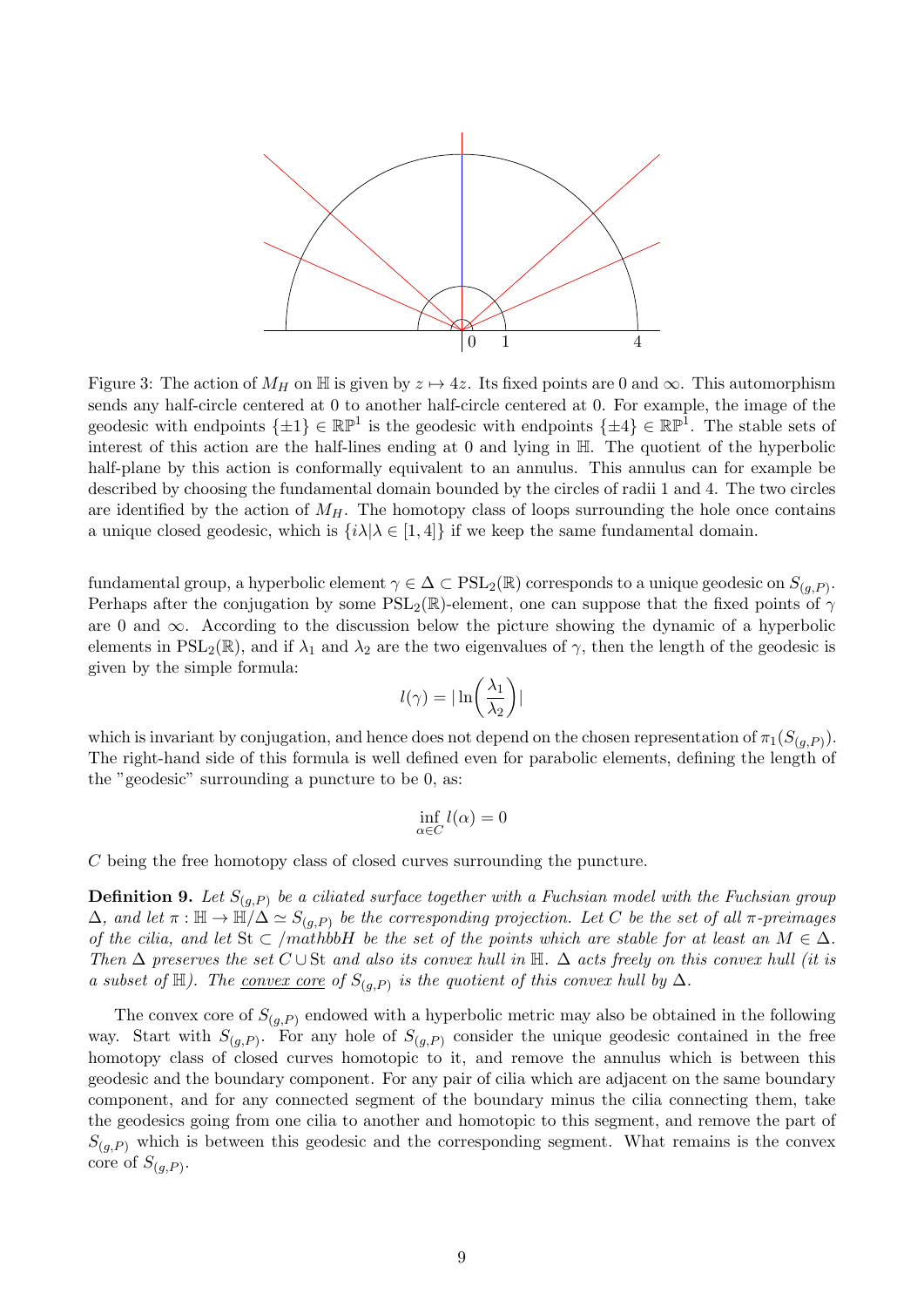#### Teichmüller  $X$ -space of a ciliated surface with holes

**Definition 10.** Let  $S_{(g,P)}$  be a ciliated surface and O its orientation. The Teichmüller X-space  $\mathcal{T}^x(S)$ of a ciliated surface with holes  $S_{(g,P)}$  is the space of hyperbolic structures on S with geodesic boundary, modulo  $\text{Diff}^0(S)$ , together with the orientation of all holes but the punctures, and such that the  $\pi$ preimages of all cilia are in  $\partial \mathbb{H} = \mathbb{RP}^1$ . If  $\rho$  is a boundary component of S and if S is endowed with a complex structure for which  $\rho$  is a hole, let  $\mathcal{O}_{\rho}$  be the orientation of  $\rho$ . We write  $\mathcal{O} = \mathcal{O}_{\rho}$  is the two orientations agrees, and  $\mathcal{O} \neq \mathcal{O}_\rho$  if they disagrees.

The orientation of holes is needed for technical reasons which will hopefully become clear in a while. For each boundary component  $\rho$  of  $S_{(g,P)}$ , we will construct a function:

$$
r^{\rho}: \mathcal{T}^x(S) \to \mathbb{R}_{>0}
$$

which is given by:

$$
r^{\rho}(x \in \mathcal{T}^x(S)) = \begin{cases} e^{l(\gamma)} & \text{if } \mathcal{O} = \mathcal{O}_{\rho} \\ e^{-l(\gamma)} & \text{if } \mathcal{O} \neq \mathcal{O}_{\rho} \\ 1 & \text{if } \rho \text{ is a puncture} \end{cases}
$$

## 1.4 Construction of the shear coordinates on  $\mathcal{T}^x(S_{(g,P)})$

We are going to explain how one can construct shear coordinates on  $\mathcal{T}^x(S)$ , and recall how from shear coordinates on can reconstruct the complex structure of a hyperbolic ciliated surface.

Construction of the coordinates associated with a complex structure on  $S_{(q,P)}$  Suppose that  $S_{(g,P)}$  is endowed with a complex structure. Since  $S_{(g,P)}$  is hyperbolic, it inherits a riemannian hyperbolic structure, hence any edge of the triangulation whose ends are two punctures, two cilia, or a puncture and a cilium, can be made geodesic in a canonical way. However, the holes behave as punctures from the triangulation point of view (i.e the topological point of view), but holes and punctures are distinguished from the complex structure. One wants a triangulation of  $S_{(q,P)}$  with geodesic edges of infinite length, in order to parametrise  $\mathcal{T}^x(S_{(g,P)})$  with the gluing data of hyperbolic ideal triangles only. Hence one has to specify the orientation of holes. For the procedure we are about to describe, the one induced by  $\mathcal O$  is not canonical in any way.

Consider the case of an edge of the triangulation whose ends are a puncture and a hole. Consider the unique geodesic loop homotopic to the boundary component corresponding to the latter, and chose some point on it. There exists a unique geodesic connecting the puncture and that point. The orientation of the hole induces an orientation of the geodesic loop around it. Move the point on the latter in the direction given by the orientation of this loop. The desired geodesic is the limiting one of the process. One can uniquely deform an edge linking two holes in the same way. This construction does not change the isotopy class of the triangulation.

Eventually one has a triangulation of the convex core of  $S_{(q,P)}$  with geodesic edges of infinite length.

Lift this triangulation to the universal cover  $\mathbb H$  of  $S_{(g,P)}$ , and consider an edge  $\alpha$  between two adjacent triangles. The latter form an ideal hyperbolic quadrilateral. The quadruple of its vertices has an invariant under the action of  $PSL_2(\mathbb{R})$ , which can be chosen to be minus the cross-ratio of these four points: up to  $PSL_2(\mathbb{R})$ -conjugation, one of the two triangles of which  $\alpha$  is a side can be sent to the ideal hyperbolic triangle of vertices  $-1.0$  and  $\infty$ . Then the invariant is given by the coordinate of the fourth point, which is a strictly positive real number. If one had chosen the other triangle to be send to  $\{-1, 0, \infty\}$ , the coordinate of the fourth point would have been the same.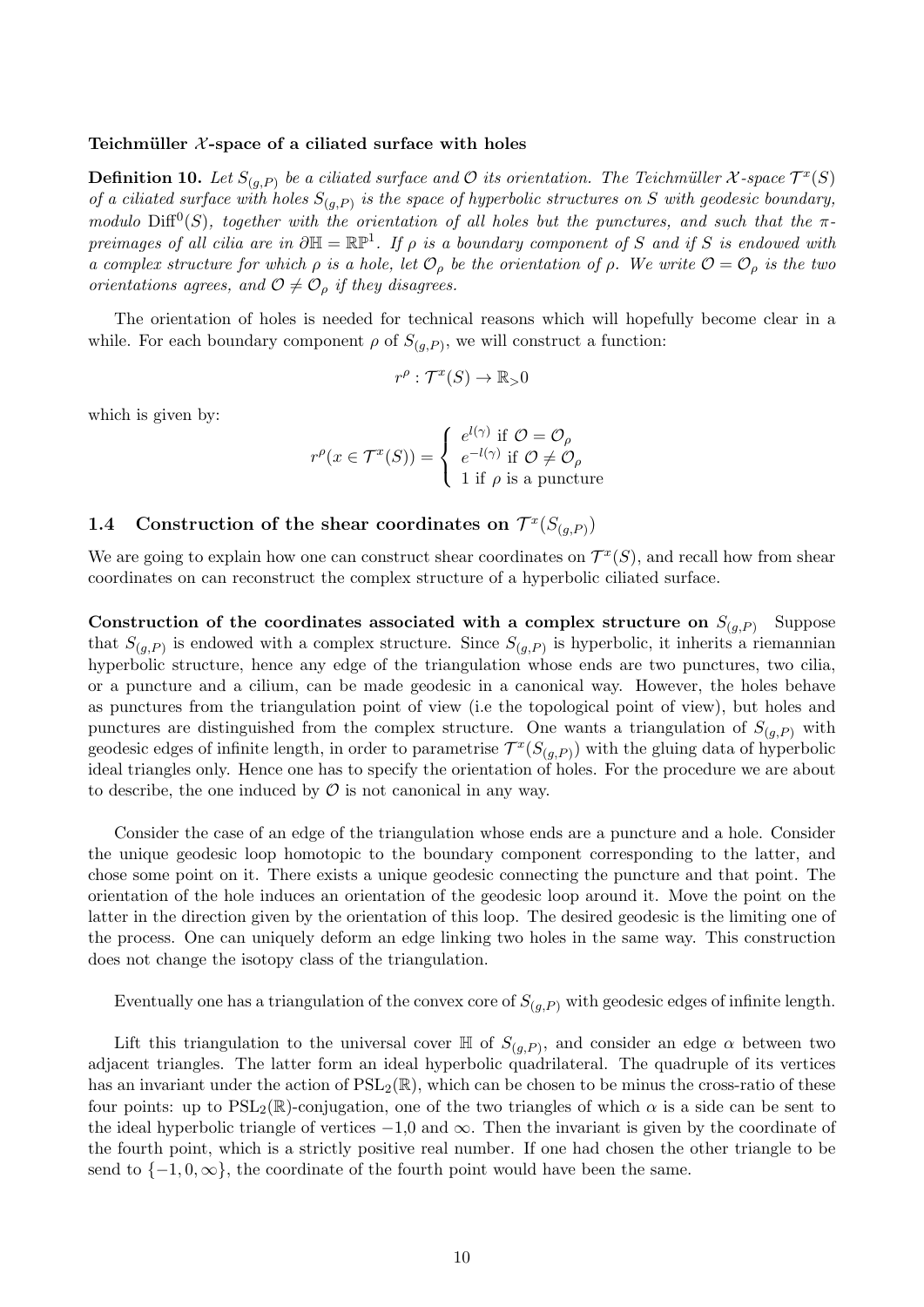To each internal edge of the triangulation one assigns this strictly positive real number. Hence this construction defines a map:

$$
\mathcal{T}^x(S_{(g,P)}) \to \mathbb{R}^{6g-6+3s+c}_{>}
$$

Now one has to show that this map is one-to-one.

Construction of a complex structure on  $S_{(g,P)}$  from the coordinates Following [FG05], we are going to describe two equivalent ways to reconstruct a ciliated complex structure starting from a triangulation of  $S_{(q,P)}$  with a real positive number assigned to each internal edge.

Since the triangulation of  $S_{(q,P)}$  has vertices corresponding to holes, punctures or cilia, each triangle is homeomorphic to an ideal hyperbolic triangle in H, where by ideal we mean with geodesic edges and with vertices in  $\partial \mathbb{H} = \mathbb{RP}^1$ . Let's assign to each triangle the complex structure corresponding to this ideal hyperbolic triangle. In the next section we will see that two ideal hyperbolic triangles are always isomorphic. We will also see that one can parametrise the gluing of two ideal hyperbolic triangles by a strictly positive real parameter (which is the cross-ratio of the four vertices). Thus the strictly positive real numbers on the edges are the gluing data one needs in order to know how unambiguously glue two adjacent triangles.

The second way consists of constructing a Fuchsian group  $\Delta$  in PSL<sub>2</sub>( $\mathbb{R}$ ) corresponding to the complex structure given by the numbers on the edges of the triangulation. First construct the dual graph to the triangulation. To any edge of this dual graph corresponding to an edge of the initial triangulation carrying the value  $x$ , assign the matrix:

$$
B(x) = \begin{pmatrix} 0 & \sqrt{x} \\ \frac{-1}{\sqrt{x}} & 0 \end{pmatrix}
$$

Now, one replaces each vertex in the new graph (hence corresponding to a face in the initial triangulation) by a triangle with clockwise oriented edges. This replacement is presented in the following figure.



Figure 4: Blow-up of the vertices of the dual graph. The initial triangulation is shown in dashed lines.

The matrix:

$$
I = \left(\begin{array}{cc} 1 & 1 \\ -1 & 0 \end{array}\right)
$$

is assigned to each new edge which has appeared during this process. Let  $\gamma \in \pi_1(S_{(g,P)})$ .  $\gamma$  is homotopic to an oriented path on this new graph. One assigns an element of  $PSL_2(\mathbb{R})$  to  $\gamma$  by the following recipe. One chooses a vertex on the path, and follows the path corresponding to  $\gamma$  in the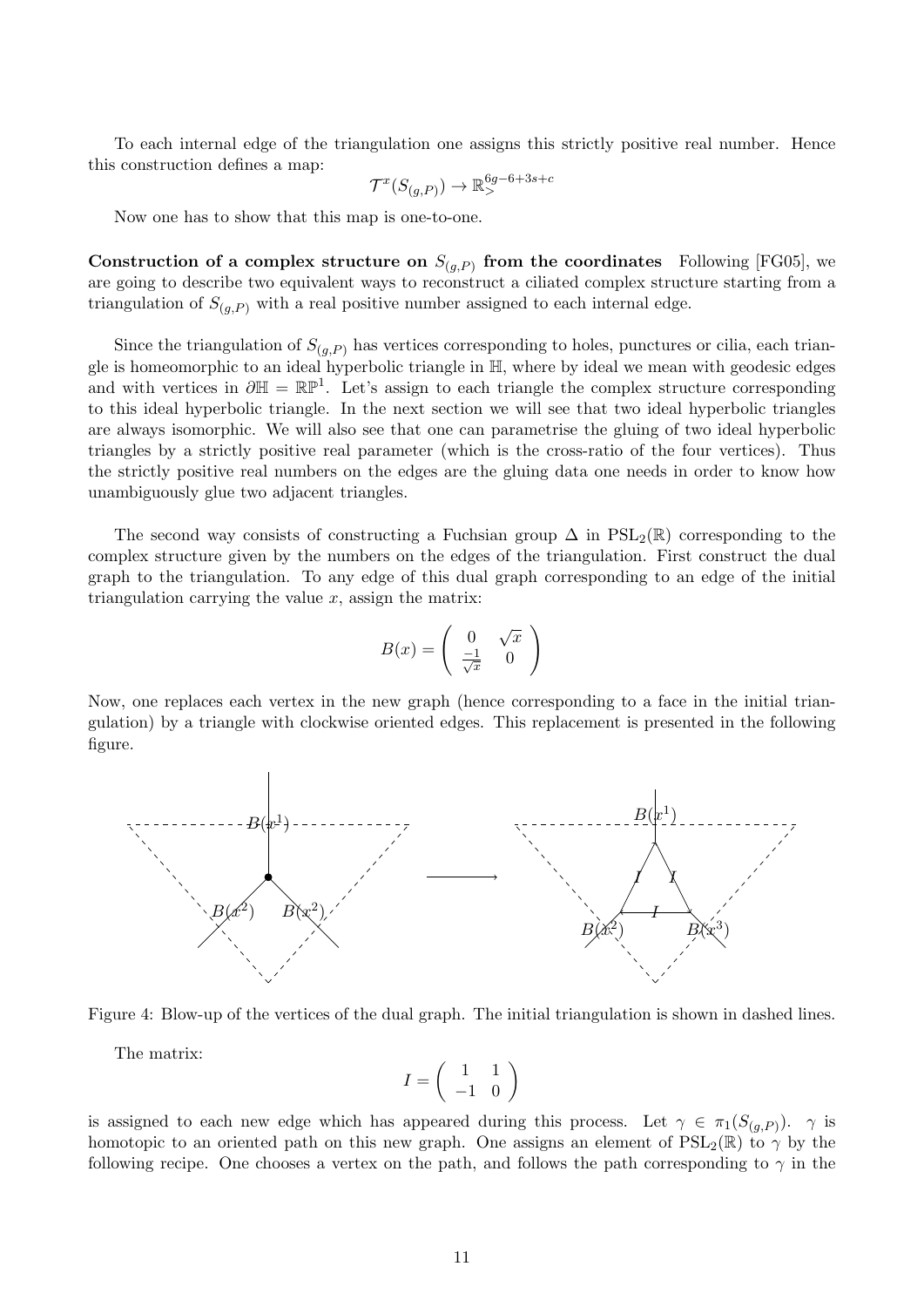direction prescribed by the orientation. The matrices assigned to the edges of the path are multiplied in the order in which one meets them, taking the inverse of the matrix each time the orientation of the path disagrees with the orientation of the edge.

**Remark 6.** 
$$
B(x) = B(x)^{-1}
$$
 in  $PSL_2(\mathbb{R})$ .

**Remark 7.** It is interesting to see how I an  $B(x)$  act on the ideal hyperbolic triangle of vertices  $\infty, 0$ and  $-1$ . I is the matrix which sends  $\infty$  to  $-1$ ,  $-1$  to 0 and 0 to  $\infty$ . It corresponds to a counterclockwise rotation of the triangle  $(\infty, -1, 0)$ . If  $x \in \mathbb{R}_{>}$ , the matrix  $B(x)$  sends  $\infty$  to  $0, -1$  to x and 0 to  $\infty$ .

**Proposition 1.6.** Let  $\alpha \in \pi_1(S_{(g,P)})$  and M the corresponding matrix given by this construction. Then M is either parabolic or hyperbolic.

Proof. By construction, M can be written as:

$$
M = \prod_{i=1}^{n} B(x_i) I^{\omega_i}
$$

where  $\omega_i = \pm 1$ . Note that:

$$
B(x)I = -\begin{pmatrix} \sqrt{x} & 0\\ \frac{1}{\sqrt{x}} & \frac{1}{\sqrt{x}} \end{pmatrix}
$$

hence  $B(x)I$  is lower-triangular. Similarly:

$$
B(x)I^{-1} = -\begin{pmatrix} \sqrt{x} & \sqrt{x} \\ 0 & \frac{1}{\sqrt{x}} \end{pmatrix}
$$

hence  $B(x)I$  is upper-triangular. Thus:

$$
M = (-1)^n \prod_{i=1}^n C_i(x_i)
$$

where the  $C_i(x_i)$  are matrices in  $PSL_2(\mathbb{R})$  with positive coefficients. Therefore any product of  $C_i$  is a matrix in  $PSL_2(\mathbb{R})$  with positive coefficients and it implies that its diagonal coefficients are non-zero. Note that a product of two  $C_i$  is always either parabolic or hyperbolic. For  $a, c \in \mathbb{R}_{>}$  and  $b, d, e \in \mathbb{R}_{+}$ :

$$
\operatorname{Tr}\left(\left(\begin{array}{cc}a & b \\ 0 & \frac{1}{a}\end{array}\right)\left(\begin{array}{cc}c & d \\ e & \frac{1+de}{c}\end{array}\right)\right) = ac + \frac{1}{ac} + be + \frac{de}{ac} \ge 2
$$

hence the proposition follows by recurrence.

**Proposition 1.7.** Let  $\alpha \in \pi_1(S_{(g,P)})$  be a loop homotopic to a boundary component without cilia  $\rho \subset \partial S_{(g,P)}$ . Then the corresponding matrix in  $\mathrm{PSL}_2(\mathbb{R})$  is either upper-triangular or lower-triangular, and its diagonal coefficients are:

$$
(-1)^n \left( \begin{array}{cc} \sqrt{\prod_{i=1}^n x_i} & * \\ * & \frac{1}{\sqrt{\prod_{i=1}^n x_i}} \end{array} \right)
$$

where n is the number of edges which are incident to the vertex corresponding to  $\rho$ , and where  $x_i$  is the value carried by the *i*-th edge. The geodesic surrounding the hole has length  $|\ln(\prod_{i=1}^n x_i)|$ . The map:

$$
r^{\rho} : \mathcal{T}(S_{(g,P)}) \to \mathbb{R}_+
$$

assigns the product  $\prod_{i=1}^n x_i$  to any complex structure, hence if  $r^{\rho}$  is strictly bigger that 1 the orientation of the hole coincides with the orientation of  $S_{(g,P)}$ , if it is strictly lower then the two orientations differ, and if it is equal to 1 then  $\rho$  is in fact a puncture.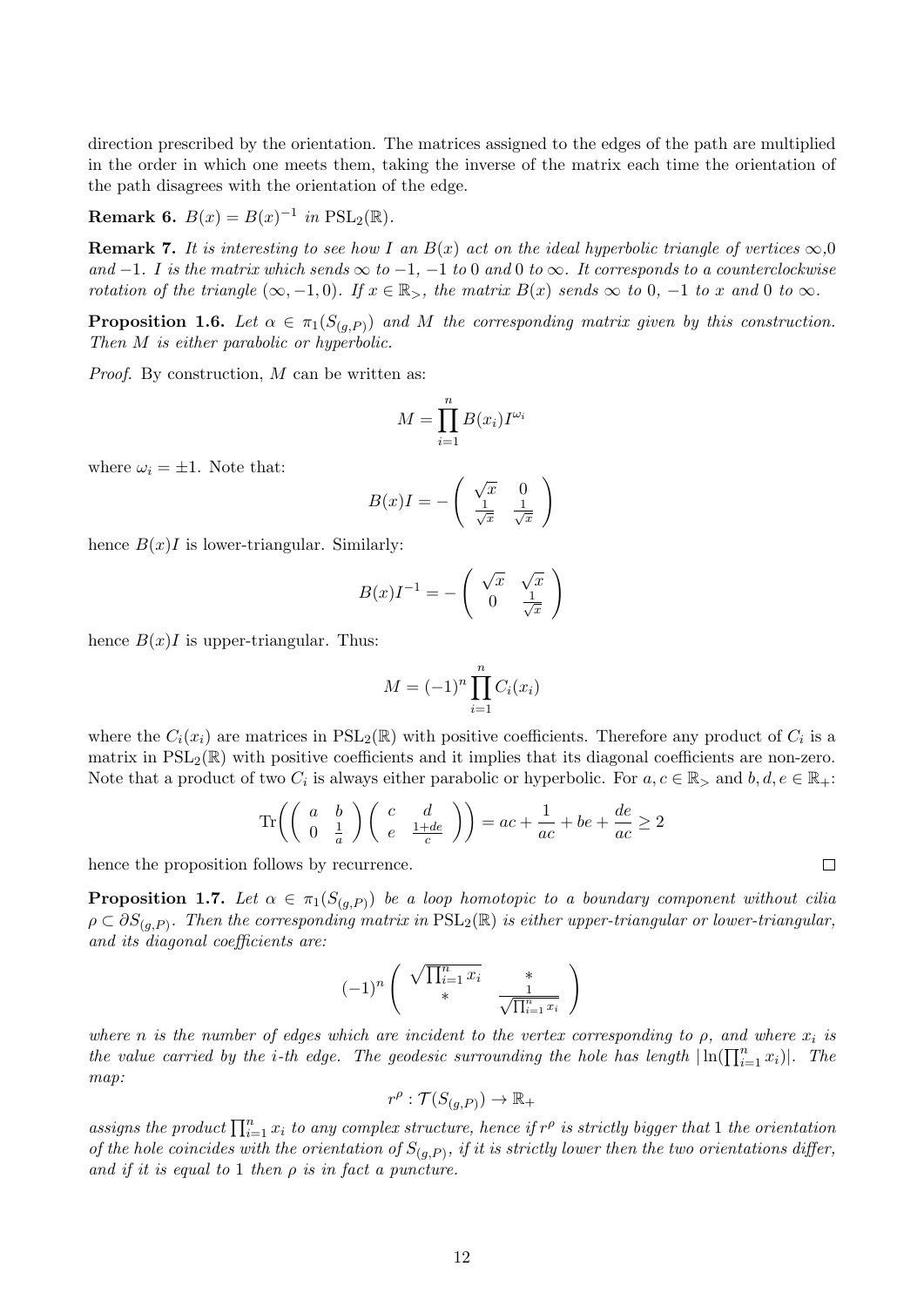**Change of coordinates under a flip** These shear coordinates on  $\mathcal{T}(S_{(g,P)})$  obviously depend on the triangulation. The change of coordinates corresponding to a change of the triangulation can always be computed thanks to the following formula giving the change of coordinates under a flip.

**Proposition 1.8.** Let  $\alpha$  be an internal edge of a triangulation  $\Gamma$  of  $S_{(g,P)}$ , let  $\Gamma_{\alpha}$  be the triangulation obtained by the flip of  $\alpha$ . Let  $\{x_{\alpha}\}\$ be the set of shear coordinates corresponding to  $\Gamma$ , and  $\{x'_{\alpha}\}\$ the set of shear coordinates corresponding to  $\Gamma'$ , with the natural identification of edges between  $\Gamma$  and  $\Gamma_\alpha$ . Then:

$$
x^{\beta'} = \begin{cases} (x^{\alpha})^{-1} & \text{if } \beta = \alpha \\ x^{\beta} (1 + x^{\alpha})^{\epsilon^{\alpha\beta}} & \text{if } \epsilon^{\alpha\beta} \ge 0 \\ x^{\beta} (1 + (x^{\alpha})^{-1})^{\epsilon^{\alpha\beta}} & \text{if } \epsilon^{\alpha\beta} \le 0 \end{cases}
$$

*Proof.* These formula can be directly computed using a Fuchsian model of  $S_{(g,P)}$ , but in the next section we will discuss different approaches of the cross-ratio which will make their computation very easy.  $\Box$ 

An example: shear coordinates on the Teichmüller space of the torus with one boundary component Let's consider a triangulation of the torus with one boundary component  $\rho$  without cilia.



Figure 5: Triangulation of the torus with one puncture

Any hyperbolic structure on this surface can be described by a triple of strictly positive real numbers. The length of the geodesic surrounding the boundary component is:

$$
l = |\ln(x_1^2 x_2^2 x_3^2)|
$$

Now consider the hyperbolic structures for which  $x_1 = x_2 = x_3 =: x$  described by x. The length of the geodesics corresponding to the conventional generators of  $\pi_1(\mathbb{T}\setminus\{pt\})$  is:

$$
l(x) = \ln\left(\frac{T(x) + \sqrt{D(x)}}{T(x) - \sqrt{D(x)}}\right)
$$

where:

$$
T(x) = \frac{1}{x^2} + \frac{2}{x} - 1 + 2x + x^2, \ D(x) = \frac{1}{x} + 1 + x
$$

# 1.5 The Weil-Peterson form on  $\mathcal{T}(S_{(a,P)})$

Teichmüller spaces of ciliated surfaces interestingly have a lot of structure.  $\mathcal{T}^x(S)$  is a real manifold, and  $\mathcal{T}(S)$  is real manifold with corners. Moreover, they can be endowed with a Poisson structure, which can be quantised. We will not develop the last point, but recall some facts about Poisson brackets on real manifolds, and study the link between  $\mathcal{T}^x(S)$  and  $\mathcal{T}(S)$ .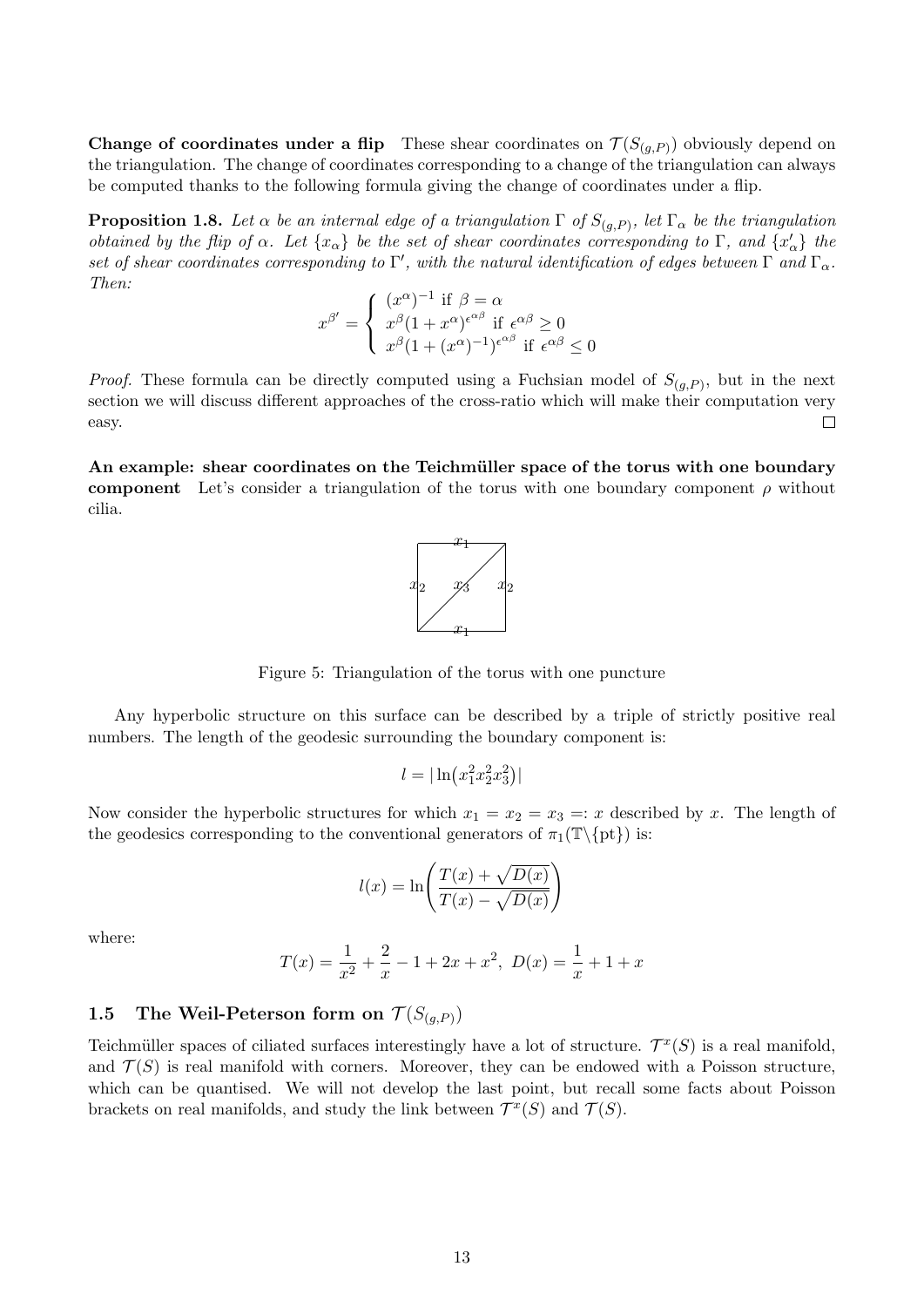#### Poisson structures

**Definition 11.** A Poisson bracket on a smooth manifold  $M$  is a bilinear map:

$$
\{.,.\}: \mathcal{C}^{\infty}(M) \times \mathcal{C}^{\infty}(M) \to \mathcal{C}^{\infty}(M)
$$

satisfying the following properties for all  $f, g, h \in C^{\infty}(M)$ :

1.  ${f, g} = -{g, f}$  (skew-symmetry)

- 2.  $\{f, \{g, h\}\} + \{g, \{h, f\}\} + \{h, \{f, g\}\} = 0$  (Jacobi identity)
- 3.  ${fg, h} = f{g, h} + g{f, h}$  (Leibniz's rule)

A smooth manifold endowed with a Poisson bracket will be called a Poisson manifold.

**Definition 12.** A smooth map  $\psi : M \to N$  between two Poisson manifolds will be called a Poisson map if it preserves the Poisson structures, meaning that for all  $f_1, f_2 \in C^{\infty}(N)$ :

$$
\{f_1, f_2\}_N \circ \psi = \{f_1 \circ \psi, f_2 \circ \psi\}_M
$$

Definition 13. Since a Poisson structure is antisymmetric and a derivation is each of its arguments it can be given by a bivector field, i.e a section of  $\bigwedge^2$  TM. This bivector field  $\pi$  is given by:

$$
\pi(df,dg) := \{f,g\}
$$

Suppose that M is simply connected.  $\pi$  defines a map:

$$
\pi^\#:\left\{ \begin{array}{ccc} \mathrm{T}^*\mathrm{M} & \to & \mathrm{TM} \\ d\!f & \mapsto & \pi(df,d.) \end{array} \right.
$$

Note that an additional property is required for a bivector field to induce a Poisson structure. It corresponds to the Jacobi identity for the Poisson bracket.

Proposition 1.9. Suppose that M is simply connected, and that it is endowed with a Poisson bracket defining the bivector  $\pi$ . Then the distribution  $\text{Im} \pi^{\#}$  is involutive.

Proof. Let  $V_f \in \text{Im }\pi$  be the vector field  $\pi(df, d.) : C^{\infty}(M) \to C^{\infty}(M)$ . Let  $V_fV_g \in \text{Im }\pi$  and let  $h \in \mathcal{C}^{\infty}(M)$ . Then:

$$
[V_f, V_g]h = \pi(df, d\pi(dg, dh)) - \pi(dg, d\pi(df, dh)) = \pi(dh, d\pi(df, dg)) = V_h(\pi(df, dg))
$$

because of Jacobi's identity.

Thus by Frobenius' theorem  $\text{Im}\,\pi^{\#}$  is integrable. Let S be the foliation of M such that:

$$
TS = (\operatorname{Im} \pi^{\#}) \subset TM
$$

The bivector field  $\pi$  on M induces a bivector field  $\pi_S$  on S, and for all  $\alpha \in T_s^*M$ ,  $\pi_S(\alpha_{|S}) = \pi^{\#}(\alpha)$ hence the Poisson bracket on  $S$  induced by the one on  $M$  is non-degenerate.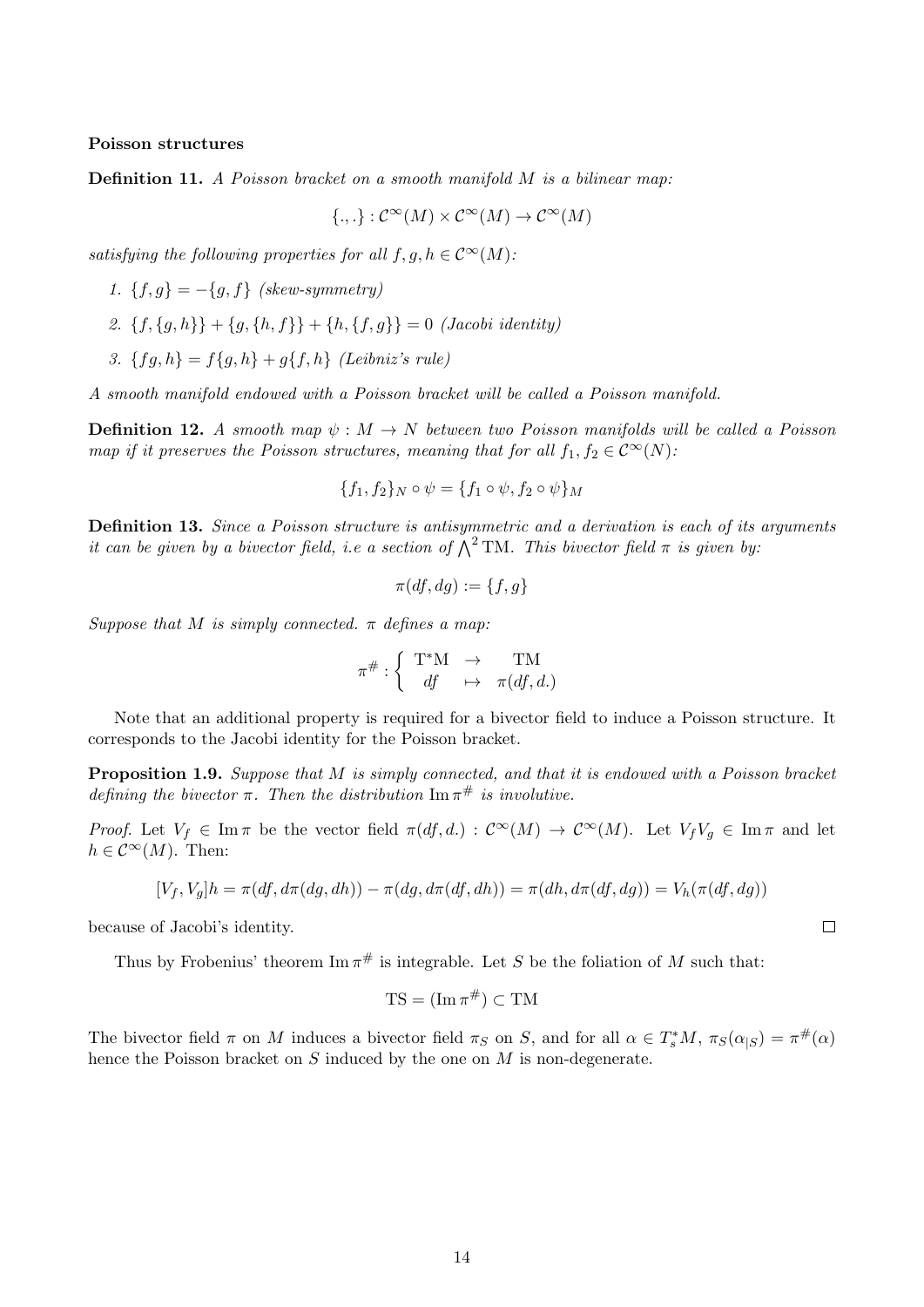The canonical Poisson structure on Teichmüller spaces According to [FG06], the space of homomorphisms of the fundamental group of a surface S into any reductive group considered up to conjugation has a canonical Poisson structure.

**Definition 14.** The parametrisation of  $\mathcal{T}^x(S_{(g,P)})$  described in the previous subsections endows it with a structure of differentiable manifold. It admits a canonical Poisson structure, which is known as the Weil-Peterson Poisson bracket. In shear coordinates, it is given by:

$$
\pi_{WP} = \sum_{\alpha,\beta \in E(\Gamma)} \epsilon^{\alpha\beta} x^{\alpha} x^{\beta} \frac{\partial}{\partial x^{\alpha}} \otimes \frac{\partial}{\partial x^{\beta}}
$$

where  $\epsilon$  is the matrix corresponding to some triangulation  $\Gamma$  of  $S_{(g,P)}$ . In fact, this Poisson structure is independent of the triangulation (it can be checked directly that it is invariant under any  $flip$ ).

**Definition 15.** A real manifold of dimension n with corners is a manifold which is locally modelled on:

$$
[0, +\infty[^k \times \mathbb{R}^{n-k}]
$$

By construction,  $\mathcal{T}^x(S_{(g,P)})$  is  $2^n$ -ramified cover of  $\mathcal{T}(S_{(g,P)})$ , where the projection corresponds to forgetting the orientation of the boundary components. This covering is ramified above the complex structures on  $(S_{(g,P)})$  where at least one boundary component is a puncture rather than a hole. Take for example a point  $x \in \mathcal{T}(S_{(g,P)})$  and consider some boundary component  $\rho$ . If  $\rho$  is a hole then above x in  $\mathcal{T}^x(S_{(g,P)})$  there are two points  $x_1$  and  $x_2$  which only differ by the orientation of  $\rho$ . Take some triangulation  $\Gamma$  of  $S_{(q,P)}$  and a numeration of its n edges. Let  $H \subset [1,n]$  be the subset of the edges incident to  $\rho$ , and let  $x_1^i$  be the coordinate on the *i*-th edge for  $x_1$  and  $x_2^i$  the same coordinate for  $x_2$ . Then we have for example:

$$
\prod_{i \in H} x_1^i > 1
$$
\n
$$
\prod x_2^i < 1
$$

and

If  $\rho$  is not a hole but a puncture,  $x_1$  and  $x_2$  coincide and:

$$
\prod_{i\in H}x_1^i=\prod_{i\in H}x_2^i=1
$$

i∈H

Hence corners in  $\mathcal{T}(S_{(g,P)})$  corresponds to complex structures on  $S_{(g,P)}$  with at least one puncture. If  $S_{(g,P)}$  has h holes  $\rho_i, i \in [1,h]$  and if  $\forall i \in [1,n]$  one sets:

 $y^i := \ln(x^i)$ 

one can choose a parametrisation of  $S_{(q,P)}$  of the form:

$$
(\sum_{i \in H_1} y^i, ..., \sum_{i \in H_h} y^i, y_{h+1}, ..., y_n)
$$

which explicitly gives:

$$
\mathcal{T}(S_{(g,P)}) \simeq [0, +\infty[^h \times \mathbb{R}^{n-h}]
$$

Furthermore, a direct calculation shows that for all hole  $\rho$  and for all  $k \in [1, n]$ :

$$
\{\prod_{i\in H} x_i, x_k\} = 0
$$

Thus the Poisson structure on  $\mathcal{T}^x(S_{(g,P)})$  descends to a well-defined Poisson structure on  $\mathcal{T}(S_{(g,P)})$ .

The Poisson manifold  $TS$  can be quantised in an equivariant way with respect to the mapping class group of S. For that we refer to [CF99].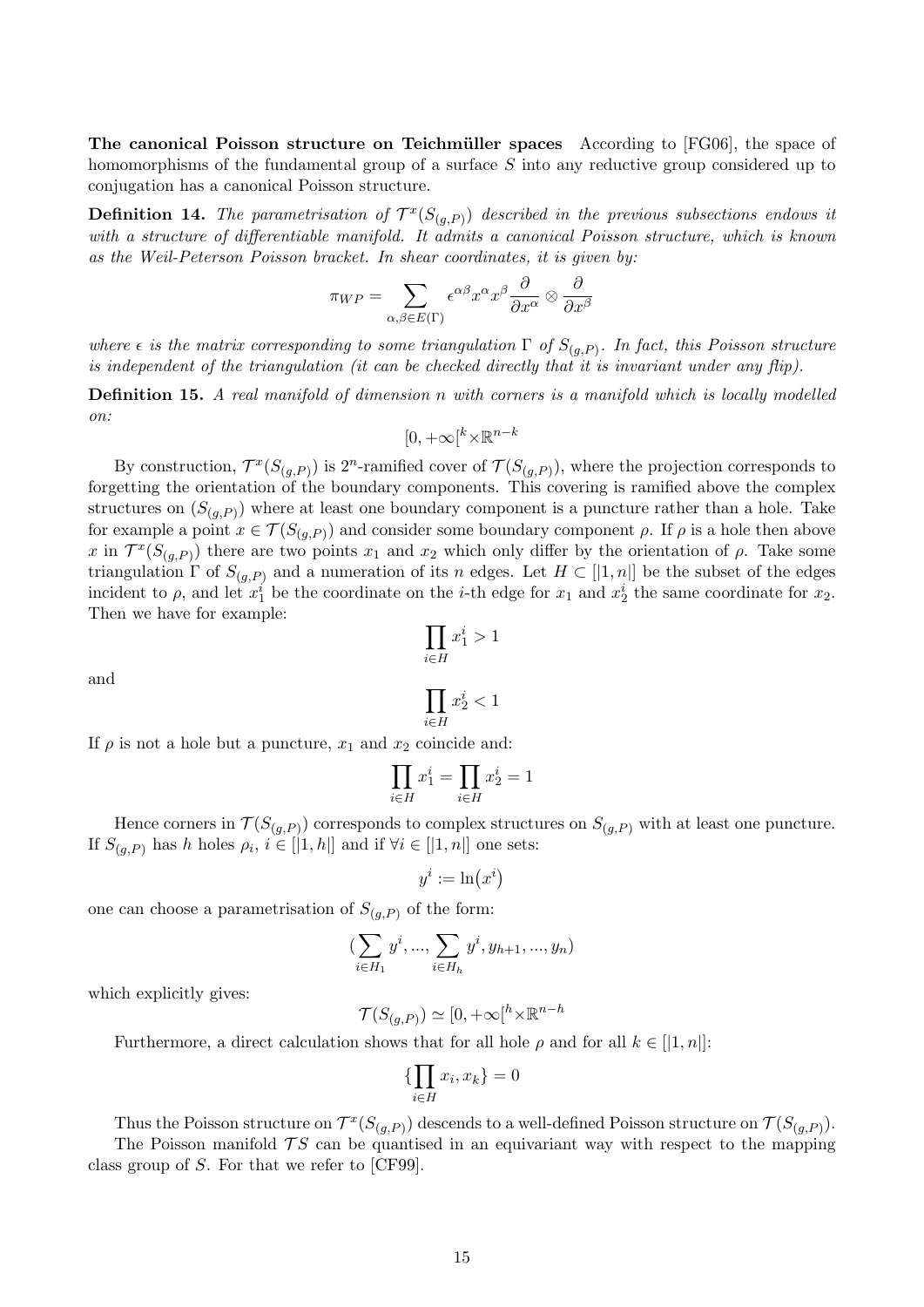# 2 Cross-ratio as moduli spaces of graph  $\mathbb{R}^*$ -connections

In this section we introduce four different definitions of the cross-ratio of four points in  $\mathbb{RP}^1$ . The last one presents the cross ratio as the holonomy of graph connections, and can be directly extended to a definition of coordinates on the Teichmüller space of a ciliated surface.

## 2.1 The cross-ratio of four points in  $\mathbb{RP}^1$

The three first definitions of the cross-ratio are rather usual. However, and even if the links between these three approaches are interesting, the aim of this subsection is mainly to understand how this invariant of lines is constructed. In the first approach, one looks at an invariant of a quadruple of points in  $\mathbb{RP}^1$ . Conversely, in the second approach, the cross-ratio is obtained as an invariant of orbits of quadruples of points in  $\mathbb{R}^2$  under the action of  $SL_2(\mathbb{R})$ , and this invariant descends to an invariant of four points in  $\mathbb{RP}^1$ . In the third approach, an auxiliary affine line is needed and one can prove that the cross-ratio does not depend on the choice of this line, which is equivalent to say that it defines an invariant of four points in  $\mathbb{RP}^1$ . These definitions are given in an order which allows quick proofs of their equivalence.

**Group-theory approach** The standard representation of the group  $SL_2(\mathbb{R})$  as  $2 \times 2$  real matrices with unit determinant acts on  $\mathbb{R}^2$  via:

$$
\left(\begin{array}{cc} a & b \\ c & d \end{array}\right) \cdot \left(\begin{array}{c} x \\ y \end{array}\right) = \left(\begin{array}{c} ax + by \\ cx + dy \end{array}\right)
$$

It induces an action of  $SL_2(\mathbb{R})$  on the real projective line  $\mathbb{RP}^1$  given by:

$$
\left(\begin{array}{cc} a & b \\ c & d \end{array}\right) \cdot z = \frac{az+b}{cz+d}
$$

where  $z := \mathbb{R} \cdot \begin{pmatrix} z \\ 1 \end{pmatrix}$ 1 .

This action factors through the quotient  $PSL_2(\mathbb{R}) = SL_2(\mathbb{R})/\pm Id$ . This action is transitive, and is if fact 3-transitive in the following sense:

**Proposition 2.1.** Given a triple  $(z_1, z_2, z_3) \in (\mathbb{RP}^1)^3$  such that the points are pairwise distinct, and such that the standard orientation of the triple coincides with the canonical orientation of  $\mathbb{RP}^1$ , there exist a unique matrix  $M \in \text{PSL}_2(\mathbb{R})$  sending  $z_1$  to  $\infty$ ,  $z_2$  to  $-1$  and  $z_3$  to 0.

Proof. First note that the matrix:

$$
\pm \left(\begin{array}{cc} 1 & 1 \\ -1 & 0 \end{array}\right)
$$

is the unique matrix in  $PSL_2(\mathbb{R})$  which sends  $\infty$  to  $-1$ ,  $-1$  to 0 and 0 to  $\infty$ . The orientation of the triple  $(z_1, z_2, z_3)$  coincides with the standard one on  $\mathbb{RP}^1$ , thus one can suppose that  $z_1 < z_2 < z_3$ . Solving the equations corresponding to :  $z_1 \rightarrow \infty$ ,  $z_2 \rightarrow -1$  and  $z_3 \rightarrow 0$  gives:

$$
M = \left( \begin{array}{cc} a & -az_3 \\ a \frac{z_{32}}{z_{21}} & -az_1 \frac{z_{32}}{z_{21}} \end{array} \right)
$$

and  $\det(M) = 1$  implies:

$$
a^2 = \frac{z_{21}}{z_{31}z_{32}}
$$

Thus M is uniquely defined in  $PSL_2(\mathbb{R})$ .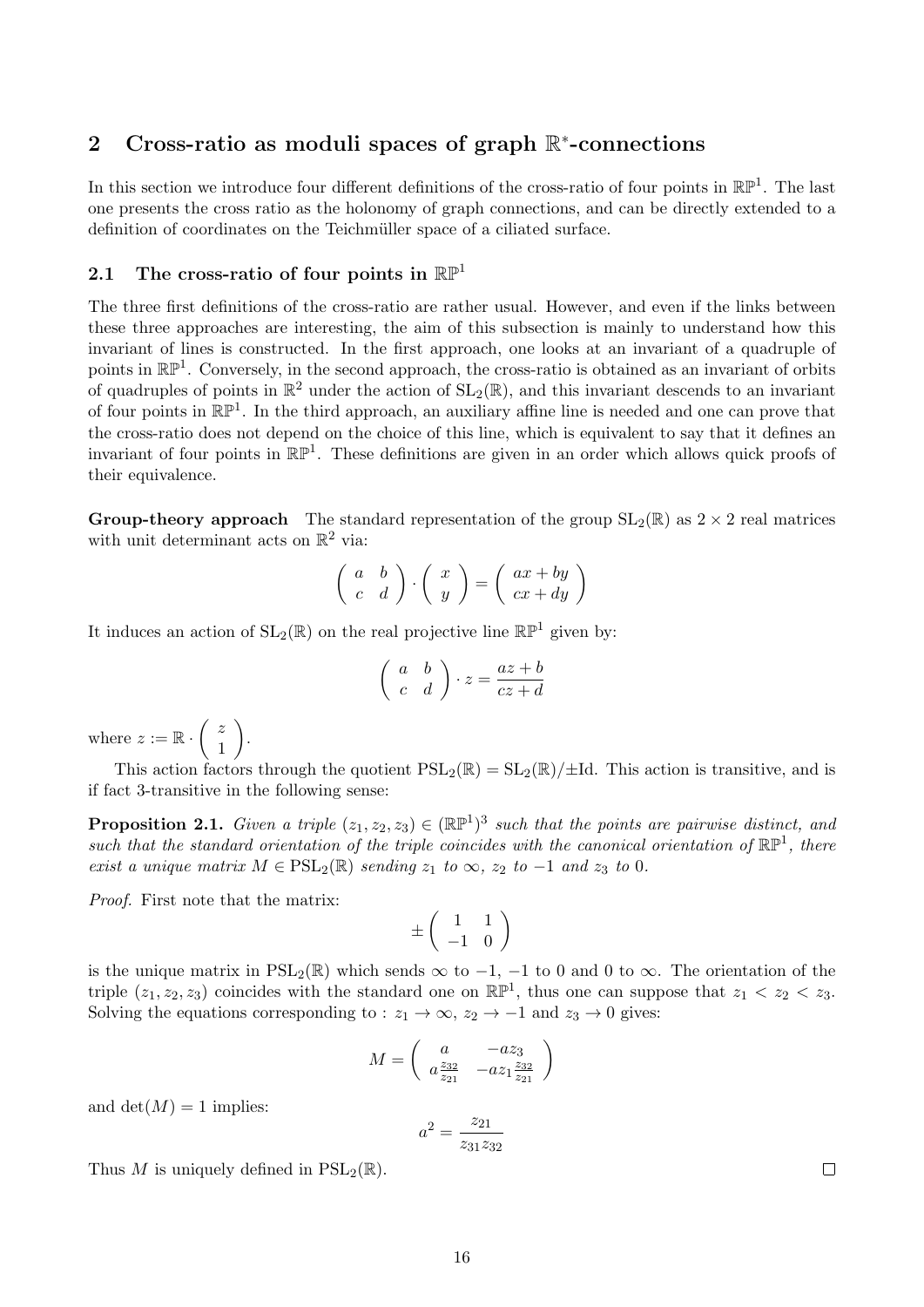**Proposition 2.2.** Any matrix  $M \in \text{PSL}_2(\mathbb{R})$  preserves the orientation of the triples of points in  $\mathbb{RP}^1$ .

*Proof.* It is impossible to construct a matrix in  $PSL_2(\mathbb{R})$  sending the triple  $(\infty, -1, 0)$  to  $(0, -1, \infty)$ .  $\Box$ 

**Definition 16.** The triple  $(z_1, z_2, z_3)$  is said to be positively oriented if its natural orientation coincides with the standard one of  $\mathbb{RP}^1$ , else it is said negatively oriented.

**Definition 17.** The space of  $PSL_2(\mathbb{R})$ -orbits under the diagonal action on n-uples of distinct points is called the configuration space of n distinct points in  $\mathbb{RP}^1$ , and denoted  $\text{Conf}_n^*(\mathbb{RP}^1)$ . The space of  $PSL_2(\mathbb{R})$ -orbits of n-uples of points (not necessarily distincts) is called the configuration space of n points in  $\mathbb{RP}^1$ , and denoted  $\mathrm{Conf}_n(\mathbb{RP}^1)$ .

**Example 1.** 1. Since for any two points  $z_1 \neq z_2 \in \mathbb{RP}^1$  there exists matrices in  $PSL_2(\mathbb{R})$  sending  $z_1$  to  $\infty$  and  $z_2$  to 0, we have that:

$$
\mathrm{Conf}_2^*(\mathbb{RP}^1)=\{\mathrm{pt}\}
$$

2. If  $(z_1, z_2)$  is a pair of points in  $\mathbb{RP}^1$ , they are either distinct either equal. Hence:

$$
\mathrm{Conf}_2(\mathbb{RP}^1)=\{\mathrm{id.},\mathrm{dist.}\}
$$

where id. is the orbit of the couples of distinct points and dist. the orbit of the pairs of distinct points.

- 3. Given three distinct points  $z_1, z_2, z_3 \in \mathbb{RP}^1$ , if the triple  $(z_1, z_2, z_3)$  is positively oriented, there exists a unique matrix in  $PSL_2(\mathbb{R})$  sending it to  $(\infty, -1, 0)$ . If it is negatively oriented, there exists a unique matrix in  $PSL_2(\mathbb{R})$  sending it to  $(0, -1, \infty)$ . Since there does not exist any matrix in  $PSL_2(\mathbb{R})$  sending  $(\infty, -1, 0)$  to  $(0, -1, \infty)$ , there are two  $PSL_2(\mathbb{R})$ -orbits. Hence  $Conf_3^*(\mathbb{RP}^1)$ contains two distinct elements.
- 4. Let  $(z_1, z_2, z_3)$  be any triple of points in  $\mathbb{RP}^1$ . If they are all distincts there are two orbits under  $PSL_2(\mathbb{R})$ . There is three orbits for the cases where two points are equal to each other but not to the last one, and a last orbit for the case of three equal points. Thus  $Conf_3(\mathbb{RP}^1)$  contains six points.

Theorem 2.3. Let  $n > 3$ .

$$
\mathrm{Conf}_n^*(\mathbb{RP}^1) \simeq (\mathbb{R}^{n-3} \backslash F) \amalg (\mathbb{R}^{n-3} \backslash F)
$$

where F is the subset of  $\mathbb{R}^{n-3} = \{(x^1, ..., x^{n-3})\}$  defined by the equations:

$$
\begin{cases}\n\exists i \in [[1, n-3]], x^{i} = 0 \\
\text{or} \\
\exists i \in [[1, n-3]], x^{i} = -1 \\
\text{or} \\
\exists i \neq j \in [[1, n-3]], x^{i} = x^{j} \n\end{cases}
$$

Hence  $\text{Conf}_n^*(\mathbb{RP}^1)$  is an algebraic variety over  $\mathbb{R}$ .

*Proof.* Consider the n-uple  $(z_1, ..., z_n) \in (\mathbb{RP}^1)^n$ . There exists a unique matrix in  $PSL_2(\mathbb{R})$  sending the triple  $(z_1, z_2, z_3)$  to  $(\infty, -1, 0)$  or  $(0, -1, \infty)$  depending on the orientation of  $(z_1, z_2, z_3)$ . The value of the other points are free parameters, but cannot be in F since the standard representation of  $PSL_2(\mathbb{R})$ is faithful.  $\Box$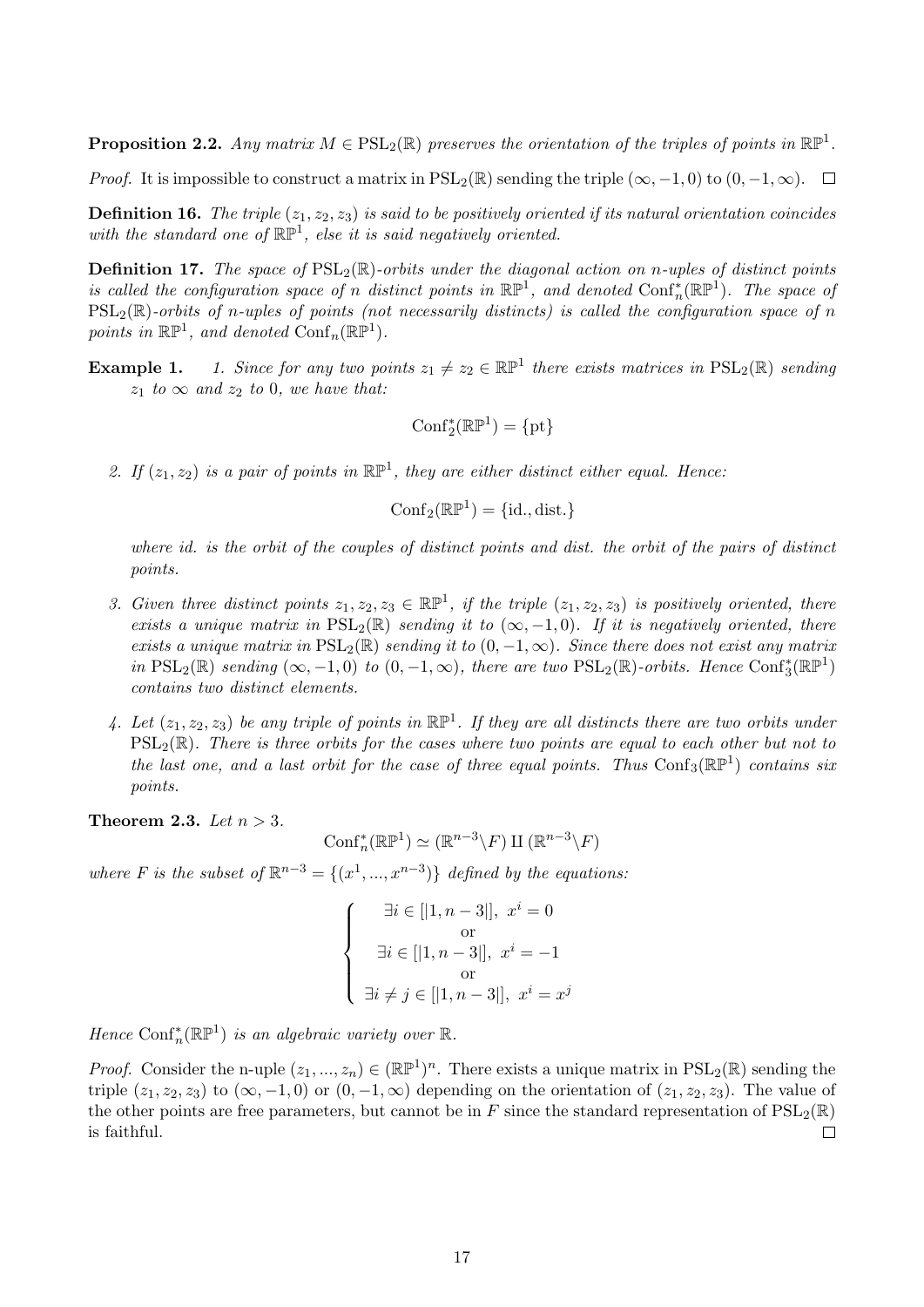We're especially interested in the case  $n = 4$ , where:

 $\text{Conf}_4^*(\mathbb{RP}^1) = (\mathbb{R} \setminus \{-1, 0\})_+$  II  $(\mathbb{R} \setminus \{-1, 0\})_-$ 

With those tools we can define the algebraic cross-ratio of four distinct points in  $\mathbb{RP}^1$ .

**Definition 18.** Let  $(z_1, z_2, z_3, z_4)$  be a quadruple of distinct points in  $\mathbb{RP}^1$ .

• If the orientation of the triple  $(z_1, z_2, z_3)$  is positive, there exists a unique matrix in  $PSL_2(\mathbb{R})$ sending it to  $(\infty, -1, 0)$ . This matrix sends  $z_4$  to some point  $z \in \mathbb{R} \setminus \{-1, 0\}$ . The cross-ratio of  $(z_1, z_2, z_3, z_4)$  is defined by:

$$
r(z_1,z_2,z_3,z_4)=-z\,
$$

• If the orientation of the triple  $(z_1, z_2, z_3)$  is negative, there exists a unique matrix in  $PSL_2(\mathbb{R})$ sending it to  $(0, -1, \infty)$ . This matrix sends  $z_4$  to some point  $z \in \mathbb{R} \setminus \{-1, 0\}$ . The cross-ratio of  $(z_1, z_2, z_3, z_4)$  is defined by:

$$
r(z_1, z_2, z_3, z_4) = -\frac{1}{z}
$$

The reason to chose this definition for quadruples where the first triple is negatively oriented will become clearer in the following.

If  $(z_1, z_2, z_3, z_4)$  is a triple such that  $(z_1, z_2, z_3)$  and  $(z_3, z_4, z_1)$  are positively oriented, while  $(z_1, z_2, z_3)$  is send to  $(\infty, -1, 0)$ ,  $z_4$  is send to a strictly positive real number. Taking minus the cross-ratio of the four points as parameter, we have:

$$
\mathrm{Conf}_4^>(\mathbb{RP}^1) \simeq \mathbb{R}_+^*
$$

#### Geometric approach

**Definition 19.** Let  $D_1, D_2, D_3, D_4$  be four distinct lines passing through the origin in  $\mathbb{R}^2$ . For each line  $D_i$ , let  $\vec{e_i} \in D_i$  be a non-zero vector:  $(\vec{e_i})$  is a basis of the one-dimensional vector-space  $D_i$ . The cross-ratio of the quadruple  $(D_1, D_2, D_3, D_4)$  is defined to be:

$$
r(D_1, D_2, D_3, D_4) = \frac{\det(\vec{e_1}, \vec{e_2}) \det(\vec{e_3}, \vec{e_4})}{\det(\vec{e_2}, \vec{e_3}) \det(\vec{e_4}, \vec{e_1})}
$$



Figure 6: Four lines passing through the origin in  $\mathbb{R}^2$ , and choice of a basis for each of them

In this definition of the cross-ratio, invariance under the action of  $PSL_2(\mathbb{R})$  is explicit since  $PSL_2(\mathbb{R})$ preserves the determinant. Moreover the determinant is bilinear hence we have the following theorem.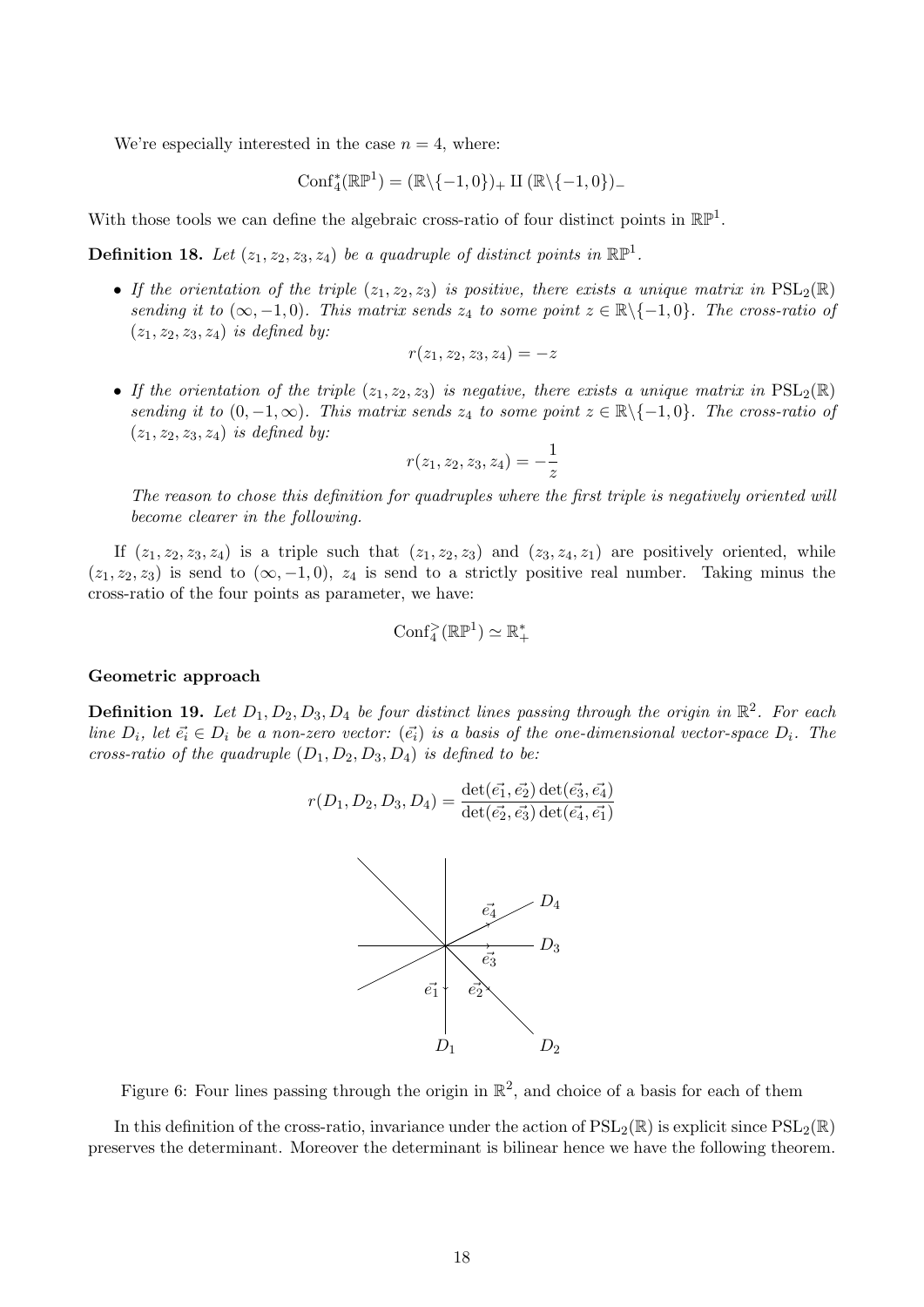**Proposition 2.4.** The cross-ratio of  $(D_1, D_2, D_3, D_4)$  is well defined on each orbit of quadruple of points under the action of  $(\mathbb{R}^*)^4$ .

If one identifies the lines  $D_i \in \mathbb{R}^2$  as points  $z_i \in \mathbb{RP}^1$ , the proposition implies that the crossratio of the lines corresponding to  $z_1, z_2, z_3, z_4$  is invariant under the group  $PSL_2(\mathbb{R})$  of projective transformations of  $\mathbb{RP}^1$ .

• If the triple  $(z_1, z_2, z_3)$  is positively oriented there exists a matrix in  $PSL_2(\mathbb{R})$  sending it to  $(\infty, -1, 0)$ . Let z be the point to which is sent  $z_4$ . We also refer to the lines which slopes are  $\infty, -1, 0, z$  by these numbers. By slope of a line passing through the origin we mean the following: if  $\left( \begin{array}{c} x \\ y \end{array} \right)$  $\hat{y}$ ) is a non-zero vector of the line, the slope is the ratio  $\frac{x}{y}$ . If  $y = 0$ , the slope is said to be infinite. It can coincide with the intuitive notion of slope provided a good choice of axis in the plane. Let's choose non-zero vectors of each line:

$$
\vec{e_1} = \begin{pmatrix} 1 \\ 0 \end{pmatrix}, \ \vec{e_2} = \begin{pmatrix} -1 \\ 1 \end{pmatrix}, \ \vec{e_3} = \begin{pmatrix} 0 \\ 1 \end{pmatrix}, \ \vec{e_4} = \begin{pmatrix} z \\ 1 \end{pmatrix}
$$

Computing the cross-ratio as a quotient of products of determinants, one has:

$$
r(z_1, z_2, z_3, z_4) = \frac{1 \times (-z)}{(-1) \times (-1)} = -z
$$

• If the triple  $(z_1, z_2, z_3)$  is negatively oriented there exists a matrix in  $PSL_2(\mathbb{R})$  sending it to  $(0, -1, \infty)$ . Let z be the point to which is sent  $z_4$ . Let's choose one non-zero vector in each line:

$$
\vec{e_1} = \begin{pmatrix} 0 \\ 1 \end{pmatrix}, \ \vec{e_2} = \begin{pmatrix} -1 \\ 1 \end{pmatrix}, \ \vec{e_3} = \begin{pmatrix} 1 \\ 0 \end{pmatrix}, \ \vec{e_4} = \begin{pmatrix} z \\ 1 \end{pmatrix}
$$

Computing the cross-ratio as a quotient of products of determinants, one has:

$$
r(z_1, z_2, z_3, z_4) = \frac{1 \times 1}{(-1) \times z} = -\frac{1}{z}
$$

Hence we have proven that the two definitions of the cross-ratio we have already presented coincide. Moreover, the second approach shed some light on the reason why we had to take  $-\frac{1}{z}$  $\frac{1}{z}$  for the cross-ratio of a quadruple in which the first triple is negatively oriented.

Projective geometry approach There is another way of computing the cross-ratio which is very close to the second definition we gave, and closer to the "historical" definition. Again  $(D_1, D_2, D_3, D_4)$ is a quadruple of distinct lines passing through the origin in  $\mathbb{R}^2$ . To compute the cross-ratio  $r(D_1,D_2,D_3,D_4),$ one has to choose an affine line in  $\mathbb{R}^2$ . In the generic case, its slope is different from the slope of each  $D_i$  hence it intersects all of them.

**Definition 20.** The cross-ratio of  $(D_1, D_2, D_3, D_4)$  is defined by:

$$
r(D_1, D_2, D_3, D_4) = \frac{\overline{AB} \cdot \overline{CD}}{\overline{AD} \cdot \overline{CB}}
$$

where the notation refers to the figure below.

Proposition 2.5. This definition of the cross-ratio does not depend on the choice of the affine line. Moreover this definition coincides with the two first definitions.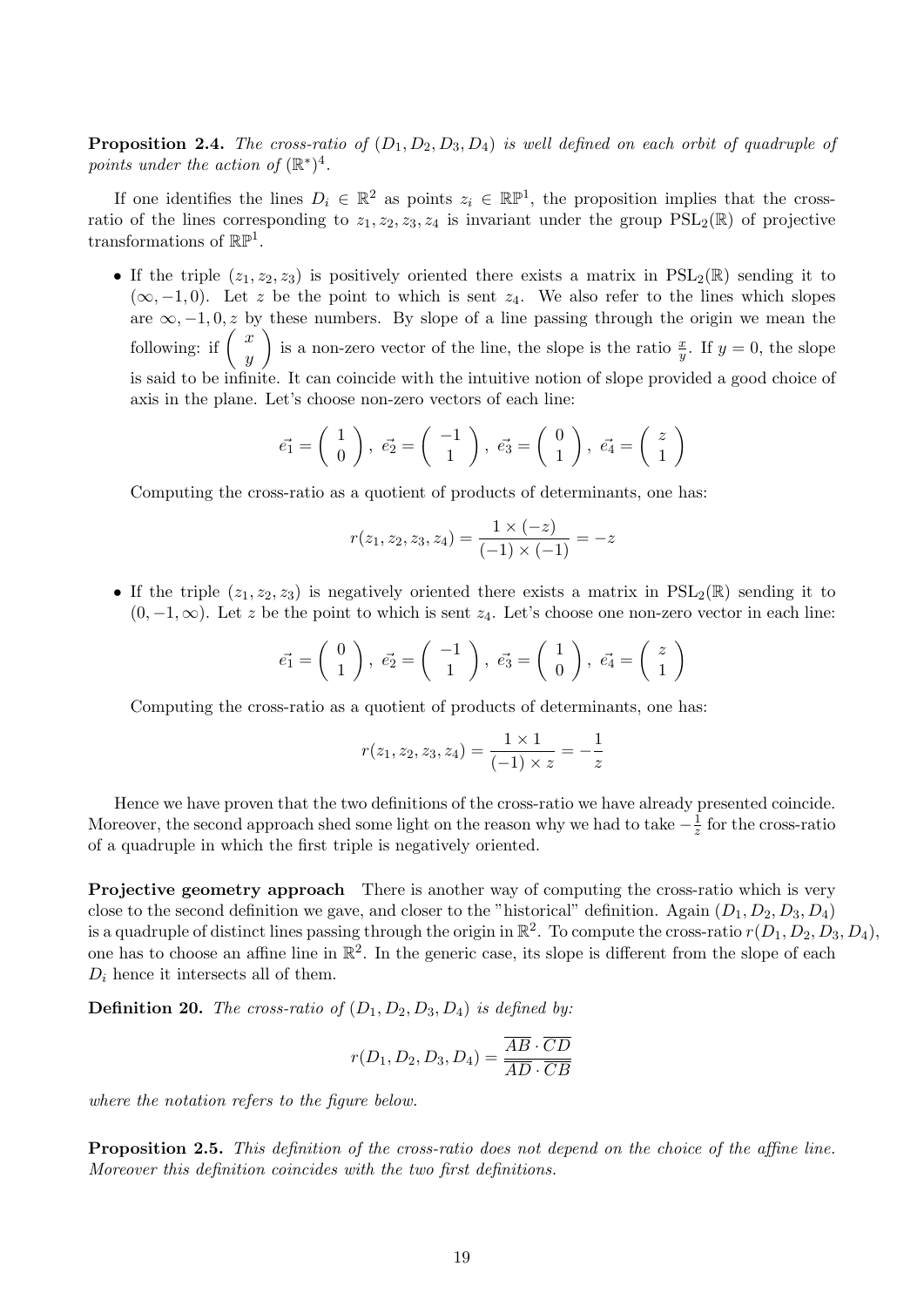

Figure 7: The cross-ratio with the help of an external affine line. Letters refer to intersection points between the affine line and the  $D_i$ .

*Proof.* Let 1, 2, 3, 4 be four lines in  $\mathbb{R}^2$ , and let:

$$
\vec{e_1} = \begin{pmatrix} x_1 \\ y_1 \end{pmatrix} \in 1, \ \vec{e_2} = \begin{pmatrix} x_2 \\ y_2 \end{pmatrix} \in 2, \ \vec{e_3} = \begin{pmatrix} x_3 \\ y_3 \end{pmatrix} \in 3, \ \vec{e_4} = \begin{pmatrix} x_4 \\ y_4 \end{pmatrix} \in 4
$$

be nonzero vectors. Let  $y = ax + b$  be the equation of a line like the one in red in the figure. For the time being,  $a$  is chosen to be different from the slopes of the lines for which we want to compute the cross-ratio. Moreover, b has to be nonzero. Computing the coordinates of the intersection points gives:

$$
A = \begin{pmatrix} \frac{x_1 b}{y_1 - ax_1} \\ \frac{by_1}{y_1 - ax_1} \end{pmatrix}, \ B = \begin{pmatrix} \frac{x_2 b}{y_2 - ax_2} \\ \frac{by_2}{y_2 - ax_2} \end{pmatrix}, \ C = \begin{pmatrix} \frac{x_3 b}{y_3 - ax_3} \\ \frac{by_3}{y_3 - ax_3} \end{pmatrix}, \ D = \begin{pmatrix} \frac{x_b}{y_4 - ax_4} \\ \frac{by_4}{y_4 - ax_4} \end{pmatrix}
$$

that is:

$$
A = \frac{b}{y_1 - ax_1} \begin{pmatrix} x_1 \\ y_1 \end{pmatrix}, B = \frac{b}{y_2 - ax_2} \begin{pmatrix} x_2 \\ y_2 \end{pmatrix}, C = \frac{b}{y_3 - ax_3} \begin{pmatrix} x_3 \\ y_3 \end{pmatrix}, D = \frac{b}{y_4 - ax_4} \begin{pmatrix} x_4 \\ y_4 \end{pmatrix}
$$

and thus:

$$
r(D_1, D_2, D_3, D_4) = \frac{(x_2y_1 - x_1y_2)(x_4y_3 - x_3y_4)}{(x_4y_1 - x_1y_4)(x_2y_3 - x_3y_2)}
$$

$$
r(D_1, D_2, D_3, D_4) = \frac{\det(\vec{e_1}, \vec{e_2}) \det(\vec{e_3}, \vec{e_4})}{\det(\vec{e_2}, \vec{e_3}) \det(\vec{e_4}, \vec{e_1})}
$$

Eventually we express the cross-ratio in a way which will be useful in the study of Teichmüller space. Let  $D_i$ ,  $i \in [1, 4]$  be four lines in  $\mathbb{R}^2$  referred to by their slope:  $z_i \in \mathbb{RP}^1$ ,  $i \in [1, 4]$ . In the generic case (if no  $z_i$  equals  $\infty$ ) we have the following formula:

$$
r(D_1, D_2, D_3, D_4) = \frac{z_{12}z_{34}}{z_{23}z_{41}}
$$

where  $z_{ij} = z_i - z_j$ . The equivalence between this formula and the one with determinants is easy to prove. In the case where one of the  $z_i$  equals  $\infty$ , one has to chose a basis vector for the corresponding line and replace the  $z_{ij}$  (for all j such that  $z_{ij}$  is involved in the definition) by the determinant. With a tiny abuse of notation, we keep this definition of the cross-ratio of four points  $z_i \in \mathbb{RP}^1$  in the general case because it explicitly exhibits interesting properties we will use later.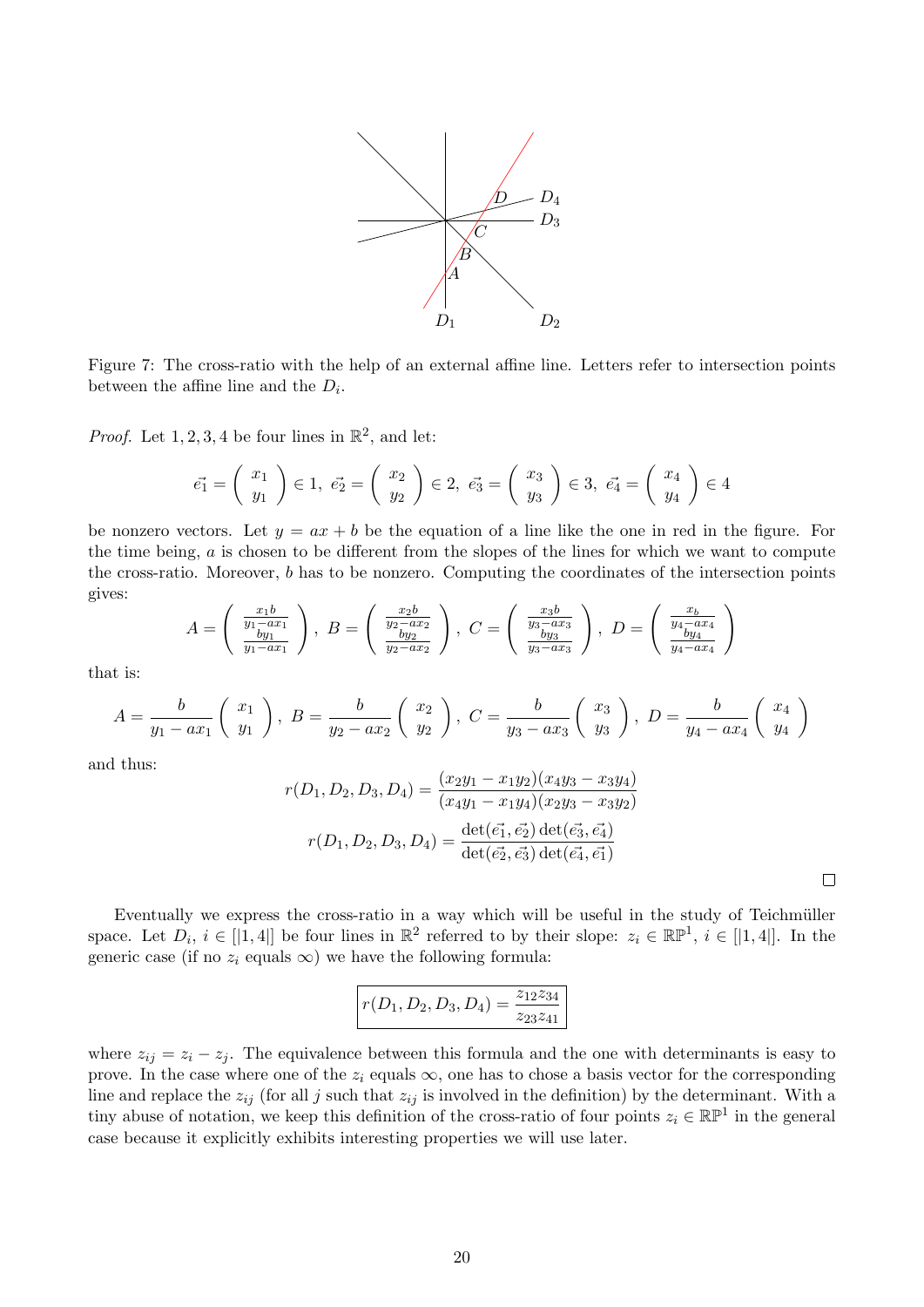#### 2.2 The cross ratio as a gauge theory on a graph

The cross-ratio of four points can be defined as the monodromy of a connection on a graph  $\Gamma_{(0,(4))}$ corresponding to four points in  $\mathbb{RP}^1$ . We prove the one-to-one correspondence between the moduli space of connections on  $\Gamma_{(0,(4))}$  and  $\text{Conf}_4^*(\mathbb{RP}^1)_+$  where the later space is the subspace of  $\text{Conf}_4^*(\mathbb{RP}^1)$ containing orbits of quadruples  $(z_1, z_2, z_3, z_4)$  such that  $(z_1, z_2, z_3)$  is positively oriented.

#### Construction of the graph

**Definition 21.** A graph  $\Gamma = (V, E)$  is said to be bipartite if there exists a decomposition of the set of vertices V :

$$
V = V_W \amalg V_B
$$

into disjoint subsets  $V_W$  and  $V_B$ , called respectively the set of white vertices and the set of black vertices, such that every edge connects one vertex in  $V_W$  with another in  $V_B$ .

Consider the  $z_i$  on the boundary of the Poincaré disk.  $\Gamma_{(0,(4))}$  is constructed in the following way:

- There is a white vertex at each of the  $z_i$ .
- There are two black vertices corresponding respectively to the triangle  $\{z_1, z_2, z_3\}$  and to the triangle  $\{z_1, z_3, z_4\}.$
- Let  $w \in V_W$  be a white vertex and  $b \in V_B$  be a black vertex. The set  $\{w, b\}$  is an edge of G if and only if  $w$  is a vertex of the triangle  $b$ .

Note that the orientation of  $\mathbb{RP}^1$  induces an orientation of each face of  $\Gamma_{(0,(4))}$  (a formal definition of faces of fat graphs is given below while using those ideas to describe  $\mathcal{T}(S)$ .



Figure 8: The unit circle corresponding to  $\mathbb{RP}^1$  is dashed on the figure. The graph  $\Gamma$  is shown in solid lines, white and black vertices. The value  $(-r)$  is assigned to the oriented face  $(z_1, A, z_3, B)$  of Γ. The two triangles are also shown in dashed lines.

**Definition 22.** Let  $\Gamma = (V, E)$  be a graph. An orientation on  $\Gamma$  is a function:

 $s: E \to V$ 

assigning to any edge its source. Choosing the source for any edge defines a target function:

 $t \cdot E \rightarrow V$ 

assigning to any edge its target.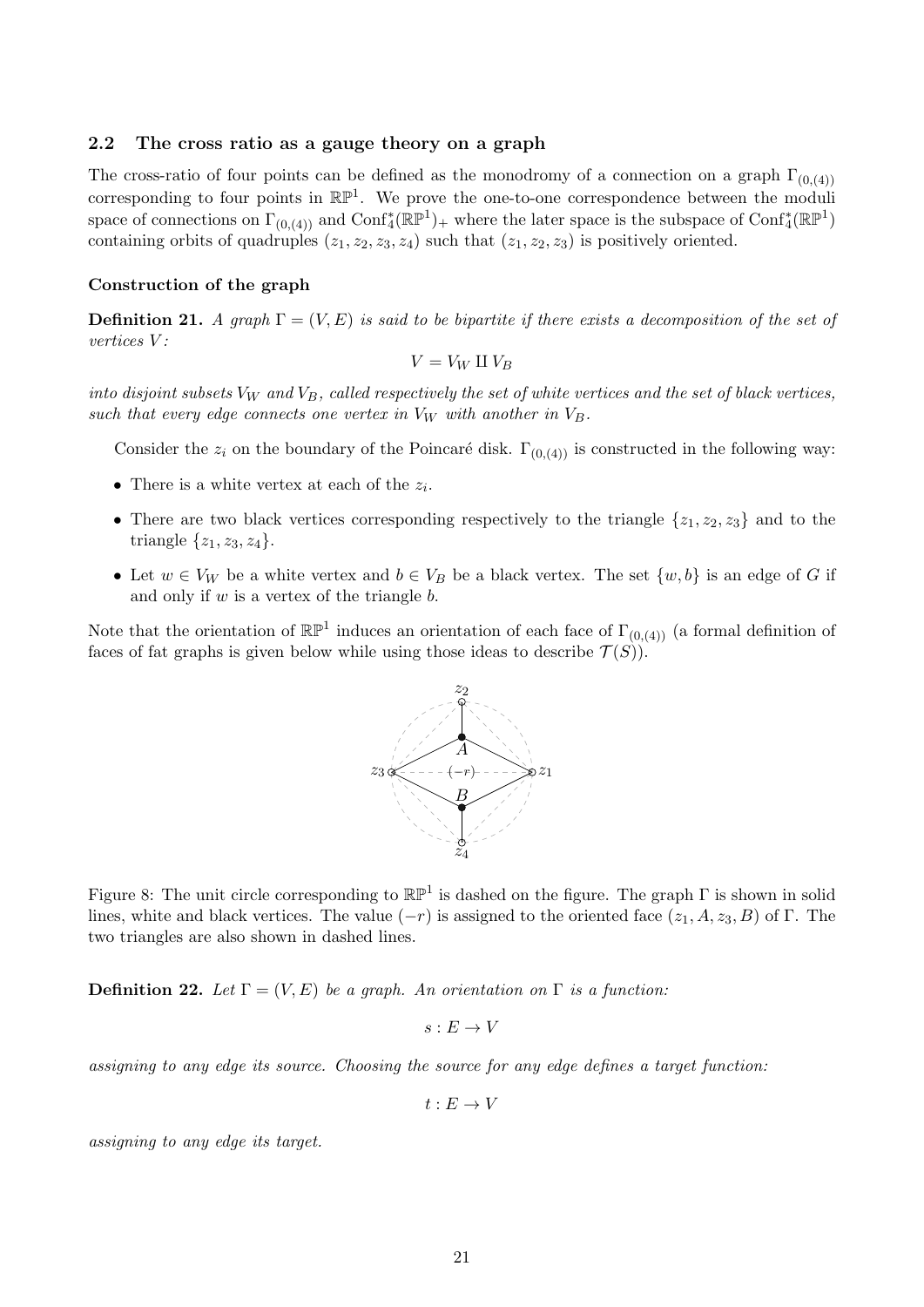

Figure 9: The oriented structure on  $\Gamma$  given by the bipartite structure.

In any bipartite graph there is a special orientation given by the bipartite structure:

$$
s: E \to V_B
$$

where  $V_B$  is the set of black vertices. We will call this orientation the *standard orientation* of the bipartite graph.

Hence  $\Gamma_{(0,(4))}$  is endowed with an orientation. Let's recall some definitions and results about connections on graphs.

#### Principal G-connections on graphs

**Definition 23.** Let  $\Gamma = (V, E, s)$  be an oriented graph, and  $(G, *)$  be an abelian Lie group. G is called the gauge group. A G-connexion on  $\Gamma$  is a function:

$$
A:E\to G
$$

assigning to each oriented edge  $(e \in E, s(e) \in V)$  a holonomy  $A_e \in G$ , such that if  $e^{\vee}$  is the edge  $e$ with the opposite orientation  $(s(e^{\vee}) = t(e))$ :

$$
A(e^{\vee}) = A(e)^{-1}
$$

Let  $\Delta(\Gamma)$  denotes the space of connections on  $\Gamma$ . Obviously:

$$
\Delta(\Gamma) \simeq G^{\#E}
$$

Definition 24. A gauge transformation is a function:

$$
g: V \to G
$$

Let  $\mathfrak{G}(\Gamma)$  denotes the space of gauge transformations on  $\Gamma$ . One has:

$$
\mathfrak{G}(\Gamma) \simeq G^{\#V}
$$

Definition 25.  $\mathfrak{G}(\Gamma)$  acts on  $\Delta(\Gamma)$  through:

$$
(gA)(e) = g_{t(e)}A(e)g_{s(e)}^{-1}
$$

Two connections A and A' are said to be equivalent if  $\exists q \in G$  such that  $A' = A$  The space of equivalence classes of connections is called the moduli space of the graph G-connexions on Γ, and denoted  $\mathcal{M}_G(\Gamma)$ .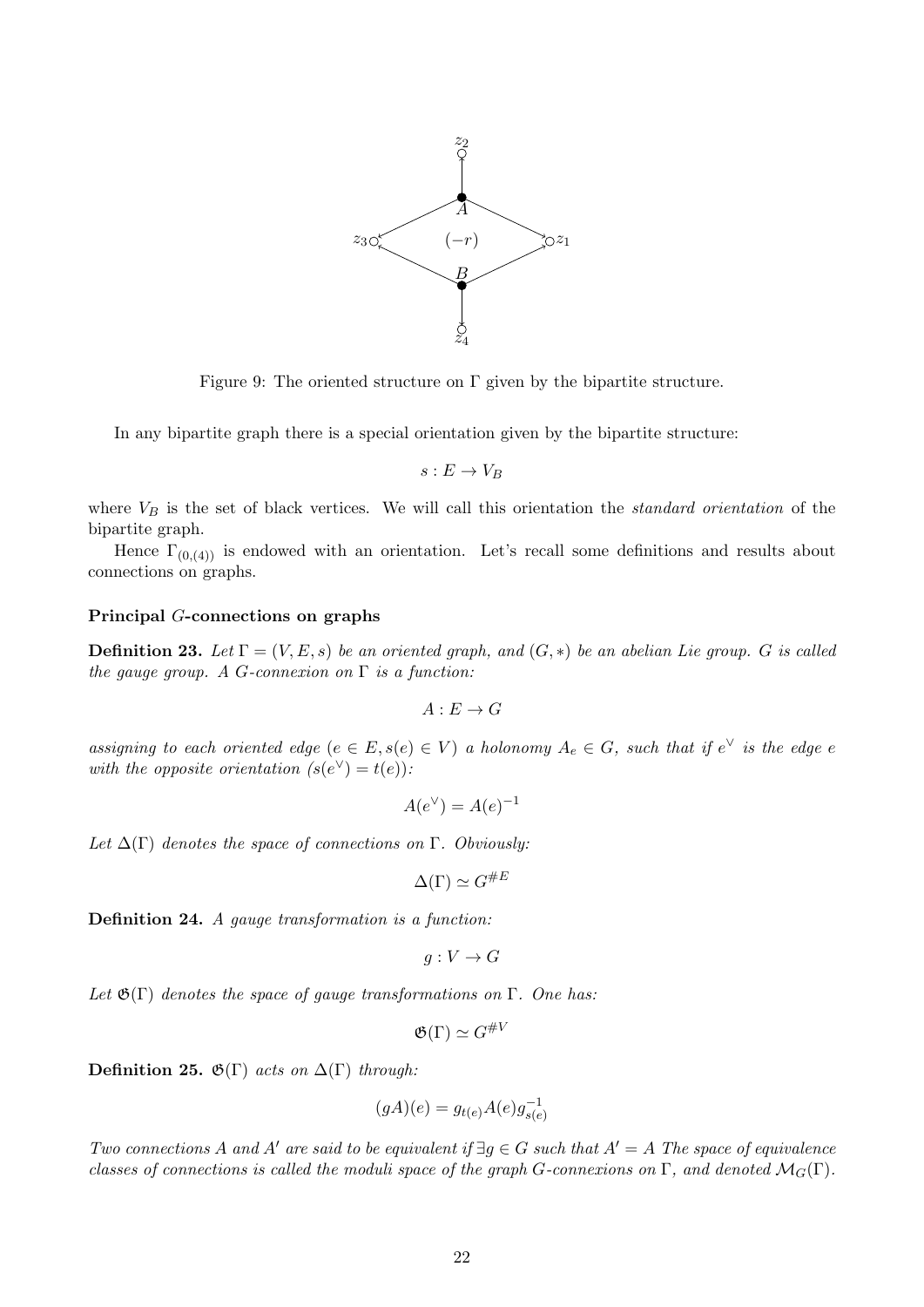**Theorem 2.6.**  $\mathcal{M}_G(\Gamma)$  is isomorphic to the first cohomology space with coefficients in G of the graph  $H^1(\Gamma,G).$ 

*Proof.* The set of gauge transformation is the set Hom $(V, G)$  and the set of G-connections is Hom $(E, G)$ . We have the following exact sequence:

$$
0 \leftarrow \Delta(\Gamma) \leftarrow \mathfrak{G}(\Gamma) \leftarrow 0
$$

and the map  $\Delta(\Gamma) \leftarrow \mathfrak{G}(\Gamma)$  is given by the action of gauge transformations on G-connections. G is abelian even if it is noted multiplicatively. Since  $G$  is a free abelian module, we have moreover that  $H^1(\Gamma, G) = \text{Hom}(H_1(\Gamma), G).$  $\Box$ 

**Corollary 2.7.** Let  $C_1, ..., C_n$  be n oriented loops in  $\Gamma$  forming a basis of the free abelian group  $H_1(\Gamma, \mathbb{Z})$ . The class of a connection A in  $\mathcal{M}_G(\Gamma)$  is completely specified by the function:

$$
\text{Mon}_A: H_1(\Gamma) \to G
$$

which associates to each  $C_i$  the monodromy  $Mon(C_i)$  around the loop  $C_i$  in  $\Gamma$ .

*Proof.* It is sufficient to prove that Mon is well defined on  $H_1(\Gamma, G)$ . If  $C_i$  is the oriented loop  $(e_1, ..., e_n)$ :

$$
\text{Mon}_A(C_i) = \prod_{i=1}^n A_i^{\epsilon_i}
$$

where  $\epsilon_i = 1$  if the orientation of  $C_i$  on the *i*-th edge coincides with the orientation of Γ, and  $\epsilon_i = 1$ otherwise. It is obvious that any gauge transformation  $q$  leaves the monodromy invariant.  $\Box$ 

**Definition 26.** Let  $\mathcal{C}_G(\Gamma)$  be the category defined by:

- $Ob(\mathcal{C}_G(\Gamma))$  is the set of G-connections on  $\Gamma$
- Hom $(A_1, A_2) \neq \emptyset$  if and only if  $A_1$  and  $A_2$  are equivalent. In this case Hom $(A_1, A_2)$  is the set of gauge transformations that sends  $A_1$  to  $A_2$ .

Linear connexions on associate fibre bundles Let  $\rho$  be some representation of G. One can define associate fiber bundles to  $(G, \rho)$  on  $\Gamma$ .

**Definition 27.** Let  $(W, \rho)$  be a representation of G. At each vertex v of  $\Gamma$  assign the space

$$
X_v = (G \times W) / \sim
$$

where  $(h, w) \sim (h', w')$  if there exists a gauge transformation g such that:

$$
\begin{cases} h' = g(v)h \\ w' = \rho(g(v))^{-1}w \end{cases}
$$

X is the associate fibre bundle to  $(G, \rho)$  on  $\Gamma$ .

**Definition 28.** Let G be a graph, and W be a vector-space. A linear connection  $\tilde{A}$  on  $\Gamma \times W$  is a function:

$$
E(\Gamma) \to Gl(W)
$$

The space of linear connections on  $\Gamma \times W$  is denoted  $\Delta^W(\Gamma)$ . A gauge transformation is a function:

$$
g: V(\Gamma) \to \mathrm{Gl}(W)
$$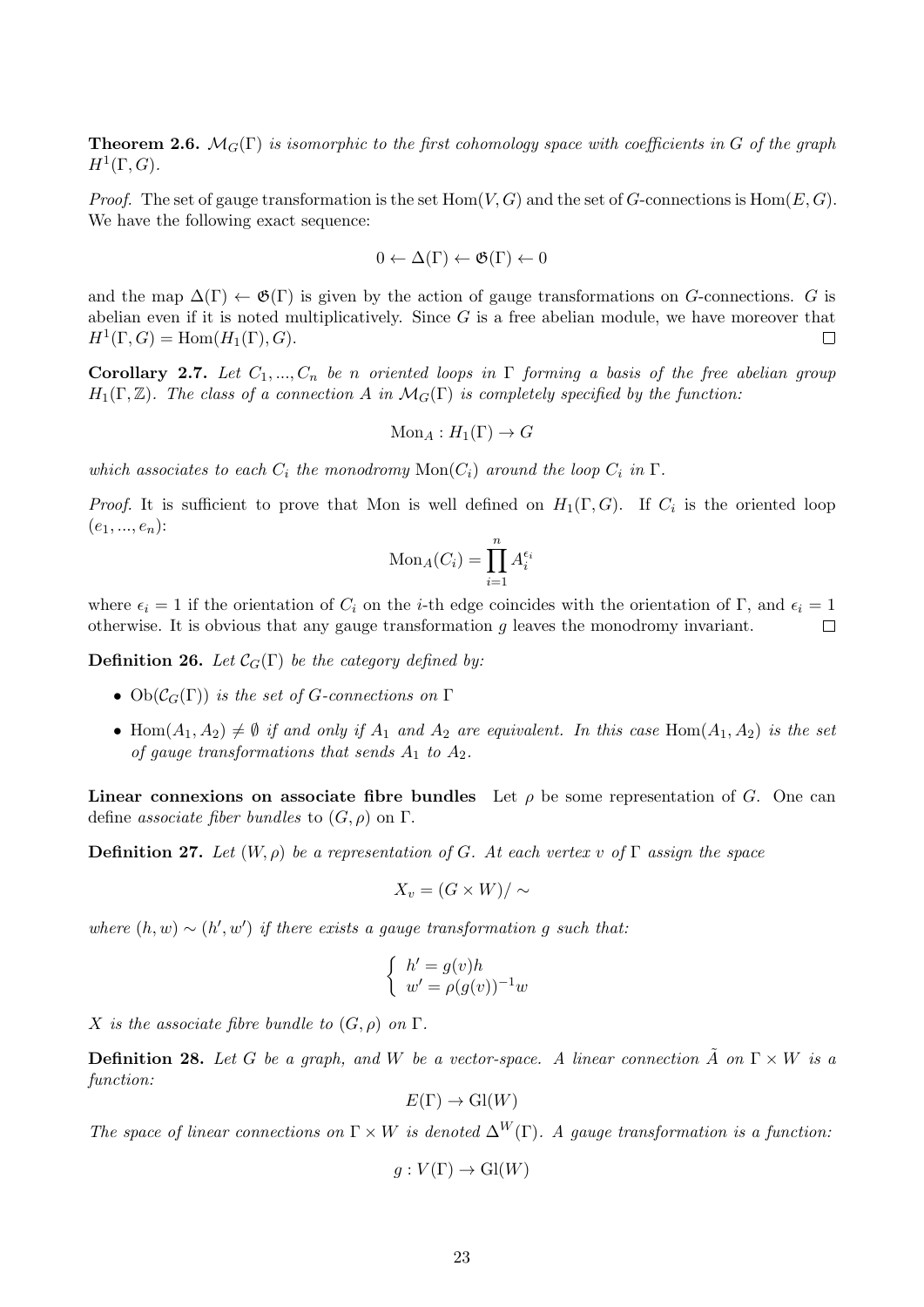The space of gauge transformation is denoted  $\mathfrak{G}^W(\Gamma)$ .  $\mathfrak{G}^W(\Gamma)$  acts on  $\Delta^W(\Gamma)$  by:

$$
(g\tilde{A})(e) = g_{t(e)}^{-1}A(e)g_{s(e)}
$$

Two linear connections are equivalent if there are in the same equivalence class under the action of  $\mathfrak{G}^W(\Gamma)$ .

**Definition 29.** Let  $\mathfrak{C}^W(\Gamma)$  be the category defined by:

- $Ob(\mathfrak{C}^W(\Gamma))$  is the set of linear connections on  $\Gamma \times W$ .
- Hom $(\tilde{A}_1, \tilde{A}_2) \neq \emptyset$  if and only if  $\tilde{A}_1$  and  $\tilde{A}_2$  are equivalent. In that case Hom $(\tilde{A}_1, \tilde{A}_2)$  is the set of gauge transformations that sends  $\tilde{A}_1$  to  $\tilde{A}_2$ .

Provided a representation  $(W, \rho)$  of G, any G-connection A on  $\Gamma$  induces a linear connection A on  $\Gamma \times W$ :

$$
\begin{array}{rcl}\n\tilde{A}:E & \to & \mathrm{Gl}(W) \\
e & \longmapsto & \rho(A(e))\n\end{array}
$$

and a morphism of connections in  $\mathcal{C}_G(\Gamma)$  induces a morphism of the corresponding linear connections. Hence:

**Proposition 2.8.** Any representation  $(W, \rho)$  of G induces a contravariant functor:

$$
\mathcal{F}^\rho:\mathcal{C}_G(\Gamma)\to\mathfrak{C}^W(\Gamma)
$$

If  $G \sim Gl(W)$  and if  $\rho$  is its standard representation, then  $\mathcal{F}^{\rho}$  is fully faithful.  $\mathcal{F}^{\rho}$  is essentially surjective if and only if the action of  $\rho(G)$  on  $Gl(W)$  is transitive.

**Example 2.** For  $G = Gl(W)$  together with its standard representation  $\rho_s$ , the functor  $\mathcal{F}^{\rho_s}$  is an equivalence of categories.

The latter definition will be our starting point for what follows. We have constructed a bipartite oriented graph  $\Gamma$  associated with four points in  $\mathbb{RP}^1$ . The goal of the remaining of this subsection is twofold:

- 1. First, one needs a general construction scheme of a connection on  $\Gamma_{(0,(4))}$  corresponding to points  $z_i \in \mathbb{RP}^1$ . To each vertex will be assigned a one-dimensional vector space. To any oriented edge of the graph will be assigned a linear isomorphisms between the vector spaces corresponding to its ends. As soon as we have chosen a basis for each vector space, each morphism in matrix form becomes a real non-zero number. Hence one has constructed a connection on  $\Gamma_{(0,(4))}$ . The gauge freedom consists of the changes of basis in the one-dimensional vector spaces corresponding to the vertices. Since the moduli space of affine connections  $\mathcal{M}^{\mathbb{R}}(\Gamma)$  is isomorphic to  $\mathcal{M}_{\mathbb{R}^*}(\Gamma)$  because  $\mathbb{R}^* = Gl_1(\mathbb{R})$ , it is parametrised by the value of the monodromy of a connection representing a class in  $\text{Hom}(H^1(\Gamma), \mathbb{R}^*)$ . Being well defined on  $H^1$  means that the monodromy does not depend on the gauge freedom, thus it depends only on the  $\mathbb{RP}^1$ , and it is an invariant of the four points in  $\mathbb{RP}^1$ .
- 2. The second objective is to show the isomorphism  $\mathcal{M}^{\mathbb{R}}(\Gamma_{(0,(4))}) \sim \text{Conf}_{4}^{*}(\mathbb{RP}^{1})_{+}$ .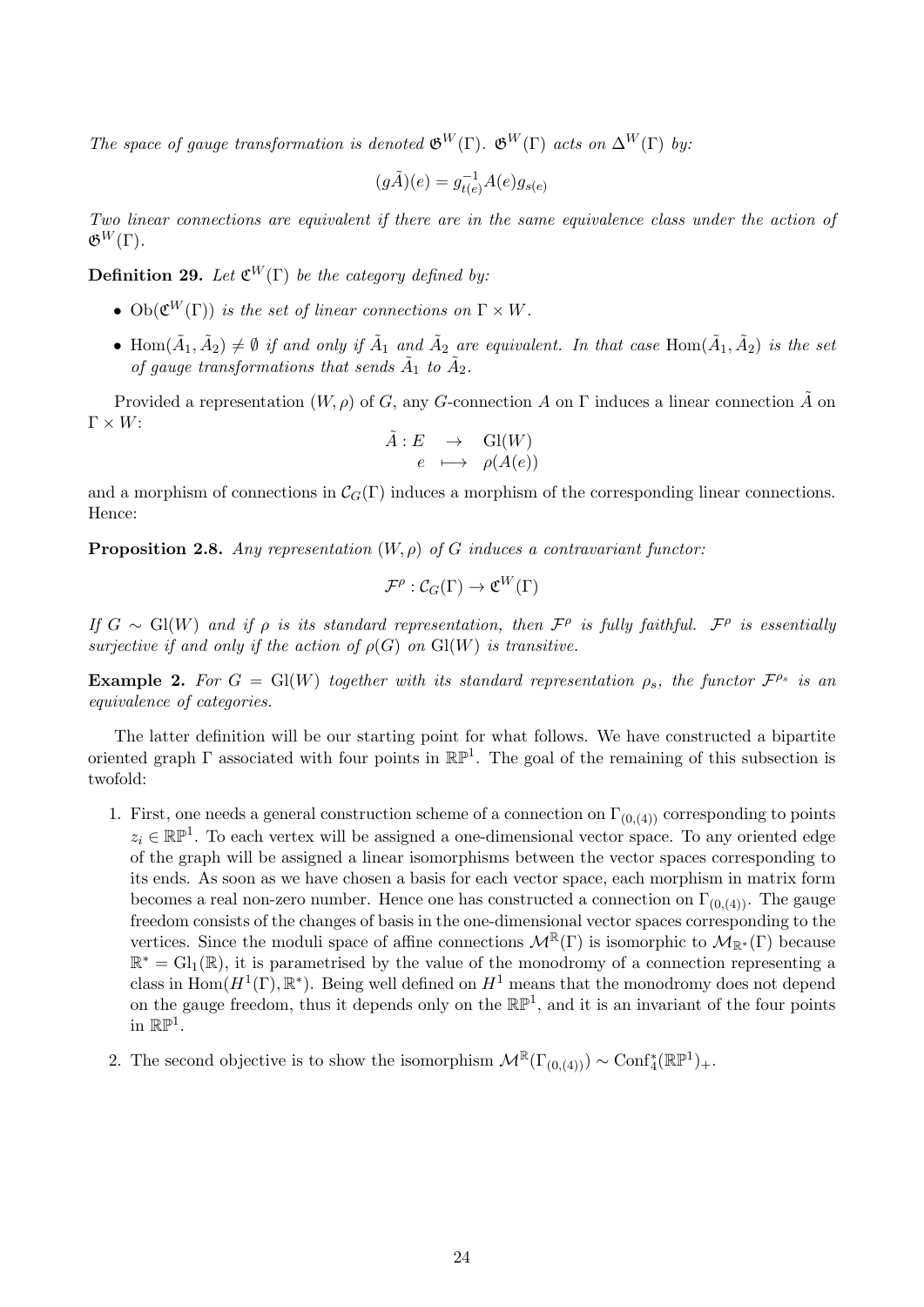## Construction of the connection on  $\Gamma_{(0,(4))}$

- Let  $v_1, ..., v_4$  label the four white vertices of  $\Gamma_{(0,(4))}$  corresponding to  $z_1, ..., z_4 \in \mathbb{RP}^1$ . To  $v_i$ assign the line in  $\mathbb{R}^2$  corresponding to  $z_i$ , and call this one-dimensional vector space  $D_i$ .
- Let  $v_A, v_B$  be the black vertices of  $\Gamma_{(0,(4))}$ .  $v_A$  is linked to the white vertices  $v_1, v_2, v_3$  to which are assigned the lines  $D_1, D_2, D_3$ . The  $z_i$  are distinct hence the map:

$$
D_i \oplus D_j \oplus D_k \to \mathbb{R}^2
$$

corresponding to the submersion of the direct sum of the lines into  $\mathbb{R}^2$  has a one-dimensional kernel, which is assigned to  $v_A$ . An element of this kernel is a triple  $(a_1, a_2, a_3)$  of vectors such that  $\forall i \in [|1,3|], a_i \in D_i$ , and such their sum in  $\mathbb{R}^2$  is zero.

A straightforward calculus gives:

**Proposition 2.9.** The equations of  $A = \text{ker}(D_1 \oplus D_2 \oplus D_3 \rightarrow \mathbb{R}^2)$  are given by:

$$
(x_1, x_2, x_3) \in A \Leftrightarrow x_2 = \frac{\det(x_3, x_1)}{\det(x_2, x_3)} x_1
$$
 and  $x_3 = \frac{\det(x_1, x_2)}{\det(x_2, x_3)} x_1$ 

 $\forall i \in [1, 4],$  let  $e_i$  be a basis (i.e a non-zero vector) of  $D_i$ . Accordingly, if  $v_A$  is a black vertex linked to the white vertices  $v_i, v_j, v_k$ , let  $e_A$  be a non-zero vector of ker $(D_i \oplus D_j \oplus D_k \to \mathbb{R}^2)$ . For example, we may choose:

$$
e_A = \sqrt{\frac{\det(e_2, e_3)}{\det(e_3, e_1)\det(e_1, e_2)}} e_1 + \sqrt{\frac{\det(e_3, e_1)}{\det(e_1, e_2)\det(e_2, e_3)}} e_2 + \sqrt{\frac{\det(e_1, e_2)}{\det(e_2, e_3)\det(e_3, e_1)}} e_3
$$

and

$$
e_B = \sqrt{\frac{\det(e_3, e_4)}{\det(e_1, e_3)\det(e_4, e_1)}} e_1 + \sqrt{\frac{\det(e_4, e_1)}{\det(e_3, e_4)\det(e_1, e_3)}} e_3 + \sqrt{\frac{\det(e_1, e_3)}{\det(e_3, e_4)\det(e_4, e_1)}} e_4
$$



Figure 10: The linear connection on  $\Gamma_{(0,(4))}$  constructed from the data of four distinct points  $z_i \in \mathbb{RP}^1$ .

 $\forall i \in [1, 3],$  consider the linear map corresponding to the projection of the one-dimensional space of triples of vectors in  $D_1, D_2, D_3$  which sum in  $\mathbb{R}^2$  is zero to  $D_i$ :

$$
\phi_{A,i}: A \to D_i
$$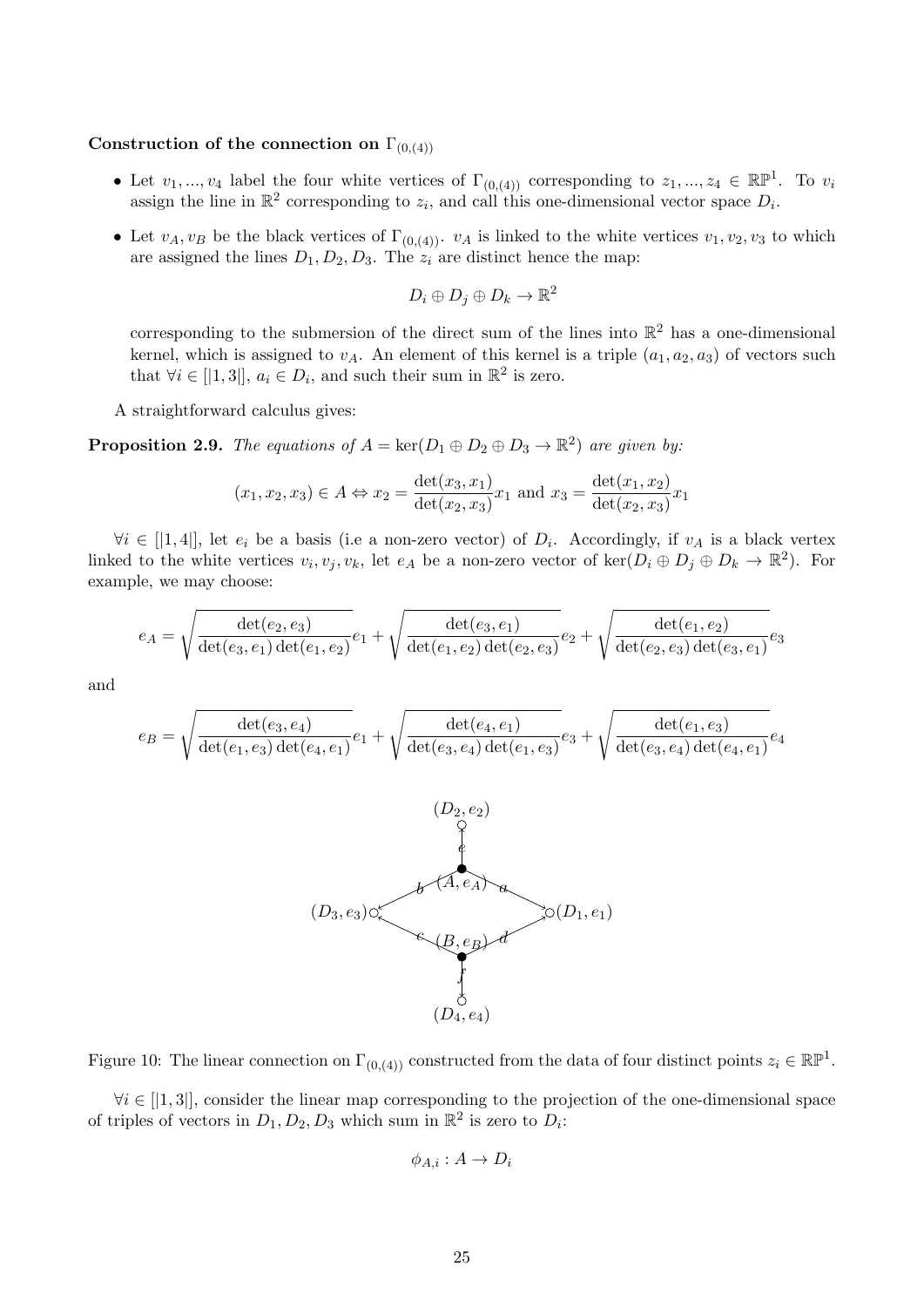For example, for  $i = 1$  and for the choice of bases described above, this isomorphism is matrix form is the number:

$$
\sqrt{\frac{\det(e_2,e_3)}{\det(e_3,e_1)\det(e_1,e_2)}}
$$

Assign this number to the corresponding oriented edge. It forms a connexion on the graph. For example, a change of basis in A:  $e_A \to e'_A = ge_A$  with  $g \in \mathbb{R}^*$  modifies the connexion in the following way:

> $a \rightarrow ga$  $b \rightarrow g b$  $e \rightarrow ge$

 $\sqrt{ }$  $\overline{1}$ 

Conversely, if  $e_1 \rightarrow e'_1 = ge_1$  then:

$$
\left(\begin{array}{c}a \to \frac{a}{g} \\d \to \frac{d}{g}\end{array}\right)
$$

The determinant is preserved by the group  $PSL_2(\mathbb{R})$ , hence the connection induced by the  $e_i$  is constant on the orbits of quadruple of points in  $\mathbb{R}^2$  under the diagonal action of  $PSL_2(\mathbb{R})$ .

The discussion on gauge theory on oriented graphs shows that the monodromy along the loop  $(v_1, v_A, v_3, v_B)$  only depends on the class of the connection in  $\mathcal{M}^{\mathbb{R}}(\Gamma_{(0,4)})$ . Hence it does not depend on the choice of basis in any of the vector spaces assigned to the vertices of  $\Gamma_{(0,(4))}$ . Moreover, a simple calculus shows that:

**Proposition 2.10.** The monodromy along the loop  $(v_1, v_A, v_3, v_B)$  equals the cross-ratio of the quadruple  $(D_1, D_2, D_3, D_4)$ .

The isomorphism  $\mathcal{M}^{\mathbb{R}}(\Gamma_{(0,(4))})^* \simeq \text{Conf}_{4}^*(\mathbb{RP}^1)_+$ 

**Proposition 2.11.** Consider the following labelling of the vertices of  $\Gamma_{(0,(4))}$ , and let A be an linear connection on  $\Gamma_{(0,(4))}$  corresponding to the data a, b, c, d, e,  $f \in \mathbb{R}^*$ . Then in the equivalence class of A in  $\mathcal{M}^{\mathbb{R}}(\Gamma_{(0,(4))})$ , there is the connection induced by the quadruple of points  $(\infty, -1, 0, \frac{-bd}{ac})$  $\frac{-bd}{ac}) \in \mathbb{RP}^1$ .



*Proof.* Up to a gauge transformation with support in  $\{v_A, v_B\}$  one can suppose that  $abe > 0$  and  $cdf > 0$ . Then one can rescale the white vertices to obtain the following connection. It is exactly the one induced by the quadruple  $(\infty, -1, 0, \frac{-bd}{ac})$  $\frac{-bd}{ac}$ ).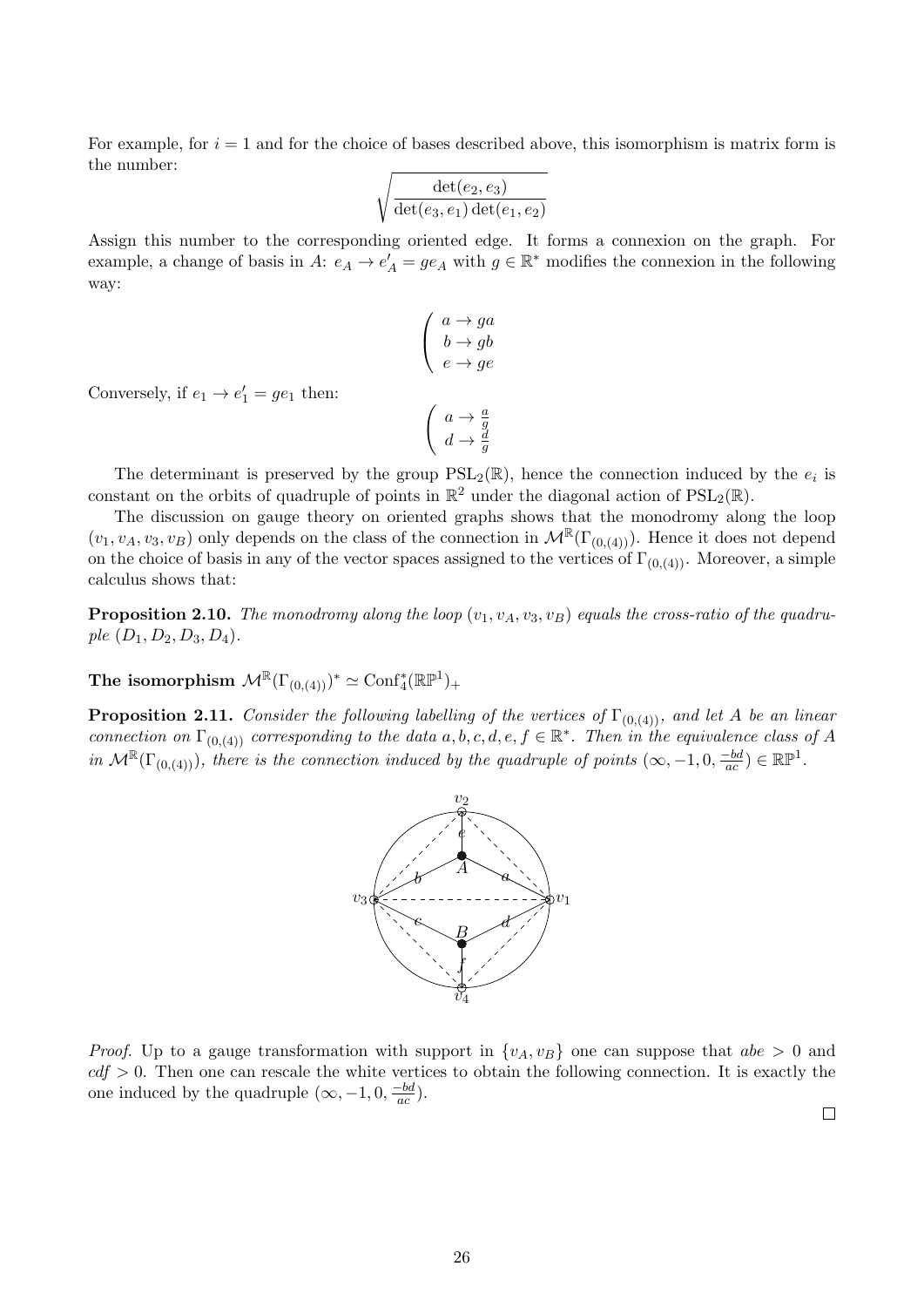

A point in  $\mathcal{M}^{\mathbb{R}}(\Gamma)$  is completely determined by the monodromy around the loop  $(v_1, v_A, v_3, v_B)$ , which coincides with the cross-ratio of four points in  $\mathbb{RP}^1$  for a connection corresponding to a quadruple of points  $(z_1, z_2, z_3, z_4)$  such that  $(z_1, z_2, z_3)$  and  $(z_1, z_3, z_4)$  are positively oriented. Hence we have the theorem:

**Theorem 2.12.**  $\mathcal{M}^{\mathbb{R}}(\Gamma_{(0,(4))})^* \simeq \text{Conf}_4^*(\mathbb{RP}^1)_+$  where  $\mathcal{M}^{\mathbb{R}}(\Gamma_{(0,(4))})^*$  is the subspace of  $\mathcal{M}^{\mathbb{R}}(\Gamma_{(0,(4))})$ such that the monodromy is in  $\mathbb{R}\setminus\{0, 1\}.$ 

### 2.3 Application to Teichmüller spaces

Let  $S_{(g,(P))}$  be a ciliated surface and let Γ be a triangulation of  $S_{(g,(P))}$ . The orientation on  $S_{(g,(P))}$ induces a fat structure on  $\Gamma.$ 

Definition 30. A fat graph is a graph such that at each vertex a circular order of the edges adjacent to it is given. Any fat structure on a graph defines a set of special closed curves called the faces of the fat graph. Those closed curves are obtained by choosing an edge e and an orientation on it, and constructed in the following way. The curve starts at the source  $s(e)$  of the edge e. At its target  $t(e)$ , the next edge is the closest one to e which is before e with respect to the fat structure (one says that the path turns left at each vertex because of the conventional choice of counterclockwise orientation at each vertex). One repeats this operation until the path comes to  $s(e)$ , hence obtaining a loop in the *graph.* The set of faces is denoted  $F(\Gamma)$ .

Each face of  $\Gamma$  is either filled or empty according to the structure of  $S_{(q,(P))}$ . If  $i \in F(\Gamma)$  is empty, we set  $n_i = 0$  and if it is filled,  $n_i = 1$ . Hence the nature of the faces of Γ is encoded in the function:

$$
n: F(\Gamma) \to \{0, 1\}
$$

 $Γ$  is a triangulation thus any filled face of  $Γ$  is a topological triangle. A cellular decomposition of a closed surface S is given by Γ and n, and  $S_{(g,(P))}$  can be obtained as  $\widetilde{S}\setminus (V(\Gamma) \cup E_e(\Gamma))$  where  $E_e(\Gamma)$ is the set of external edges of Γ. The set of cilia is the set of vertices which are the end of an external edge.

**Definition 31.** Let  $B(\Gamma)$  be the bipartite graph associated to the triangulation  $\Gamma$  defined by:

- $V_W(B(\Gamma)) = V(\Gamma)$ .
- $V_B(B(\Gamma)) = \{i \in F(\Gamma)|n_i = 1\}.$
- If  $v_w \in V_W(B(\Gamma))$  and  $v_b \in V_B(B(\Gamma))$ ,  $\{v_w, v_b\} \in E(B(\Gamma))$  if and only if  $v_w$  is a vertex of the triangle  $v_h$  in  $\Gamma$ .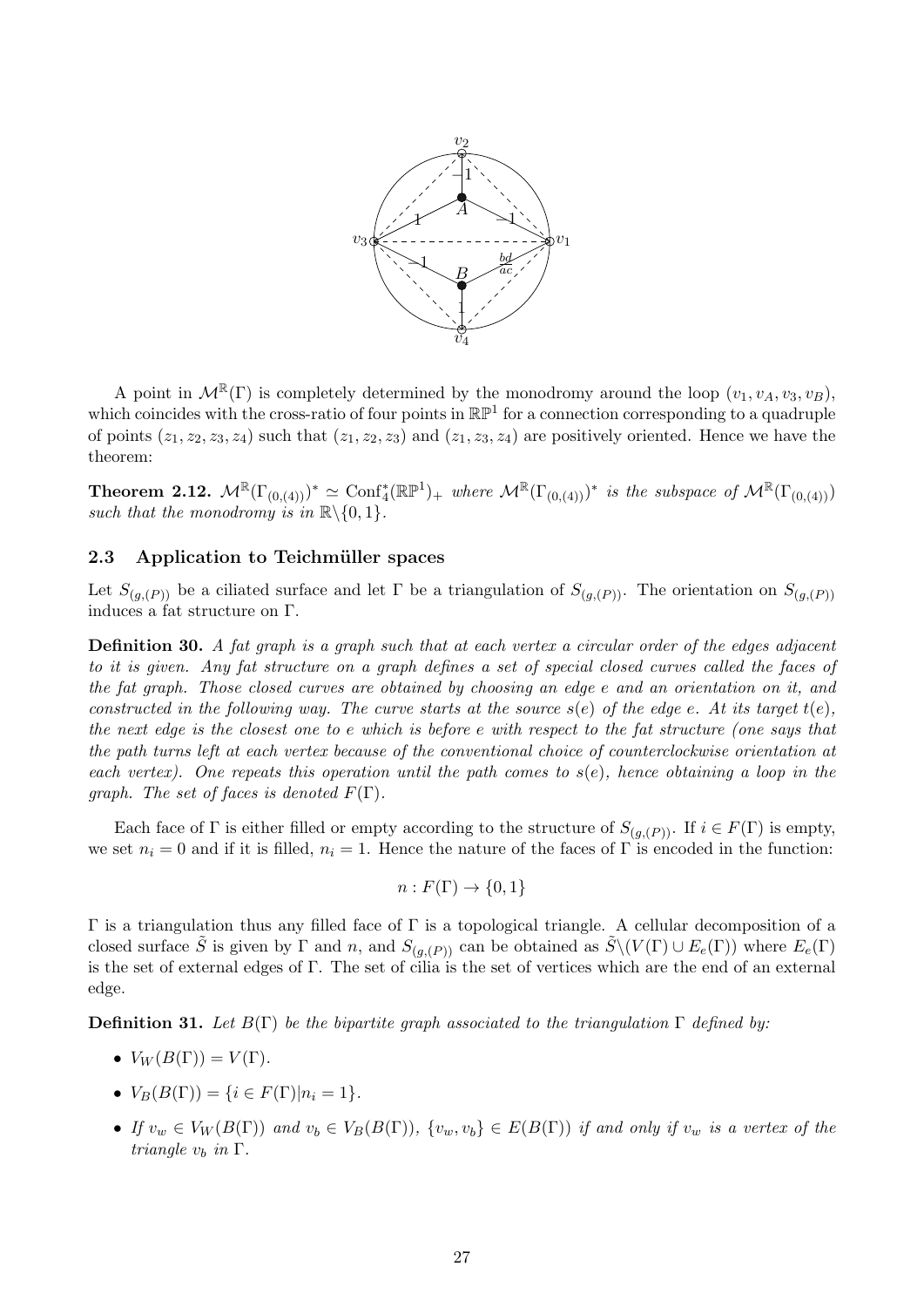**Remark 8.** The choice of a complex structure on  $S_{(q,(P))}$  lifts  $B(\Gamma)$  to a bipartite graph  $\tilde{B}(\Gamma) \subset \mathbb{H}$ . One can follow the construction of the connection on  $\Gamma_{(0,(4))}$  given in the previous section to obtain a connection on  $\tilde{B}(\Gamma)$ . Now since this construction assigns numbers on the edges which are constant on each  $PSL_2(\mathbb{R})$ -orbit of quadruples of points, this connection induces a connection on  $B(\Gamma)$ . Hence a complex structure on  $S_{(q,(P))}$  defines a connection on  $B(\Gamma)$ .

Conversely, any class of connections  $A \in \mathcal{M}^{\mathbb{R}}(B(\Gamma))$  is defined by the data of the monodromies along a set of loops in  $B(\Gamma)$  forming a basis of  $H_1(\Gamma, \mathbb{Z})$ . Let  $C_1, ..., C_p$  be those loops and  $\forall i \in [\lceil 1, p \rceil]$ , let  $m_i = -\text{Mon}_i \in \mathbb{R}^*$ . We have some redundancy due to the loops surrounding holes, because the monodromy around a boundary component is not related in any way to the complex structure on S. Hence, if  $\sim$  is the equivalence relation on  $\mathcal{M}^{\mathbb{R}}(B(\Gamma))$  given by  $A \sim B$  if  $\forall i \in F(\Gamma), n_i = 1 \Rightarrow m_i^A = m_i^B$ , let  $\mathcal{M}^{\mathbb{R}}(B(\Gamma))_1$  be the quotient  $\mathcal{M}^{\mathbb{R}}(B(\Gamma))$  ~. On each equivalence class there is a well defined function:

$$
n^{-1}\{1\} \rightarrow \mathbb{R}^*
$$
  
 $i \mapsto m_i$ 

Thus we have the following result:

Proposition 2.13.

$$
\mathcal{T}^x(S_{(g,(P))}) \simeq \bigcap_{i=1}^p m_i^{-1}(\mathbb{R}_+^*) \subset \mathcal{M}^{\mathbb{R}}(B(\Gamma))_1
$$

which emphasise the cluster structure of the Teichmüller X-space of  $S_{(g,(P))}$ : this result can be seen as the definition of a global chart on  $\mathcal{T}^x(S_{(g,(P))})$  for any triangulation  $\Gamma$  of  $S_{(g,(P))}$ . The aim of the next subsection is to compute the transition functions from one of those charts to another.

### 2.4 Flips and permutations

Changes of a connection under a flip Since any change of triangulation can be written as a finite sequence of flips, if one knows the transition function for any flip then one is able to compute any transition function.

The modification of  $B(\Gamma)$  subsequent to the flip of an edge  $\alpha$  is obvious, however we have a priori no way to trivial relation between the equivalence class of a connection defined on  $B(\Gamma)$  and the equivalence class of a connection defined on  $B(\Gamma_\alpha)$ . How can one link these two objects which are not defined on the same graph?



Figure 11: Variation of  $B(\Gamma)$  under a flip. The complex structure on  $S_{(g,(P))}$  determines the configuration of the  $z_i$  up to the action of  $PSL_2(\mathbb{R})$  thus the latter does not depend on the triangulation.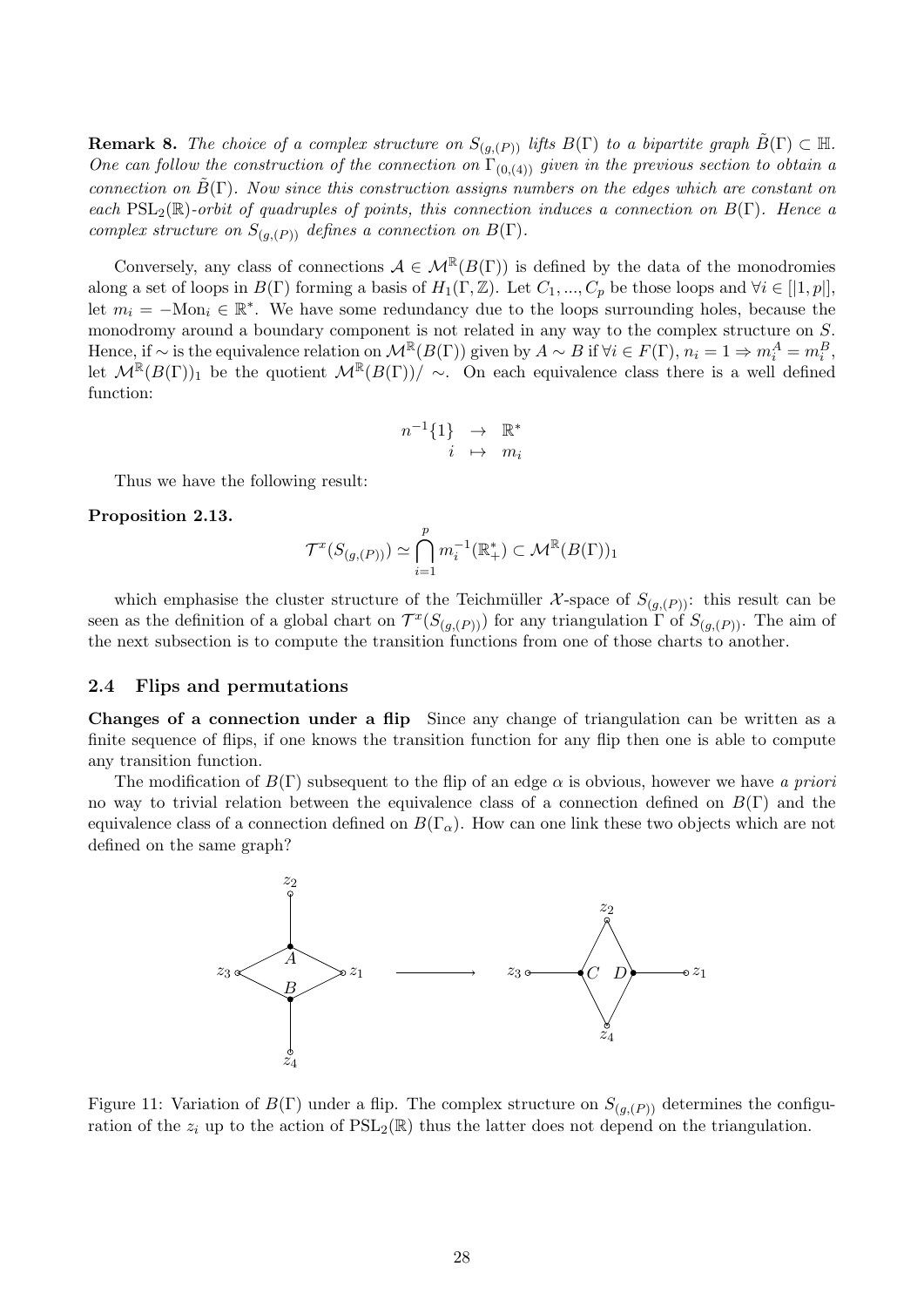**Lemma 2.14.** Let  $z_1, z_2, z_3, z_4 \in \mathbb{RP}^1$  be four distinct points corresponding to the lines  $D_1, D_2, D_3, D_4 \subset$  $\mathbb{R}^2$ . The linear map:

$$
\Phi: \bigoplus_{i=1}^4 D_i \to \mathbb{R}^2
$$

corresponds to the submersion of the direct sum of the  $D_i$  into  $\mathbb{R}^2$  given by vector sum. It has a 2-dimensional kernel. For all  $i \in [[1, 4]],$  let  $e_i \in \mathbb{R}^2$  be a non-zero vector generating  $D_i$ . A vector in  $\bigoplus_{i=1}^4 D_i$  is given by the quadruple  $(x_1e_1, x_2e_2, x_3e_3, x_4e_4)$ , and ker  $\Phi$  is given by the following equations:

$$
\begin{cases}\nx_1 = x_2 \frac{\det(e_2, e_3)}{\det(e_3, e_1)} + x_4 \frac{\det(e_3, e_4)}{\det(e_1, e_3)} \\
x_3 = x_2 \frac{\det(e_1, e_2)}{\det(e_3, e_1)} + x_4 \frac{\det(e_4, e_1)}{\det(e_1, e_3)}\n\end{cases}
$$

Proof. It is a straightforward calculus.

Remark 9. Since these equations are written in terms of determinants, they are invariant on each  $\mathrm{PSL}_2(\mathbb{R})$ -orbit of quadruples of lines in  $\mathbb{R}^2$ .

Let  $((x_2^A, x_4^A), (x_2^B, x_4^B))$  be a basis of ker  $\Phi$ , and let  $x_1^Z, x_3^Z$  for  $Z = A, B$  be the corresponding values of  $x_1$  and  $x_3$ . In the generic case, i.e when  $\forall i \in [|1,4|], \forall Z = A, B, x_i^Z \neq 0$ , this choice defines a connection on the complete bipartite graph depicted in figure 12, given by assigning to each edge of this graph the corresponding  $x_i^Z$ , and with the standard orientation of the bipartite graph.



Figure 12: Each generic basis of ker  $\Phi$  defines a connection on the complete bipartite graph.

This connection can be encoded into the matrix:

$$
\left(\begin{array}{ccc} x_1^A & x_2^A & x_3^A & x_4^A \\ x_1^B & x_2^B & x_3^B & x_4^B \end{array}\right)
$$

Were the basis of ker  $\Phi$  not generic, no connection can be defined on the complete bipartite graph. However, it is still possible to assign the  $x_i^Z$  to the edges of the complete bipartite graph, and this set of numbers defines a connection if restricted to the covering subgraph in which the edges are exactly the edges in the complete bipartite graph which carry a non-zero number.

Left multiplication of this matrix by a diagonal matrix corresponds to a change of basis in the vector spaces associated to the black vertices of the graph, whereas right multiplication by a diagonal matrix corresponds to a change of basis in the vector spaces associated to the white vertices of the graph.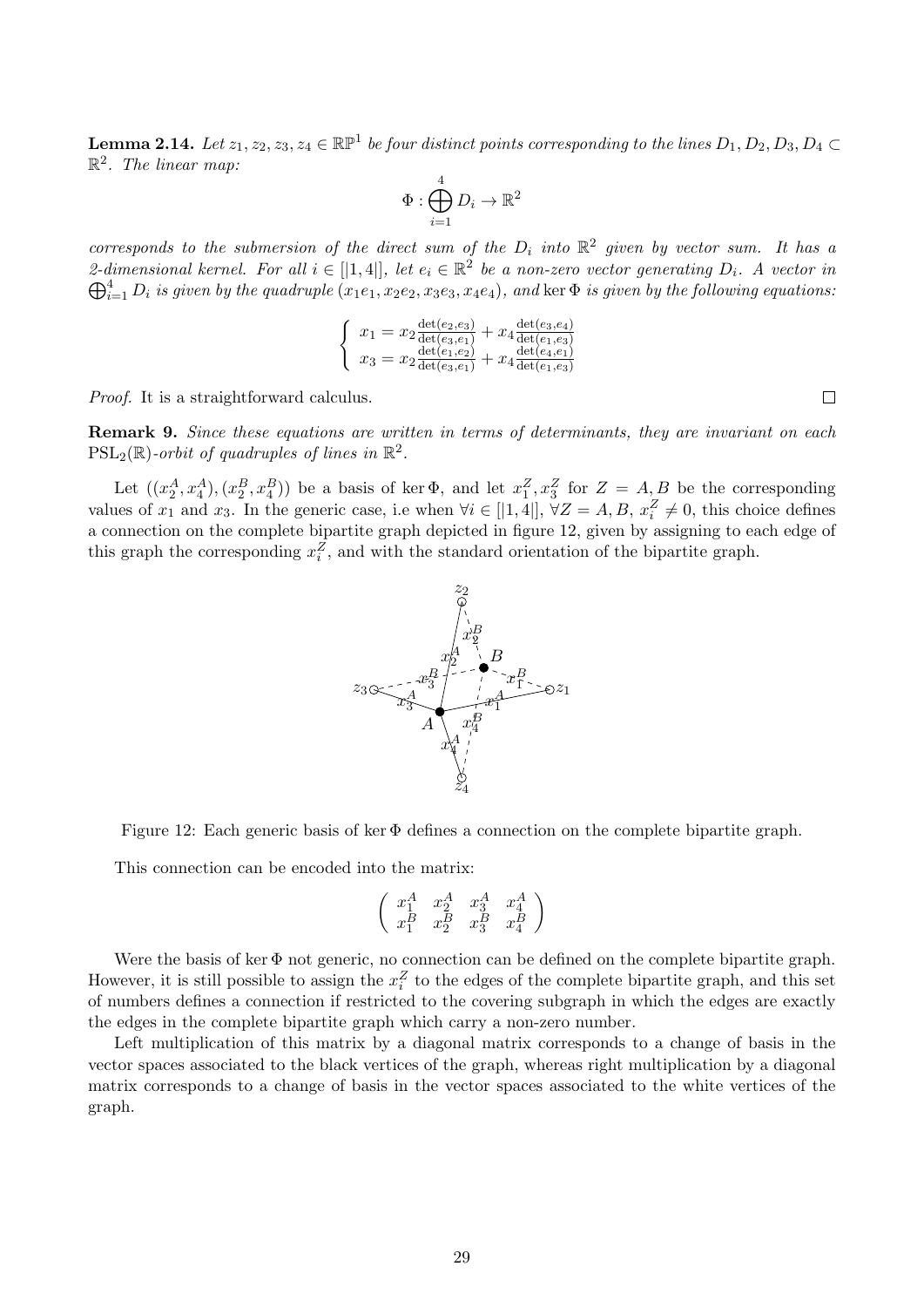Change of basis in  $\ker \Phi$  Any matrix:

$$
M = \left(\begin{array}{cc} a & b \\ c & d \end{array}\right) \in \text{ Gl}_2(\mathbb{R})
$$

can be interpreted as a change of basis in ker  $\Phi$  if one writes:

$$
M \cdot \left(\begin{array}{cc} x_2^A & x_4^A \\ x_2^B & x_4^B \end{array}\right) = \left(\begin{array}{cc} x_2^C & x_4^C \\ x_2^D & x_4^D \end{array}\right)
$$

The equations of ker  $\Phi$  imply that:

$$
M \cdot \left( \begin{array}{ccc} x_1^A & x_2^A & x_3^A & x_4^A \\ x_1^B & x_2^B & x_3^B & x_4^B \end{array} \right) = \left( \begin{array}{ccc} x_1^C & x_2^C & x_3^C & x_4^C \\ x_1^D & x_2^D & x_3^D & x_4^D \end{array} \right)
$$

Example 3. For the special choice:

$$
\begin{pmatrix} x_2^A & x_4^A \\ x_2^B & x_4^B \end{pmatrix} = \begin{pmatrix} b & 0 \\ 0 & e \end{pmatrix}
$$

$$
M = \begin{pmatrix} a & c \end{pmatrix}^{-1}
$$

the matrix:

$$
M = \left(\begin{array}{cc} a & c \\ f & d \end{array}\right)^{-1}
$$

sends the connection:

$$
\left(\begin{array}{cccc}a&b&c&0\\f&0&d&e\end{array}\right)
$$

which is defined on the leftmost graph of figure 11, to a connection of the form:

$$
\left(\begin{array}{ccc} 1 & * & 0 & * \\ 0 & * & 1 & * \end{array}\right)
$$

which is defined on the rightmost graph of figure 11. Hence  $M$  corresponds to a flip.

Moreover, we have the following obvious proposition:

Proposition 2.15. Since a change of basis acts linearly on the coordinates of a connection, a change of basis defines a map between equivalence classes of connections.

Eventually the next proposition describes changes of coordinates in  $\mathcal{T}^x(S)$  in terms of connections:

**Proposition 2.16.** Using the equivalence between the Teichmüller space of a ciliated surface S with  $triangulation \Gamma$  and the subspace  $\bigcap_{i=1}^p m_i^{-1}(\mathbb{R}_+^*) \subset \mathcal{M}^{\mathbb{R}}(B(\Gamma))_1$ , the flip of the edge in the triangulation  $\Gamma$  of S corresponds to a matrix  $M_{\alpha}$  in  $\widehat{\mathrm{PSL}}_2(\mathbb{R})$ . Left multiplication by M of any matrix representing a point in  $\bigcap_{i=1}^p m_i^{-1}(\mathbb{R}_+^*) \subset \mathcal{M}^{\mathbb{R}}(B(\Gamma))_1$  gives a matrix which defines a point in  $\bigcap_{i=1}^p m_i^{-1}(\mathbb{R}_+^*) \subset$  $\mathcal{M}^{\mathbb{R}}(B(\Gamma_{\alpha}))_1$ . These two equivalence classes of connections correspond to the same complex structure.

For any choice of a basis in ker Φ, the monodromies of the connection only depend on the equivalence class of quadruples of points in  $\mathbb{RP}^1$  under the action of  $PSL_2(\mathbb{R})$ . In the generic case, since the first homology group of the complete bipartite graph is of rank 3, there are three invariants. Note that since the four points in  $\mathbb{RP}^1$  are distinct, any vector in ker  $\Phi$  has at most one coordinate equal to 0. If one chooses a basis in which every vector has exactly one zero component, the first homology group of the graph on which the ℝ<sup>\*</sup>-connection is well defined is of rank 1 hence there is only one invariant. There are six basis of this form, corresponding to the choice of a subset of  $\{z_1, z_2, z_3, z_4\}$ containing two elements. The cross-ratio of the quadruple  $(z_1, z_2, z_3, z_4)$  corresponds to the conventional choice of the subset  $\{z_1, z_3\}$ . Hence any other special basis can be interpreted as the cross-ratio of a quadruple which is obtained from  $(z_1, z_2, z_3, z_4)$  by permutation of the  $z_i$ . It is interesting to see how the cross-ratio changes under the action of  $\mathfrak{S}_4$  on the quadruple  $(z_1, z_2, z_3, z_4)$ .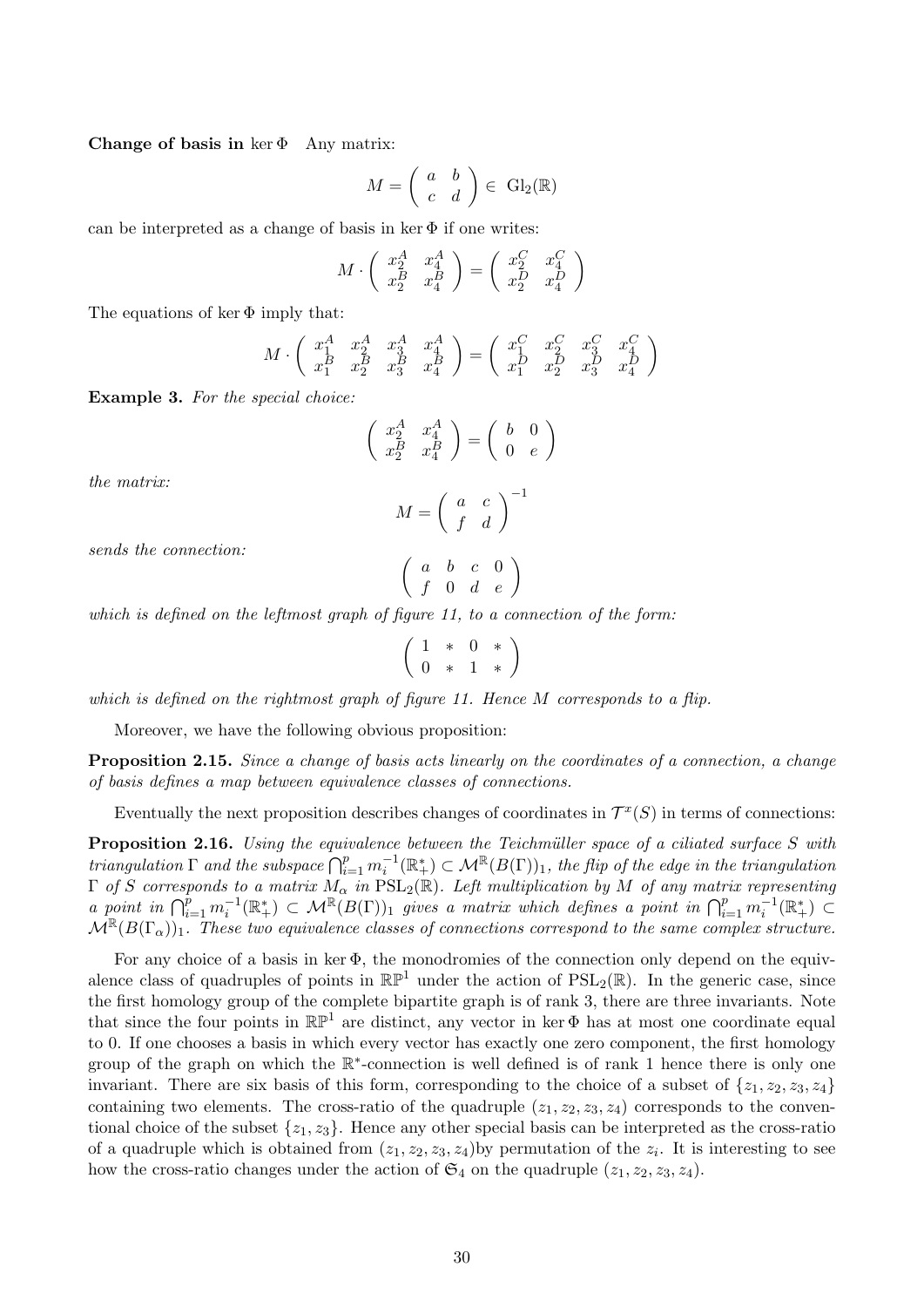Changes of the cross-ratio under permutations of the points There are 24 permutations of the quadruple  $(z_1, z_2, z_3, z_4)$ . A priori, the cross-ratio should take 24 values as the  $\mathfrak{S}_4$  acts on the quadruple of points. However, it is easy to see that the double transpositions  $(12)(34)$ ,  $(13)(24)$  and  $(14)(23)$  leave the cross-ratio invariant. The set of double transpositions in  $\mathfrak{S}_4$  together with the identity permutation form the Klein viergruppe K, which is a normal subgroup of  $\mathfrak{S}_4$ . The quotient  $\mathfrak{S}_4/K$  is isomorphic to  $\mathfrak{S}_3$ . Hence the cross-ratio does not take more than six values as  $\mathfrak{S}_4$  acts on the quadruple of points.

There is a way of summarising this action by drawing two tetrahedron of vertices  $z_1, z_2, z_3, z_4$ . The two differs by their orientation: for example, the (123)-face of the first one is counterclockwise oriented (we say that its orientation is positive), whereas the (123)-face of the second one is clockwise oriented (and hence it has a negative orientation). We choose some edge of one of the two tetrahedra, for example the (13)-edge of the tetrahedron with positive orientation, and turn the tetrahedron in a way that this edge is at the top of the latter. Looking from above and projecting the tetrahedron on a horizontal plane, it defines a quadrilateral in the plane, with a diagonal which is the edge with which we started.



Figure 13: Quadrilaterals with triangulation obtained by projecting one of the two tetrahedra on a plane after choosing with a prescribed edge on top. The two first quadrilateral corresponds to the tetrahedron with positive orientation, the first one to the edge (13), and the second one to the edge  $(12)$ , whereas the third one correspond to the choice  $(2, 4)$  in the tetrahedron with negative orientation.

This manipulation allows us to assign to each edge of these tetrahedra a value of the cross-ratio of the four vertices. These values can all be expressed in terms of one, for example the one corresponding to the choice (13) in the positive tetrahedron. The values are summarised in the next figure.



Figure 14: The two tetrahedra, with cross-ratios on the edges. The one on the left is the tetrahedron with positive orientation, the one on the right is the one with the orientation reversed.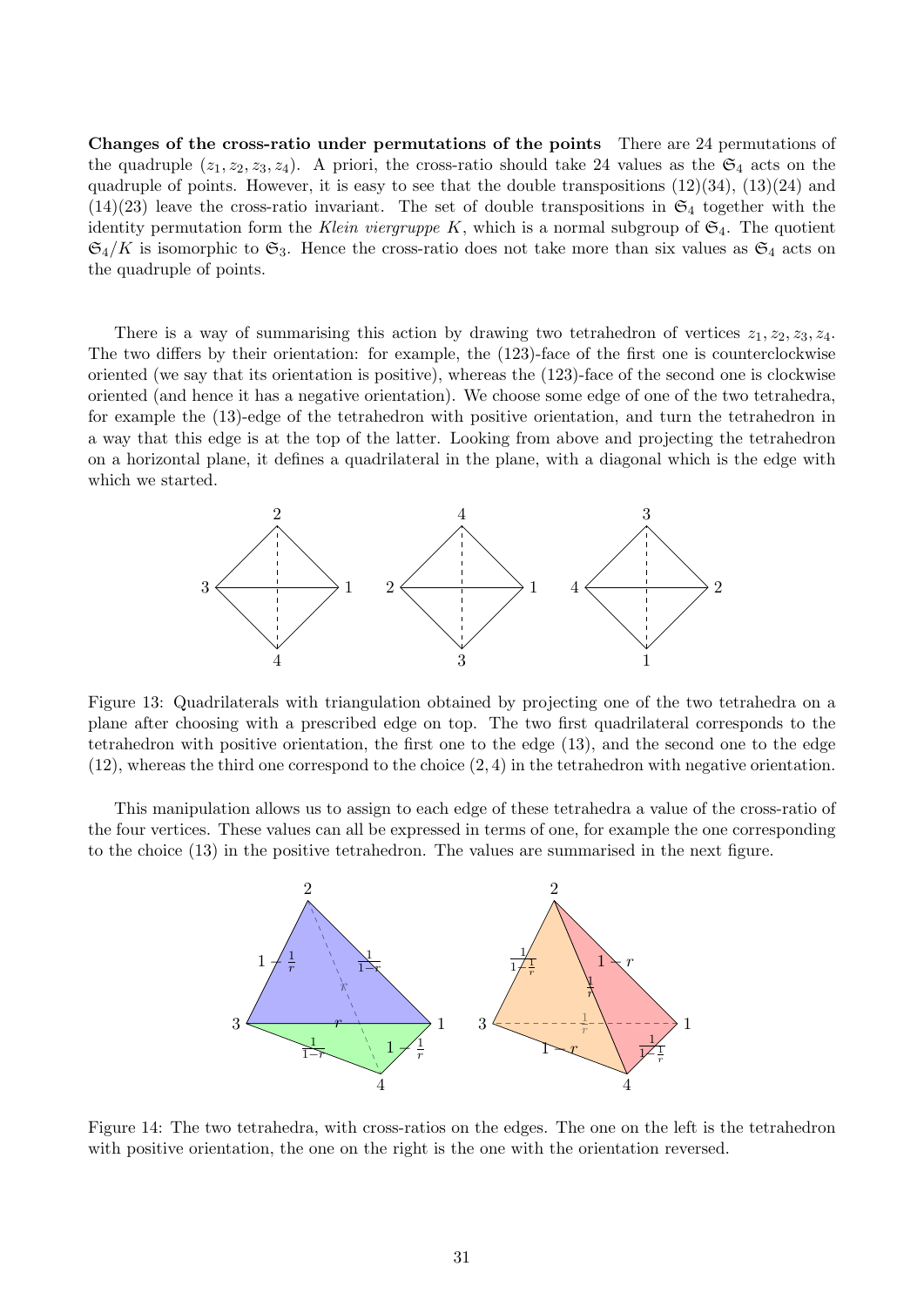

Figure 15: The two tetrahedra, with minus the cross-ratios on the edges. The one on the left is the tetrahedron with positive orientation, the one on the right is the one with the orientation reversed.

Just like before, we can construct a bipartite graph on each tetrahedron with a black vertex for each face, a white vertex for each vertex and edges as before. The monodromy of the connection induced by the choice of points in  $\mathbb{RP}^1$  at each vertex only depend on one real parameter.

The tetrahedra is a good visual tool to compute a change of coordinates under a flip in the triangulation. As an example, let's study the change of coordinates induced by the following flip for the triangulation of a topological disk with five marked points.



Figure 16: The two triangulations are related by the flip of an edge. The dashed edge in the tetragonal  $(z_1, z_3, z_4, z_5)$  in which the diagonal is flipped aims to represent the edge of the hidden side of the tetrahedron of vertices  $z_1, z_3, z_4, z_5$ . We directly have  $x' = \frac{1}{x}$  $\frac{1}{x}$ . If one thinks to the gauge theory on the bipartite graph corresponding to the tetrahedra, to compute  $y'$  we follow the path going from  $z_3$ to  $z_1$  through the face  $(z_3, z_5, z_1)$  then from  $z_1$  to  $z_3$  through  $(z_1, z_2, z_3)$ . It's equivalent to go from  $z_3$ to  $z_1$  through the face  $(z_3, z_5, z_1)$  then from  $z_3$  to  $z_1$  through  $(z_3, z_1, z_4)$ , then from  $z_1$  to  $z_3$  through  $(z_3, z_4, z_1)$  and eventually from  $z_3$  to  $z_1$  through  $(z_1, z_2, z_3)$ . The tetrahedron model gives a factor  $(1+x)$  for the first part and by definition, the factor corresponding to the second part is y. One has to be careful with the multiplication by  $(-1)$  if one computes minus the cross-ratio, but one eventually obtains  $y' = y(1 + x)$ . This construction can be generalised to the Teichmüller space of any ciliated hyperbolic surface.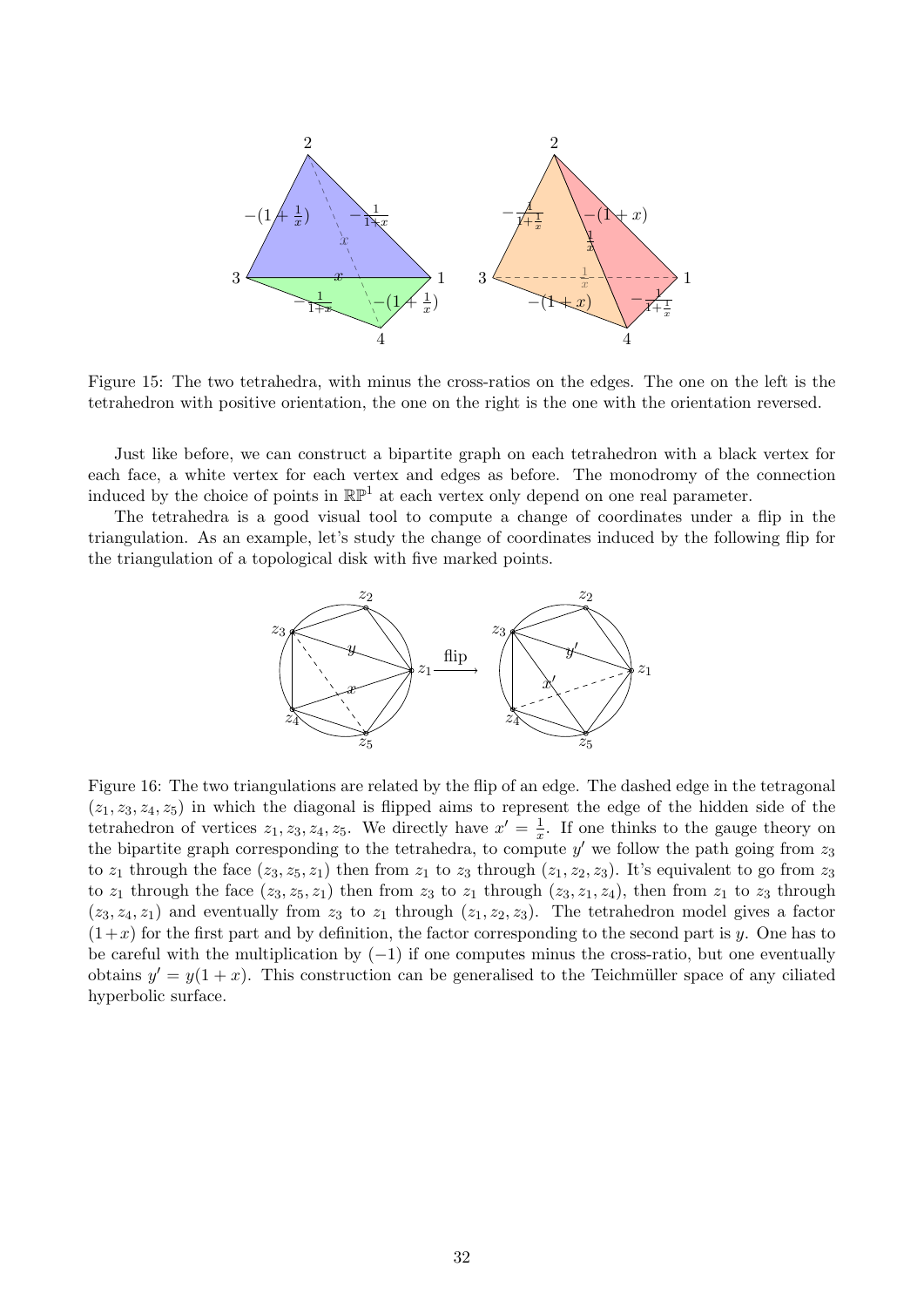## 3 Grassmann algebras, supermanifolds and the group  $SpO(2|1)(\mathbb{R})$

## 3.1 Superalgebras, supermodules and Grassmann algebras

In this subsection and the following one, we will follow [Man88].

#### The supercommutator

**Definition 32.** Let  $A = A_0 \oplus A_1$  be a  $\mathbb{Z}_2$ -graded ring, in which the element 2 is invertible. Let  $a \in A$ be a homogeneous element of degree  $\epsilon$ . We note  $\tilde{a} = \epsilon$ . If  $\tilde{a} = 0$ , a is said to be even, and if  $\tilde{a} = 1$ , it is said to be odd. The supercommutator of two homogeneous elements  $a, b \in A$  is defined by:

$$
[a, b] = ab - (-1)^{\tilde{a}\tilde{b}}ba
$$

and this definition extends to non-homogeneous elements by additivity.

Remark 10. The additional sign that appears in the definition of the supercommutator in not relevant in characteristic 2, hence the assumption about multiplication by 2 in  $A$ . In modules, we will suppose as well that multiplication by 2 is an isomorphism.

**Definition 33.** We say that  $a, b \in A$  supercommute if:

$$
[a, b] = 0
$$

A is supercommutative if any two of its elements supercommute. It implies in particular that any odd element is nilpotent since it anticommutes with itself.

**Remark 11.** If A is associative then the supercommutator satisfies the following identity:

$$
[a,[b,c]] + (-1)^{\tilde{a}(\tilde{b}+\tilde{c})}[b,[c,a]] + (-1)^{\tilde{c}(\tilde{a}+\tilde{b})}[c,[a,b]] = 0
$$

which is called the super-Jacobi identity.

As an example let's study Grassmann algebras. They are supercommutative rings which are the cornerstone of the construction of smooth supermanifolds.

#### Grassmann algebras

**Definition 34.** The Grassmann algebra with  $L \in \mathbb{N} \cup \{\infty\}$  generators over K is defined by:

 $G_L(\mathbb{K}) = 1, \theta_1, ..., \theta_L |\forall i \in [|1; L|] \; 1 \cdot \theta_i = \theta_i \cdot 1$ , and  $\forall i, j \in [|1; L|] \; \theta_i \cdot \theta_j = -\theta_j \cdot \theta_i > 0$ 

For example,  $G_{\infty}(\mathbb{K})$  is the algebra over K generated by  $1, \theta_1, \theta_2, ...$  and subject to the relations:

$$
\forall i \in \mathbb{N}^* \; 1 \cdot \theta_i = \theta_i \cdot 1
$$

$$
\forall i, j \in \mathbb{N}^* \; \theta_i \cdot \theta_j = -\theta_j \cdot \theta_i
$$

In the sequel we will shorten  $G_{\infty}(\mathbb{K})$  to  $G(\mathbb{K})$ .

**Example 4.** Let  $L \in \mathbb{N}$ . The Grassmann algebra  $G_L(\mathbb{R})$  is isomorphic (as an algebra) to the exterior algebra  $\bigwedge V$  of an L-dimensional real vector space V.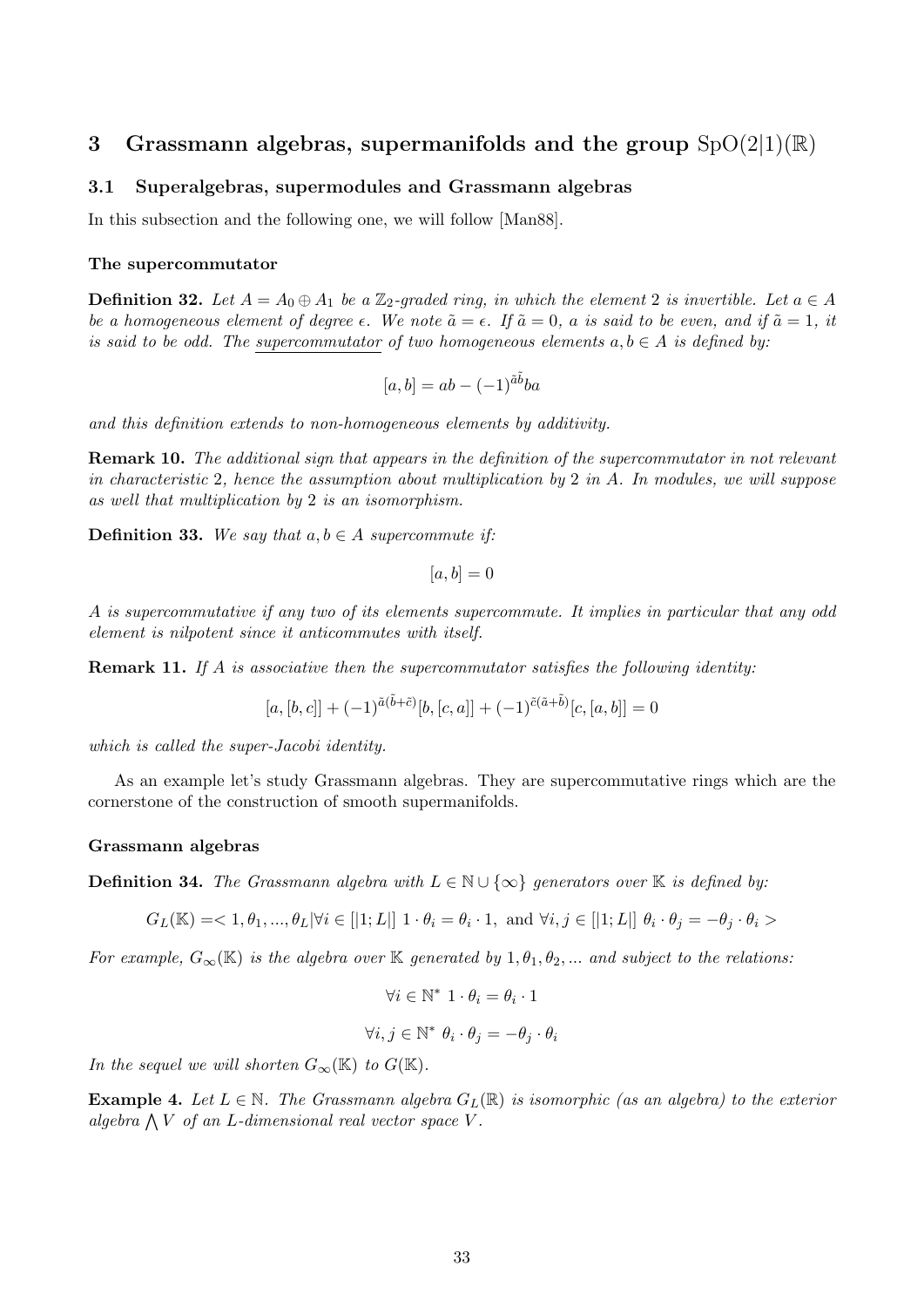Let  $L \in \mathbb{N} \cup \{\infty\}$ , and let I be the following set:

$$
I = \{\emptyset\} \cup \bigcup_{k \in \mathbb{N}^*} I^k
$$

where:

$$
I^k = \{(i_1, ..., i_k)|i_1 < ... < i_k \in [|1;L|]\}
$$

is the set of multi-indices of length k. By convention, we write:  $I^0 \equiv \{\emptyset\}$ . If  $(i_1, ..., i_k) \in I^k$ , we set:

$$
\theta_{(i_1,\ldots,i_k)}\equiv \theta_{i_1}\theta_{i_2}...\theta_{i_k}
$$

 $x \in G_L(\mathbb{K})$  can be uniquely written as:

$$
x = \sum_{\Gamma \in I} x_{\Gamma} \theta_{\Gamma}
$$

Let  $I_x \subset I$  be the finite set of multi-indices Γ for which  $x_{\Gamma}$  is nonzero.

Definition 35. Writing:

$$
x = x^{\#} + \sum_{\Gamma \in I - \{\emptyset\}} x_{\Gamma} \theta_{\Gamma}
$$

one says that  $x^{\#}$  is the body of x, whereas

$$
s(x) = x - x^{\#} = \sum_{\Gamma \in I - \{\emptyset\}} x_{\Gamma} \theta_{\Gamma}
$$

is its soul.

**Remark 12.** If  $L \leq L' \in \mathbb{N} \cup \{\infty\}$ , we have a canonical injection  $G_L \mathbb{R} \to G_{L'} \mathbb{R}$ . Hence  $G(\mathbb{K})$  is the inductive limit of the family  $(G_L(\mathbb{K}))_{L\in\mathbb{N}}$ , as the following diagram commutes:



**Definition 36.** The Grassmann algebra with  $L \in \mathbb{N} \cup \{\infty\}$  generators is  $\mathbb{Z}/2\mathbb{Z}$ -graded:

 $G_L(\mathbb{K}) = G_L(\mathbb{K})_0 \oplus G_L(\mathbb{K})_1$ 

Elements of  $G_L(\mathbb{K})_0$  are linear combinations of products of an even number of  $\theta s$ , and are said to be even, whereas those of  $G_L(\mathbb{K})_1$  are linear combinations of products of an odd number of  $\theta$ s and are said to be odd. An element  $x \in G_L(\mathbb{K})$  is the sum of its even part and its odd part:  $x = x_0 + x_1$ . The grading:

$$
|\cdot|:G_L(\mathbb{K})_0\oplus G_L(\mathbb{K})_1\to \mathbb{Z}/2\mathbb{Z}
$$

sends any even element to zero and any odd one to one. The Grassmann algebra is super-commutative since for homogeneous elements a and b:

$$
ab = (-1)^{|a||b|}ba
$$

It will be useful to decompose I into its even and odd pieces:  $I = I_0 \cup I_1$ , with  $I_0 = \bigcup_{k \in \mathbb{N}} I^{2k}$  and  $I_1 = \bigcup_{k \in \mathbb{N}} I^{2k+1}$ . We write  $I_x = I_{x,0} \cup I_{x,1}$  as well.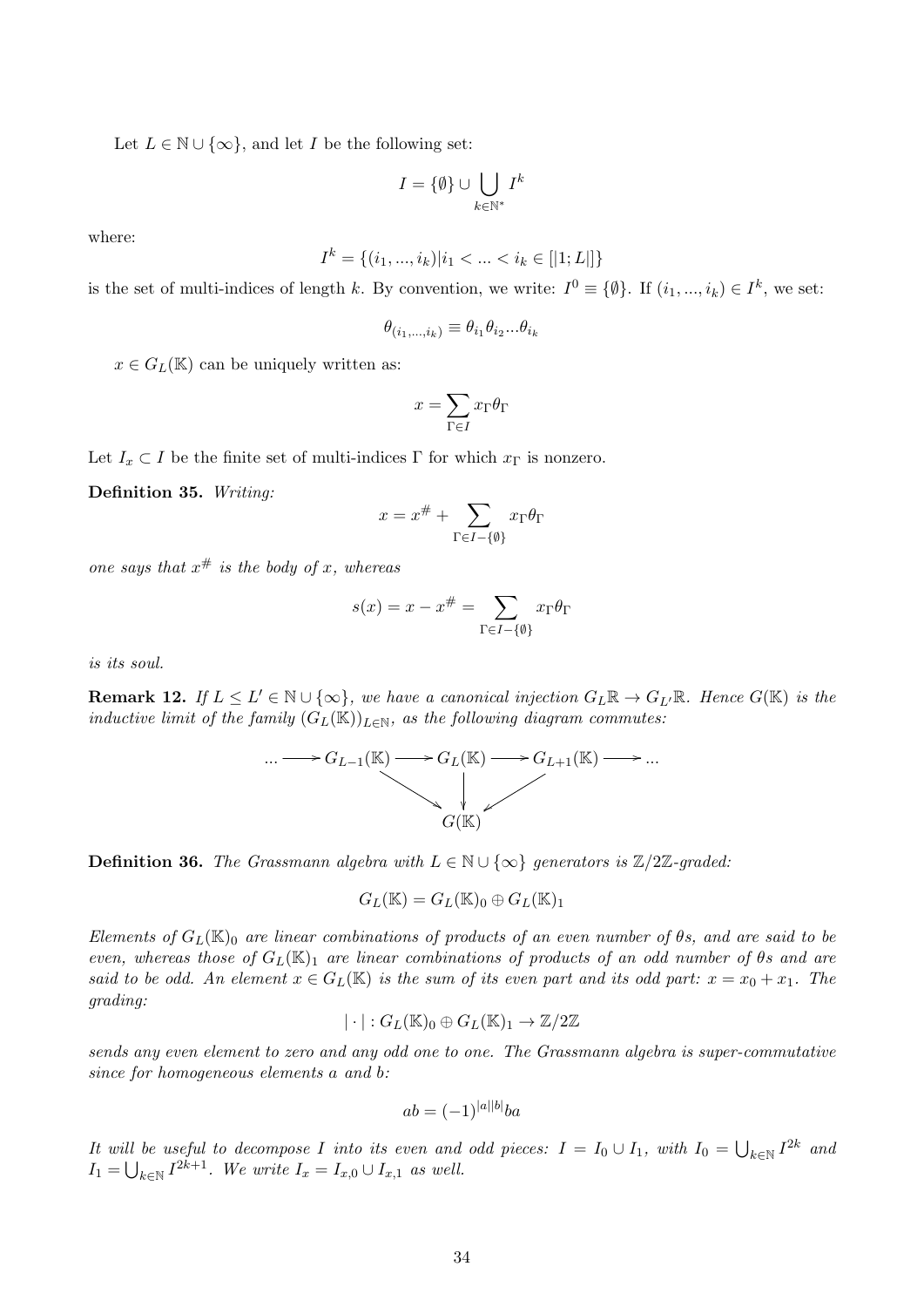The following theorem is very useful for the construction of  $\mathcal{T}_{\text{SpO}(2|1)(\mathbb{R})}(S)$ :

**Theorem 3.1.** Let  $L \in \mathbb{N} \cup \{\infty\}$  and  $x \in G_L(\mathbb{K})$ 

- 1. If the body of x is nonzero, x admits a two-sided inverse in  $G_L(\mathbb{K})$ .
- 2. If the body of x is strictly positive, x admits a square root y which is uniquely determined by requiring that the body of the latter is also strictly positive.

We prove the first part through two elementary lemmas:

**Lemma 3.2.** Let  $L \in \mathbb{N}^*$ , and  $x \in G_L(\mathbb{K})$ . If y is right-inverse of x, and if  $x_1y_1 = 0$  then y is also a left-inverse of x.

*Proof.* Let  $x, y \in G_L(\mathbb{K})$  such that  $xy = 1$ . Writing  $x = x_0 + x_1$  and  $y = y_0 + y_1$ , the product  $xy = 1$ is rewritten as:

$$
x_0y_0 + x_0y_1 + x_1y_0 = 1
$$

Using super-commutativity:

$$
xy = y_0 x_0 + y_1 x_0 + y_0 x_1 = yx = 1
$$

**Lemma 3.3.** Let  $L \in \mathbb{N}^*$ ,  $x', x'' \in G_L(\mathbb{K})$  and  $x = x' + x''\theta_{L+1} \in G_{L+1}(\mathbb{K})$ . If  $x'$  is invertible in  $G_L(\mathbb{K})$  with inverse  $(x')^{-1}$  and if  $(x')_1((x')^{-1})_1=0$  then x is invertible in  $G_{L+1}(\mathbb{K})$  with inverse given by:

$$
x^{-1} = (x')^{-1} (1 + x''[((x')^{-1})_1 - ((x')^{-1})_0]\theta_{L+1})
$$

Moreover:

$$
x_1(x^{-1})_1 = 0
$$

Proof. The first part of the lemma is a simple computation. For the second part, note that:

$$
x_1'(x'^{-1})_0 = -x_0'(x'^{-1})_1
$$

which gives the result if one recalls that super-commutativity implies anti-commutativity of the odd numbers  $\theta_{L+1}$  and  $(x'^{-1})_1$ .  $\Box$ 

End of the proof of 3.1.1. We conclude by recurrence oven L. If  $x = a + b\theta$  with  $a, b \in \mathbb{K}^*, x^{-1}$  is given by:

$$
x^{-1} = \frac{1}{a} - \frac{b}{a^2}\theta
$$

Now if  $x \in G_L(\mathbb{K})$  with nonzero body, writing  $x = x' + x''\theta_L$  with  $x', x'' \in G_{L-1}(\mathbb{K})$ , we see that  $x'$ has a nonzero body as well, thus an inverse, and the latter lemma concludes the proof.  $\Box$ 

The proof of the second part of theorem 3.1 is easily done by recurrence as well.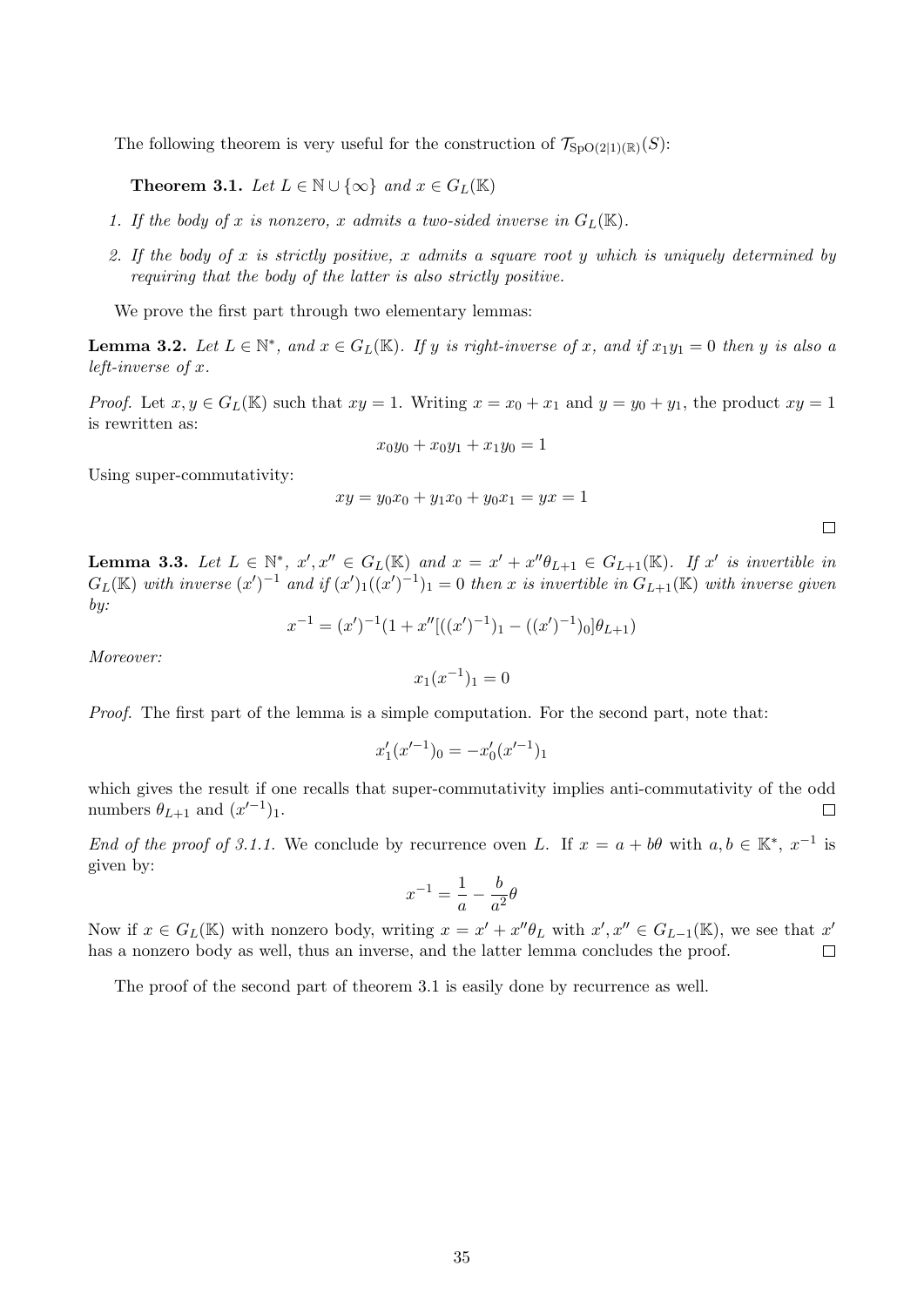Modules Let A be any  $\mathbb{Z}_2$ -graded ring. The axioms for left A-modules, right A-modules and Abimodules are the  $\mathbb{Z}_2$ -graded version of the usual axioms.

**Definition 37.** Suppose that A is supercommutative, and that S is endowed with a structure of right A-module and left A-module. The two structures are said to be compatible if:

$$
as = (-1)^{\tilde{a}\tilde{s}}sa
$$

Hence on a supercommutative ring there is an equivalence between left A-modules, right A-modules and A-bimodules. If  $S = S_0 \oplus S_1$ , then  $S_0$  and  $S_1$  are  $A_0$ -submodules of S.

Definition 38. An additive mapping of A-modules:

$$
f: S \to T
$$

is said to be an even homomorphism if it preserves the grading and is A-linear. Then  $f(as) = af(s)$ implies  $f(sb) = f(s)b$  and conversely. Hence if A is supercommutative an even morphism of left A-modules or right A-modules is automatically a morphism of A-bimodules. Let  $Hom_0(S,T)$  be the additive group of even morphisms from S to T.

Definition 39. An additive mapping of A-modules:

$$
f: S \to T
$$

is an odd homomorphism if it reverses the grading and if:

$$
f(as) = (-1)^{\tilde{a}} af(s)
$$

and:

$$
f(s\bar{b}) = f(s)\bar{b}
$$

Again if A is supercommutative an odd morphism of left A-modules or right A-modules is automatically a morphism of A-bimodules. Let  $\text{Hom}_{1}(S, T)$  be the additive group of even morphisms from S to T.

We set:

$$
Hom(S, T) = Hom_0(S, T) \oplus Hom_1(S, T)
$$

#### Parity change

**Definition 40.** Let S be a left-or-right A-module. We define the module  $\Pi S$  by setting  $(\Pi S)_0 = S_1$ and  $($ IIS $)_1 = S_0$ . Addition in IIS is the same as in S, right-multiplication by A is the same as in S, and left-multiplication is given by:

$$
a(\Pi s) = (-1)^{\tilde{a}} \Pi(as)
$$

where  $\Pi s \in \Pi S$  is the element corresponding to  $s \in S$ .

If A is supercommutative,  $\Pi$  translates consistent structure on S to consistent structures on  $\Pi S$ . Let  $f: S \to T$  be a morphisms of A-modules (of the same category), and let  $f^{\Pi}: \Pi S \to \Pi T$  denote the morphism which coincides with f as a mapping of sets. This makes the association  $S \to \Pi S$  a functor, for which  $\Pi^2 = id$ .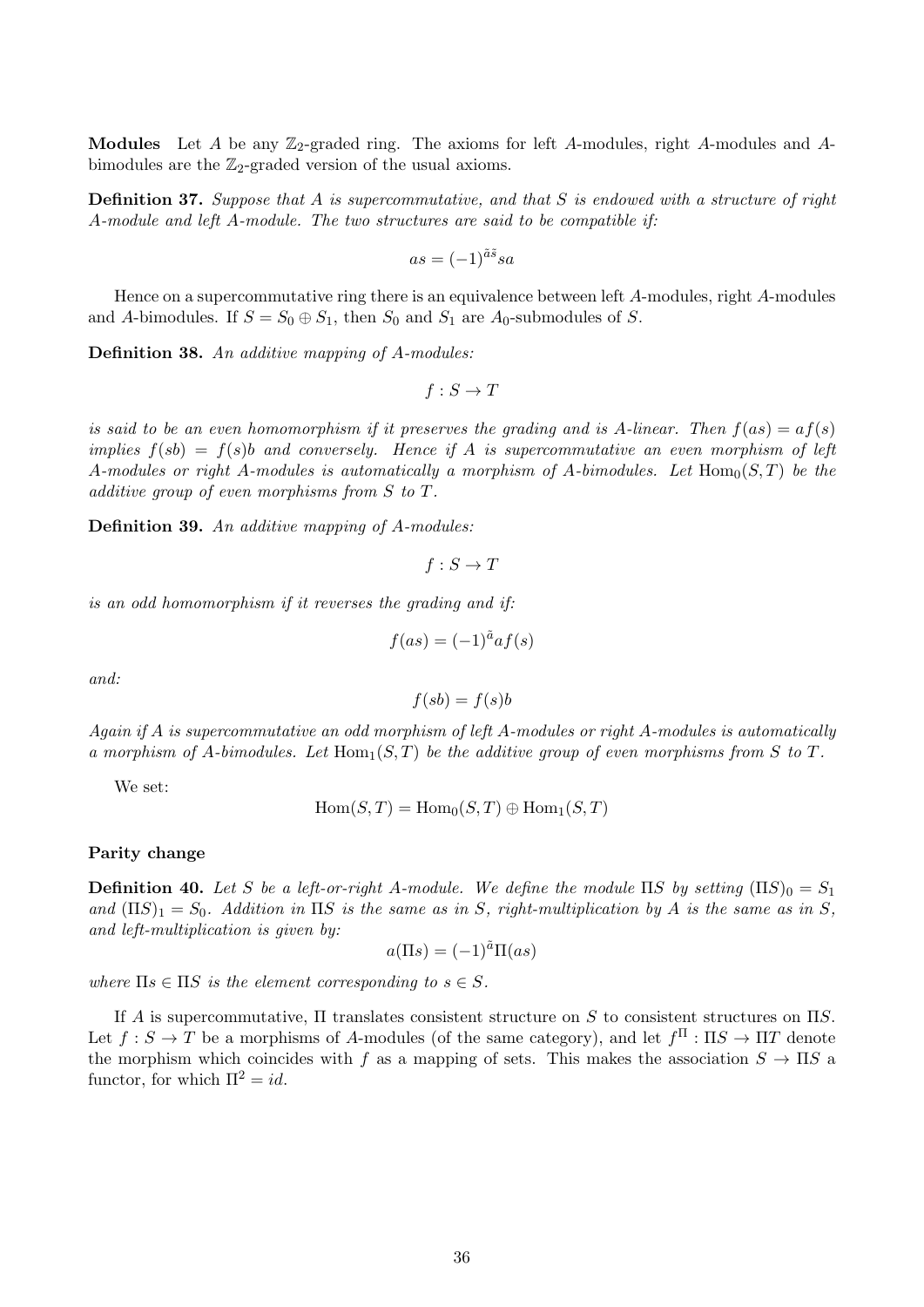Free A-modules If A is a  $\mathbb{Z}_2$ -graded ring, A with left, right, or two-sided multiplication is an A left, right or bi-module.

**Definition 41.** A free A-module of rank p $|q|$  is an A-module isomorphic to:

$$
A^{p|q} := A^p \oplus (\Pi A)^q
$$

It has a free system of generators, p of which are even and q of which are odd.

As in the commutative case, if A is supercommutative, then two free modules of different ranks are not isomorphic (as one can see be taking the quotient of the ring by one of its maximal ideals).

Matrices in linear superalgebra Morphisms between free A-modules can be given by matrices. Matrices act on the left on columns and on the right on rows. Let's give the formal definition of a matrix format.

Definition 42. A matrix format is the data of two finite sets which are divided into non-intersecting subspaces of even and odd elements:  $I = I_0 \cup I_1$  and  $J = J_0 \cup J_1$ . A matrix in the given format with values in the ring A is a map:

$$
a: I \times J \to A
$$

The parity of the position (ij) in the given matrix format is  $\tilde{i} + \tilde{j}$ , where  $\tilde{i} = eif i \in I_e$ . A matrix is even if for all i, j:

$$
\tilde{a}_{ij} = \tilde{i} + \tilde{j}
$$

A matrix is odd if for all i, j:

$$
\tilde{a}_{ij} = \tilde{i} + \tilde{j} + 1
$$

**Definition 43.** The matrix format is said standard if  $I_0 = \{1, ..., m\}$ ,  $I_1 = \{m+1, ..., m+n\}$ ,  $J_0 = \{1, ..., p\}$  and  $J_1 = \{p+1, ..., p+q\}$ . The set of matrices in standard format with elements from the ring A is denoted by  $\mathcal{M}(m|n, p|q; A)$ . It has the structure of a  $\mathbb{Z}_2$ -graded A-module. Together with the usual matrix multiplication, it is naturally isomorphic to  $\text{Hom}(A^{p|q}, A^{m|n})$ . Composition of morphisms corresponds to matrix multiplication:

$$
\mathcal{M}(m|n, p|q; A) \times \mathcal{M}(p|q, r|s; A) \to \mathcal{M}(m|n, r|s; A)
$$

#### 3.2 The algebro-geometric approach to supermanifolds

**Definition 44.** A superspace is a pair  $(M, \mathcal{O}_M)$  where M is a topological space and  $\mathcal{O}_M$  a sheaf of supercommutative rings such that the stalk  $\mathcal{O}_x = \mathcal{O}_{M,x}$  at any point  $x \in M$  is a local ring.

**Definition 45.** A superspace  $(M, \mathcal{O}_M)$  such that  $(\mathcal{O}_M)_0 = \mathcal{O}_M$  and  $(\mathcal{O}_M)_1 = \{0\}$  is said to be purely even.

Example 5. Any differential or analytic manifold, analytic spaces or schemes are purely even superspaces.

**Definition 46.** A morphism of superspaces  $f : (M, \mathcal{O}_M) \to (N, \mathcal{O}_N)$  is a pair  $(\phi, \psi)$  where:

 $\phi: M \to N$ 

is a continuous mapping of topological spaces, and:

 $\psi : \mathcal{O}_N \to \phi_*(\mathcal{O}_M)$ 

is a morphism of sheaves of rings such that for any  $x \in M$ :

$$
\psi_x(\mathfrak{m}_{\phi(x)}) \subset \mathfrak{m}_x
$$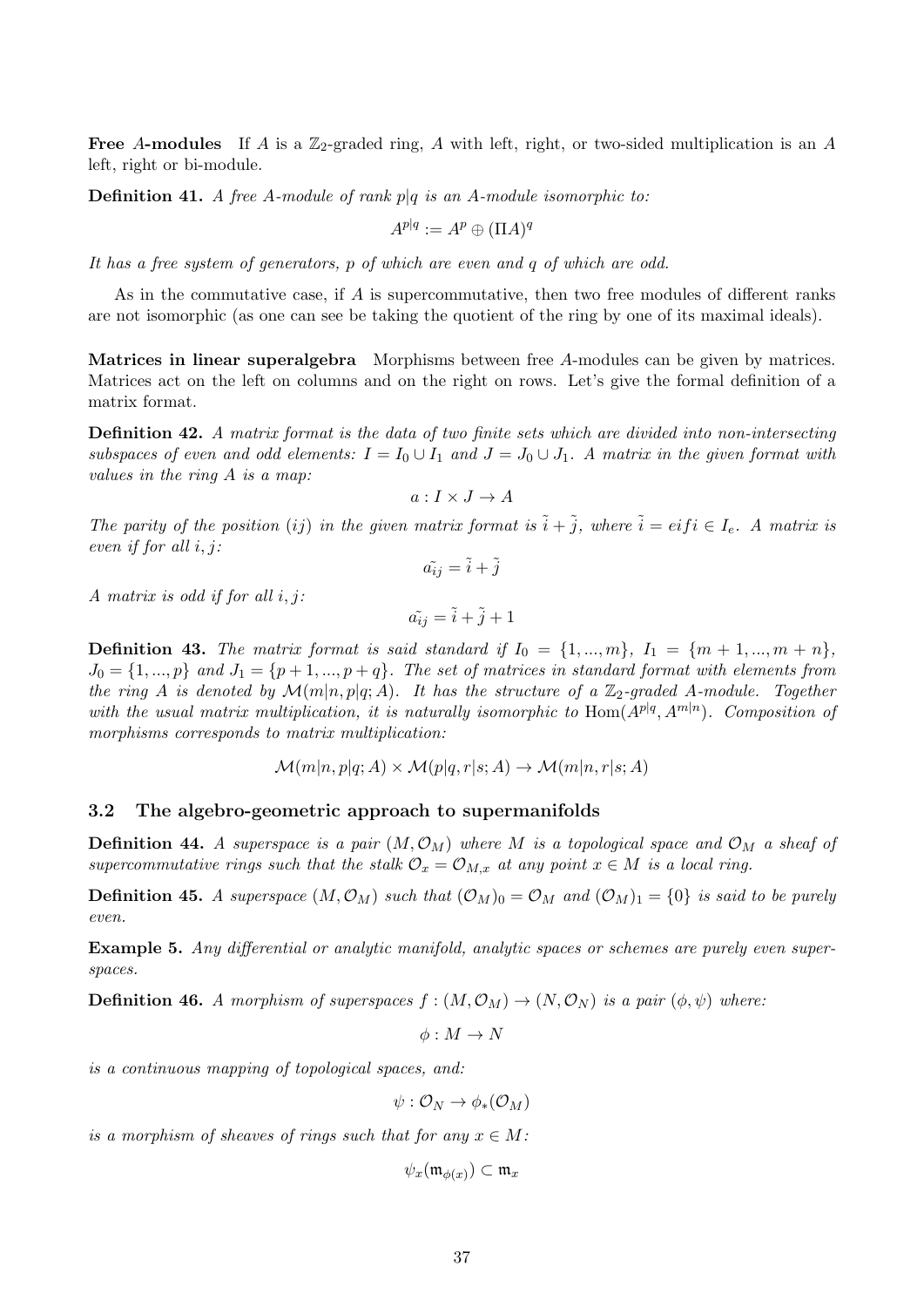Grading and reduced superspace Let  $(M, \mathcal{O}_M)$  be a superspace.

**Remark 13.**  $(M,(\mathcal{O}_M)_0)$  is a purely even superspace, and the map  $(id_M,(\mathcal{O}_M)_0 \hookrightarrow \mathcal{O}_M)$  is the projection of  $(M, \mathcal{O}_M)$  onto its "even quotient".

**Definition 47.** Let  $J_M$  be the sheaf of ideal defined by:

$$
J_M = (\mathcal{O}_M)_1 + (\mathcal{O}_M)_1^2
$$

We set:

$$
Gr_i\mathcal{O}_M=J_M^i/J_M^{i+1}
$$

For  $i = 0$ ,  $\text{Gr}_0 \mathcal{O}_M = \mathcal{O}_M / J_M$  is a sheaf of rings, and  $M_r := (M, \text{Gr}_0 \mathcal{O}_M)$  is a purely even superspace. The map  $(id_M, \mathcal{O}_M \to \mathcal{O}_M/J_M)$  is a closed embedding  $M_r \to M$ .

- **Definition 48.** A superspace  $(M, \mathcal{O}_M)$  is said to be decomposable over  $M^0$  if it is isomorphic to  $(M^0, S_{\mathcal{O}_{M^0}}(\mathcal{E}))$  where  $(M^0, \mathcal{O}_{M^0})$  is a purely even superspace and  $\mathcal E$  is a locally free sheaf of  $\mathcal{O}_{M^0}$ -modules of purely odd rank  $0|q,$  and where  $S_{\mathcal{O}_{M^0}}(\mathcal{E})$  is the symmetric algebra of  $\mathcal E$  over  $\mathcal{O}_{M^0}$ , that is, the algebra defined as the quotient of the tensor algebra of the module  $\mathcal E$  modulo the ideal generated by the supercommutators  $t_1 \otimes t_2 - (-1)^{t_1t_2}t_2 \otimes t_1$ .
	- A superspace  $(M, \mathcal{O}_M)$  is said to be decomposable if it is decomposable over  $M_r$ .
	- A superspace  $(M, \mathcal{O}_M)$  is said to be locally decomposable if for every point  $x \in M$  there is an open neighbourhood U of x such that  $(U,(\mathcal{O}_M))$  is decomposable.

Definition 49. A differentiable, analytic or algebraic supermanifold is defined to be a locally decomposable superspace  $(M, \mathcal{O}_M)$  such that  $M_r$  is isomorphic to an ordinary (purely even) manifold of the appropriate class.

Let  $(M, \mathcal{O}_M)$  be a supermanifold. Let  $x \in M$ , and let  $(\xi^i)$  be a local basis of the sections of the sheaf realising the local decomposition. Locally, any function on  $M$  (i.e a local section of the structure sheaf) can be represented in the form:

$$
f = \sum_{\alpha} f_{\alpha}(x) \xi^{\alpha}
$$

where the  $f_{\alpha}(x)$  are local functions on  $M_r$  and where  $\xi^{\alpha} = (\xi^1)^{\alpha_1} \dots (\xi^n)^{\alpha_n}$ . The value of f at  $x \in M$ is defined to be f mod  $\mathfrak{m}_x$ . An (irreducible) supermanifold has an invariantly defined superdimension  $m|n$ . Hence supermanifolds can be represented as superspaces with local systems of local independent coordinates  $(x^1, ..., x^m, \xi^1, ..., \xi^n)$ .

**Definition 50.** Let  $U \subset \mathbb{R}^m$  a connected domain with coordinates functions  $(x^1, ..., x^m)$ , and with  $(\xi^1,...,\xi^n)$  a basis of sections of the trivial sheaf of rank  $0|n$  on this domain. We assume that  $\mathcal{O}_U$  is the sheaf of  $\mathcal{C}^{\infty}$ -functions. The superspace:

$$
U^{m|n} = (U, \mathcal{O}_U[\xi^1, ..., \xi^m])
$$

is called a differentiable superdomain with coordinate system  $(x^1, ..., x^m, \xi^1, ..., \xi^m)$  on it.

To conclude this section we state the proposition 8 of the first paragraph of chapter 4 of [Man88]. It ensures that the pasting morphisms can be written in terms of local coordinates, just as in the ordinary geometric categories.

**Proposition 3.4.** Let  $U^{m|n}$  and  $V^{m|n}$  two superdomains of the same type, with respective coordinate systems  $(x, \xi)$  and  $(y, \eta)$ . There are natural bijections between the following sets: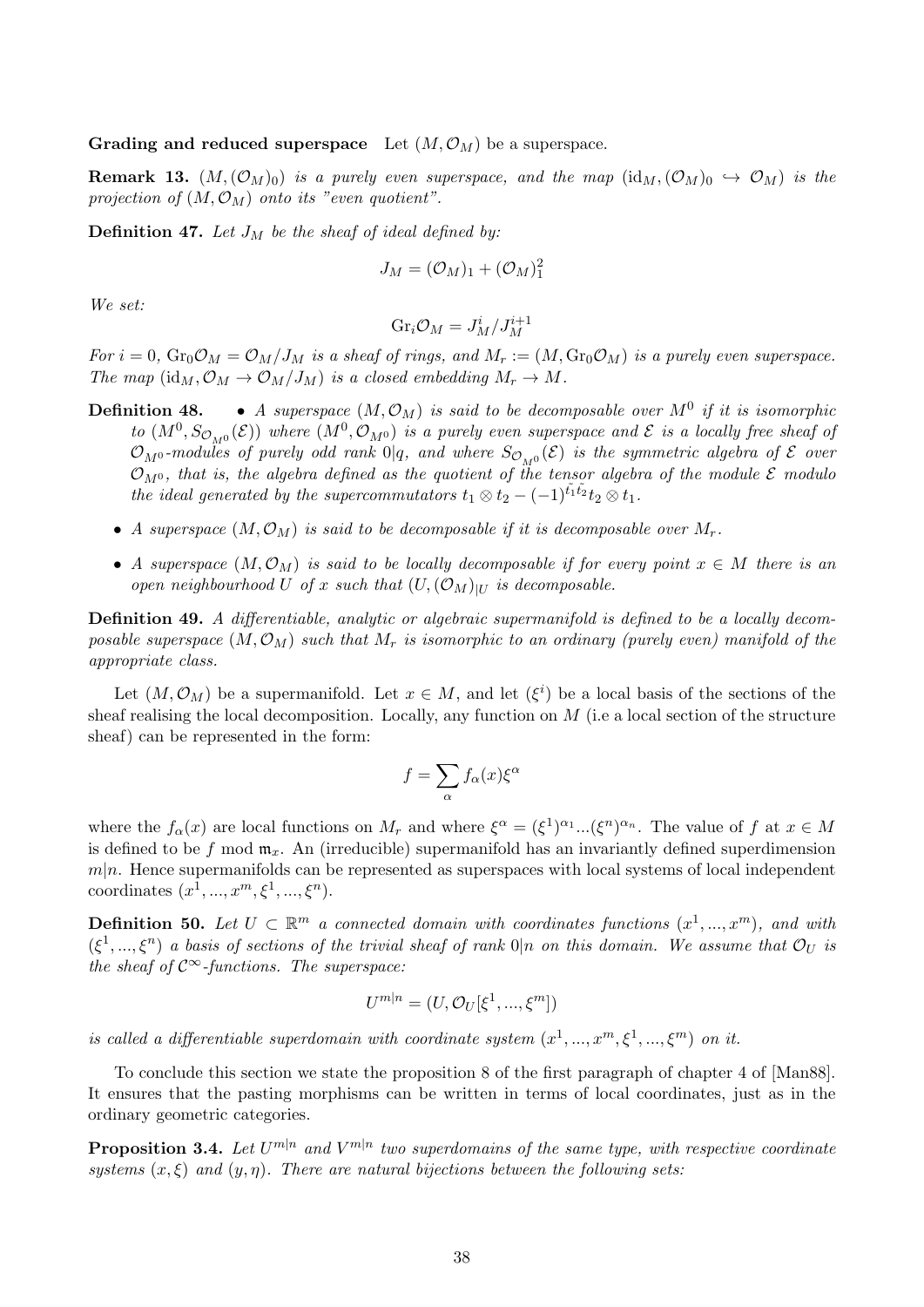- Hom $(U, V)$  in the category of superspaces
- Hom $(\mathcal{O}(U), \mathcal{O}(V))$  in the category of commutative superalgebras (over  $\mathbb R$  or  $\mathbb C$ ).
- The subset of  $\mathcal{O}_0(U)^m \oplus \mathcal{O}_1(U)^n$  consisting of the tuples of functions  $(y^i(x,\xi), \eta^j(x,\xi))$  such that for  $x \in U$  we have  $y(x, 0) \in V$ .

## 3.3 The concrete approach to supermanifolds

In this subsection we mainly follow [Rog07].

The concrete approach to real supermanifolds is based on the peculiar superspace  $\mathbb{R}^{m|n}$  defined as the  $G(\mathbb{R})_0$ -module:

$$
\mathbb{R}^{m|n} = (G(\mathbb{R})_0)^{\times m} \times (G(\mathbb{R})_1)^{\times n}
$$

The map:

$$
\#^{m|n} : \mathbb{R}^{m|n} \to \mathbb{R}^m
$$

which associates to each tuple  $(x^1, ..., x^m, \xi^1, ..., \xi^n)$  in  $\mathbb{R}^{m|n}$  the tuple  $((x^1)^{\#}, ..., (x^m)^{\#})$  in  $\mathbb{R}^m$  is called the reduction map. Accordingly, the latter tuple is called of reduction of the former one.

The DeWitt topology  $\mathbb{R}^{m|n}$  can be endowed with a non-Hausdorff topology called the DeWitt topology.

**Definition 51.** A subset  $U \subset \mathbb{R}^{m|n}$  is open for the DeWitt topology if and only if U is the pre-image of an open set in  $\mathbb{R}^m$  be the map  $\#$ .

 $G^{\infty}$  and  $H^{\infty}$  functions on  $\mathbb{R}^{m|n}$ 

**Definition 52.** Let  $L \in \mathbb{N}$ . The projection:

$$
p_L: G(\mathbb{R}) \to G_L(\mathbb{R})
$$

is defined as the R-linear map which is the identity on every generator  $\theta_i$  of  $G(\mathbb{R})$  for  $i \leq L$  and which sends any generator  $\theta_i$  to 0 if  $i > L$ .

If  $U \subset \mathbb{R}^m$ , and if  $f: U \to G(\mathbb{R})$ , f is said to be  $\mathcal{C}^{\infty}$  if  $\forall L \in \mathbb{N}$ ,  $p_L \circ f: U \to G_L(\mathbb{R})$  is  $\mathcal{C}^{\infty}$ . Let's denote by  $\mathcal{C}^{\infty}(U, G(\mathbb{R})$  this set of  $\mathcal{C}^{\infty}$  functions.

**Definition 53.** Let  $f \in C^{\infty}(U, G(\mathbb{R})$ . We define the function  $\hat{f} : (\#^{m|0})^{-1}(U) \to G(\mathbb{R}$  defined by:

$$
\hat{f}(x) := \sum_{i_1,\dots,i_m=0}^{\infty} \frac{1}{i_1! \dots i_m!} \partial_1^{i_1} \dots \partial_m^{i_m} f(\#^{m|n}(x)) s(x^1)^{i_1} \dots s(x^m)^{i_m}
$$

Now we can define  $G^{\infty}$  and  $H^{\infty}$  functions on  $\mathbb{R}^{m|n}$ .

**Definition 54.** Let U be an open set of  $\mathbb{R}^{m|n}$  for the DeWitt topology.  $f: U \to G(\mathbb{R})$  is  $G^{\infty}$  on U if and only if there exists a collection  $\{f_{\alpha}\}\$  of functions in  $\mathcal{C}^{\infty}(\#^{m|n}(U), G(\mathbb{R}))$  such that:

$$
f(x,\xi) = \sum \hat{f}_{\alpha}(x)\xi^{\alpha}
$$

This expression is the Grassmann analytic expansion of f and the  $f_{\alpha}$  are the Grassmann analytic coefficients of f.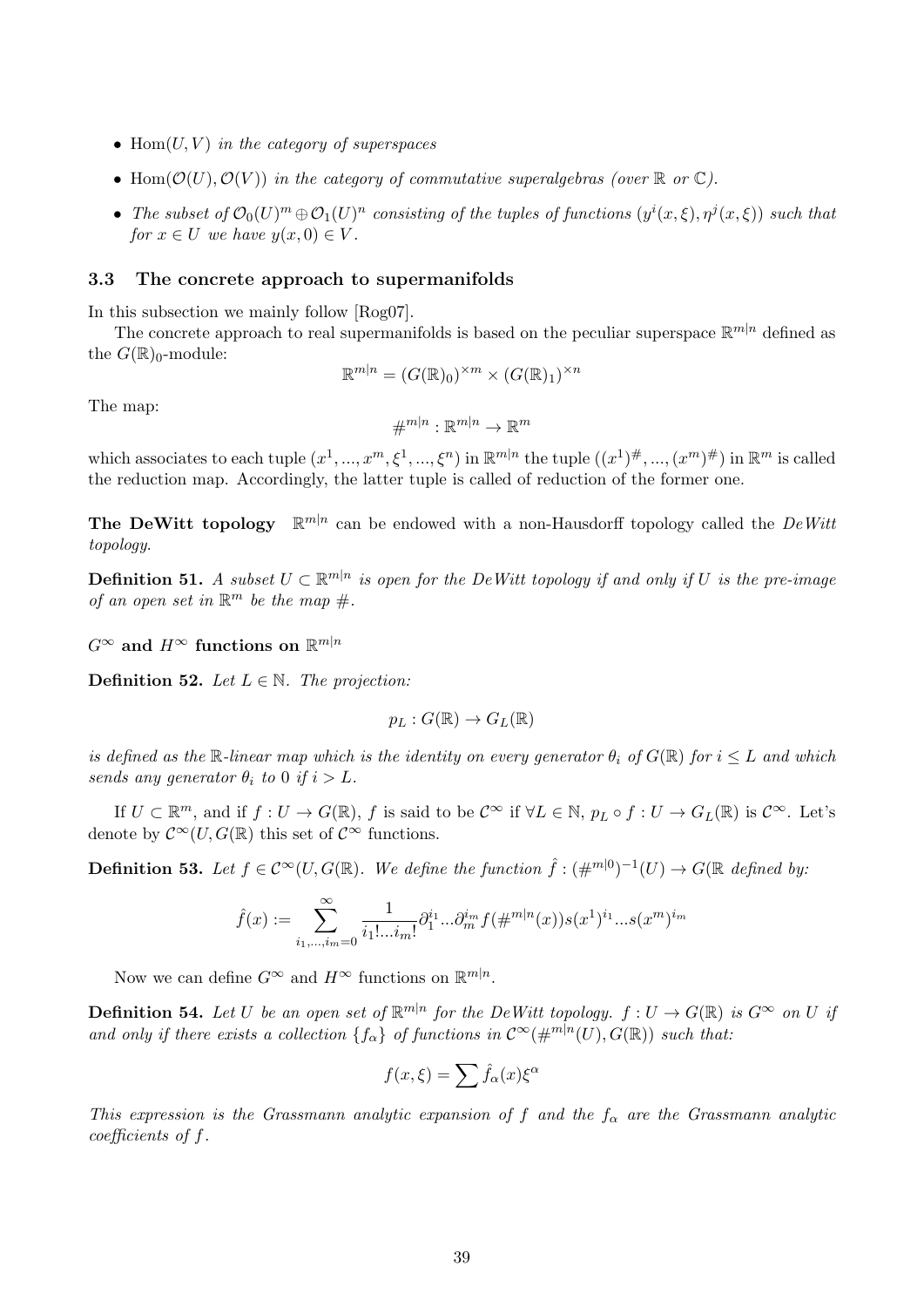**Definition 55.** Let U be an open set of  $\mathbb{R}^{m|n}$  for the DeWitt topology.  $f: U \to G(\mathbb{R})$  is  $H^{\infty}$  on U if and only if there exists a collection  $\{f_{\alpha}\}\$  of functions in  $\mathcal{C}^{\infty}(\#^{m|n}(U), \mathbb{R})$  such that:

$$
f(x,\xi) = \sum \hat{f}_{\alpha}(x)\xi^{\alpha}
$$

This expression is the Grassmann analytic expansion of f and the  $f_{\alpha}$  are the Grassmann analytic coefficients of f.

The latter definition is more restrictive, since any  $H^{\infty}$  function is  $G^{\infty}$ , but the controverse is not true.

**DeWitt supermanifolds** Let K be any class of supersmooth functions, i.e  $G^{\infty}$  or  $H^{\infty}$ .

**Definition 56.** Let M be a set, and  $m, n \in \mathbb{N}$ .

- 1. An  $((m|n), K)$ -chart on M is a pair  $(V, \phi)$ , where  $V \subset M$ , and  $\phi$  is a bijection from V to U any open subset of  $\mathbb{R}^{m|n}$ .
- 2. An  $((m|n), K)$ -atlas on M is a collection of charts  $\{(V_i, \phi_i), i \in I\}$  such that  $\cup_{i \in I} V_i\} = M$  and for  $i, j \in I$ ,  $\phi_i(V_i \cap V_j)$  and  $\phi_j(V_i \cap V_j)$  are open, and the map  $\phi_i \circ \phi_j^{-1}$  is of class K.
- 3. An  $((m|n), K)$  DeWitt super-premanifold is a set M together with a maximal  $((m|n), K)$ -atlas.

The super-premanifold structure on  $M$  endows it with a topology, which is again non-Hausdorff. The relation on M given by  $(p \sim q)$  if and only if there exists a chart  $(V, \phi)$  such that  $p, q \in V$  and have the same reduction is an equivalence relation. DeWitt and Bachelor (see [Bou13]) have proven the following theorem:

**Theorem 3.5.** The space  $M^{\#} = M/\sim$  is locally diffeomorphic to  $\mathbb{R}^n$ . It is called the body of M, and the canonical projection from M to  $M^{\#}$  is denoted by  $\#$ .

Definition 57. A DeWitt supermanifold is a DeWitt super-premanifold whose body is a classical manifold.

To conclude, let's state the theorem of Alice Rogers which is the proposition 8.4.1 in [Rog07] linking the two different approaches to supermanifolds.

**Theorem 3.6.** Let M be an  $H^{\infty}$  supermanifold of dimension  $(m|n)$ , and let A be the sheaf of super algebras on  $M^{\#}$  given by:

$$
A(V) = H^{\infty}(\#^{-1}(V))
$$

Then  $(M^{\#}, A)$  is a supermanifold in the sense of the previous subsection.

#### 3.4 Bilinear forms

Let A be a supercommutative ring and  $T_1, T_2$  be A-modules.

Definition 58. A bilinear form is a map:

$$
b: T_1 \times T_2 \to A
$$

which is biadditive and homogeneous, and such that:

$$
\begin{cases} b(at_1, t_2) = (-1)^{\tilde{a}\tilde{b}} ab(t_1, t_2) \\ b(t_1, t_2a) = b(t_1, t_2)a \end{cases}
$$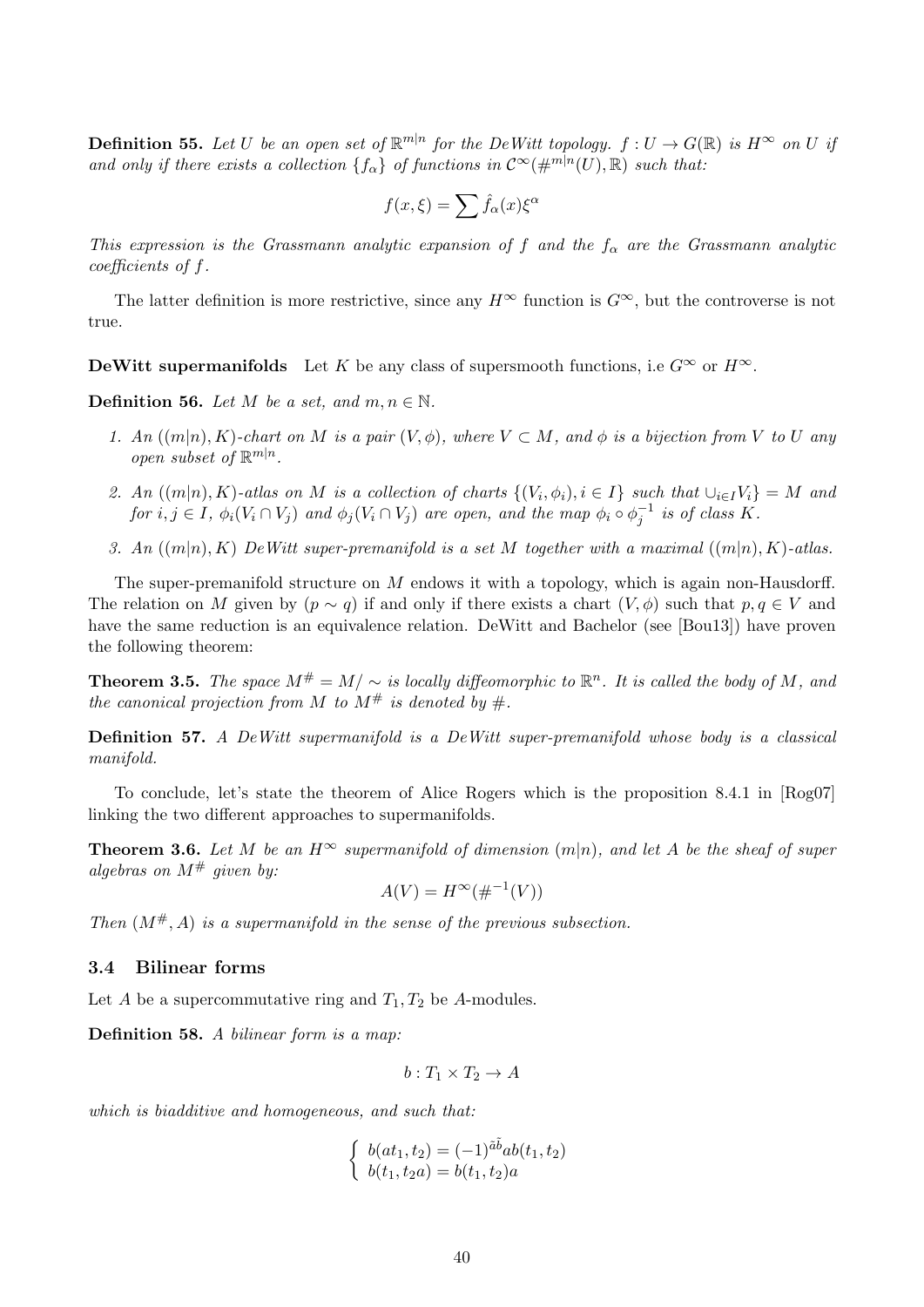A bilinear form b defines a morphism:

$$
\begin{array}{rcl} T_1 & \to & T_2^* \\ t_1 & \mapsto & b(t_1, \cdot) \end{array}
$$

b is said to be non-degenerate if this map is an isomorphism.

**Definition 59.** Let  $b: T_1 \times T_2 \to A$  be a bilinear form. The map:

$$
b^{\tau}:T_1\times T_2\to A
$$

given by:

$$
b^{\tau}(t_1, t_2) = (-1)^{\tilde{t_1}\tilde{t_2}} b(t_2, t_1)
$$

is a bilinear form of the same parity as b. We have  $(b^{\tau})^{\tau} = b$ .

**Definition 60.** Let A be a supercommutative ring and T be an A-module. A bilinear form  $b: T \times T \rightarrow$ A is said to symmetric if  $b^{\tau} = b$  and antisymmetric if  $b^{\tau} = -b$ 

**Definition 61.** If  $T_1$  and  $T_2$  are free A-modules with respective bases  $(e_i)$  and  $(e'_j)$ , any bilinear form  $b = T_1 \times T_2 \rightarrow A$  can be determined by its Gram matrix which is the matrix with entries:

$$
b_{ij} = (-1)^{\tilde{b}\tilde{e_i}} b(e_i, e'_j)
$$

**Remark 14.** Note that if  $b: T_1 \times T_2 \to A$  is a bilinear form with Gram matrix B written in standard form:

$$
B = \left(\begin{array}{cc} B_1 & B_2 \\ B_3 & B_4 \end{array}\right)
$$

the Gram matrix  $B^{\tau}$  of the form  $b^{\tau}$ , with respect to the same bases, has the form.

$$
B^{\tau} = \left(\begin{array}{cc} B_1^t & B_3^t \\ B_2^t & -B_4^t \end{array}\right)
$$

if  $\tilde{B} = 0$ , and:

$$
B^{\tau}=\left(\begin{array}{cc}B_1^t&-B_3^t\\-B_2^t&-B_4^t\end{array}\right)
$$

if  $\tilde{B}=1$ .

**Definition 62.** Let A be a supercommutative ring and T be a free A-module. A bilinear form  $b$ :  $T \times T \rightarrow A$  is said to be of type SpO if its Gram matrix in standard form satisfies:

$$
B = \left( \begin{array}{cc} B_1 = -B_1^t & B_2 \\ B_3 = -B_2^t & B_4 = B_4^t \end{array} \right)
$$

#### 3.5 Supertranspose and Berezinian

Supertranspose

Definition 63. Let M be a matrix in standard form:

$$
M = \left(\begin{array}{cc} A & B \\ C & D \end{array}\right)
$$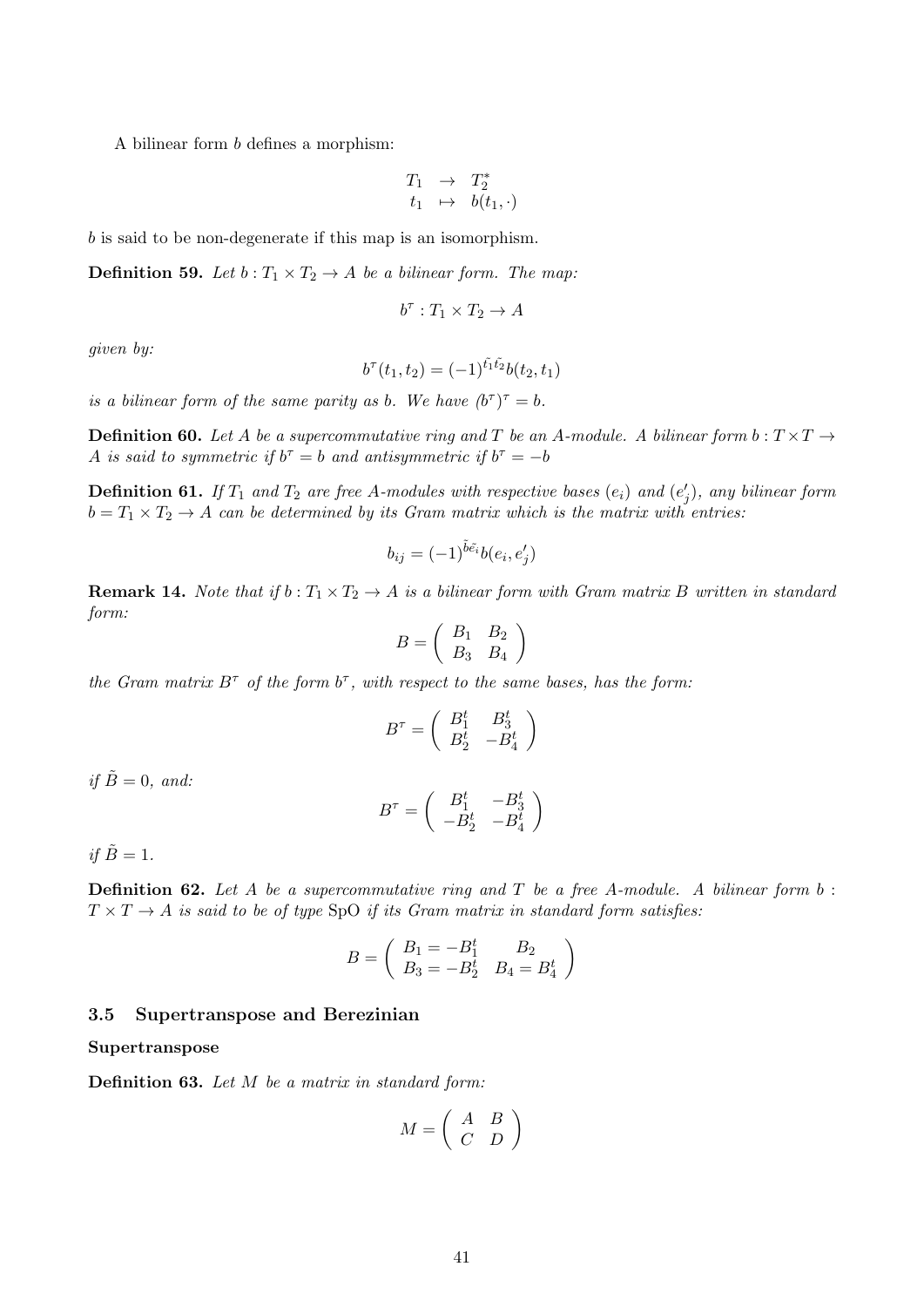describing an even or odd morphism  $b : S \to T$  of free A-modules. There exists a natural morphism  $b^*: T^* \to S^*$  such that:

$$
(b^*(t^*), s) = (-1)^{\tilde{b}\tilde{t}}(t^*, b(s))
$$

for all  $t^* \in T^*$  and  $s \in S$ . If M is even then:

$$
M^{\rm st} = \left( \begin{array}{cc} A^t & C^t \\ -B^t & D^t \end{array} \right)
$$

and if M is odd:

$$
M^{\rm st} = \left( \begin{array}{cc} A^t & -C^t \\ B^t & D^t \end{array} \right)
$$

Proposition 3.7.  $\bullet$   $(B+C)^{\text{st}} = B^{\text{st}} + C^{\text{st}}$ 

- $(BC)$ <sup>st</sup> =  $(-1)^{\tilde{B}\tilde{C}}C$ <sup>st</sup> $B$ <sup>st</sup>
- $(st)^2 \neq id$
- $(st)^4 = id$

#### Berezinian

**Definition 64.** Let A be a supercommutative ring and let  $Gl(p|q, A)$  be the group of invertible even automorphisms of  $A^{p|q}$ . One can define a map:

$$
Ber: Gl(p|q, A) \to A_0
$$

given by the following formula. If  $M \in Gl(p|q, A)$  is written in standard form:

$$
Ber(M) = det(M_1 - M_2M_4^{-1}M_3) det(M_4^{-1})
$$

Let's state theorem 3.3.5 of [Man88]:

**Theorem 3.8.** The map Ber:  $Gl(p|q, A) \rightarrow Gl(1|0, A_0)$  is a group homomorphism which agrees with the determinant when  $q = 0$ .

Moreover the Berezinian has the following properties:

- **Proposition 3.9.** If S is a free A-module of finite rank, and  $b \in Gl(S)$  then we set  $Ber(b)$  to be the Berezinian of any matrix in standard form representing b.  $\text{Ber}(b)$  does not depend on the choice of basis for S.
	- Ber $(B^{st}) = \text{Ber}(B)$
	- Ber $(b \oplus c) = \text{Ber}(B) \text{Ber}(C)$

## **3.6**  $SpO(2|1)(\mathbb{R})$

**Definition 65.** Let b be the bilinear form of type SpO defined on  $G(\mathbb{R})^{2|1}$  through its Gram matrix:

$$
B = \left(\begin{array}{rrr} 0 & 1 & 0 \\ -1 & 0 & 0 \\ 0 & 0 & -1 \end{array}\right)
$$

The group  $SpO(2|1)(\mathbb{R})$  is the subgroup of  $Gl(2|1, G(\mathbb{R}))$  of even matrices preserving b:

$$
B^{st}\left(\begin{array}{ccc}0&1&0\\-1&0&0\\0&0&-1\end{array}\right)B=\left(\begin{array}{ccc}0&1&0\\-1&0&0\\0&0&-1\end{array}\right)
$$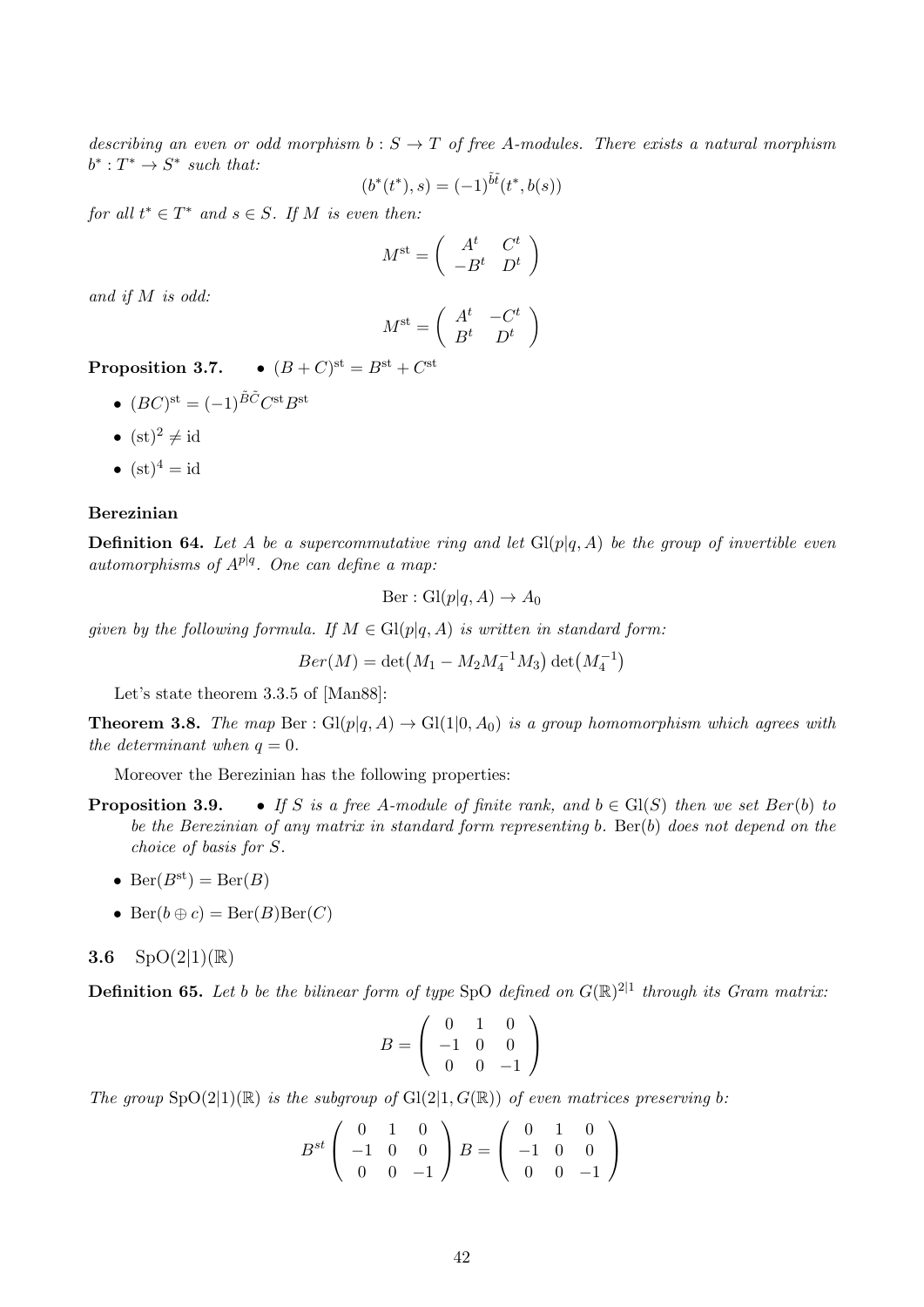**Proposition 3.10.** Equivalently, the group  $SpO(2|1)(\mathbb{R})$  is the group of  $3 \times 3$  matrices of the form:

$$
B = \left(\begin{array}{ccc} a & b & \gamma \\ c & d & \delta \\ \alpha & \beta & e \end{array}\right)
$$

which satisfies:

$$
\left\{\begin{array}{l} a,b,c,d,e\in G(\mathbb{R})_0\\ \alpha,\beta,\gamma,\delta\in G(\mathbb{R})_1\\ ad-bc-\alpha\beta=e^2+2\gamma\delta=1\\ a\delta-c\gamma-e\alpha=b\delta-d\gamma-e\beta=0\\ \text{Ber}(B)=1 \end{array}\right.
$$

**Remark 15.** For  $e_1, e_2 \in \mathbb{R}^{2|1} := (G(\mathbb{R})_0)^{2|1}$  we will write:

$$
\langle e_1, e_2 \rangle = b(e_1, e_2)
$$

 $3.7$  Hs and  $\mathbb{P}^{1|1}$ 

**Real super projective spaces** Let  $(\mathbb{R}^{n+1|m})^* = \#^{-1}(\mathbb{R}^{n+1} \setminus \{0\})$ . The relation  $\sim$  defined by:

$$
(x|\zeta) \sim (x'|\zeta')
$$

if  $\exists l \in G(\mathbb{R})_0^{\times}$  such that:

 $(x|\zeta) = (l \cdot x' | l \cdot \zeta')$ 

is an equivalence relation. The quotient space  $(\mathbb{R}^{n+1|m})^*/\sim$  is called the real super projective *n*-space with m odd coordinates and is denoted by  $\mathbb{P}^{n|m}$ . It can be endowed with a structure of deWitt or algebraic supermanifold through the straightforward generalisation of projective charts in the classical case.

**Definition 66.** Let  $\mathbb{C}^{1|1} = G(\mathbb{C})_0 \times G(\mathbb{C})_1$  be the supermanifold with structure sheaf the superholomorphic functions (see [Bou13]).  $\mathbb{H}^s$  is the subset of  $\mathbb{C}^{1|1}$  such that  $(z|\zeta) \in \mathbb{H}^s$  if  $\text{Im}(z^{\#}) > 0$ .

The boundary of  $\mathbb{H}^s$  is defined to be  $\mathbb{P}^{1|1}$ . The latter is covered by two charts. We will use the following notation. Let:

$$
\left(\begin{array}{c} x \\ y \\ \theta \end{array}\right) \in (\mathbb{R}^{2|1})^*
$$

The corresponding element in  $\mathbb{P}^{1|1}$  is denoted by:

$$
\left(\begin{array}{c}\frac{x}{y}\\\frac{\theta}{y}\end{array}\right)\in\mathbb{R}^{2|1}
$$

In the special case where  $y = 0$ , we note:

$$
\left(\begin{array}{c} \infty \\ \frac{\theta}{x} \end{array}\right) \in \mathbb{R}^{2|1}
$$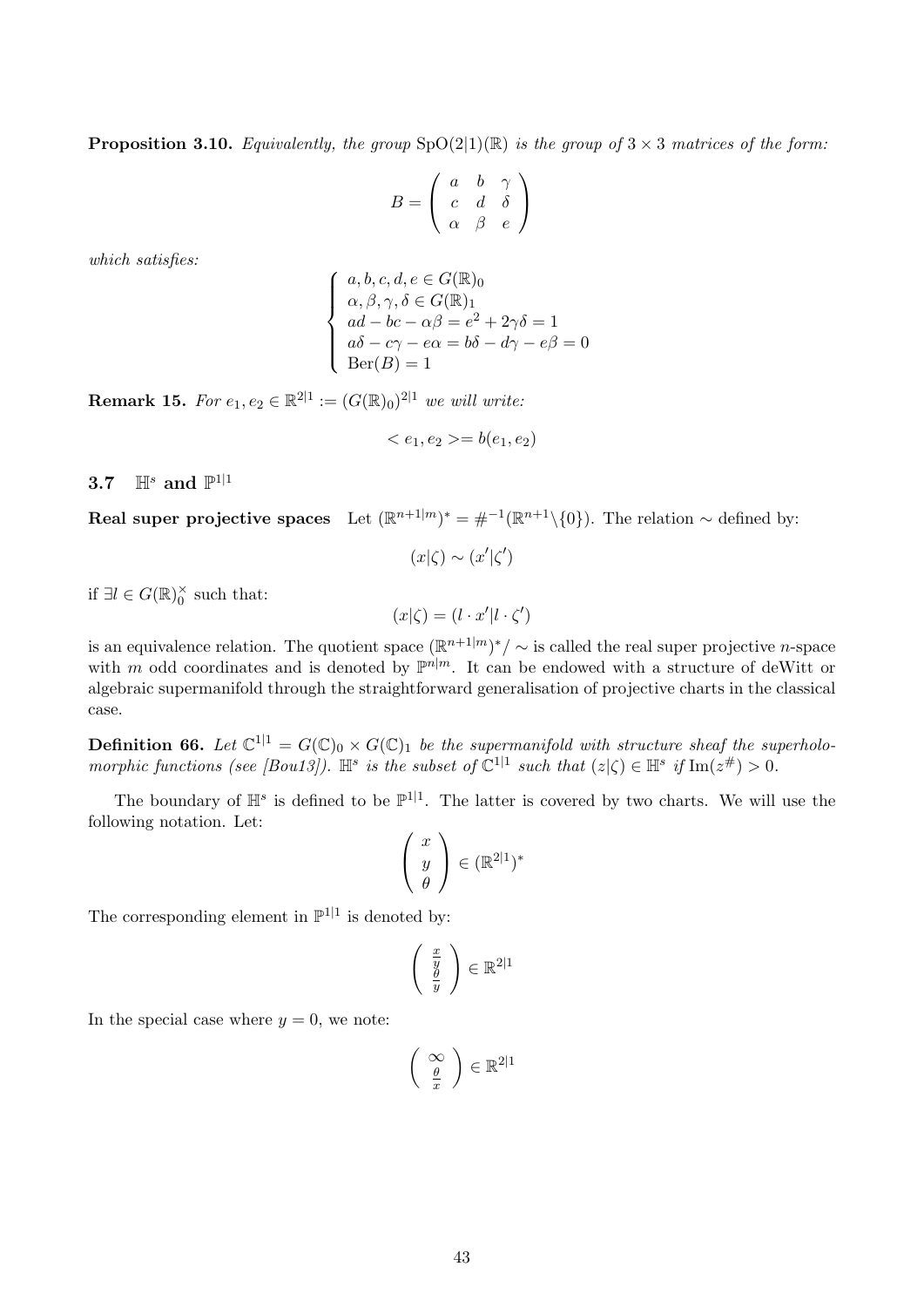# 4 Description of  $\mathcal{ST}^{x}(S_{(g,(P))})$  as  $\mathcal{M}^{G(\mathbb{R})_0}(\Gamma_{S_{(g,(P))}})$

# 4.1 Configurations of triples of points in  $\mathbb{P}^{1|1}$  under the action of  $SpO(2|1)(\mathbb{R})$

The goal of this subsection is to prove the following theorem:

Conf<sub>3</sub>
$$
(\mathbb{P}^{1|1}) = G(\mathbb{R})_1 / {\pm 1}
$$

Any triple of the form:

$$
(\left(\begin{array}{c}\infty\\0\end{array}\right), \left(\begin{array}{c}-1\\ \phi\end{array}\right), \left(\begin{array}{c}0\\0\end{array}\right))
$$

where  $\phi \in G(\mathbb{R})_1$ , will be called a *standard triple* of points in  $\mathbb{P}^{1,1}$ . Let's call  $\phi$  the *odd component* of this standard triple.

The idea is to show that the orbit of any triple  $\begin{pmatrix} z_1 \\ z_2 \end{pmatrix}$  $\phi_1$  $\bigg)$ ,  $\bigg( \begin{array}{c} z_2 \\ z_1 \end{array}$  $\phi_2$  $\bigg)$ ,  $\bigg( \begin{array}{c} z_3 \\ z_1 \end{array} \bigg)$  $\phi_3$ ) of points in  $\mathbb{P}^{1|1}$  (such that the orientation of the triple of their bodies  $(z_1^{\#})$  $z_1^{\#}, z_2^{\#}$  $x_2^{\#}, z_3^{\#}$  $\binom{\#}{3}$  coincides with the standard orientation of  $\mathbb{RP}^1$ ) has only two standard triples in it, and that the odd component of one of this triple is the opposite of the odd component of the other.

**Lemma 4.1.** The only matrices in  $SpO(2|1)(\mathbb{R})$  sending a standard triple to a standard triple are:

$$
\left(\begin{array}{cc} \pm Id_2 & 0 \\ 0 & 1 \end{array}\right)
$$

Proof. Let:

$$
M = \left(\begin{array}{ccc} a & b & \gamma \\ c & d & \delta \\ \alpha & \beta & e \end{array}\right)
$$

be such a matrix. M stabilises  $\begin{pmatrix} 0 \\ 0 \end{pmatrix}$  $\overline{0}$ ) and  $\begin{pmatrix} \infty \\ 0 \end{pmatrix}$ 0  $\Big)$  thus:

$$
\left\{\begin{array}{l} b=0\\ \beta=0\\ c=0\\ \alpha=0 \end{array}\right.
$$

Hence the equations defining  $SpO(2|1)(\mathbb{R})$  have become:

$$
\left\{ \begin{array}{l} ad=1 \\ a\delta=0 \\ -d\gamma=0 \\ e^2+2\gamma\delta= \end{array} \right.
$$

Thus  $\delta = 0$  and  $\gamma = 0$ . It gives  $e^2 = 1$ . Because M sends some triple with odd component  $\phi_1$  to some triple with odd component  $\phi_2$ , this last equation gives  $a = d$  and thus  $a^2 = 1$ . The requirement  $\text{Ber}(M) = 1$  is automatically satisfied as soon as  $e = 1$ , hence the two possible matrices.  $\Box$ 

 $\overline{1}$ 

Lemma 4.2. There exists a matrix M such that:

$$
M \cdot \left( \begin{array}{c} 0 \\ 0 \end{array} \right) = \left( \begin{array}{c} \infty \\ 0 \end{array} \right), \ M \cdot \left( \begin{array}{c} \infty \\ 0 \end{array} \right) = \left( \begin{array}{c} -1 \\ \psi \end{array} \right), \ M \cdot \left( \begin{array}{c} -1 \\ \phi \end{array} \right) = \left( \begin{array}{c} 0 \\ 0 \end{array} \right)
$$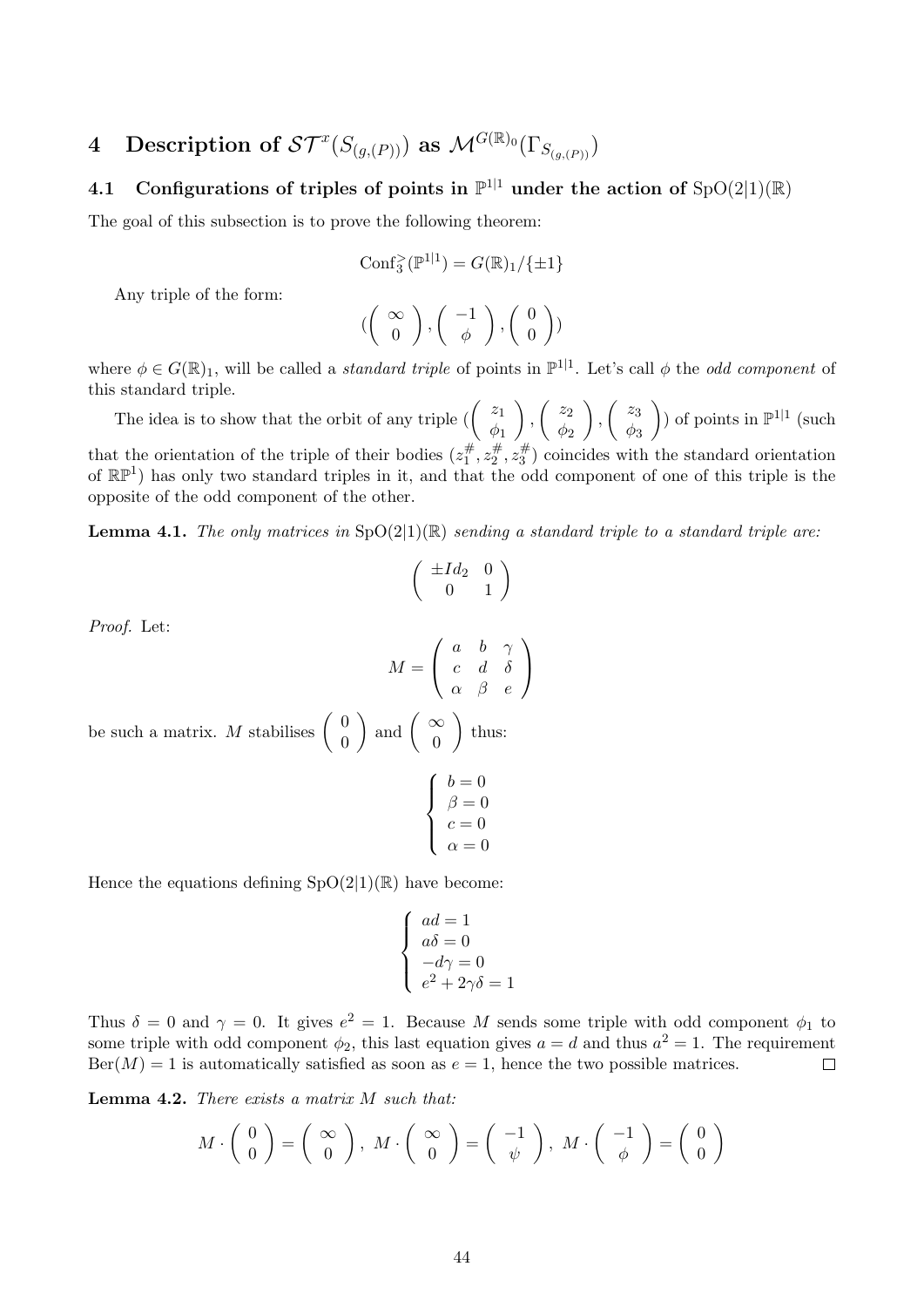if and only if  $\phi = \pm \psi \in G(\mathbb{R})_1$ . Moreover, if the latter condition is satisfied, the are exactly two such matrices, and they are given by:

$$
M = \begin{pmatrix} I_{\phi} \\ \phi & 0 & 1 \end{pmatrix}
$$

$$
I_{\phi} = \pm \begin{pmatrix} 1 & 1 & \phi \\ -1 & 0 & 0 \end{pmatrix}
$$

with:

*Proof.* The left-most equation gives 
$$
d = 0
$$
 and  $\beta = 0$ , the right-most one gives  $b = a - \gamma \phi$  and  $\alpha = e\phi$  and the one in the middle  $c = -a$ . The definition of SpO(2|1)(R) gives:

$$
\begin{cases}\n(a - \gamma \phi)a = 1 \\
a\delta + a\gamma - e^2 \phi = 0 \\
(a - \gamma \phi)\delta = 0\n\end{cases}
$$

But:

$$
Ber(M) = -\frac{(a + \delta\phi)(a - \gamma\phi)}{e}
$$

hence it cannot equals 1 except if  $a^{\#} \neq 0$ . Thus the system is equivalent to:

$$
\begin{cases}\n(a - \gamma \phi)a = 1 \\
a\gamma - e^2 \phi = 0 \\
\delta = 0\n\end{cases}
$$

hence  $e^2 = 1$ , and:

$$
\left\{\begin{array}{l} (a - \gamma \phi)a = 1 \\ \gamma = \frac{\phi}{a} \\ \delta = 0 \end{array} \right.
$$

which eventually gives  $a^2 = 1$ . Ber(B) = 1 as soon as  $e = 1$ , hence the two matrices. The expression of these matrices implies that  $\psi = \pm \phi$ .  $\Box$ 

#### Theorem 4.3. Let:

$$
(\left(\begin{array}{c}z_1\\ \phi_1\end{array}\right), \left(\begin{array}{c}z_2\\ \phi_2\end{array}\right), \left(\begin{array}{c}z_3\\ \phi_3\end{array}\right))
$$

be a triple of points in  $\mathbb{P}^{1|1}$  such that the natural orientation of the triple of their bodies  $(z_1^{\#})$  $z_1^{\#}, z_2^{\#}$  $z_2^{\#}, z_3^{\#}$  $\binom{\#}{3}$  coincides with the standard orientation on  $\mathbb{RP}^1$ . Then there exists exactly two matrices  $B \in \text{SpO}(2|1)(\mathbb{R})$ such that:

$$
B \cdot \begin{pmatrix} z_1 \\ \phi_1 \end{pmatrix} = \begin{pmatrix} \infty \\ 0 \end{pmatrix}, \ B \cdot \begin{pmatrix} z_2 \\ \phi_2 \end{pmatrix} = \begin{pmatrix} -1 \\ \phi \end{pmatrix}, \ B \cdot \begin{pmatrix} z_3 \\ \phi_3 \end{pmatrix} = \begin{pmatrix} 0 \\ 0 \end{pmatrix}
$$

Proof. The first step is the use the constraints written explicitly in the wording of the theorem to get:

$$
\begin{cases}\n\alpha = e \frac{\phi_1 - \phi_3}{z_3 - z_1} \\
\beta = e \frac{\phi_3 z_1 - \phi_1 z_3}{z_3 - z_1} \\
b = -a z_3 - \gamma \phi_3 \\
c = \frac{az_2 s + \gamma(\phi_2 - \phi_3) + \delta(\phi_2 - \phi_1)}{z_2 - z_3} \\
d = \frac{az_2 s + \gamma(\phi_2 - \phi_3) z_1 + \delta(\phi_2 z_1 - \phi_1 z_2)}{z_2 - z_3}\n\end{cases}
$$

where we wrote  $z_{ij}$  instead of  $z_i - z_j$ . Then, one uses the structure equation  $a\delta - c\gamma - e\alpha = 0$  to obtain:

$$
\delta = (\frac{\phi_1 \phi_2 + \phi_2 \phi_3 + \phi_3 \phi_1}{a^2 z_{12} z_{31}} + \frac{z_{23}}{z_{12}})\gamma - \frac{\phi_3 - \phi_1}{a z_{31}}
$$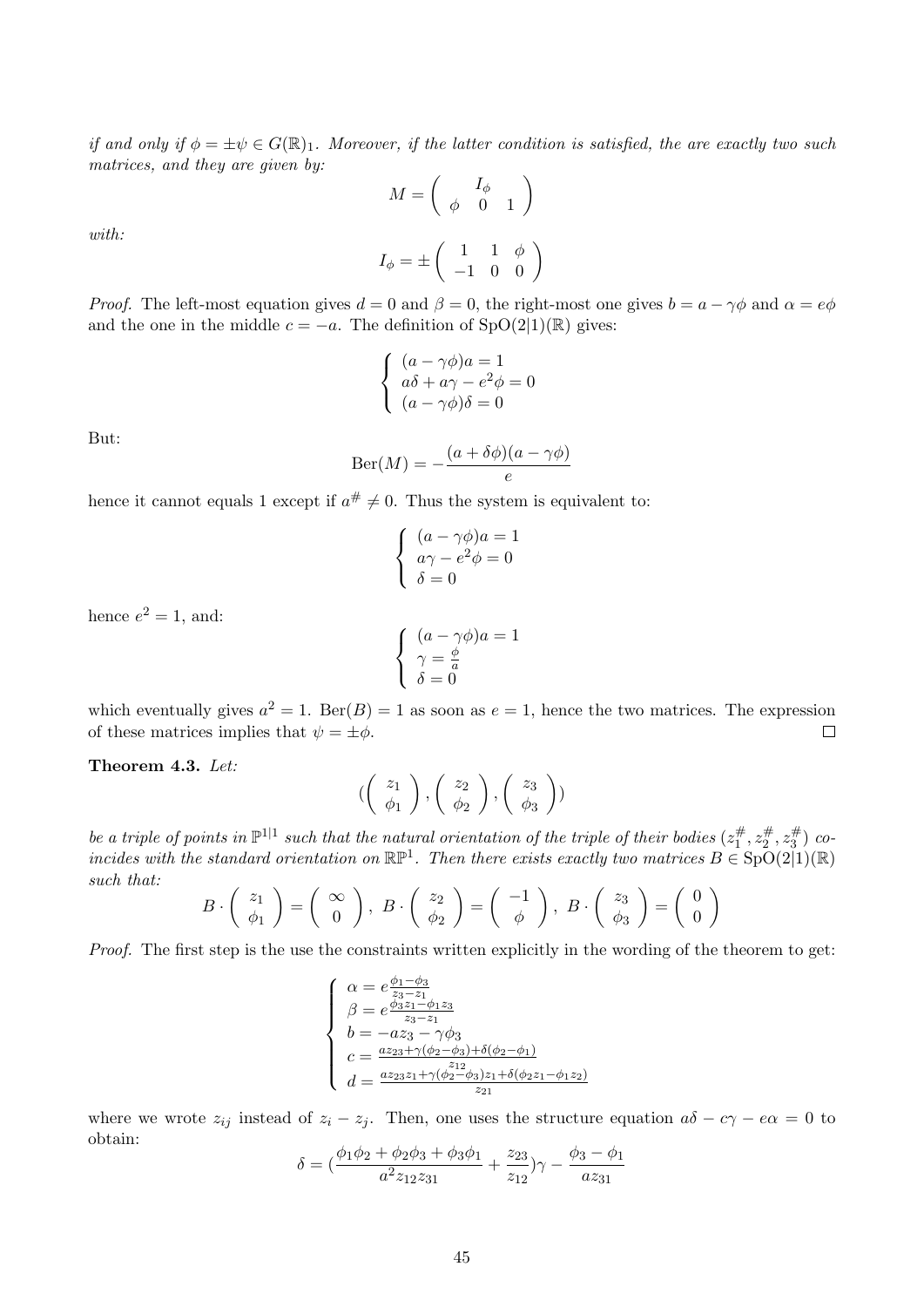Equation  $b\delta - d\gamma - e\beta = 0$  together with the expressions we already have gives:

$$
\gamma = \phi_3 \frac{z_{12}}{az_{23}z_{31}} - \frac{\phi_1 \phi_2 \phi_3 z_{12}}{a^3 z_{23}^2 z_{31}^2}
$$

and that implies:

$$
\delta = \frac{\phi_1}{az_{31}}
$$

and:

$$
\gamma \delta = \frac{\phi_3 \phi_1 z_{12}}{a^2 z_{23} z_{31}^2}
$$

The equality  $ad - bc - \alpha\beta = 1$  gives the value of a:

$$
a = \pm a^{\#}(1 + \frac{1}{2}(\frac{\phi_3 \phi_1}{z_{31}} + \frac{\phi_2 \phi_3}{z_{23}} + \frac{\phi_1 \phi_2}{z_{21}}))
$$

with:

$$
a^{\#} = \pm \sqrt{\frac{z_{12}}{z_{23}z_{31}}}
$$

The last  $SpO(2|1)(\mathbb{R})$  equation  $e^2 + 2\gamma \delta = 1$  fixes:

$$
e = \pm (1 - \frac{\phi_3 \phi_1}{z_{31}})
$$

Yet one of the two values of  $e$  is not allowed since:

$$
Ber(M) = 1 \Leftrightarrow 1 - e^2 \alpha \beta = e \Leftrightarrow \begin{cases} \alpha = e \alpha \\ \beta = e \beta \end{cases} \Rightarrow e = 1 - \alpha \beta = 1 - \frac{\phi_1 \phi_3}{z_{31}}
$$

The second implication is obtained by multiplying both terms of the preceding equation by the odd numbers  $\alpha$  or  $\beta$ . A few more lines of calculus give:

$$
(\alpha z_2 + \beta + e\phi_2)z_{31} = \phi_1 z_{23} + \phi_2 z_{31} + \phi_3 z_{12}
$$

and:

$$
(cz_2 + d + \delta\phi_2)z_{31} = \pm\sqrt{z_{12}z_{23}z_{31}}\left(1 + \frac{1}{2}\left(-\frac{\phi_1\phi_2}{z_{12}} - \frac{\phi_2\phi_3}{z_{23}} + \frac{\phi_3\phi_1}{z_{31}}\right)\right)
$$

Hence we have derived the following expression for the odd invariant of a triple of points in  $\mathbb{P}^{1|1}$ :

$$
\phi = \pm \frac{\phi_1 z_{23} + \phi_2 z_{31} + \phi_3 z_{12} - \frac{1}{2} \phi_1 \phi_2 \phi_3}{\sqrt{z_{12} z_{23} z_{31}}}
$$

But:

$$
\langle 1, 2 \rangle \langle 2, 3 \rangle \langle 3, 1 \rangle = z_{12} z_{23} z_{31} (1 - \frac{\phi_1 \phi_2}{z_{12}} - \frac{\phi_2 \phi_3}{z_{23}} - \frac{\phi_3 \phi_1}{z_{31}})
$$

$$
\langle i, j \rangle \equiv \langle \begin{pmatrix} z_i \\ 1 \\ \phi_i \end{pmatrix}, \begin{pmatrix} z_j \\ 1 \\ \phi_j \end{pmatrix} \rangle
$$

with:

which gives:

$$
\left(\begin{array}{cc} \phi_i \end{array}\right)
$$

$$
(1 + \frac{\phi_1 \phi_2}{z_{12}} + \frac{\phi_2 \phi_3}{z_{23}} + \frac{\phi_3 \phi_1}{z_{31}}) < 1, 2 > < 2, 3 > < 3, 1 > = z_{12} z_{23} z_{31}
$$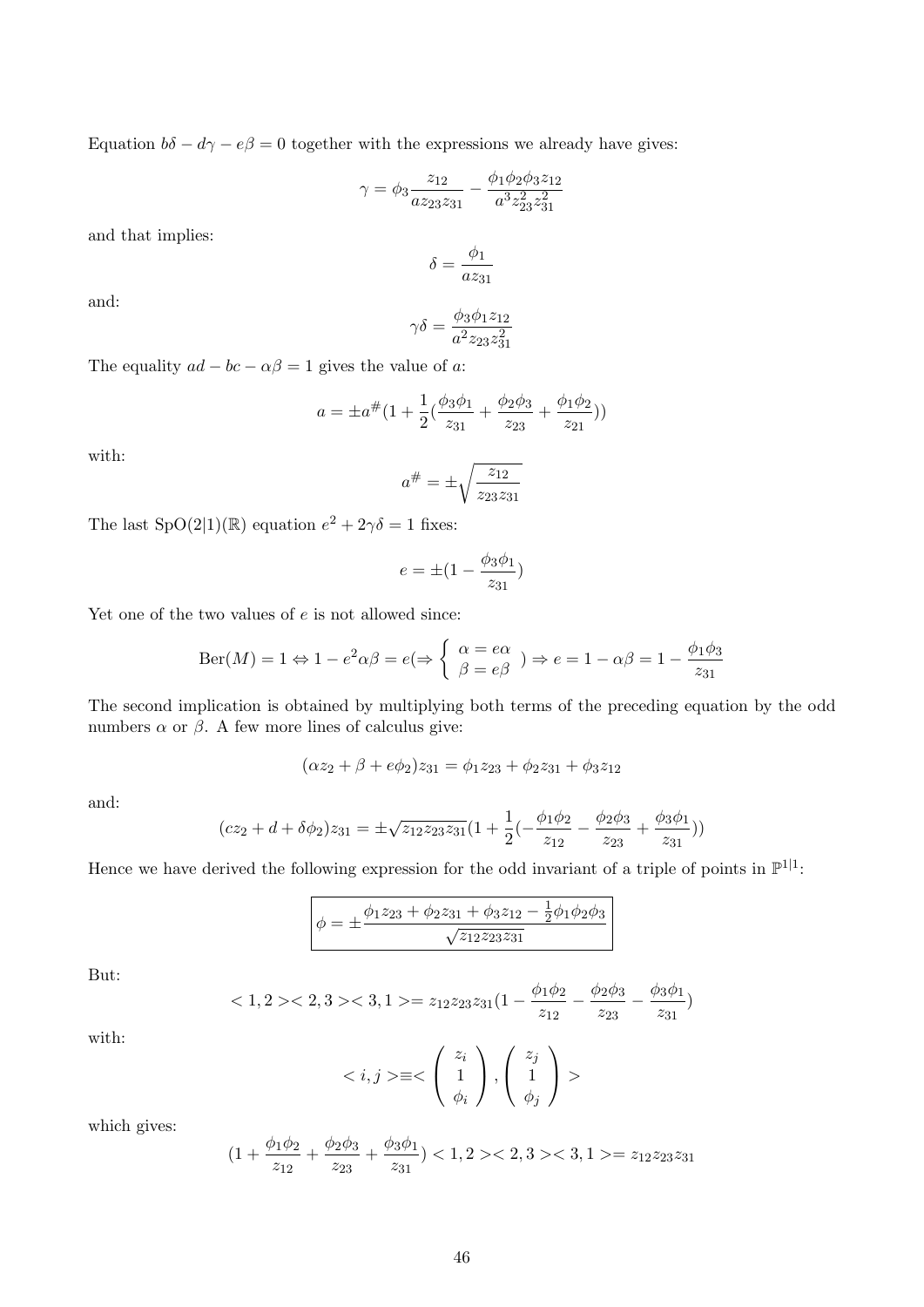$$
(1 + \frac{\phi_1 \phi_2}{2z_{12}} + \frac{\phi_2 \phi_3}{2z_{23}} + \frac{\phi_3 \phi_1}{2z_{31}})\sqrt{<1, 2><2, 3><3, 1>} = \sqrt{z_{12} z_{23} z_{31}}
$$

$$
\frac{1}{\sqrt{z_{12} z_{23} z_{31}}} = (1 - \frac{\phi_1 \phi_2}{2z_{12}} - \frac{\phi_2 \phi_3}{2z_{23}} - \frac{\phi_3 \phi_1}{2z_{31}})\frac{1}{\sqrt{<1, 2><2, 3><3, 1>}}
$$

Developing the numerator of  $\phi$  and factorising the terms one gets to:

$$
\phi = \pm \frac{\phi_1 < 2, 3 > +\phi_2 < 3, 1 > +\phi_3 < 1, 2 > +\phi_1 \phi_2 \phi_3}{\sqrt{1, 2 > 2, 3 > 3, 1 >}}
$$

 $\Box$ 

# 4.2 Properties of the odd invariant of a triple of points in  $\mathbb{P}^{1|1}$

Let  $(\begin{array}{c} z_1 \\ z_2 \end{array})$  $\phi_1$  $\bigg)$ ,  $\bigg( \begin{array}{c} z_2 \\ z_1 \end{array}$  $\phi_2$  $\bigg)$ ,  $\bigg( \begin{array}{c} z_3 \\ z_1 \end{array}$  $\phi_3$ ) be any triple in  $\mathbb{P}^{1|1}$ . The orientation of the "body" triple  $(z_1^{\#})$  $z_1^{\#}, z_2^{\#}$  $z_2^\#, z_3^\#$ ·#)<br>′3 ) can be either positive or negative.

1. If it is positive, we have seen that there exists a matrix  $M \in SpO(2|1)(\mathbb{R})$  sending the initial triple to a standard triple with odd component:

$$
\phi = \pm \frac{\phi_1 < 2, 3 > +\phi_2 < 3, 1 > +\phi_3 < 1, 2 > +\phi_1 \phi_2 \phi_3}{\sqrt{1, 2 > 2, 3 > 3, 1 >}}
$$

2. If it is negative, then the triple  $(z_1^{\#})$  $z_1^{\#}, z_3^{\#}$  $z_3^{\#}, z_2^{\#}$  $\binom{\#}{2}$  is positively oriented hence there exists  $M \in$  $SpO(2|1)(\mathbb{R})$  sending the initial triple to  $\begin{pmatrix} \infty \\ 0 \end{pmatrix}$  $\boldsymbol{0}$  $\Big)$ ,  $\Big( \begin{array}{c} 0 \\ 0 \end{array} \Big)$  $\boldsymbol{0}$  $\Big)$ ,  $\Big( \begin{array}{c} -1 \\ 1 \end{array} \Big)$ φ ) with odd component:

$$
\phi = \pm \frac{\phi_1 < 3, 2 > +\phi_3 < 2, 1 > +\phi_2 < 1, 3 > +\phi_1 \phi_3 \phi_2}{\sqrt{< 2, 1 > < 3, 2 > < 1, 3 >}} \\
\phi = \mp \frac{\phi_1 < 2, 3 > +\phi_2 < 3, 1 > +\phi_3 < 1, 2 > +\phi_1 \phi_2 \phi_3}{\sqrt{< 2, 1 > < 3, 2 > < 1, 3 >}} \\
\text{where } \phi = \pm \frac{\phi_1 < 2, 3 > +\phi_2 < 3, 1 > +\phi_3 < 1, 2 > +\phi_1 \phi_2 \phi_3}{\sqrt{< 2, 1 > < 3, 2 > < 1, 3 >}} \\
\text{where } \phi = \pm \frac{\phi_1 < 2, 3 > +\phi_2 < 3, 1 > +\phi_3 < 1, 2 > +\phi_1 \phi_2 \phi_3}{\sqrt{< 2, 1 > < 3, 2 > < 1, 3 >}} \\
\text{where } \phi = \pm \frac{\phi_1 < 2, 3 > +\phi_2 < 3, 1 > +\phi_3 < 1, 2 > +\phi_1 \phi_2 \phi_3}{\sqrt{< 2, 1 > < 3, 2 > < 1, 3 >}} \\
\text{where } \phi = \pm \frac{\phi_1 < 2, 3 > +\phi_2 < 3, 1 > +\phi_3 < 1, 2 > +\phi_1 \phi_2 \phi_3}{\sqrt{< 2, 1 > < 3, 2 > < 1, 3 >}} \\
\text{where } \phi = \pm \frac{\phi_1 < 2, 3 > +\phi_2 < 3, 1 > +\phi_3 < 1, 2 > +\phi_1 \phi_2 \phi_3}{\sqrt{< 2, 1 > < 3, 2 > < 1,
$$

Hence the following definition:

Definition 67. Let  $(\begin{array}{c} z_1 \ z_2 \end{array}$  $\phi_1$  $\bigg)$ ,  $\bigg( \begin{array}{c} z_2 \\ z_1 \end{array}$  $\phi_2$  $\bigg)$ ,  $\bigg( \begin{array}{c} z_3 \\ 1 \end{array} \bigg)$  $\phi_3$ (b) be any triple of points in  $\mathbb{P}^{1|1}$ . The odd invariant  $\phi$ of this triple is given by:

$$
\phi = \frac{\phi_1 < 2, 3 > +\phi_2 < 3, 1 > +\phi_3 < 1, 2 > +\phi_1 \phi_2 \phi_3}{\sqrt{|\langle 1, 2 \rangle \langle 2, 3 \rangle \langle 3, 1 \rangle|}} \in G(\mathbb{R})_1 / \{\pm 1\}
$$

**Proposition 4.4.** The odd invariant  $\phi$  of a triple of points in  $\mathbb{P}^{1|1}$  is invariant under any permutation of the points.

The proof of this proposition is trivial, yet it allows us to define the odd-invariant  $\phi$  of any 3-set of points in  $\mathbb{P}^{1|1}$  by setting:

$$
\phi\left(\left\{\begin{pmatrix} z_1\\ \phi_1 \end{pmatrix}, \begin{pmatrix} z_2\\ \phi_2 \end{pmatrix}, \begin{pmatrix} z_3\\ \phi_3 \end{pmatrix}\right\}\right) = \frac{\phi_1 < 2, 3 > +\phi_2 < 3, 1 > +\phi_3 < 1, 2 > +\phi_1 \phi_2 \phi_3}{\sqrt{|<1, 2 > < 2, 3 > < 3, 1 > |}} \in G(\mathbb{R})_1/\{\pm 1\}
$$

**Proposition 4.5.** The numerator of the odd invariant is invariant under the action of  $SpO(2|1)(\mathbb{R})$ .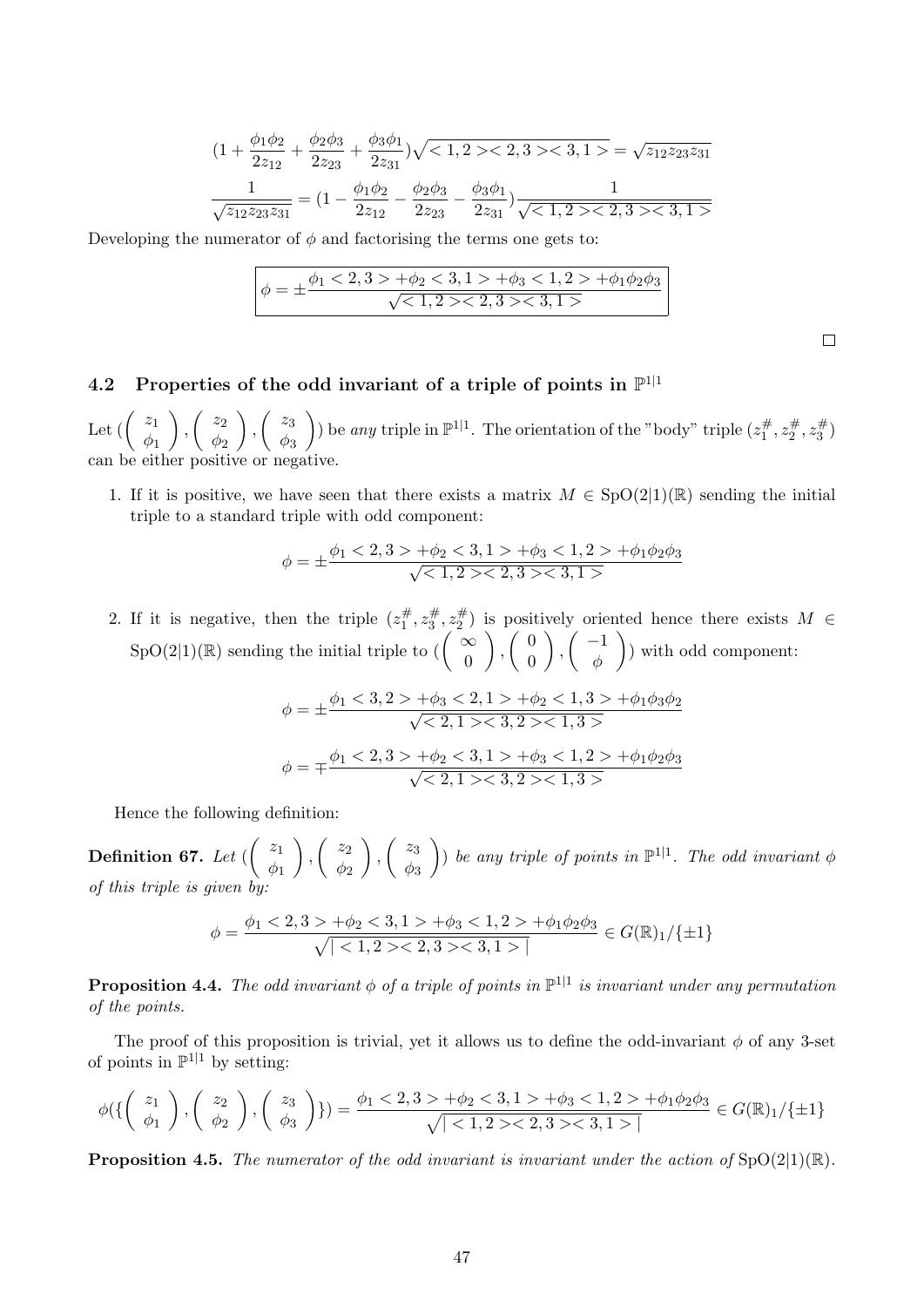Proof. We already have an abstract proof of this fact. However, now that we have an explicit expression for the odd invariant it is possible to prove it explicitly. The first step is to use the equations defining  $SpO(2|1)(\mathbb{R})$ . Let

$$
B = \begin{pmatrix} a & b & \gamma \\ c & d & \delta \\ \alpha & \beta & e \end{pmatrix} \in \text{SpO}(2|1)(\mathbb{R})
$$

and let us assume that a is invertible in  $G(\mathbb{R})_0$ . First:

$$
a\delta - c\gamma - e\alpha = 0
$$

implies that:

$$
\delta = \frac{c\gamma + e\alpha}{a}
$$

Together with  $b\delta - d\gamma - e\beta = 0$ , one has:

$$
\gamma = \alpha b - \beta a
$$

thus:

$$
\gamma\delta=e\alpha\beta
$$

Since  $ad - bc = 1 + \alpha \beta$ , one has:

$$
e\text{Ber}B = (1 + \alpha\beta + \frac{1}{e}(\alpha\beta + e\alpha\beta))
$$

and  $\text{Ber}B = 1$  which gives:

$$
e^2 = \alpha\beta + e(1 + 2\alpha\beta)
$$

hence  $e^2 \alpha = e \alpha$  and  $e^2 \beta = e \beta$ . Now,  $e^2 + 2 \gamma \delta = e^2 + 2e \alpha \beta = 1$  thus:

 $e = 1 - \alpha \beta$ 

giving  $e\alpha = \alpha$  and  $e\beta = \beta$ . Now consider three points in  $\mathbb{R}^{2|1}$  denoted by  $1 = (x_1, y_1, \phi_1), 2 =$  $(x_2, y_2, \phi_2)$ ,  $3 = (x_3, y_3, \phi_3)$  and their image by a matrix  $B \in SpO(2|1)(\mathbb{R})$ . Their images will be denoted by 1', 2', 3'. If  $\phi_n$  is the numerator of the odd invariant of the first triple of points, and if  $\phi'_n$ is the numerator of the odd invariant of their image:

$$
\phi'_n = \phi'_1 < 2', 3' > +\phi'_2 < 3', 1' > +\phi'_3 < 1', 2' > +\phi'_1 \phi'_2 \phi'_3
$$
\n
$$
\phi'_n = \phi'_1 < 2, 3 > +\phi'_2 < 3, 1 > +\phi'_3 < 1, 2 > +\phi'_1 \phi'_2 \phi'_3
$$
\n
$$
\phi'_n = (\alpha x_1 + \beta y_1 + e\phi_1) < 2, 3 > +(\alpha x_2 + \beta y_2 + e\phi_2) < 3, 1 > +(\alpha x_3 + \beta y_3 + e\phi_3) < 1, 2 > +(\alpha x_1 + \beta y_1 + e\phi_1)(\alpha x_2 + \beta y_2 + \phi'_2 \phi'_3)
$$
\n
$$
\phi'_n = (e + \alpha \beta)(\phi_1(x_2y_3 - x_3y_2) + \phi_2(x_3y_1 - x_1y_3) + \phi_3(x_1y_2 - x_2y_1)) + (e^3 - 3e)\phi_1 \phi_2 \phi_3
$$
\n
$$
\phi'_n = (\phi_1(x_2y_3 - x_3y_2) + \phi_2(x_3y_1 - x_1y_3) + \phi_3(x_1y_2 - x_2y_1)) - 2\phi_1 \phi_2 \phi_3
$$
\n
$$
\phi'_n = \phi_n
$$

and that concludes the proof.

The denominator of the odd invariant is obviously invariant under the action of  $SpO(2|1)(\mathbb{R})$ , hence we have an explicit proof of the invariance of  $\phi$  under the action of  $SpO(2|1)(\mathbb{R})$ .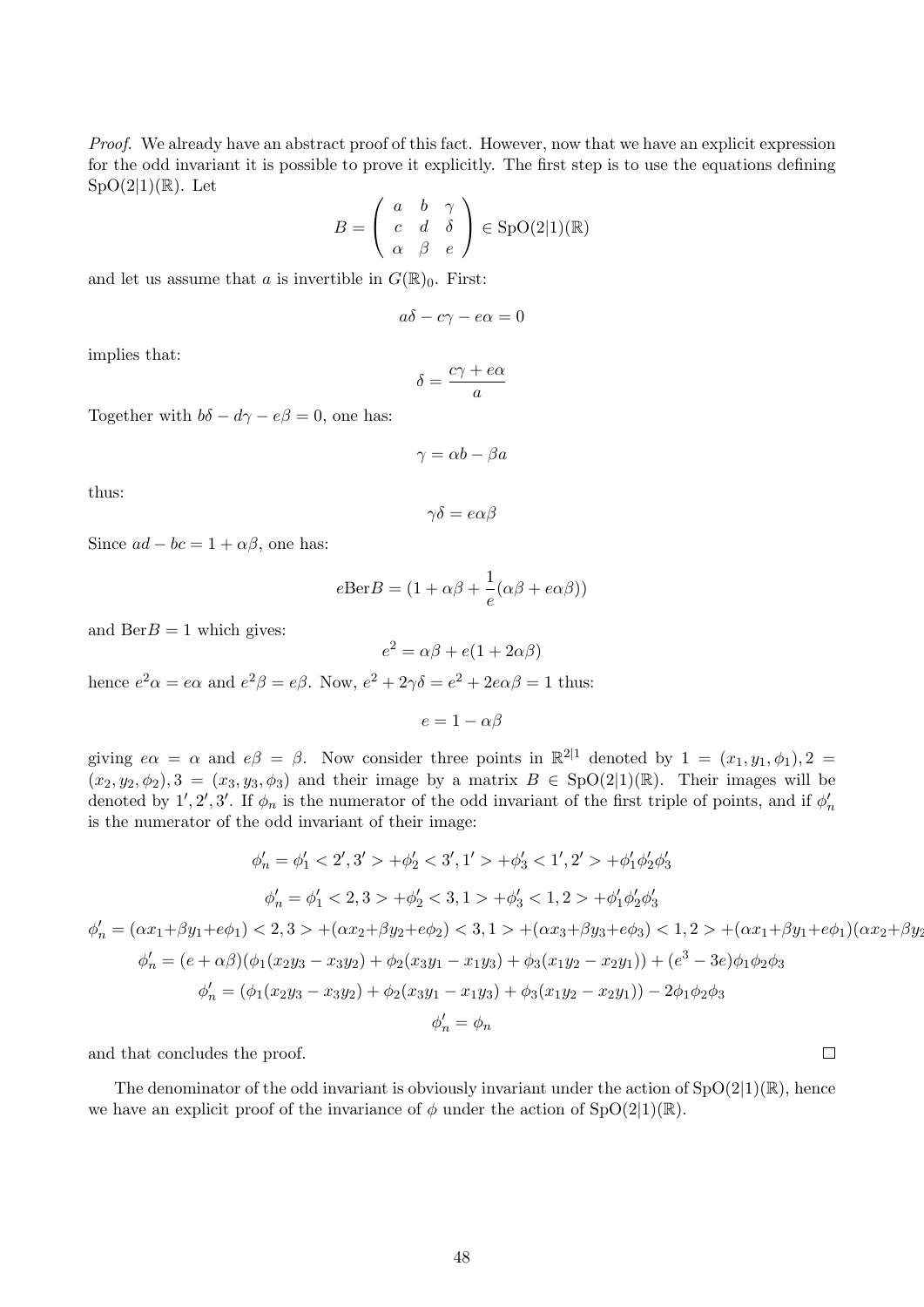## 4.3 Refinement of the odd invariant

The odd invariant of a triangle in  $\mathbb{S}^{1|1}$  We have seen that the only matrices that sends a standard triple of points in  $\mathbb{P}^{1|1}$  to another standard triple are the identity in  $SpO(2|1)(\mathbb{R})$  and:

$$
\left(\begin{array}{ccc} -1 & 0 & 0 \\ 0 & -1 & 0 \\ 0 & 0 & 1 \end{array}\right) \in \text{SpO}(2|1)(\mathbb{R})
$$

Under the action of the latter, the odd component of the point which reduction is −1 becomes its opposite, hence the odd invariant of a positively oriented triple of points in  $\mathbb{P}^{1|1}$  is only defined up to its sign. However, we have the following theorem:

**Theorem 4.6.** The is a bijection between  $G(\mathbb{R})^1$  and the configuration space Conf<sub>3</sub> $(\mathbb{S}^{1|1})$  which is the configuration space (i.e the space of orbits) of positively oriented triple of distinct points in  $\mathbb{S}^{1|1}$  under the action of  $SpO(2|1)(\mathbb{R})$ .

Let's give some definitions first:

**Definition 68.** Let  $(G(\mathbb{R})_0^{\times})_+$  is the group of invertible elements of  $G(\mathbb{R})$  with strictly positive reduction. The space  $\mathbb{R}^{2|1}/(G(\mathbb{R})_0^{\times})_+$  is denoted by  $\mathbb{S}^{1|1}$ . It is a double cover of  $\mathbb{RP}^1$  and the orientation of the latter induces a standard orientation on  $\mathbb{S}^{1|1}$ . Let  $\pi$  be the natural projection  $\pi : \mathbb{S}^{1|1} \to \mathbb{P}^{1|1}$ . The following diagram commutes:



where the right-most vertical map is the standard covering map.

**Definition 69.** A triple of distinct points in  $\mathbb{S}^{1|1}$  is said to be positively oriented if the natural orientation of its image by the covering map coincides with the standard orientation of  $\mathbb{P}^{1|1}$ . A triangle in  $\mathbb{P}^{1|1}$  is a positively oriented triple of distinct points in  $\mathbb{P}^{1|1}$  up to any circular permutation. The triangle T corresponding to the positively oriented triple of distinct points  $(A_1, A_2, A_3)$  will be equivalently denoted by:

$$
T = [A_1, A_2, A_3] = [A_2, A_3, A_1] = [A_3, A_1, A_2]
$$

**Definition 70.** The action of  $SpO(2|1)(\mathbb{R})$  on  $\mathbb{R}^{2|1}$  descends to an action of  $SpO(2|1)(\mathbb{R})$  on  $\mathbb{S}^{1|1}$ , and  $\text{SpO}(2|1)({\mathbb R})$  acts diagonally on tuples of points in  $\mathbb{S}^{1|1}$ . Two tuples  $T_1$  and  $T_2$  are said to be equivalent if there is a matrix in  $SpO(2|1)(\mathbb{R})$  sending  $T_1$  to  $T_2$ .

Remark 16. The function:

$$
\begin{array}{rcl}\n\sigma : & (\mathbb{R}^{2|1})^2 & \to & \{\pm 1\} \\
(a, b) & \mapsto & \frac{\det(a^{\#}, b^{\#})}{|\det(a^{\#}, b^{\#})|}\n\end{array}
$$

is invariant under the action of  $((G(\mathbb{R})_0^{\times})_+)^2$  on  $(\mathbb{R}^{2|1})^2$  hence is well defined on  $(\mathbb{S}^{1|1})^2$ .

**Lemma 4.7.** Let  $T = (A_1, A_2, A_3)$  be a triangle in  $\mathbb{S}^{1|1}$ .  $\sigma$  defines a map:

$$
\sigma_T: \{(A_1, A_2), (A_2, A_3), (A_3, A_1)\} \to \{\pm 1\}
$$

The pre-image of  $-1$  by  $\sigma_T$  contains an even number of elements.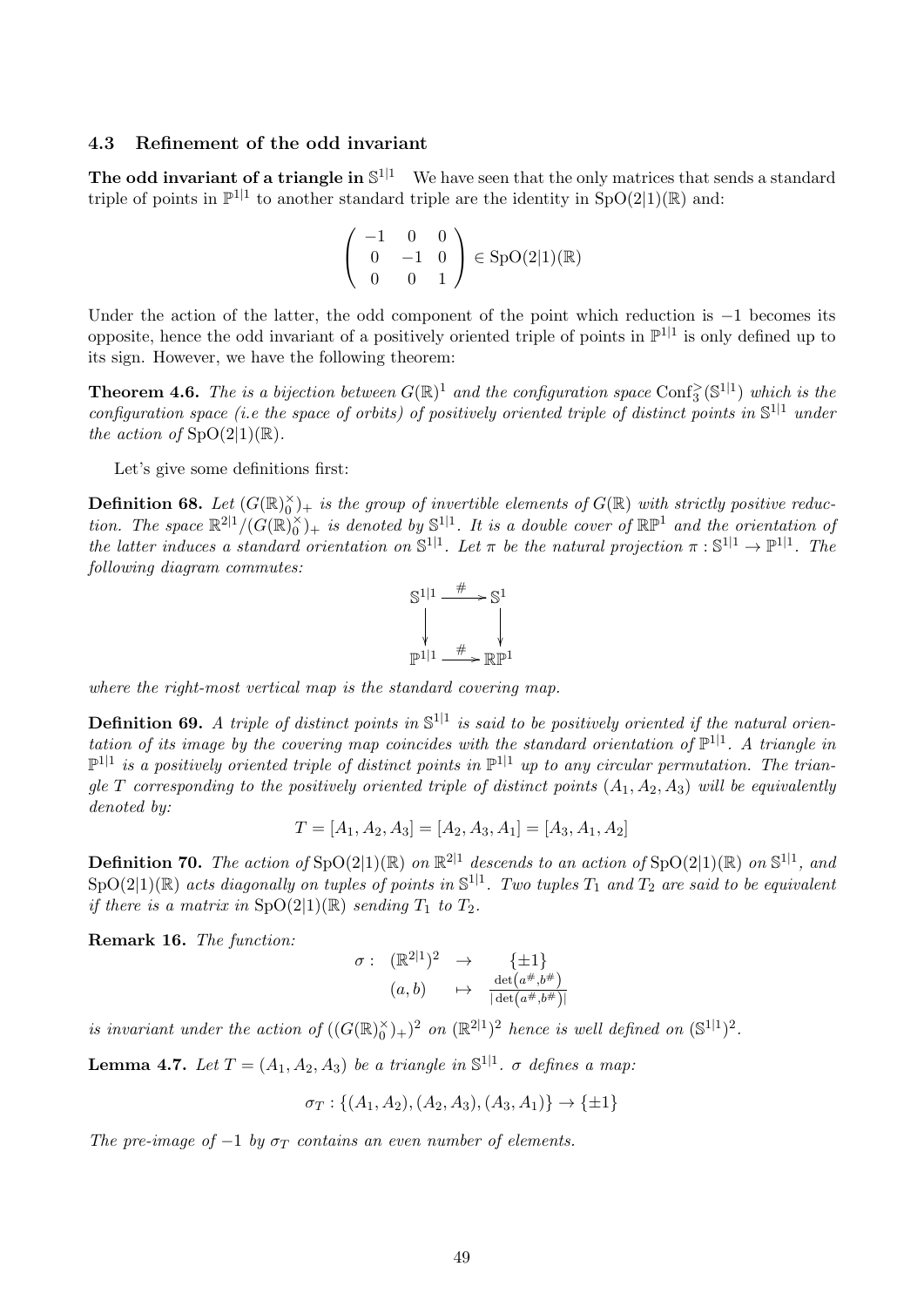*Proof.* Let  $(\pi(A_1), \pi(A_2), \pi(A_3))$  be the corresponding triple in  $\mathbb{P}^{1|1}$  and  $\forall i \in [1,3]$ , let  $z_i = \pi(A_i)^{\#}$ . Since  $(\pi(A_1), \pi(A_2), \pi(A_3))$  is positively oriented, exactly one of the  $\{(z_2 - z_1), (z_3 - z_2), (z_1 - z_3)\}$  is negative. Let  $T' = [A'_1, A'_2, A'_3]$  be the triangle in  $\mathbb{S}^{1|1}$  such that  $A'_i = (z_i, 1, \phi_i)$ . Then the lemma holds for T'. Eventually note that any lift of  $[\pi(A_1), \pi(A_2), \pi(A_3)]$  can be written as  $[\pm A'_1, \pm A'_2, \pm A'_3]$ , and that multiplication of one of the  $A_i'$  by  $(-1)$  changes the cardinal of  $\sigma_T^{-1}$  $T^{-1}(-1)$  by an even number of elements. That concludes the proof.  $\Box$ 

Note that for any  $M \in SpO(2|1)(\mathbb{R})$  and for any  $A, B \in \mathbb{S}^{1|1}$ ,  $\sigma(A, B) = \sigma(M \cdot A, M \cdot B)$ .

**Lemma 4.8.** Every positively oriented triple of points  $(A_1, A_2, A_3)$  in  $\mathbb{S}^{1|1}$  is equivalent to a unique triple of the form:

$$
\left(\left(\begin{array}{c}1\\0\\0\end{array}\right),\left(\begin{array}{c}\pm 1\\ \mp 1\\ \phi\end{array}\right),\left(\begin{array}{c}0\\-1\\0\end{array}\right)\right)
$$

Such a triple will be called standard.

*Proof.* According to the last lemma, and without loss of generality one can suppose that  $\sigma(A_3, A_1) = 1$ . Let  $(a_1, a_2, a_3) = (\pi(A_1), \pi(A_2), \pi(A_3)) \in (\mathbb{P}^{1|1})^3$ . We know that there exists  $M \in SpO(2|1)(\mathbb{R})$  such that  $(a_1, a_2, a_3)$  is sent to a triple of the form:

$$
(\left(\begin{array}{c}\infty\\0\end{array}\right), \left(\begin{array}{c}-1\\ \phi\end{array}\right), \left(\begin{array}{c}0\\0\end{array}\right))
$$

If:

$$
M \cdot A_1 = \left(\begin{array}{c} 1 \\ 0 \\ 0 \end{array}\right)
$$

then the assumption on the sign of  $\sigma(A_3, A_1)$  implies that:

$$
M \cdot A_3 = \left(\begin{array}{c} 0 \\ -1 \\ 0 \end{array}\right)
$$

and  $M \cdot A_2$  is completely determined by the fact that:

$$
\pi(M \cdot A_2) = \left(\begin{array}{c} -1 \\ \phi \end{array}\right)
$$

and by the sign of  $\sigma(A_1, A_2)$ . Otherwise, that is if:

$$
M \cdot A_1 = \left(\begin{array}{c} -1 \\ 0 \\ 0 \end{array}\right)
$$

multiplication by the non-trivial matrix in  $SpO(2|1)(\mathbb{R})$  which sends standard triples to standard triples gives the first situation described above.  $\Box$ 

Remark 17. −1  $T^{\!-1}(\{-1\})$  contains only one element, there is a single equivalence to a standard triple.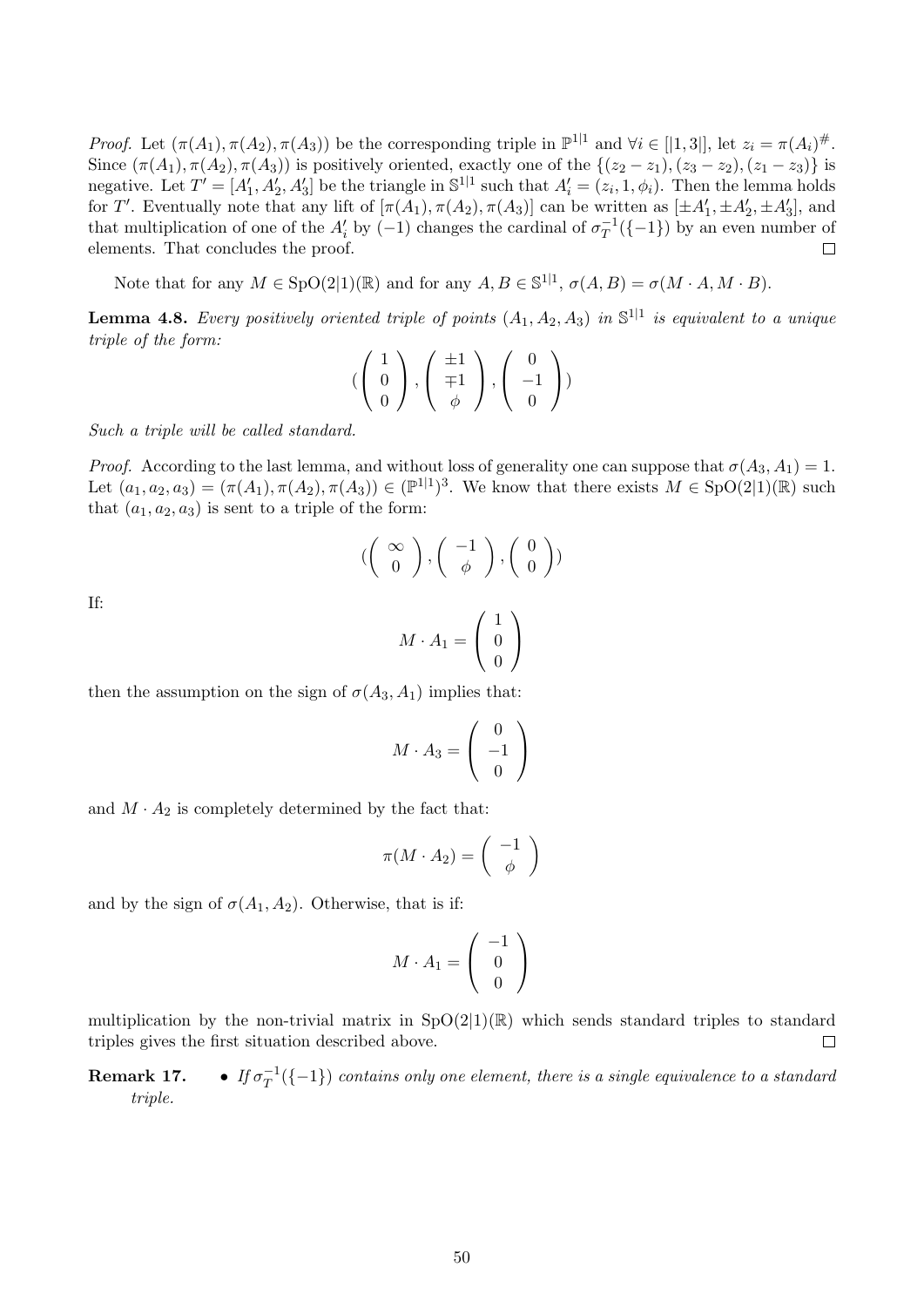$\bullet$  If  $\sigma_T^{-1}$  $T^{-1}_{T}(\{-1\})$  contains three elements, one has to choose a vertex of the triangle to be sent to  $(1, 0, 0)$ . The matrix:

$$
\begin{pmatrix}\n-1 & -1 & -\phi \\
1 & 0 & 0 \\
-\phi & 0 & 1\n\end{pmatrix} \in \text{SpO}(2|1)(\mathbb{R})
$$
\n
$$
\text{sends the triple:}
$$
\n
$$
(\begin{pmatrix} 1 \\ 0 \\ 0 \end{pmatrix}, \begin{pmatrix} 1 \\ -1 \\ \phi \end{pmatrix}, \begin{pmatrix} 0 \\ -1 \\ 0 \end{pmatrix})
$$
\n
$$
\text{to:}
$$
\n
$$
(\begin{pmatrix} 1 \\ -1 \\ \phi \end{pmatrix}, \begin{pmatrix} 0 \\ -1 \\ 0 \end{pmatrix}, \begin{pmatrix} 1 \\ 0 \\ 0 \end{pmatrix})
$$

Hence it allows the following definition of the odd invariant of a triangle in  $\mathbb{S}^{1|1}$ .

**Definition 71.** Any triangle T in  $\mathbb{S}^{1|1}$  is equivalent to a triangle of the form:

$$
[\left(\begin{array}{c}1\\0\\0\end{array}\right),\left(\begin{array}{c}\pm 1\\ \mp 1\\ \phi\end{array}\right),\left(\begin{array}{c}0\\-1\\0\end{array}\right) ]
$$

The odd invariant of T is defined to be  $\phi$  in any case. The preceding lemmas and the last remark show that this invariant is well defined, and hence we have proven the theorem of the beginning of this paragraph.

Now this definition can be used to refine the odd invariant of a positively oriented triple of points in  $\mathbb{P}^{1|1}$ .

#### Kasteleyn orientations

**Definition 72.** Let  $(A_1, A_2, A_3) \in (\mathbb{P}^{1|1})^3$  be a positively oriented triple of distinct points, and T be the triangular graph with vertices the  $A_i$ . The orientation on  $\mathbb{RP}^1$  induces an orientation on T. A Kasteleyn orientation o on  $T$  is an orientation on  $T$  such that the number of edges on which o coincides with the induced one is even.

Let  $(\tilde{A}_1, \tilde{A}_2, \tilde{A}_3)$  be a lift of  $(A_1, A_2, A_3)$ . Define an orientation on  $(A_1, A_2, A_3)$  by orienting the edge  $\{A_i, A_j\}$  from  $A_i$  to  $A_j$  if  $\sigma(A_i, A_j) = -1$ , and from  $A_j$  to  $A_i$  otherwise. Then by lemma 4.7 this orientation is Kasteleyn. Note that the lift  $(-\tilde{A}_1, -\tilde{A}_2, -\tilde{A}_3)$  gives rise to the same Kasteleyn orientation. Conversely, given a Kasteleyn orientation  $o$  on the graph underlying the triple  $(A_1, A_2, A_3)$ , impose  $\sigma(A_i, A_j) = -1$  if the edge  $\{A_i, A_j\}$  is oriented from  $A_i$  to  $A_j$ , and  $\sigma(A_i, A_j) = 1$  otherwise. Hence o defines two lifts L and L' of  $(A_1, A_2, A_3)$  such that  $L = -L'$ . Thus one has the following proposition:

Proposition 4.9. There is a one-to-one correspondence between the set of Kasteleyn orientations on  $(A_1, A_2, A_3) \in (\mathbb{P}^{1|1})^3$  and  $\pm$ -classes of lifts of  $(A_1, A_2, A_3)$  to  $\mathbb{S}^{1|1}$ .

**Remark 18.** Let  $(T, o)$  be a triangle in  $\mathbb{P}^{1|1}$  together with a Kasteleyn orientation o. This Kasteleyn orientation defines two lifts  $T_1 = -T_2$  of T in  $\mathbb{S}^{1|1}$ . These two lifts have opposite odd invariants. Hence the data of a Kasteleyn orientation on T allows us to assign a number  $\phi \in G(\mathbb{R})_1$  to any lift of T compatible with the Kasteleyn orientation. Since this invariant is well-defined on orbits of triangles in  $\mathbb{S}^{1|1}$  under the action of  $\text{SpO}(2|1)(\mathbb{R})$ , it is also well-defined on the orbits of the natural action of the same group on the set  $\{(T, o)\}.$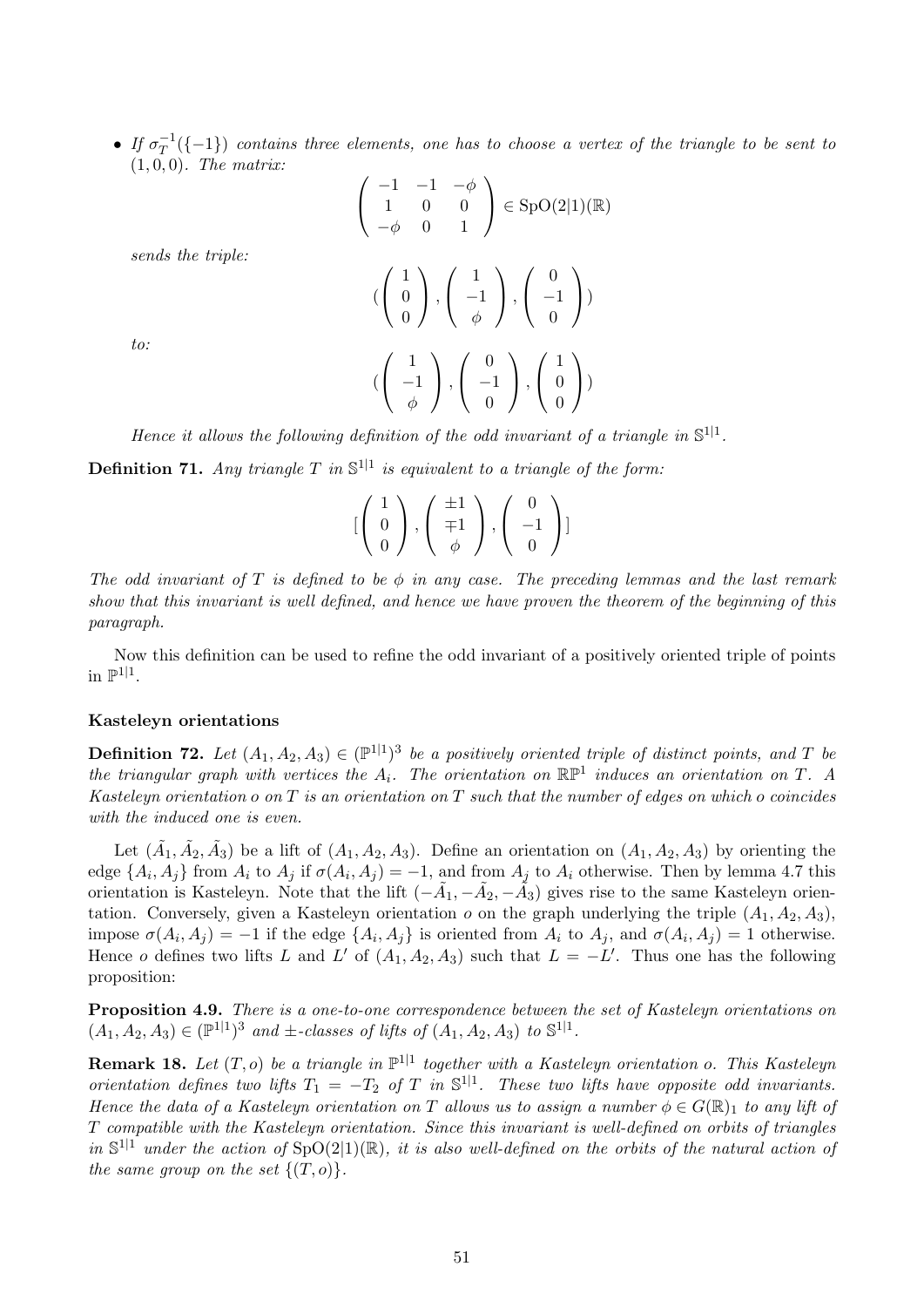Definition 73. A switch at a vertex A of a triangle is an automorphism of the set of Kasteleyn orientations on this triangle, which corresponds to reversing the orientation of all edges incident to A. In terms of lifts, it corresponds to a change of leaf of the covering  $\mathbb{S}^{1|1} \to \mathbb{P}^{1|1}$  at one vertex.

**Lemma 4.10.** Let  $(T, o)$  be a triangle in  $\mathbb{P}^{1|1}$  together with a Kasteleyn orientation o. Let  $\zeta(T, o)$  be the odd invariant of  $(T, o)$ . Then for any vertex A of T, let  $o<sub>A</sub>$  be the Kasteleyn orientation obtained by a switch at A.

$$
\forall A, \zeta(T, o_A) = -\zeta(T, o)
$$

*Proof.* Given the standard triangle in  $\mathbb{P}^{1|1}$  of vertices  $(\infty, 0)$ ,  $(-1, \phi)$  and  $(0, 0)$ , it is straightforward to compute the matrix  $I_{\phi}$  corresponding to the elementary circular permutation of the vertices in the counterclockwise direction: Studying the action of  $I_\phi$  on  $\mathbb{S}^{1|1}$ , one sees the following fact. If one starts from a triangle in  $\mathbb{S}^{1|1}$  in standard form and with odd invariant  $\phi$  and makes a switch in one of the vertices, then:

- Either the new triangle is still in standard form, in which case it is obvious that the new invariant is  $-\phi$
- Either it is possible to put the triangle in standard form by acting by  $I_{-\phi}$
- Either it is possible to put the triangle in standard form by acting by  $I_{\phi}^{-1}$ φ

In all cases one can directly observe the claim.

# 4.4 A geometric description of the odd invariant of a triple of points in  $\mathbb{P}^{1|1}$

Let  $\mathcal E$  be the supermanifold consisting of all triples of points  $(p_1, p_2, p_3) \in \mathbb R^{2\vert1}$  such that their reductions are non-zero and pairwise non-collinear. Equivalently,  $\mathcal E$  is the supermanifold consisting of all triples of points  $(p_1, p_2, p_3) \in \mathbb{R}^{2|1}$  such that  $\langle i, j \rangle^{\#} \neq 0$  for  $i \neq j \in [|1,3|]$ .  $\mathcal{E}$  is birationally equivalent to  $\mathbb{R}^{6|3}$ .

**Remark 19.**  $\mathcal{E}$  is by definition the domain of two different group actions: the action of SpO(2|1)(R) and the action of  $(G(\mathbb{R})_0^{\times})_+$ . The orbits under the action of  $(G(\mathbb{R})_0^{\times})_+$  are the points of  $\mathbb{S}^{1|1}$ .

Remark 20. One has a natural map:

$$
\begin{array}{ccl} \mathcal{E} & \rightarrow & \mathbb{R}^{2|1} \\ (e_1, e_2, e_3) & \mapsto & e_1 + e_2 + e_3 \end{array}
$$

which corresponds to the geometric sum in  $\mathbb{R}^{2|1}$ .

In the following we will write  $e_i = (x_i, y_i, \phi_i)$ . We would like to have some geometric interpretation of the bilinear form on  $\mathbb{R}^{2|1}$ , as the determinant in  $\mathbb{R}^2$  is used to construct the kernel of the natural map corresponding to vector sum in the purely even algebraic variety of triple of pairwise non-collinear vectors in  $\mathbb{R}^2$ . Hence we search three functions  $f_1, f_2, f_3 \in \mathcal{O}_{\mathcal{E}} \simeq \mathcal{C}^{\infty}(\mathbb{R}^6) \otimes \bigwedge (\phi_1, \phi_2, \phi_3)$  such that:

$$
f_1(e_1, e_2, e_3)e_1 + f_2(e_1, e_2, e_3)e_2 + f_3(e_1, e_2, e_3)e_3 = 0 \in \mathbb{R}^{2|1|}
$$

**Remark 21.** First note that if all the  $f_i$  are even functions and if for all  $i \in [[1,3]], f_i^{\#}$  $\ddot{i}^{\#} \neq 0$ , then:

$$
f_1(e_1, e_2, e_3)e_1 + f_2(e_1, e_2, e_3)e_2 + f_3(e_1, e_2, e_3)e_3 = \begin{pmatrix} * & & \\ & * & \\ \sum_{i=1}^3 f_i^{\#} \phi_i + c\phi_1 \phi_2 \phi_3 \end{pmatrix}
$$

making it impossible to be equal to the zero element of  $\mathbb{R}^{2|1}$ . However the odd component of the sum is easily sent to zero by multiplication of the result of the sum by its odd component.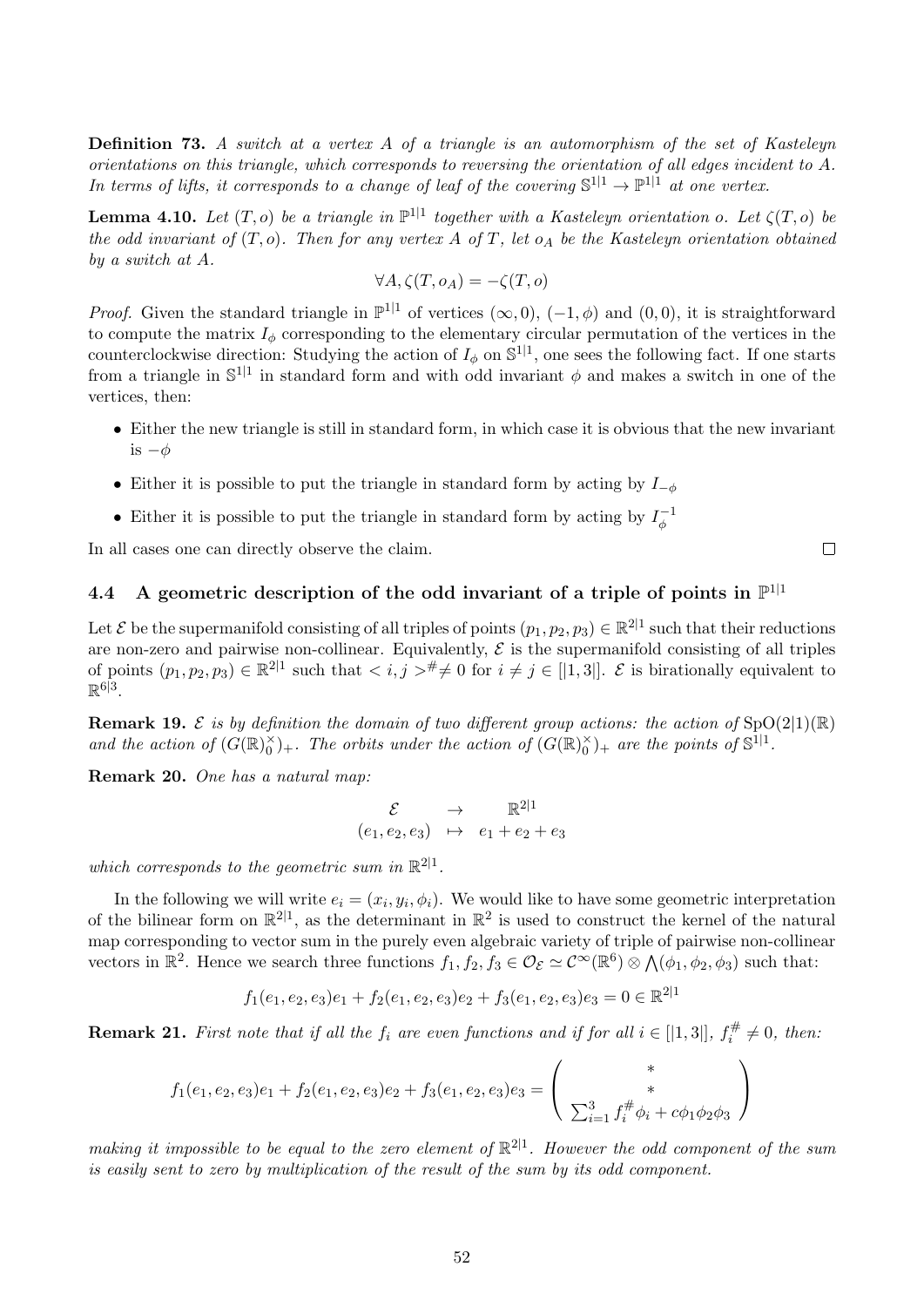**Lemma 4.11.** Let  $a, b, c \in \mathbb{R}$ , and  $\phi = a\phi_1 + b\phi_2 + c\phi_3 \in \mathcal{C}^{\infty}(\mathbb{R}^6) \otimes \bigwedge^1(\phi_1, \phi_2, \phi_3)$ . For any  $a', b', c' \in \mathbb{R}$ .  $(a'\phi_1 + b'\phi_2 + c'\phi_3)\phi = 0 \Leftrightarrow (a', b', c') = l \cdot (a, b, c)$ 

for some 
$$
l \in \mathbb{R}
$$
.

Proof.

$$
(a'\phi_1 + b'\phi_2 + c'\phi_3)\phi = (a'b - b'a)\phi_1\phi_2 + (b'c - c'b)\phi_2\phi_3 + (c'a - a'c)\phi_3\phi_1
$$

**Lemma 4.12.** Let  $a, b, c \in \mathbb{R}$ , and  $\phi = a\phi_1 + b\phi_2 + c\phi_3 \in C^{\infty}(\mathbb{R}^6) \otimes \bigwedge^1(\phi_1, \phi_2, \phi_3)$ . For any  $h_{12}, h_{23}, h_{31} \in \mathbb{R}$ :

$$
(h_{12}\phi_1\phi_2 + h_{23}\phi_2\phi_3 + h_{31}\phi_3\phi_1)\phi = 0 \Leftrightarrow (h_{12}c + h_{23}a + h_{31}b) = 0
$$

Proof.

$$
(h_{12}\phi_1\phi_2 + h_{23}\phi_2\phi_3 + h_{31}\phi_3\phi_1)\phi = (h_{12}c + h_{23}a + h_{31}b)\phi_1\phi_2\phi_3
$$

Remark 22. One can reformulate the two last lemmas by saying that the right Koszul complex:

$$
0 \to \mathbb{R} \to \bigoplus_{i=1}^{3} \mathbb{R} \cdot \phi_i \to \bigoplus_{i=1}^{3} \mathbb{R} \cdot (\phi_i \phi_{i+1}) \to \mathbb{R} \cdot (\phi_1 \phi_2 \phi_3) \to 0
$$

where  $\phi_4 := \phi_1$ , and where differential is multiplication by  $\phi$ , is a right resolution of  $\mathbb{R}$ .

We are interested in functions  $f_i$  such that:

$$
(\sum_{i=1}^{3} f_i^{\#} \phi_i)(f_1(e_1, e_2, e_3)e_1 + f_2(e_1, e_2, e_3)e_2 + f_3(e_1, e_2, e_3)e_3) = 0 \in \mathbb{R}^{2|1|}
$$

which is the same as:

$$
(\sum_{i=1}^{3} f_i^{\#} \phi_i + c\phi_1 \phi_2 \phi_3)(f_1(e_1, e_2, e_3)e_1 + f_2(e_1, e_2, e_3)e_2 + f_3(e_1, e_2, e_3)e_3) = 0 \in \mathbb{R}^{2|1|}
$$

for all  $c \in \mathbb{R}$ . Thus:

$$
f_1\left(\begin{array}{c}x_1\\y_1\end{array}\right)+f_2\left(\begin{array}{c}x_2\\y_3\end{array}\right)+f_3\left(\begin{array}{c}x_3\\y_3\end{array}\right)
$$

has to be nilpotent. Hence there exists an  $\mathbb{R}\text{-valued section } l$  of  $\mathcal E$  such that:

$$
\left\{\begin{array}{l} f_1^\#=l\cdot\det\left(e_2^\# ,e_3^\#\right) \\ f_2^\#=l\cdot\det\left(e_3^\#,e_1^\#\right) \\ f_3^\#=l\cdot\det\left(e_1^\#,e_2^\#\right) \end{array}\right.
$$

and:

$$
f_1\left(\begin{array}{c}x_1\\y_1\end{array}\right)+f_2\left(\begin{array}{c}x_2\\y_3\end{array}\right)+f_3\left(\begin{array}{c}x_3\\y_3\end{array}\right)=\left(\begin{array}{c}h_{12}\\g_{12}\end{array}\right)\phi_1\phi_2+\left(\begin{array}{c}h_{23}\\g_{23}\end{array}\right)\phi_2\phi_3+\left(\begin{array}{c}h_{31}\\g_{31}\end{array}\right)\phi_3\phi_1
$$

with the  $h_{ij}$ ,  $g_{ij}$  real-valued sections of  $\mathcal{O}_{\mathcal{E}}$ . The fact that this sum is annihilated by  $\left(\sum_{i=1}^3 f_i^{\#} \right)$  $\epsilon_i^{\#}\phi_i$ implies:

$$
\begin{pmatrix} h_{12} \\ g_{12} \end{pmatrix} \det \begin{pmatrix} e_1^\# , e_2^\# \end{pmatrix} + \begin{pmatrix} h_{23} \\ g_{23} \end{pmatrix} \det \begin{pmatrix} e_2^\# , e_3^\# \end{pmatrix} + \begin{pmatrix} h_{31} \\ g_{31} \end{pmatrix} \det \begin{pmatrix} e_3^\# , e_1^\# \end{pmatrix} = \begin{pmatrix} 0 \\ 0 \end{pmatrix}
$$

A priori there are lots of  $f_i$  satisfying this constraint, but it is possible to choose the  $f_i$  such that they are constant under the actions of  $SpO(2|1)(\mathbb{R})$  and  $((G(\mathbb{R})_0^{\times})_+)^3$ .

 $\Box$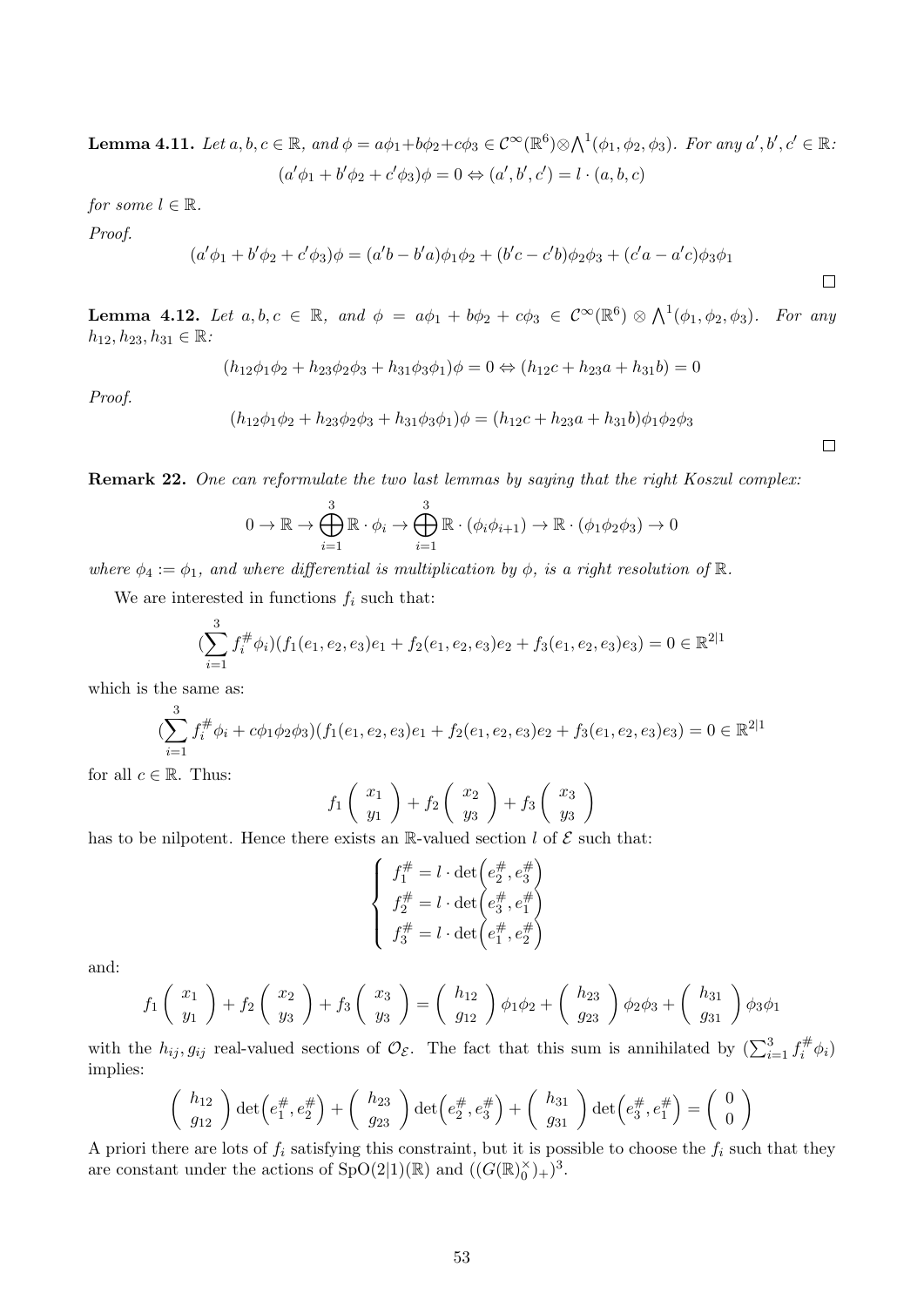- The natural choice of  $f_1 = l \cdot \langle 2, 3 \rangle$ ,  $f_2 = l \cdot \langle 3, 1 \rangle$  and  $f_3 = l \cdot \langle 1, 2 \rangle$ , for any  $l \in (\mathcal{O}_{\mathcal{E}})^{\times}$ which is constant on each  $SpO(2|1)(\mathbb{R})$ -orbit gives rise to  $f_i$  which are also constant on each  $SpO(2|1)(\mathbb{R})$ -orbit.
- Then we choose l is order to have local  $f_i$ , in the following sense. We want each  $f_i$  to be invariant under the action of  $(G(\mathbb{R})_0^{\times})_+$  on each of the  $e_j$  such that  $j \neq i$ . This requirement fixes the value of  $l = \sqrt{1, 2 \times 2, 3 \times 3, 1 \times 1}$  and hence of the  $f_i$ . For example:

$$
f_1 = \sqrt{\frac{<2,3>}{<1,2> <3,1>}}
$$

Now, let  $\Phi$  be the map:

$$
\begin{array}{rcl}\n\mathcal{E} & \rightarrow & \mathbb{R}^{2|1} \\
(e_1, e_2, e_3) & \mapsto & f_1 e_1 + f_2 e_2 + f_3 e_3\n\end{array}
$$

**Remark 23.** Let  $\phi \in G(\mathbb{R})_1$ . Let  $m_{\phi}$  be the map:

$$
\mathbb{R}^{2|1} \rightarrow \mathbb{R}^{1|2} \neq e \mapsto \phi \cdot e
$$

If two sections  $\phi_1 \in \mathcal{O}_{\mathcal{E},1}$  and  $\phi_2 \in \mathcal{O}_{\mathcal{E},1}$  differ by a term of order 3 is the odd variables, then the kernels of  $m_{\phi_1} \circ \Phi$  and  $m_{\phi_2} \circ \Phi$  are isomorphic. It defines an equivalence relation on  $\mathcal{O}_{\mathcal{E},1}$ .

**Lemma 4.13.** The odd component of  $f_1e_1 + f_2e_2 + f_3e_3$  is the function:

$$
\phi_1 f_1 + \phi_2 f_2 + \phi_3 f_3 \in \mathcal{O}_{\mathcal{E},1}
$$

There exists an equivalent section of  $\mathcal{O}_{\mathcal{E},1}$  which is constant on the orbits of the action of  $SpO(2|1)(\mathbb{R})$ .

Proof. Take the section:

$$
\phi_1 f_1 + \phi_2 f_2 + \phi_3 f_3 + \phi_1 \phi_2 \phi_3 f_1 f_2 f_3 \in \mathcal{O}_{\mathcal{E},1}
$$

The results of the last section concludes the proof of the lemma.

**Remark 24.** Interestingly, the requirement of being constant under the action of  $SpO(2|1)(\mathbb{R})$  implies that this section is also constant on the orbits of  $((G(\mathbb{R})_0^{\times})_+)^3$ .

As in the classical case, it is possible to construct some connection on the graph such that equivalence under gauge transformation construct well-defined functions on orbits of the action of  $(G(\mathbb{R})_0^{\times})_+$ .

Graph structure Start with a bipartite graph with one black vertex linked to three white vertices. This graph is denoted by  $\Gamma_{(0,(3))}$ . To each white vertex assign the  $(G(\mathbb{R})_0)_+$ -module generated by an element of  $\mathbb{R}^{2|1}$  which reduction is non zero, and such that for each pair of white vertices the reductions of their generators are non collinear vectors in  $\mathbb{R}^2$ . Let  $e_1, e_2, e_3$  be the generators of the three white vertices, and let  $D_1, D_2, D_3$  be the corresponding  $(G(\mathbb{R})_0)_+$ -modules. In the last subsection we constructed the maps:

$$
\bigoplus_{i=1}^3 D_i \xrightarrow{\Phi} \mathbb{R}^{2|1} \xrightarrow{m_\phi} \mathbb{R}^{1|2}
$$

where the first one is the geometric sum of elements in  $\mathbb{R}^{2|1}$  and where  $\phi$  is the odd invariant of the D<sub>i</sub>. The kernel of  $m_{\phi} \circ \Phi$  is a free  $(G(\mathbb{R})_0)$ <sub>+</sub>-module of purely even rank 1|0. Assign to the black vertex of the graph this free  $(G(\mathbb{R})_0)_+$ -module as well as the odd invariant  $\phi$ . As in the classical case, one has natural isomorphisms of modules from the module assigned to the black vertex to the modules assigned to the white vertices. As soon as one has chosen a basis for each of the modules,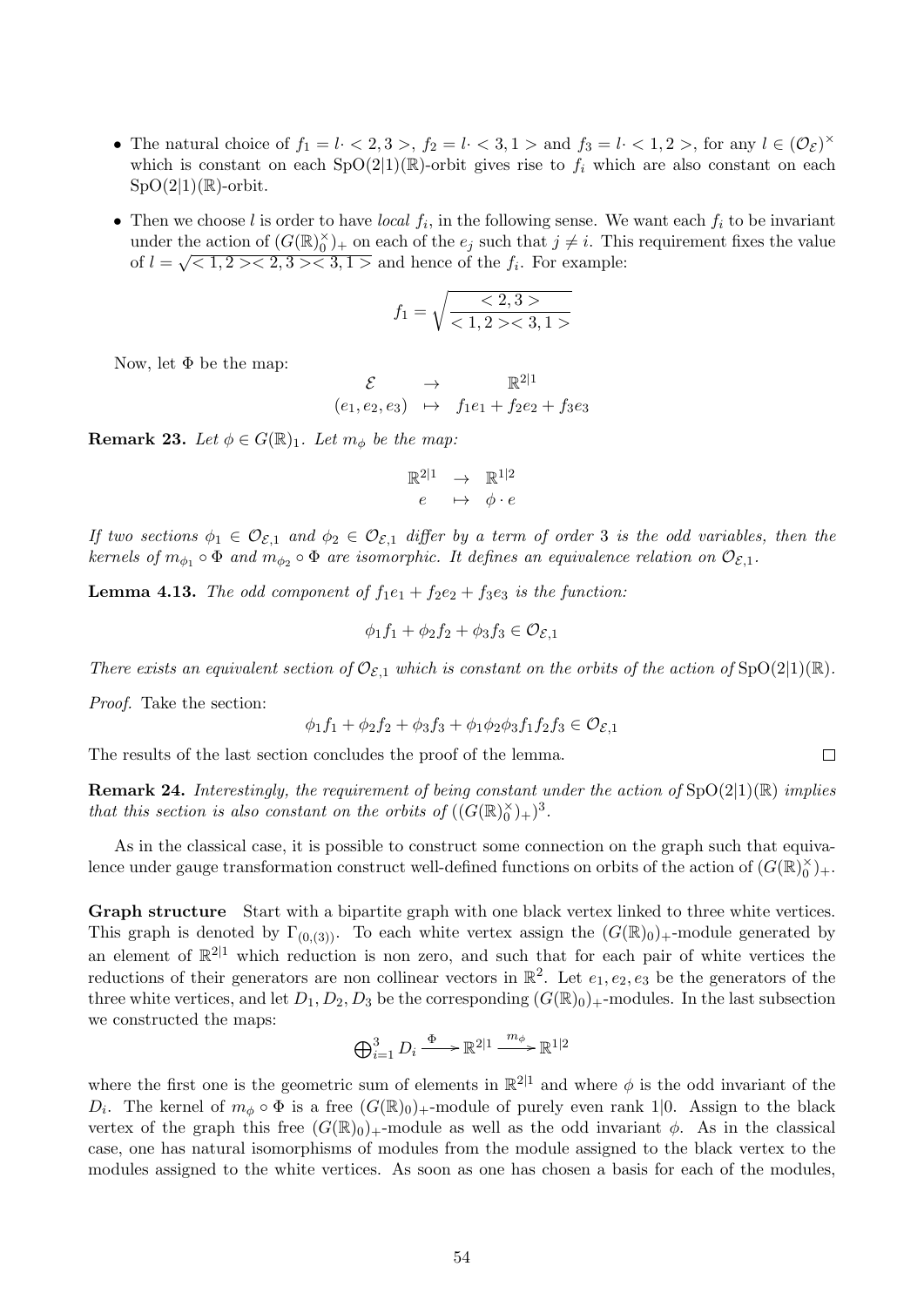the isomorphisms can be represented in matrix form as a number in  $(G(\mathbb{R})_0^\times)_+$ . Hence instead of a module assign to each vertex of the graph a generator of the corresponding module. This procedure defines an invertible even number on each edge of the graph, and the data of these numbers form a  $(G(\mathbb{R})_0^\times)_+$ -connection on the graph.

**Remark 25.** Since the connection is of gauge group  $(G(\mathbb{R})_0^{\times})_+$ , the data of the  $e_i$  defines a Kasteleyn orientation on the triangle with vertices the  $e_i$ . A Kasteleyn orientation on this triangle can be equivalently encoded on the bipartite graph by marking an even number of edges incident to the black vertex. These edges will be dashed on our figures.



Figure 17: Assignment of numbers on the edges and the black vertex on a graph corresponding to a triple of points in  $\mathbb{R}^{2|1}$ . The choice of dashed edges is equivalent to saying that  $\sigma(e_3^{\#})$  $\frac{\#}{3}, e_1^{\#}$  $\binom{\#}{1} = \sigma(e_2^{\#})$  $\bar{\bar{z}}^{\#},\bar{e}^{\#}_3$  $\binom{\#}{3} =$  $-1$ , and  $\sigma(e_1^{\#})$  $_1^{\#},e_2^{\#}$  $_{2}^{\#})=1.$ 

Conversely, start with a bipartite graph with one black vertex linked to three white vertices denoted  $i = 1..3$ , with two dashed edges, and with the following data:

- An odd number  $\phi$  corresponding to the black vertex
- A number in  $(G(\mathbb{R})_0^{\times})_+$  for each edge, denoted  $a_i$  for the edge linking the black vertex to the white vertex *i*.

Our goal is to find an orbit of triple of points  $(e_1, e_2, e_3)$  in  $\mathbb{S}^{1|1}$  under the action of  $SpO(2|1)(\mathbb{R})$ corresponding to this structure on the bipartite graph.



Figure 18: Bipartite graph with a  $(G(\mathbb{R})_0^{\times})_+$ -connection and an odd number associated to its black vertex

The configuration of dashed edges implies that one have to search a representative triple of the  $SpO(2|1)(\mathbb{R})$ -orbit of the form:

$$
\begin{cases}\ne_1 = l_1(1,0,0) \\
e_2 = l_2(1,-1,\phi) \\
e_3 = l_3(0,-1,0)\n\end{cases}
$$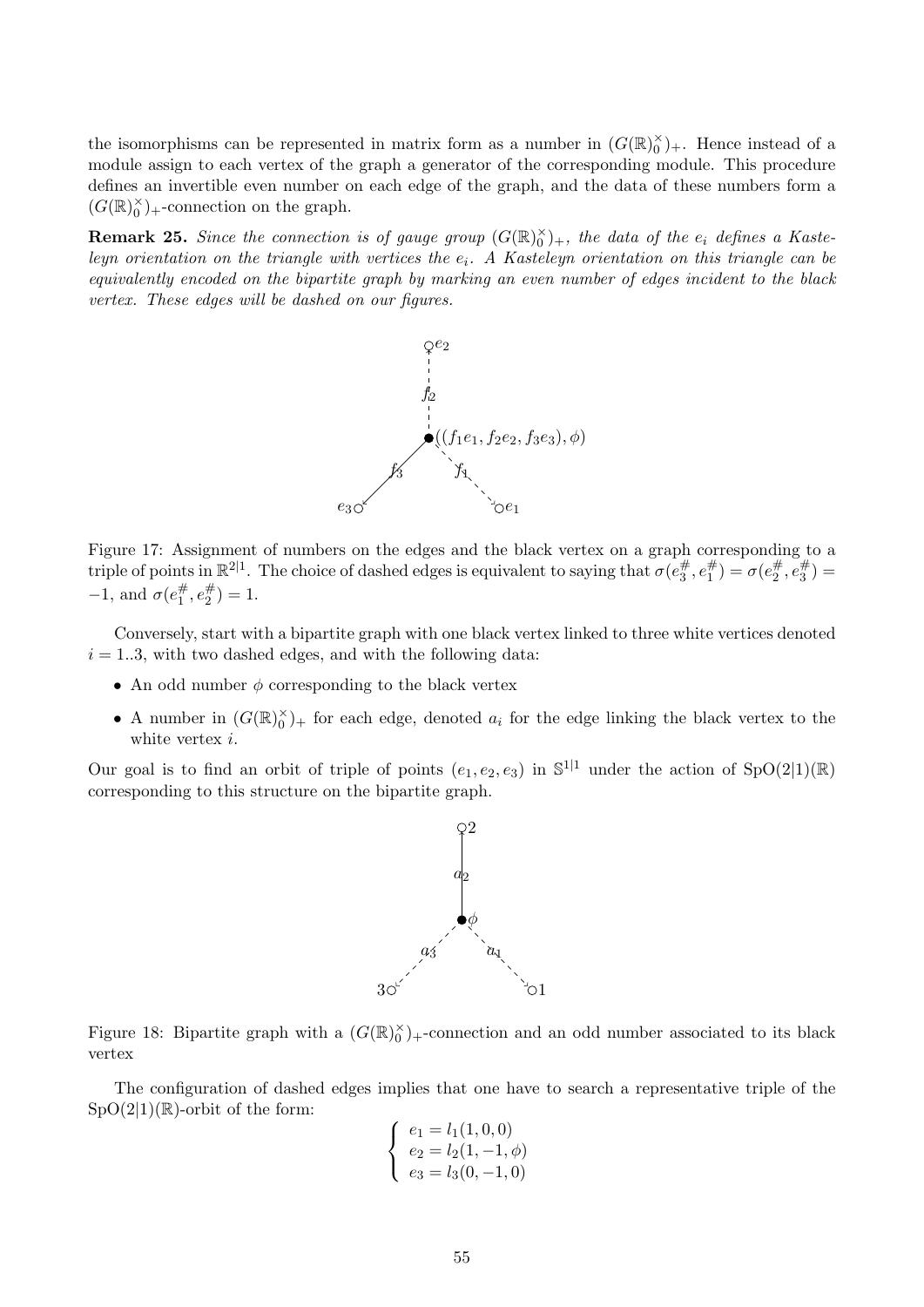where the  $l_i \in (G(\mathbb{R})_0^{\times})_+$ . Hence one is forced to choose  $l_i = a_i^{-1}$  for all  $i \in [1,3]$ , and the data corresponds to a single orbit of triples of points in  $\mathbb{S}^{1|1}$  under the action of  $SpO(2|1)(\mathbb{R})$ .

Hence we have:

#### Theorem 4.14.

$$
\mathrm{Conf}_3^{\geq}(\mathbb{S}^{1|1}) \simeq \{o\} \amalg \mathcal{M}^{(G(\mathbb{R})_0^{\times})_+}(\Gamma_{(0,(3))}, o) \amalg G(\mathbb{R})_1 \simeq \{o\} \amalg G(\mathbb{R})_1
$$

where o is a choice of two edges of the three of  $\Gamma_{(0,(3))}$ .

#### 4.5 Quadruples of points and flips

Let  $z_i$ ,  $i = 1..4$  be four points in  $\mathbb{P}^{1|1}$  such that  $(z_1^{\#})$  $z_1^{\#}, z_2^{\#}$  $z_2^\#, z_3^\#$  $(z_3^\#)$  and  $(z_3^\#)$  $z_3^\#, z_4^\#$  $z_4^{\#}, z_1^{\#}$  $j_1^{\#}$  are positively oriented. Let  $\Gamma$  be the triangulated quadrilateral with edges  $(e_i, e_{i+1})$  and  $(e_1, e_3)$ . Choose a Kasteleyn orientation on Γ, that is an orientation of the edges of Γ such that for each triangle there are an even number of edges on which this orientation coincides with the one induced by the standard orientation on  $\mathbb{P}^{1|1}$ , and such that the orientation it induces on the external quadrilateral is again Kasteleyn. As before:

Lemma 4.15. There is a one-to-one correspondence between the set of Kasteleyn orientations on the quadrilateral of vertices the  $z_i$  and the  $\pm$ -equivalence classes of lifts of the  $e_i$  to  $\mathbb{S}^{1|1}$ . Moreover, given a Kasteleyn orientation on the quadrilateral, there exists a unique Kasteleyn orientation on Γ which coincides with the latter on the external edges.

Construct a bipartite graph  $\Gamma_{(0,(4))}$  from  $\Gamma$  by taking a white vertex for each  $z_i$ , a black vertex for each triangle of  $\Gamma$  and edges between a black vertex  $v_B$  and a white vertex  $v_W$  if  $v_W$  is a vertex of the triangle in  $\Gamma$  corresponding to  $v_B$ . Now the moduli space of  $(G(\mathbb{R})_0^{\times})_+$ -connections on  $\Gamma_{(0,(4))}$ has an invariant given by the monodromy around the single loop. This monodromy is by construction invariant under the actions of  $SpO(2|1)(\mathbb{R})$  and  $((G(\mathbb{R})_0^{\times})_+)^4$ . It is called the super-cross-ratio of the quadruple  $(z_1, z_2, z_3, z_4)$ , and it is given by:

$$
\chi(z_1, z_2, z_3, z_4) = \frac{<1, 2> <3, 4>}{<2, 3> <4, 1>}
$$

Hence:

Theorem 4.16.

$$
\mathrm{Conf}_4^>(\mathbb{S}^{1|1}) \simeq \{o\} \amalg \mathcal{M}^{(G(\mathbb{R})_0^\times)_{+}}(\Gamma_{(0,(4))}, o) \amalg (G(\mathbb{R})_1)^2
$$

#### Matrix model

- As in the classical case, one can encode the data of the connection in a matrix. Whereas the reduction of each coefficient of the connection is strictly positive, one can take into account the Kasteleyn orientation by adding a minus sign in the matrix each time the corresponding edge is dashed. Each white vertex corresponds to a column of the matrix whereas lines correspond to black vertices.
- One adds a column for the odd invariants

Hence a matrix following those rules corresponds to the data of a Kasteleyn orientation on  $\Gamma_{0,(4)}$ , a  $(G(\mathbb{R})_0^\times)_+$ -connection on  $\Gamma_{0,(4)}$  as well as two numbers in  $G(\mathbb{R})_1$  which are the odd invariants assigned to the two black vertices of  $\Gamma_{0,(4)}$ . However, in what follows, we will somehow abusively talk about the connection defined by such a matrix.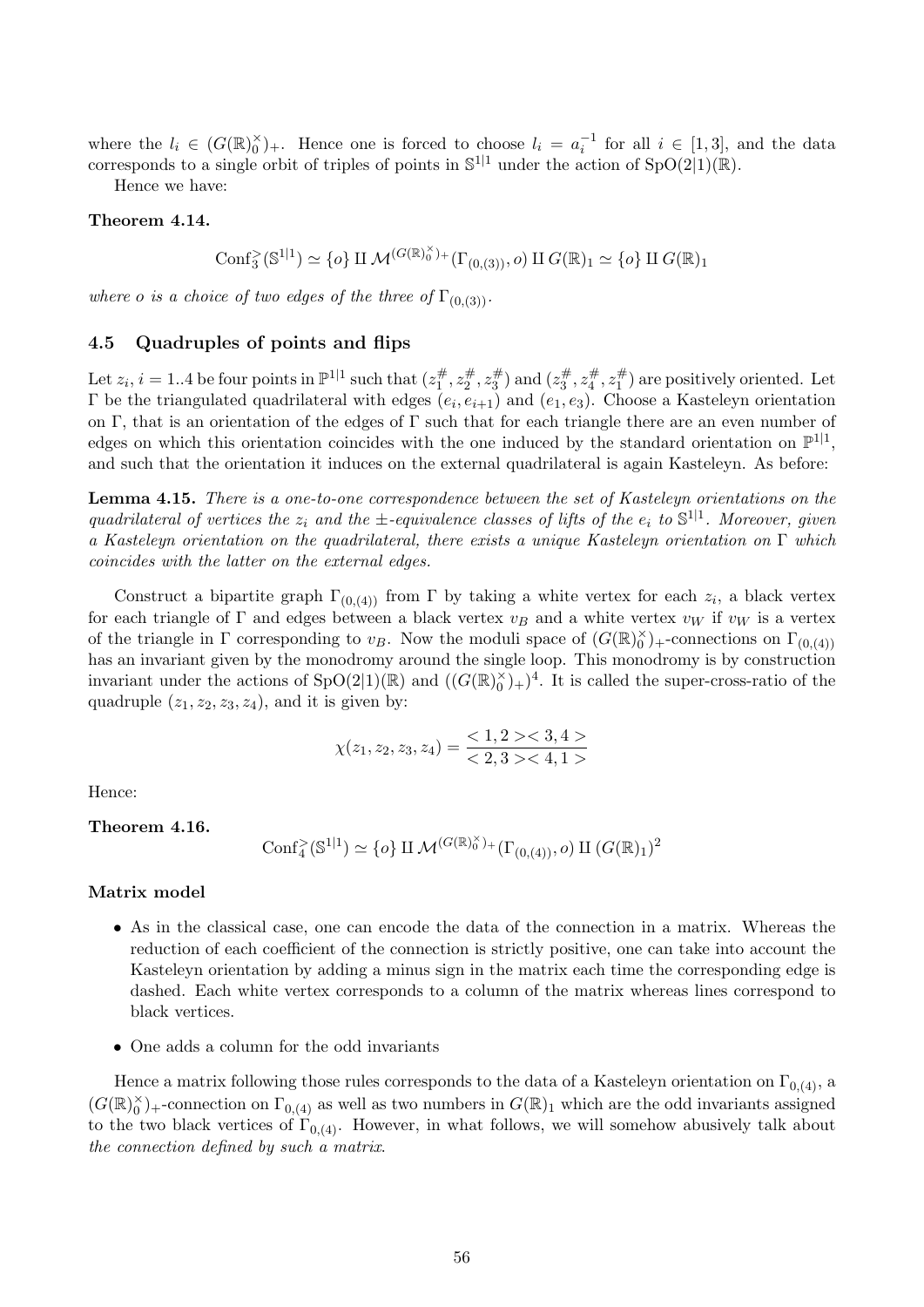For example, the matrix corresponding to the graph on the left of figure 19 is given by:

$$
\left(\begin{array}{cccc} -a & b & -c & 0 & \phi \\ f & 0 & -d & -e & \psi \end{array}\right)
$$

As before, left-multiplication by a diagonal matrix corresponds to a change of basis in the modules corresponding to the black vertices except that the last column of the matrix is in the trivial representation, since it already contains gauge invariants. If some connection on  $\Gamma_{(0,(4))}$  is represented by the matrix M, and for  $\lambda_1, \lambda_2 \in (G(\mathbb{R})_0^{\times})_+$ ,  $\text{diag}(\lambda_A, \lambda_B) \cdot M$ , which is understood as the result of the multiplication of all columns of the matrix but the last by  $diag(\lambda_A, \lambda_B)$ , is the equivalent connection obtained through the gauge transformation with support in the set  $\{A, B\}$  and given by  $g(A) = \lambda_A$ and  $g(B) = \lambda_B$ .

Right-multiplication by a matrix of the form  $diag(\lambda_1, ..., \lambda_4, 1)$  corresponds to the gauge transformation with support in the set of the white vertices and defined by  $g(v_i) = \lambda_i^{-1}$  for all  $i \in [|1, 4|]$ .

Changes of coordinates under a flip The last lemma emphasise the isomorphism between Kasteleyn orientation on  $\Gamma$  and Kasteleyn orientation on the quadrilateral with vertices the  $z_i$ . We are interested in the change a coordinates in our parametrisation of  $\text{Conf}_{4}^{\ge}(\mathbb{S}^{1|1})$  due to a flip. The Kasteleyn orientation on the quadrilateral remains the same under the flip hence if  $\alpha$  is the internal edge of Γ, there is a unique Kasteleyn orientation on  $\Gamma_\alpha$  which coincides with the Kasteleyn orientation on  $\Gamma$  on the external quadrilateral.



Figure 19: Transformation of a Kasteleyn orientation under a flip.

**Proposition 4.17.** If  $T = [ABC]$  is a triangle in  $\mathbb{S}^{1|1}$ , let's denote by  $\zeta([ABC])$  its odd invariant. Let  $z \in G(\mathbb{R})_0^{\times}$  such that  $z^{\#} > 0$ . Then:

$$
\zeta\begin{pmatrix} 1 & 0 & z \\ 0 & -1 & 1 \\ 0 & 0 & \sqrt{z}\phi \end{pmatrix} = -\phi
$$

$$
\zeta\begin{pmatrix} 1 & 0 & z \\ -1 & -1 & 1 \\ \phi & 0 & -\sqrt{z}\psi \end{pmatrix} = \frac{\phi\sqrt{z} + \psi}{\sqrt{1 + z}}
$$

$$
\zeta\begin{pmatrix} 1 & 0 & z \\ \phi & 0 & -\sqrt{z}\psi \\ 1 & 0 & 0 \end{pmatrix} = \frac{-\phi + \psi\sqrt{z}}{\sqrt{1 + z}}
$$

Proof. These formula can be easily obtained by a straightforward calculation. They can also be found in [Bou13].  $\Box$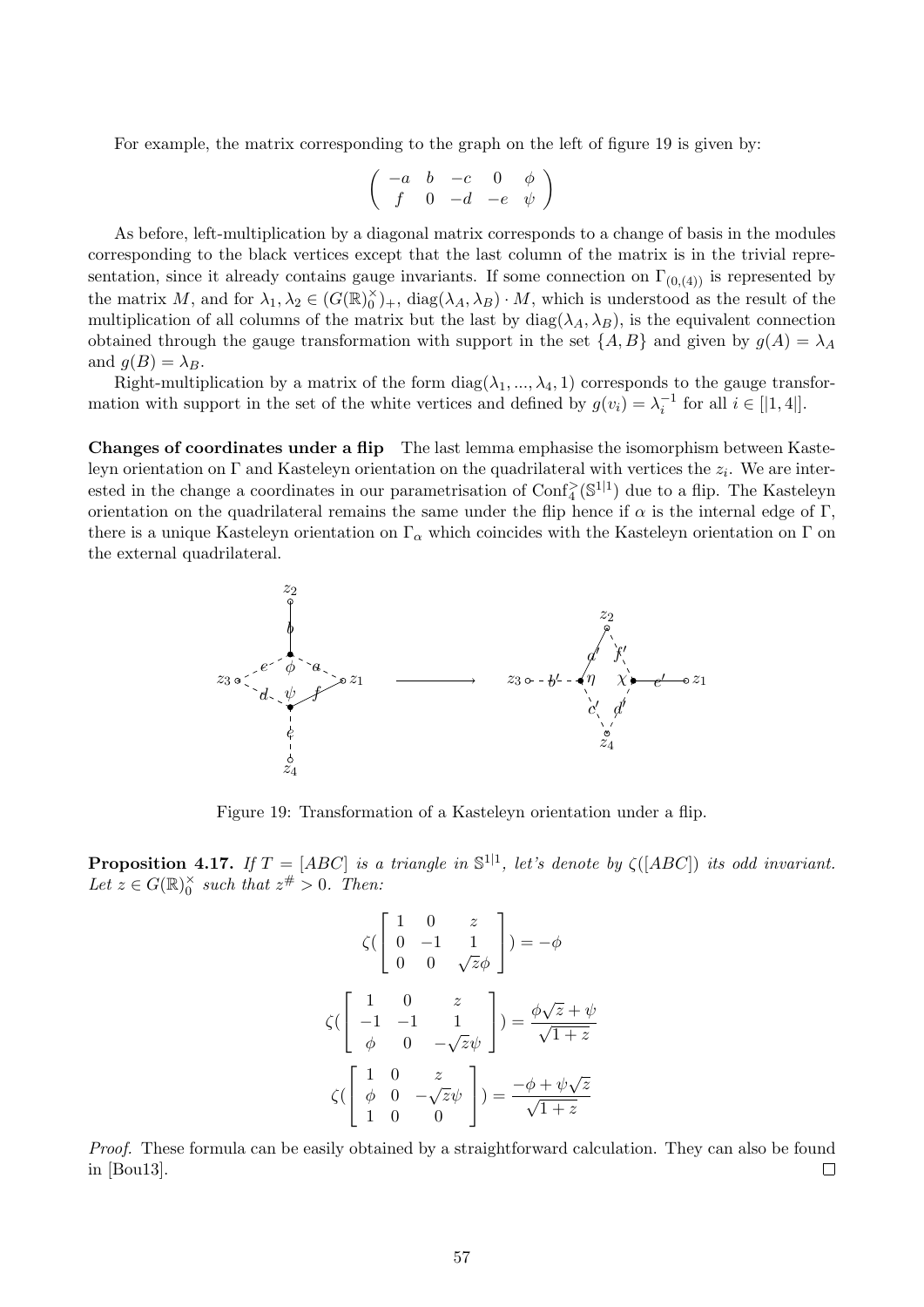Note that for  $z \in G(\mathbb{R})_0^{\times}$  such that  $z^{\#} > 0$  and for the special connection on  $\Gamma_{(0,(4))}$  defined by:

$$
\left(\begin{array}{ccc} -1 & 1 & -1 & 0 & \phi \\ \sqrt{z} & 0 & -\frac{1}{z} & -\frac{1}{z} & \psi \end{array}\right)
$$

which is the connection defined by the quadruple:

$$
(\begin{pmatrix} 1 \\ 0 \\ 0 \end{pmatrix}, \begin{pmatrix} 1 \\ -1 \\ \phi \end{pmatrix}, \begin{pmatrix} 0 \\ -1 \\ 0 \end{pmatrix}, \begin{pmatrix} z \\ 1 \\ -\sqrt{z}\psi \end{pmatrix})
$$

a flip in the internal edge corresponds to left-multiplication by the matrix:

$$
\begin{pmatrix}\n\sqrt{\frac{z}{z+1}} & \frac{1}{\sqrt{z+1}} \\
-\frac{1}{\sqrt{z+1}} & \sqrt{\frac{z}{z+1}}\n\end{pmatrix}
$$

as depicted in the figure 20, except that this time the odd column of the connection matrix is also multiplied by the latter: √

$$
\begin{cases} \eta = \frac{\phi\sqrt{z} + \psi}{\sqrt{1+x}}\\ \chi = \frac{-\phi + \sqrt{z}\psi}{\sqrt{1+x}} \end{cases}
$$



Figure 20: Transformation of the connection induced by a standard quadruple in  $\mathbb{S}^{1|1}$  under a flip.

Let:

$$
M = \left( \begin{array}{cccc} -a & b & -c & 0 & \phi \\ f & 0 & -d & -e & \psi \end{array} \right)
$$

be a matrix representing any connection, and let A be the black vertex corresponding to the first line, and  $B$  the one corresponding to the second line. To compute how the coefficient of the connection vary under a flip, consider the equivalent connection given by:

$$
\left(\begin{array}{cc} \frac{1}{a} & 0\\ 0 & \sqrt{\frac{c}{adf}} \end{array}\right) \cdot M
$$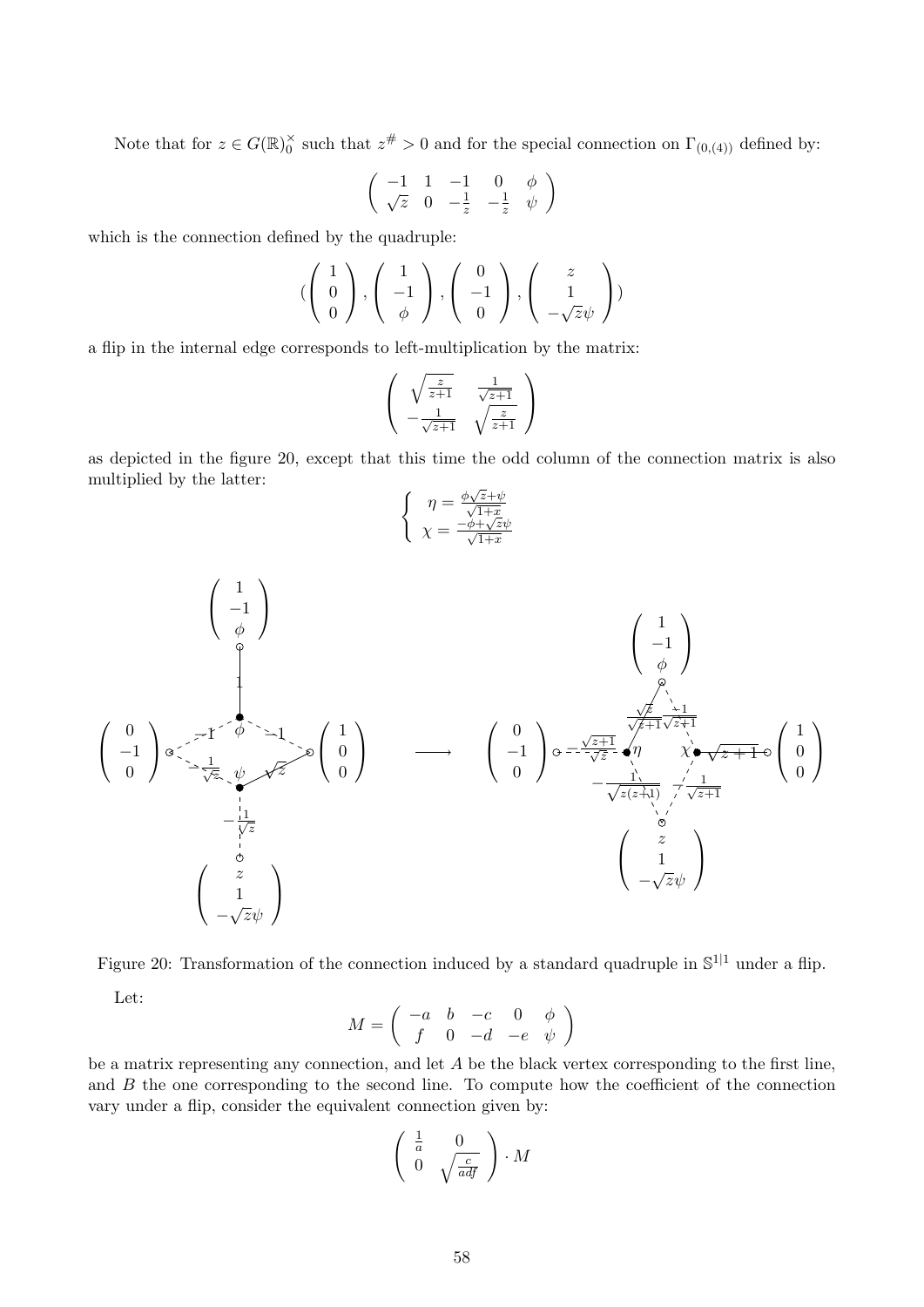It is in standard form up to the right action by the matrix:

$$
\left(\n\begin{array}{cccccc}\n1 & 0 & 0 & 0 & 0 \\
0 & \frac{a}{b} & 0 & 0 & 0 \\
0 & 0 & \frac{a}{c} & 0 & 0 \\
0 & 0 & 0 & \frac{da}{ec} & 0 \\
0 & 0 & 0 & 0 & 1\n\end{array}\n\right)
$$

Since it acts on the right, it commutes with the flip hence the flip on this new matrix is also given by:

$$
\begin{pmatrix}\n\sqrt{\frac{z}{z+1}} & \frac{1}{\sqrt{z+1}} \\
-\frac{1}{\sqrt{z+1}} & \sqrt{\frac{z}{z+1}}\n\end{pmatrix}
$$

where  $z = \frac{fc}{ad}$ . Hence for a general connection given by the matrix:

$$
M = \left( \begin{array}{rrr} -a & b & -c & 0 & \phi \\ f & 0 & -d & -e & \psi \end{array} \right)
$$

the flip is given by the left multiplication by:

$$
F=\left(\begin{array}{cc} \frac{1}{a}\sqrt{\frac{z}{z+1}} & \frac{1}{f}\sqrt{\frac{z}{z+1}} \\ \frac{-1}{a\sqrt{z+1}} & \frac{z}{f\sqrt{z+1}} \end{array}\right)
$$

The last thing one needs to understand the change of coordinates under a transition function from one chart to another is the change a coordinates under a flip.

#### Changes of coordinates under a switch of the Kasteleyn orientation

**Remark 26.** Consider the bipartite graph  $\Gamma_{(0,(4))}$  corresponding to Γ, and let v be one of its white vertices. A switch at v corresponds to the following transformation: for each black vertex linked to v, reverse the nature of all edges incident to it except the one linking it to v.

Let:

$$
M = \left( \begin{array}{cccc} -a & b & -c & 0 & \phi \\ f & 0 & -d & -e & \psi \end{array} \right)
$$

be a matrix representing any connection on  $\Gamma_{(0,(4))}$ . A switch in a vertex corresponding to some column  $C$  imposes the following transformation. For any line  $L$  of  $M$ :

- If  $L \cap C = 0$ , then all coefficients of L remains the same.
- If  $L \cap C \neq 0$ , then all coefficients of  $L \setminus (L \cap C)$  are multiplied by  $-1$ , including the odd one.

Example 6. To apply these methods to a concrete case, take the connection corresponding to the right diagram of the figure 20. After a relabelling of the edges with respect to the one we are used to, one can represent it by the matrix:

$$
M_1 = \begin{pmatrix} \frac{\sqrt{z}}{\sqrt{z+1}} & -\frac{\sqrt{z+1}}{\sqrt{z}} & -\frac{1}{\sqrt{z(z+1)}} & 0 & \eta \\ -\frac{1}{\sqrt{z+1}} & 0 & -\frac{1}{\sqrt{z+1}} & \sqrt{z+1} & \chi \end{pmatrix}
$$

and switch the third column to obtain:

$$
M_2 = \begin{pmatrix} -\frac{\sqrt{z}}{\sqrt{z+1}} & \frac{\sqrt{z+1}}{\sqrt{z}} & -\frac{1}{\sqrt{z(z+1)}} & 0 & -\eta \\ \frac{1}{\sqrt{z+1}} & 0 & -\frac{1}{\sqrt{z+1}} & -\sqrt{z+1} & -\chi \end{pmatrix}
$$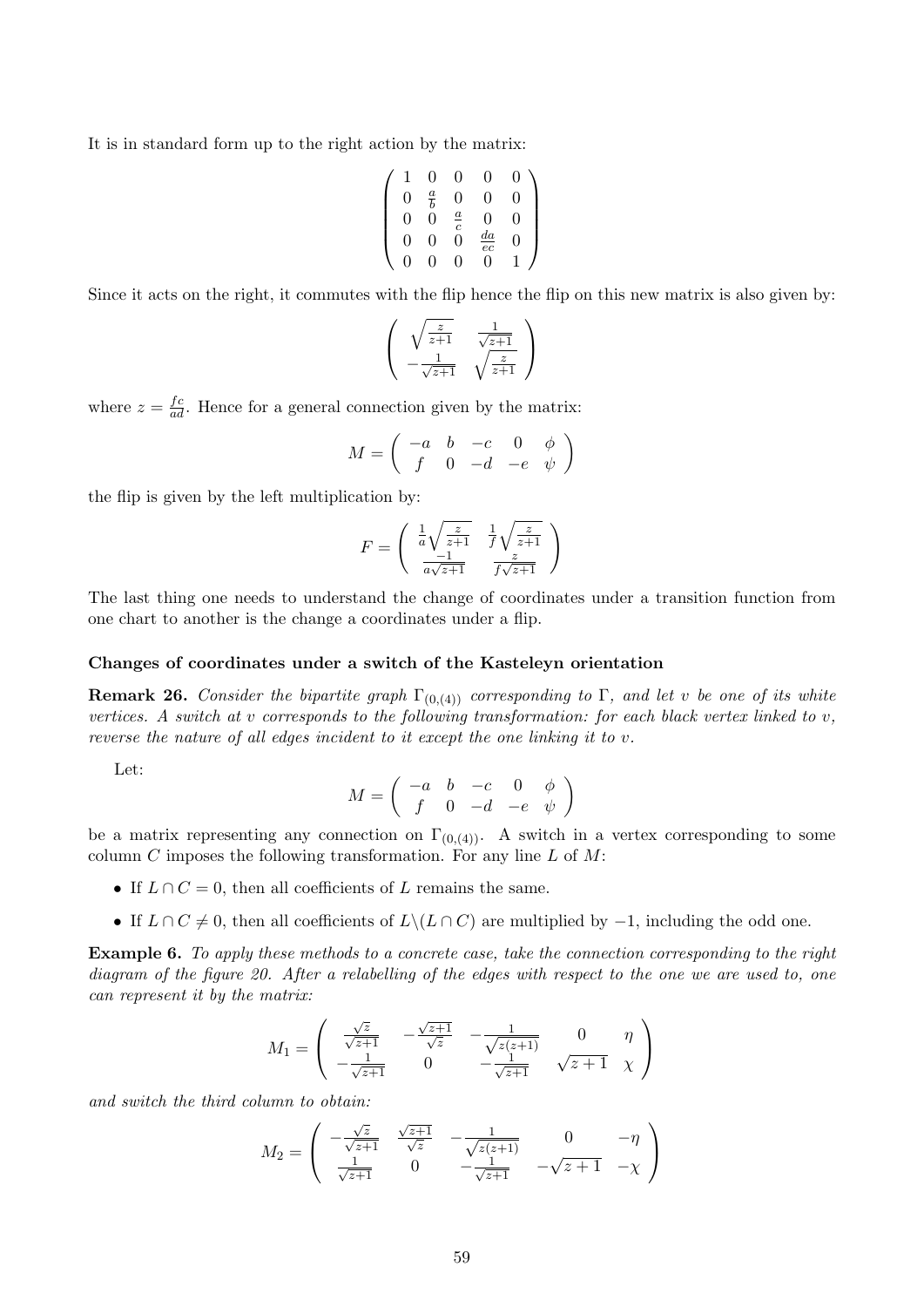then by an appropriate gauge transformation with support in the set of black vertices we obtain the following matrix:

$$
M_3 = \begin{pmatrix} -1 & \frac{z+1}{z} & -\frac{1}{z} & 0 & -\eta \\ \frac{1}{\sqrt{z}} & 0 & -\frac{1}{\sqrt{z}} & -\frac{(z+1)}{\sqrt{z}} & -\chi \end{pmatrix}
$$

which is in standard form up to right-multiplication by some diagonal matrix. Here since the monodromy is  $\frac{1}{z}$ , the flip is given by the left multiplication by:

$$
\begin{pmatrix}\n\sqrt{\frac{1}{z+1}} & \sqrt{\frac{z}{z+1}} \\
-\sqrt{\frac{z}{z+1}} & \sqrt{\frac{1}{z+1}}\n\end{pmatrix}
$$

and one obtains:

$$
M_4 = \begin{pmatrix} 0 & \frac{\sqrt{z+1}}{z} & -\frac{\sqrt{z+1}}{z} & -\sqrt{z+1} & -\sqrt{\frac{1}{z+1}}\eta - \sqrt{\frac{z}{z+1}}\chi \\ \sqrt{\frac{z+1}{z}} & -\sqrt{\frac{z+1}{z}} & 0 & -\sqrt{\frac{z+1}{z}} & \sqrt{\frac{z}{z+1}}\eta - \sqrt{\frac{1}{z+1}}\chi \end{pmatrix}
$$

One has to switch the third column again, giving:

$$
M_5 = \begin{pmatrix} 0 & -\frac{\sqrt{z+1}}{z} & -\frac{\sqrt{z+1}}{z} & \sqrt{z+1} & \sqrt{\frac{1}{z+1}}\eta + \sqrt{\frac{z}{z+1}}\chi \\ \sqrt{\frac{z+1}{z}} & -\sqrt{\frac{z+1}{z}} & 0 & -\sqrt{\frac{z+1}{z}} & \sqrt{\frac{z}{z+1}}\eta - \sqrt{\frac{1}{z+1}}\chi \end{pmatrix}
$$

which up to right-multiplication by a diagonal matrix is equal to:

$$
M_6 = \begin{pmatrix} 0 & -\frac{1}{\sqrt{z}} & -\frac{1}{\sqrt{z}} & \sqrt{z} & \sqrt{\frac{1}{z+1}}\eta + \sqrt{\frac{z}{z+1}}\chi \\ 1 & -1 & 0 & -1 & \sqrt{\frac{z}{z+1}}\eta - \sqrt{\frac{1}{z+1}}\chi \end{pmatrix}
$$

Eventually, computing the odd invariants one finds:

$$
M_6 = \left(\begin{array}{ccc} 0 & -\frac{1}{\sqrt{z}} & -\frac{1}{\sqrt{z}} & \sqrt{z} & \psi \\ 1 & -1 & 0 & -1 & \phi \end{array}\right)
$$

Action of  $\mathfrak{S}_4$  on the super cross-ratio As in the classical case, under permutation of the arguments the super cross-ratio does not take 24 values but merely 6. Let's draw the tetrahedra carrying the values of the super cross-ratio under the permutation of its arguments:

# 4.6 The super Teichmüller space  $\mathcal{ST}^{x}(S_{(g,(P))})$  of a ciliated surface

Following [Bou13], we now define the super Teichmüller space of a ciliated surface  $S$  without cilia.

**Definition 74.** Let  $S_{g,(P)}$  be a ciliated surface which boundary has s connected components, and without cilia. Let  $ST(S_{g,(P)})$  be the set of monomorphisms:

$$
\psi : \pi_1(S_{g,(P)}) \to \text{SpO}(2|1)(\mathbb{R})
$$

such that the reduction of  $\psi(\pi_1(S_{g,(P)}))$  is a Fuchsian group. SpO(2|1)(R) acts on this set by overall conjugation. The super Teichmüller space  $ST(S_{g,(P)})$  of  $S_{g,(P)}$  is the quotient:

$$
\mathcal{ST}(S_{g,(P)}) = \mathrm{ST}(S_{g,(P)})/\mathrm{SpO}(2|1)(\mathbb{R})
$$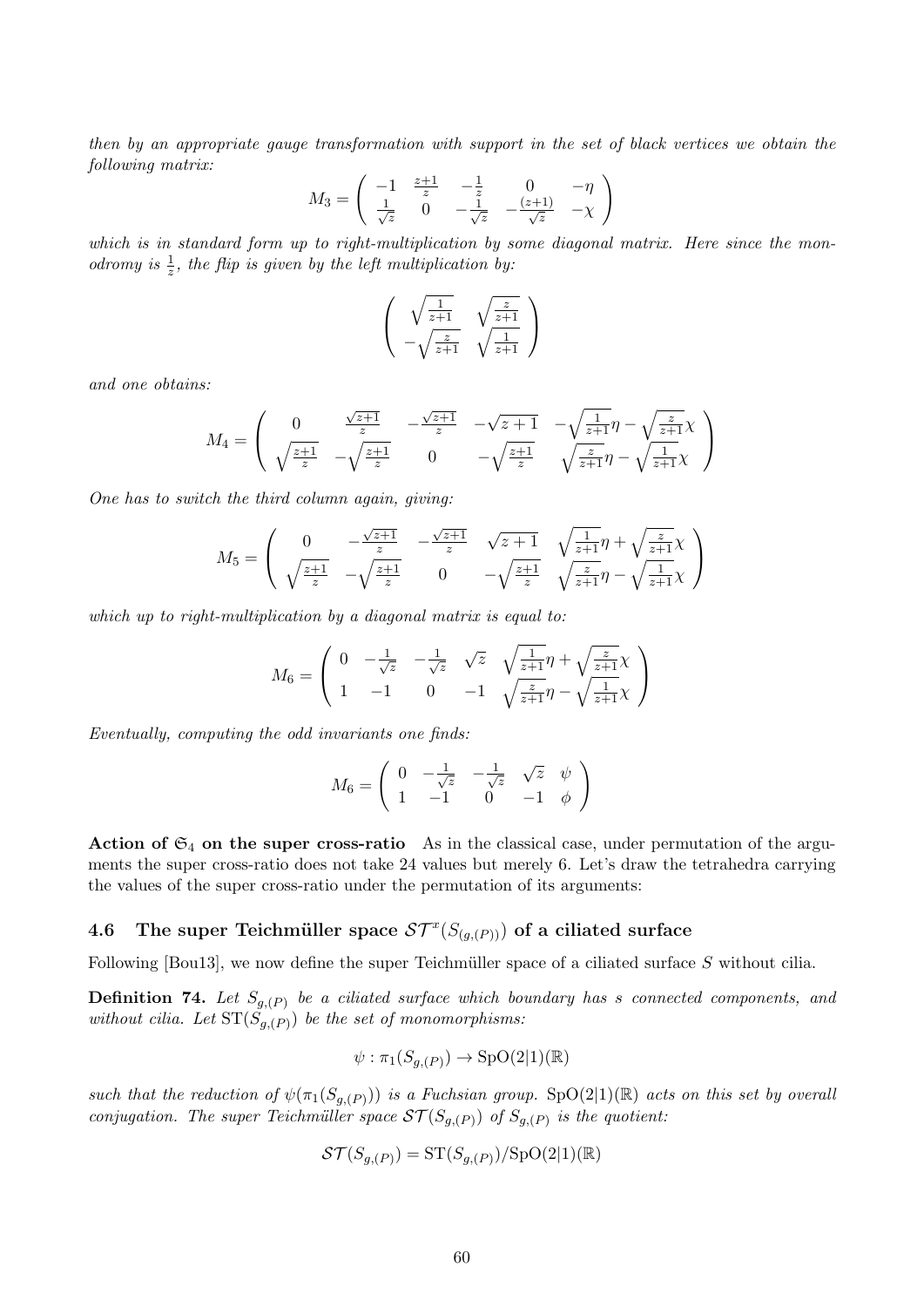

Figure 21: The two tetrahedra, with super cross-ratios on the edges. The one on the left is the tetrahedron with positive orientation, the one on the left is the one with the orientation reversed. Here we have  $\eta =$ bositive orientation, the one on the left is the  $\sqrt{\frac{z\phi+\psi}{\sqrt{1+z}}}$  and  $\chi = \frac{-\phi+\sqrt{z}\psi}{\sqrt{1+z}}$  which implies  $\eta\chi = \phi\psi$ .

**Remark 27.** The de Witt topology on  $SpO(2|1)(\mathbb{R})$  induces a topology on  $ST(S_{g,(P)})$  which is also de Witt.

Moreover we have the following theorem, proven by Natanzon and Hodgkin (see the end of 2. in [Bou13] for references). Fix the nature of the connected components of the boundary of  $S_{g,(P)}$ : either hole or puncture. Note that each puncture gives rise to an additional constraint coming from the fact that the length of the geodesic corresponding to the reduction of a loop around a puncture is zero. Let h be the number of holes and let p be the number of punctures. For now, we will refer to  $S_{g,(P)}$ as  $S_{g,k,m}$ .

**Theorem 4.18.** 1.  $ST(S_{g,h,p})$  can be written as the quotient of a supermanifold  $\hat{ST}(S_{g,h,p})$  by the standard action of  $\mathbb{Z}_2$  on its odd part.

- 2. The space  $\hat{ST}(S_{g,h,p})$  has several connected components  $\hat{ST}(S_{g,h,p})^{\sigma}$ , indexed by the spin structures  $\sigma$  on  $S$ .
- 3. For each spin structure  $\sigma$ ,  $\hat{ST}(S_{g,h,p})^{\sigma}$  satisfies:

$$
\hat{ST}(S_{g,h,p})^{\sigma} \simeq \mathbb{R}^{6g-6+3h+2p|4g-4+2h+2p-p_{R}^{\sigma}}
$$

where  $p_R^{\sigma}$  is the number of Raymond punctures of the spin structure  $\sigma$ .

Remark 28. We are not going to discuss properly about spin structures on Riemann surfaces, but we will only give a few definitions to understand the link between Kasteleyn orientations and spin structures. According to [Wit12], Raymond-type punctures corresponds to singularity on the super structure of the surface, hence as in the classical it give rise to an additional constraint, but this time on the odd parameters of this super-structure, explaining why each Raymond-type puncture removes one odd parameter in the point 3. of the last theorem.

Kasteleyn orientation on surface graph and spin structures Here we reproduce some results of [CR07].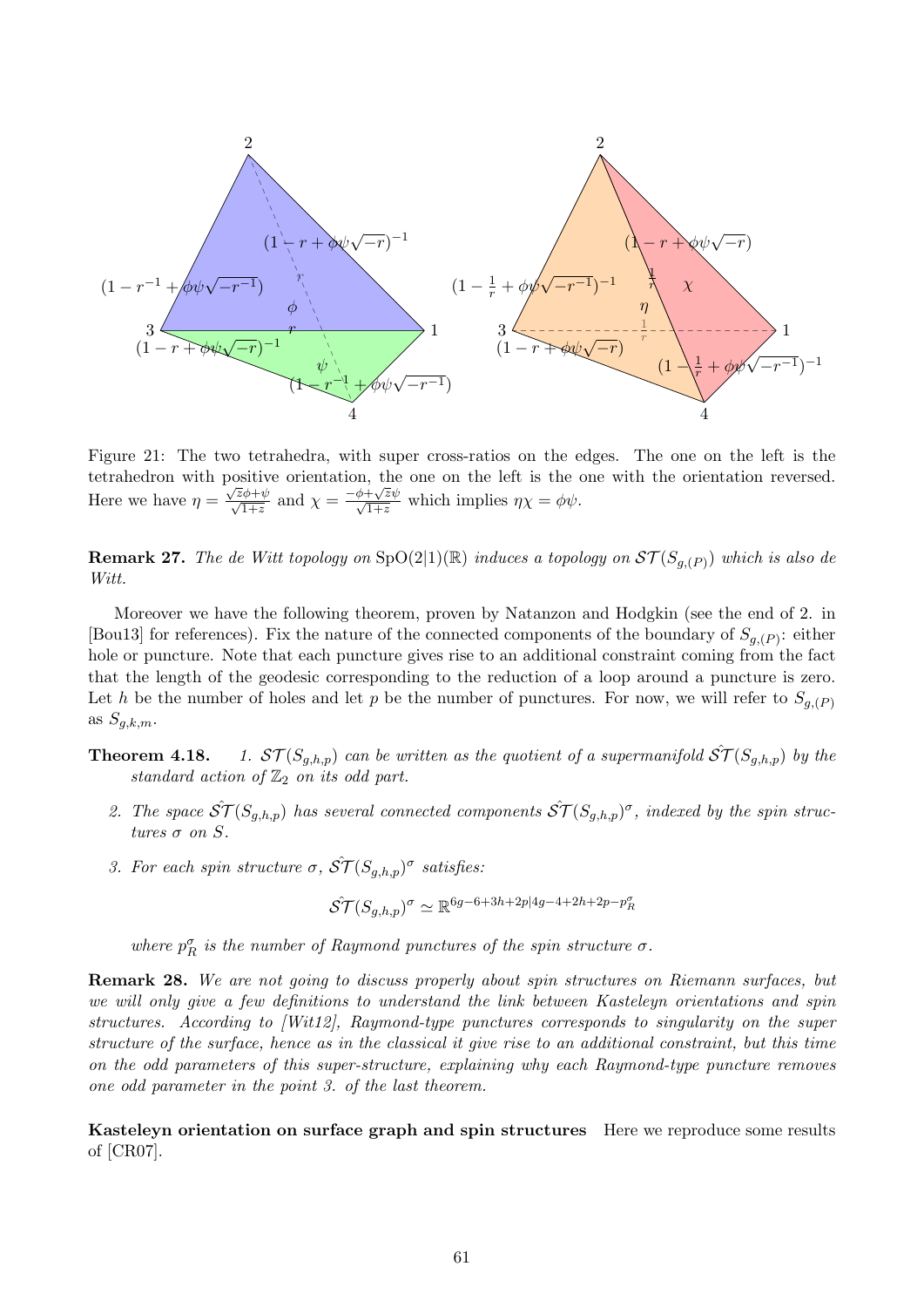**Definition 75.** Let  $\Sigma$  be a connected oriented closed surface. A surface graph in  $\Sigma$  is a graph embedded in  $\Sigma$  as the 1-skeleton of a cellular decomposition X of  $\Sigma$ .  $\Sigma$  induces a fat structure on any surface graph in  $\Sigma$ . Any finite connected graph can be realised as a surface graph, because it is always possible to embed it in some  $\Sigma_q$  for sufficiently large genus g. If g is minimal, the embedding gives a cellular decomposition of  $\Sigma_q$ .

**Definition 76.** The orientation on  $\Sigma$  induces an orientation of any face of a surface graph  $\Gamma$  in  $\Sigma$ . A Kasteleyn orientation K on  $\Gamma$  is an orientation such that for each face f of  $\Gamma$ :

$$
\prod_{e \in \partial f} \epsilon_f^K(e) = -1
$$

where  $\epsilon_f^K(e) = 1$  if the orientation of e induces by the orientation of f coincides with the orientation  $K(e)$ , and  $-1$  otherwise.

**Definition 77.** A switch at some vertex v of  $\Gamma$  is the transformation of Kasteleyn orientations on  $Γ$  obtained by reversing the orientation of all edges of Γ incident to v. Two Kasteleyn orientations which can be related by a sequence of switches are said to be equivalent.

Now we give three important results from [CR07]. Their proofs can be found in the same paper.

**Proposition 4.19.** Let  $\Gamma \subset \Sigma$  be a surface graph. Then there exists a Kasteleyn orientation on  $\Gamma$  is and only if  $\Gamma$  has en even number of vertices.

**Theorem 4.20.** Let  $\Gamma \subset \Sigma$  be a surface graph with an even number of vertices. Then the set of equivalence classes of Kasteleyn orientations on  $\Gamma$  is an affine  $H^1(\sigma, \mathbb{Z}_2)$ -space.

Corollary 4.21. Let  $\Gamma \subset \Sigma$  be a surface graph with an even number of vertices, and such that  $\Sigma$  is of genus g. Then there are exactly  $2^{2g}$  equivalence classes of Kasteleyn orientations on  $\Gamma$ .

The main fact for our study is the following theorem. It can be found in [CR08].

**Theorem 4.22.** The choice of a dimer configuration on a surface graph  $\Gamma \subset \Sigma$  induces an isomorphism of affine  $H^1(\sigma, \mathbb{Z}_2)$ -spaces from the set of equivalence classes of Kasteleyn orientation to the set of spin structures on Σ.

The application of these theorems to the study of super-Teichmüller spaces is also explicitly done in [Bou13].

Following [Bou13], we define:

**Definition 78.** Let  $S_{g,(P)}$  be a ciliated surface with a complex structure. Recall that any boundary component of  $S_{a(P)}$  can be of three different types:

- Either it carries a non-zero number of cilia
- Either it carries no cilia an its boundary is isomorphic to an annulus.In this case it is called a hole.
- Either it carries no cilia an its boundary is isomorphic to a punctured disk .In this case it is called a puncture.

Since any super-Riemann structure gives by reduction a regular complex structure on  $S_{g,(P)}$ , let's distinguish a priori in the topological  $S_{g,(P)}$  the cilia  $c_1, ..., c_l$ , the holes  $h_1, ..., h_k$  and the punctures  $p_1, \ldots, p_m$ . Consider the set T of triples of the form:

$$
(\rho, o_{i} = 1, \ldots, k, F_{j} = 1, \ldots, l, l+1, l+k})
$$

where  $\rho$  is a morphism  $\rho \to SpO(2|1)(\mathbb{R})$  such that the reduction of its image is a Fuchsian group,  $o_{i,i=1,..,k}$  is an orientation of each hole, and  $F_{j}{}_{j=1,..,l,l+1,l+k}$  is the distinguished  $\pi_1(S_{g,(P)})$ -equivariant set consisting of the preimages of cilia and punctures.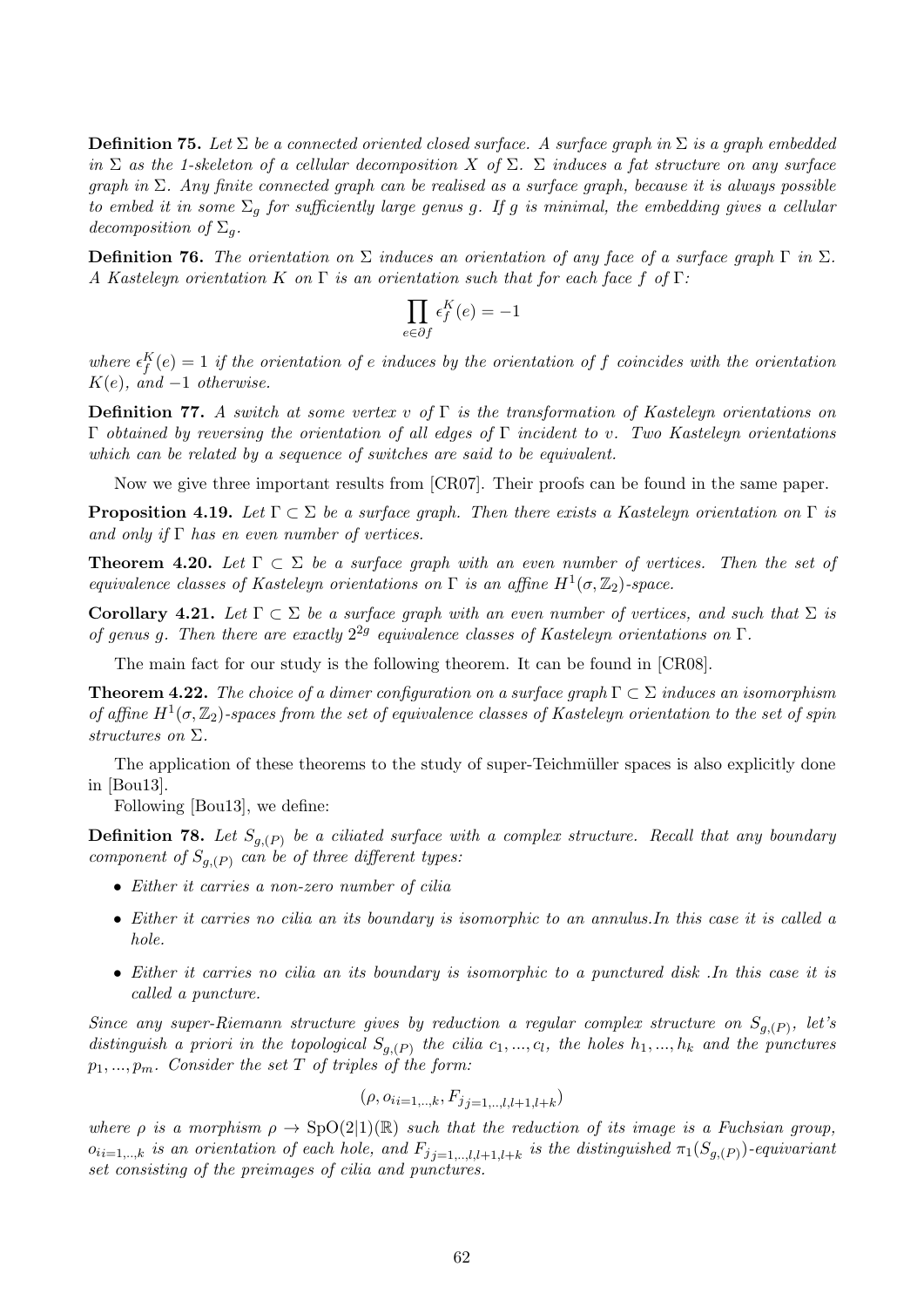**Definition 79.** Now define a equivalence relation on T by saying that two triples  $(\rho, o, F)$  and  $(\rho', \rho', F')$  are equivalent if there exits  $B \in SpO(2|1)(\mathbb{R})$  such that:

$$
\begin{cases}\n\rho' = B\rho B^{-1} \\
\forall i \ o'_i = o_i \\
\forall j \ F'_j = B \cdot F_j\n\end{cases}
$$

**Definition 80.** The super Teichmüller X-space of  $S_{g,(P)}$  is denoted by  $ST^x(S_{(g,(P))})$  and is defined to be the set of equivalence classes in T. It is an  $H^{\infty}$  de Witt supermanifold ([Bou13]).

A main result of [Bou13] is the following, which is directly extended to ciliated surfaces.

**Theorem 4.23.** Let  $S_{(g)}(P)$  be a ciliated surface with triangulation  $\Gamma$  and let K be a Kasteleyn orientation on Γ. The choice of an even number with strictly positive reduction for each internal edge and of an odd number for each face of the triangulation provides a global parametrisation of the connected component of the super Teichmüller X-space indexed by K up to the diagonal action of  $\mathbb{Z}_2$ on its odd part.

Remark 29. In some cases one has to consider an hexagonalisation associated with the triangulation in order to be able to define Kasteleyn orientations on the surface graph (with boundary). We refer to [Bou13] for those considerations as well as the proof of the last theorem.

# 4.7 The super Poisson structure on  $ST^x(S_{(g,(P))})$

**Definition 81.** A Poisson super-algebra is a super-algebra A over  $\mathbb R$  with a Poisson super-bracket:

$$
\{.,.\}:A\times A\to A
$$

which satisfies, for all  $a, b, c \in A$ :

- 1.  $\{a, b\} = (-1)^{\tilde{a}\tilde{b}} \{b, a\}$
- 2.  ${a, {b, c}} + (-1)^{\tilde{a}(\tilde{b}+\tilde{c})}{b, {c, a}} + (-1)^{\tilde{z}(\tilde{x}+\tilde{y})}{c, {a, b}} = 0$

3. 
$$
\{x, yz\} = \{x, y\}z + (-1)^{\tilde{x}\tilde{y}}y\{x, z\}
$$

**Definition 82.** A Poisson supermanifold is an supermanifold (algebraic,  $G^{\infty}$  or  $H^{\infty}$ ) such that the structure sheaf (of algebraic functions,  $G^{\infty}$ -supersmooth or  $H^{\infty}$ ) is equipped with a Poisson superbracket.

**Definition 83.**  $ST^x(S_{(g,(P))})$  has a global parametrisation by even variables denoted by  $x_i$  and odd variables denoted by  $\zeta_i$ . One defines two odd derivations  $\overrightarrow{\partial_i}$  and  $\overleftarrow{\partial_i}$  on the ring of regular functions of  $ST^x(S_{(g,(P))})$  which are given by:

$$
\bullet \ \overrightarrow{\partial_i} \zeta_j = \overleftarrow{\partial_i} \zeta_j = \delta_{ij}
$$

$$
\bullet \ \overrightarrow{\partial_i} x_j = \overleftarrow{\partial_i} x_j = 0
$$

- $\overrightarrow{\partial_i}(\zeta_1...\zeta_i...\zeta_n) = (-1)^{i-1}\zeta_1...\hat{\zeta}_i...\zeta_n$
- $\overleftarrow{\partial_i}(\zeta_1...\zeta_i...\zeta_n) = (-1)^{n-i}\zeta_1...\hat{\zeta}_i...\zeta_n$

**Proposition 4.24.** The following super-bivector defines a Poisson bracket on  $ST^x(S_{(g,(P))})$ .

$$
\pi_{SWP} = \sum_{\alpha,\beta \in E(\Gamma)} \epsilon^{\alpha\beta} x_{\alpha} x_{\beta} \frac{\partial}{\partial x_{\alpha}} \otimes \frac{\partial}{\partial x_{\beta}} - \frac{1}{2} \sum_{k \in F(\Gamma)} \overleftarrow{\partial_k} \overrightarrow{\partial_k}
$$

This Poisson super-bracket does not depend on the peculiar triangulation.

Proof. It can be found in [Bou13], as well as other interesting facts, for example that flips and switches are super-Poisson maps.  $\Box$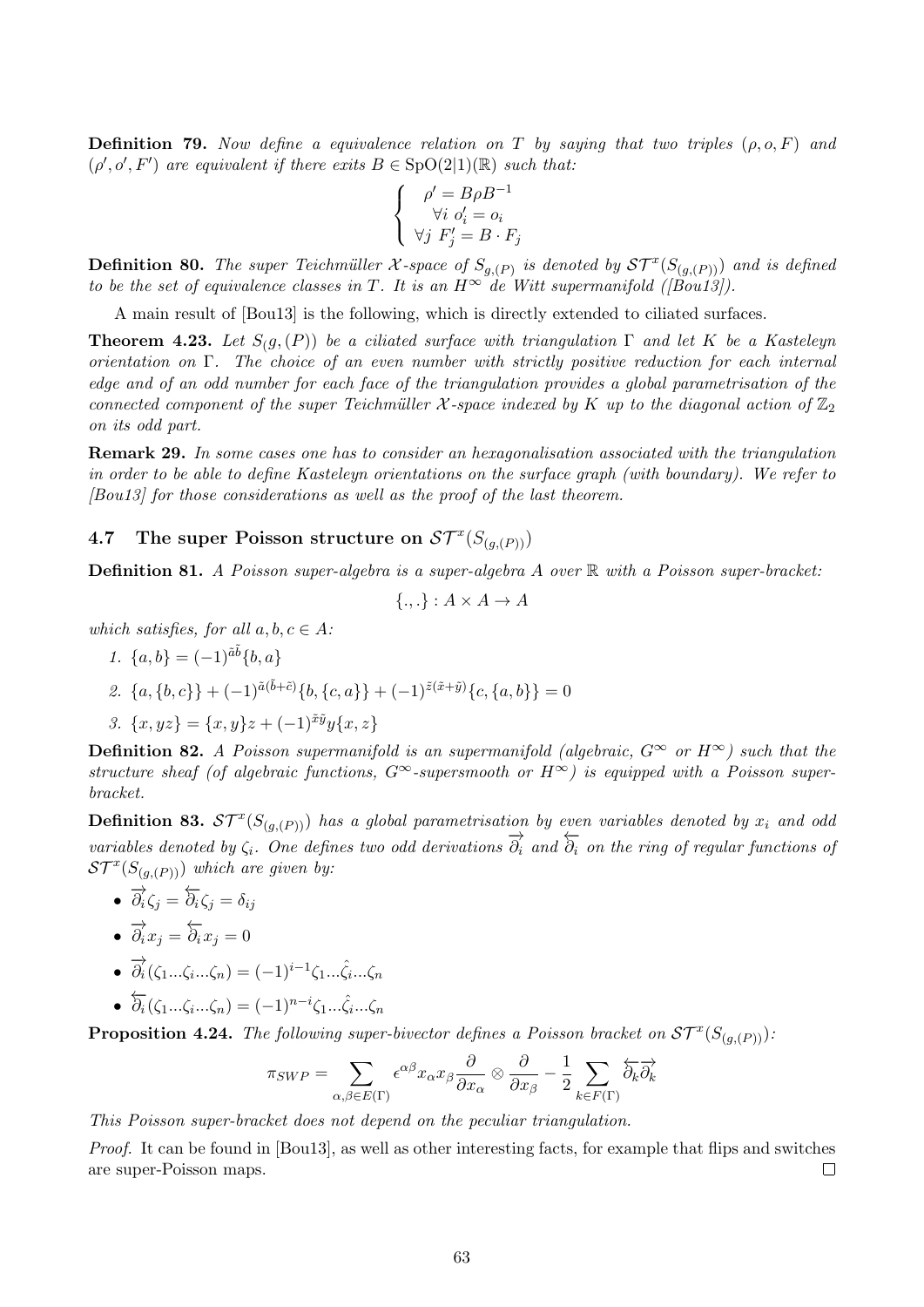4.8 
$$
\hat{ST}^x(S_{(g,(P))})
$$
 as  $\mathcal{M}^{(G(\mathbb{R})_0^\times)+}(B(\Gamma_S),K)$ 

To conclude this work, let's state the following result which is merely a consequence of the previous sections. Let  $S_{(g,(P))}$  be any ciliated surface with a triangulation Γ. Consider the bipartite graph  $B(\Gamma)$ associated to  $\Gamma$ .  $H_1(B(\Gamma), \mathbb{Z}) \simeq \mathbb{Z}^{6g-6+3s+c}$  and the number of black vertices of  $B(\Gamma)$  is  $4g-4+2s+c$ . Choose a labelling of the vertices of  $B(\Gamma)$ . Then any super structure on  $S_{(q,(P))}$  corresponds to a matrix as in 4.5. Conversely, given a matrix which corresponds to a complex structure on  $S_{(q,(P))}$  for some triangulation  $\Gamma$  and some Kasteleyn orientation K, any permutation of the rows or of the even columns corresponds to a relabelling of the vertices of  $B(\Gamma)$ . Hence:

#### Theorem 4.25.

$$
\hat{ST}^{x}(S_{(g,(P))}) \simeq \bigcap_{i=1}^{p} m_i^{-1}((G(\mathbb{R})_0^{\times})_{+})\mathcal{M}^{(G(\mathbb{R})_0^{\times})_{+}}(B(\Gamma_S), K)_1
$$

where by moduli space we mean moduli space of  $(G(\mathbb{R})_0^{\times})_+$ -connections on  $B(\Gamma_S)$  as well as the data of an odd number in  $G(\mathbb{R})_1$  for each black vertex of  $B(\Gamma_S)$ , where i labels a basis of  $H^1(B(\Gamma), (G(\mathbb{R})_0^\times)_+)$ , and where the m<sub>i</sub> are the monodromies around each loop i forming the basis of  $H^1(B(\Gamma), (G(\mathbb{R})_0^\times)_+)$ as in the classical case.

**Remark 30.** The parametrisation of this moduli space of course depends on  $\Gamma$  and on K. It emphasise the cluster nature of  $ST^x(S_{(g,(P))})$ . To a choice of  $\Gamma$  and  $K$  there corresponds a global chart on  $ST^x(S_{(g,(P))})$ . In section 4.5 we have computed the transition functions from one chart to another.